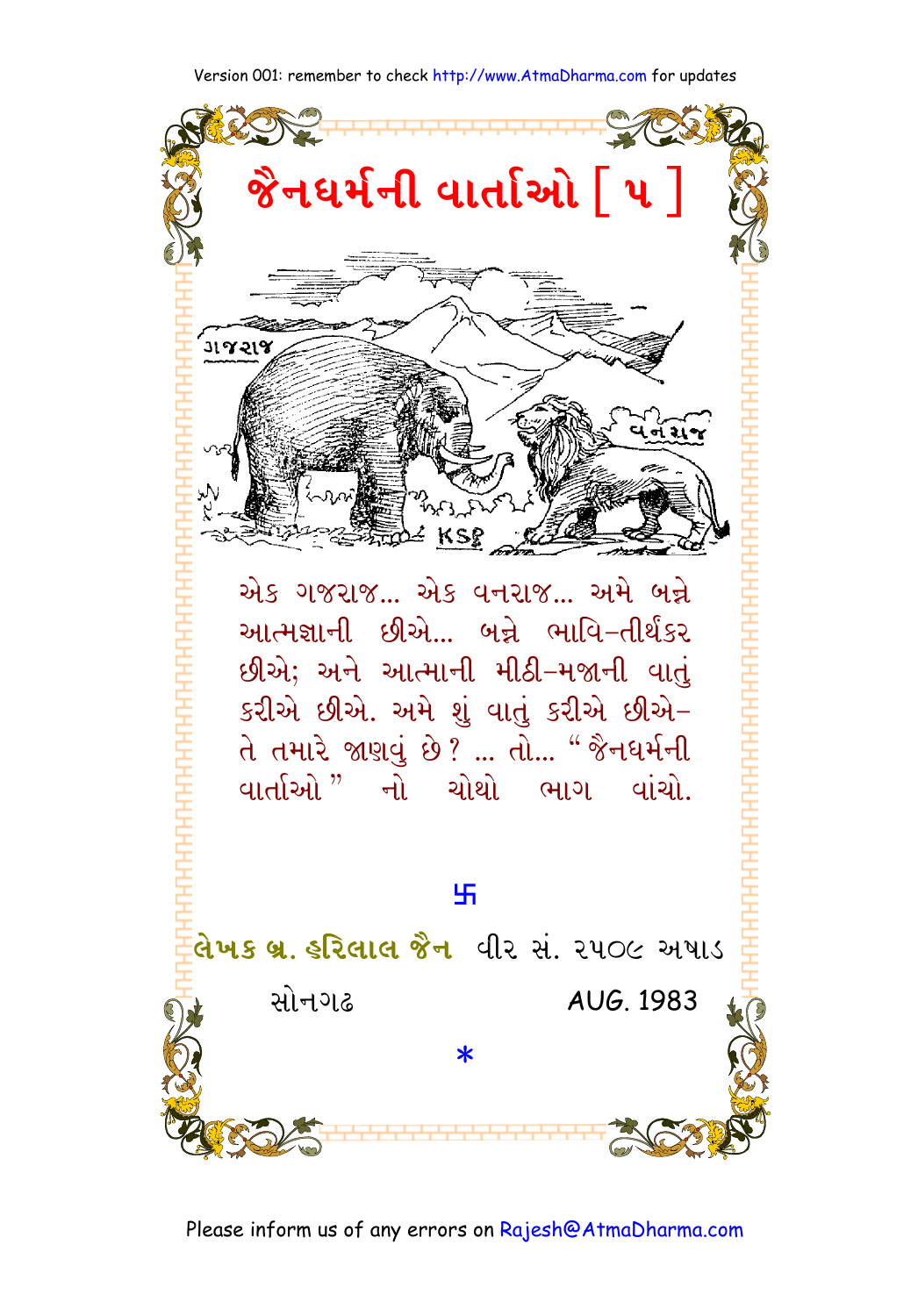### **Thanks & Our Request**

This shastra has been kindly donated by Meena S. Shah, London, UK who has paid for it to be "electronised" and made available on the internet.

Our request to you:

1) We have taken great care to ensure this electronic version of Jaindharma ni Vartao Part - 5 is a faithful copy of the paper version. However if you find any errors please inform us on rajesh@AtmaDharma.com so that we can make this beautiful work even more accurate.

2) Keep checking the version number of the on-line shastra so that if corrections have been made you can replace your copy with the corrected one.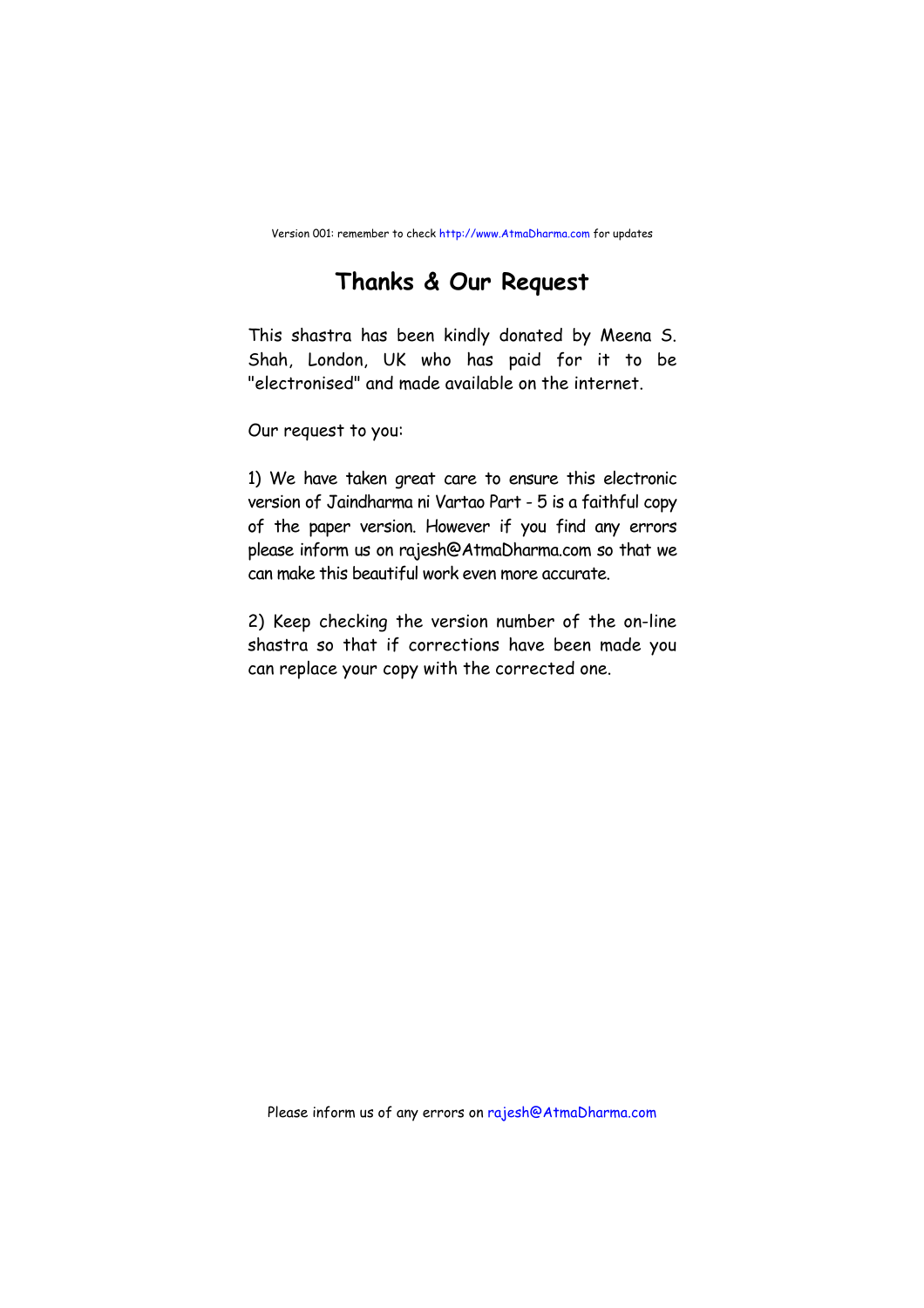| <b>VEISION MISLUI V</b> |             |                           |
|-------------------------|-------------|---------------------------|
| Version                 | Date        | Changes                   |
| Number                  |             |                           |
| OO1                     | 01 Nov 2002 | First electronic version. |

### **Version History**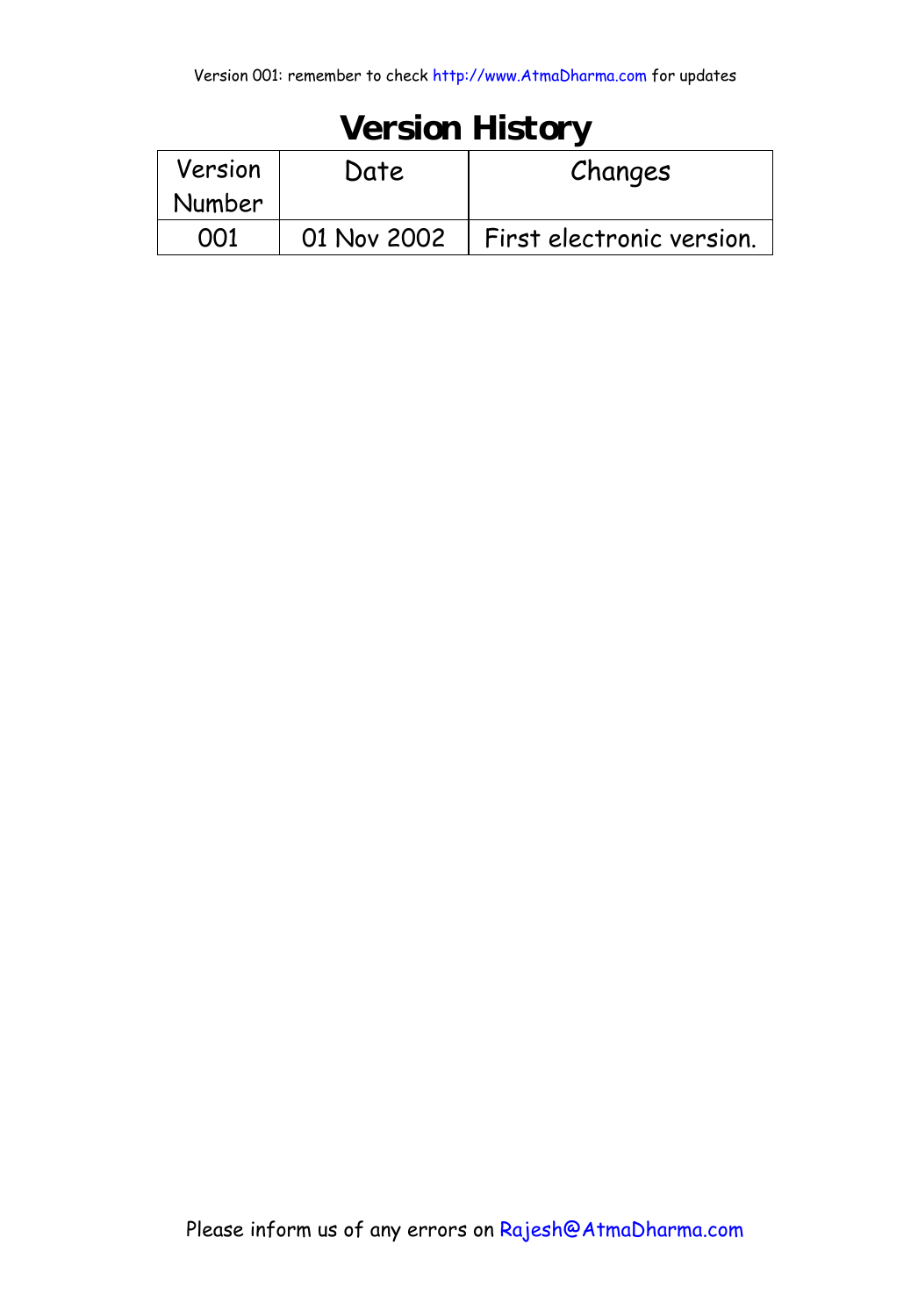

પુસ્તક નંબર ૧૪

" જૈનધર્મની વાર્તાઓ " નો આ પાંચમો ભાગ છે. કથાસાહિત્યમાં આપણા તીર્થંકરાદિ પુરાણપુરૂષોનું જીવનચરિત્ર વાંચીને, નાના-મોટા સર્વે જિજ્ઞાસુઓને અત્યંત સરલતાથી ધર્મસંસ્કારોનું સીંચન થાય છે. મહાપુરૂષોનું વીતરાગી જીવન ગમે તે પ્રસંગમાં આપણા ચિત્તમાં શાંતિ જગાડે છે ને વૈરાગ્ય પમાડીને આત્મહિતની પેરણા આપે છે.

વડીલોને વિનૃતિ કે તમારા ઘરમાં સૌને ધર્મમાં રસ લેતા કરવા હોય ને ઉત્તમ સંસ્કારનું સીંચન કરવું હોય તો, જૈનધર્મની વાર્તાનાં પુસ્તકો ઘરમાં વસાવી જાૂઓ... અને તરત જ તમે તેની ચમત્કારિક અસર જોઈને ખશી થશો.

આપણા ગુરુકહાનના ઉપકારોની સ્મતિમાં જૈનકથા-સાહિત્યનો આ અમૂલ્ય વારસો આપને મળી રહ્યો છે... તેમાં આ ૧૪મું પુસ્તક છે.

#### श्री ९डानस्मृति-प्रકाशन

સંતસાન્નિધ્ય સોનગઢ ( $35$ રરપ $\Omega$ )

Please inform us of any errors on Rajesh@AtmaDharma.com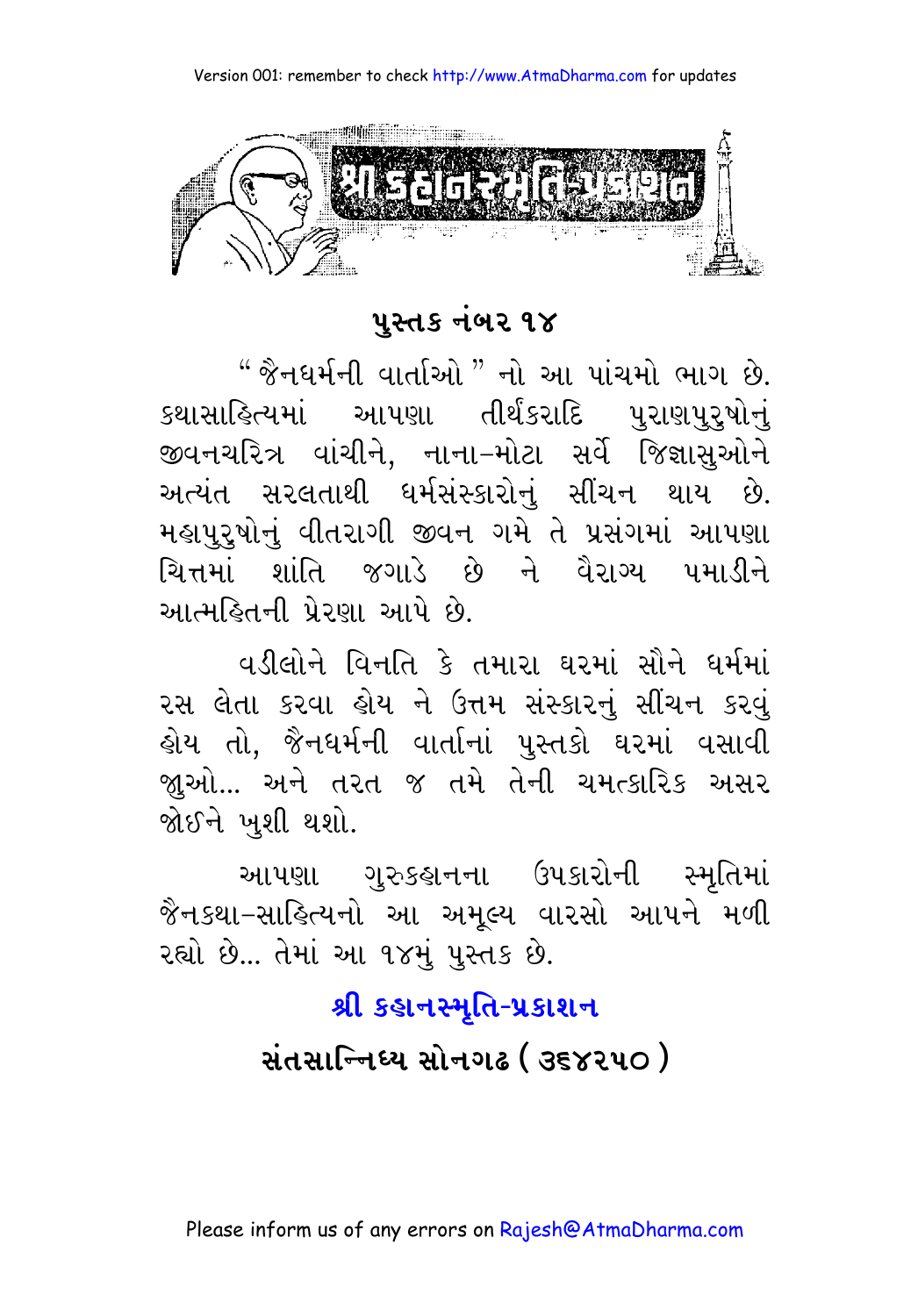Version 001: remember to check http://www.AtmaDharma.com for updates



ભાવિ-રાષ્ટ્રનાયક દ્વારા ભાવિ-શાસનનાયકને

#### અભિનંદન

પં. જવાહરલાલ નહેરૂ પછી જેઓ ભારતના બીજા વડા પ્રધાન થયા તે પં. લાલબહાદુર શાસ્ત્રીએ, વડાપ્રધાન થયા પહેલાં થોડાક મહિના પૂર્વે મુંબઈમાં ગુરુદેવના ક્રી૨કજયંતિ–મક્રોત્સવ વખતે, (બ્ર. ક્રુરિભાઈ દ્વારા સંપાદિત હીરલે જડેલો ભવ્ય અભિનંદન ગ્રંથ ગુરુદેવને અર્પણ કર્યો હતો, તે પ્રસંગનું આ દશ્ય છે. તે વખતે એ ભાવિ વડાપ્રધાને કહ્યું હતું કે-

" જો માર્ગ, જો રાસ્તા અહિંસા ઔર શાંતિકા, ચારિત્રકા. નૈતિકતાકા આપ (કાનજી સ્વામી ) દિખાતે હૈં ઉસ પર યદિ હમ ચલેંગે તો ઉસમેં હમારા ભી ભલા લેગા, સમાજકા ભી લેગા વ દેશકા ભી ભલા લેગા."  $dL$ ,  $9X-Y-\epsilon X$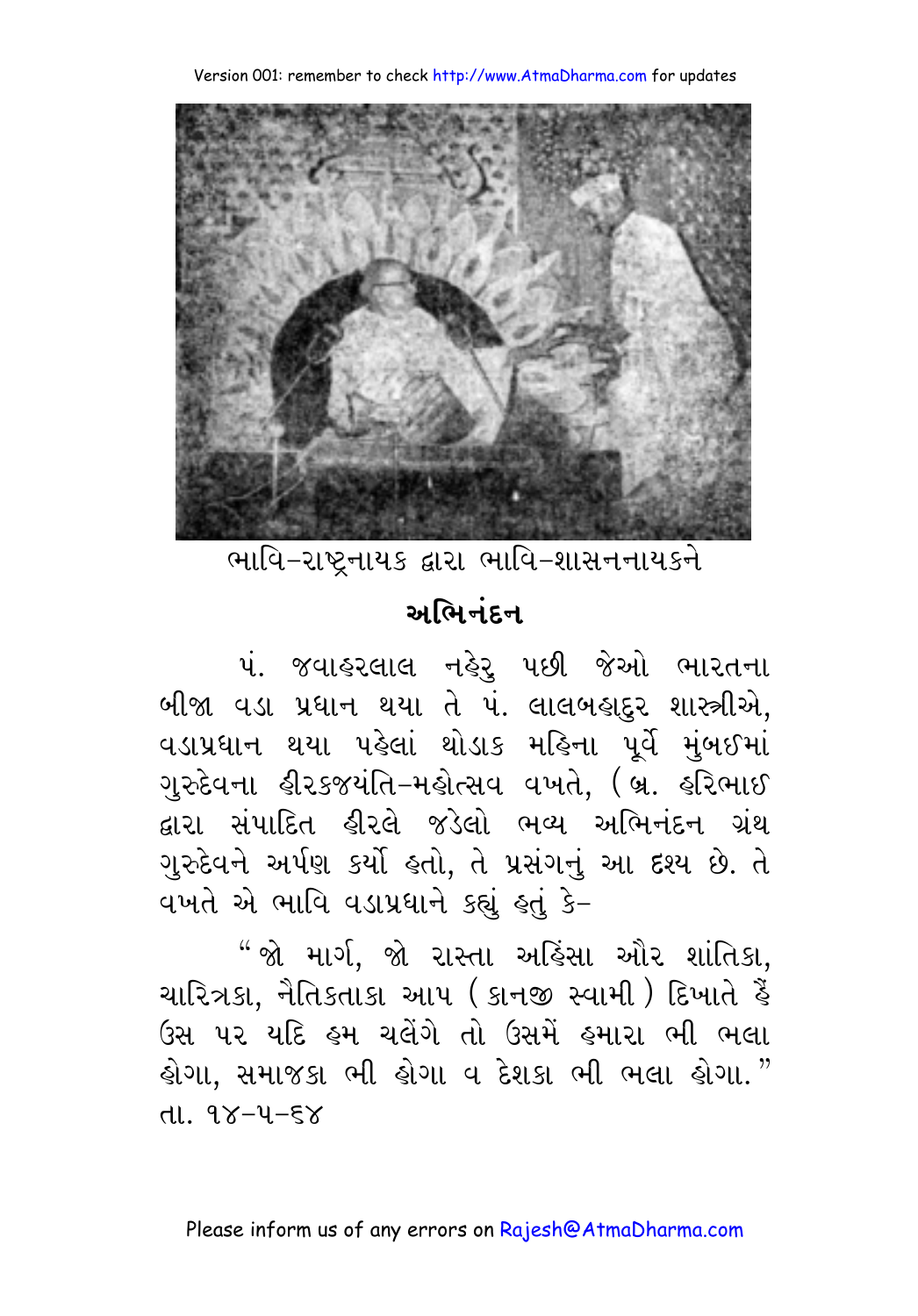# 

## રત્નદીપનો રહેવાસી

રત્નદીપનો રહેવાસી એક માણસ બીજા દ્વીપમાં આવ્યો... તેને ૨ત્નદ્વીપના નીલમણિની ૨જ ચોંટી હતી. તે સરોવરમાં નહાતો હતો ત્યારે તેના તે નીલમણિના પ્રકાશથી સરોવરનું પાણી લીલા પ્રકાશથી ઝગઝગાટ કરતું કતું... તે જોઈને તેને અચંબો થયો કે વાહ! આ પાણીમાં આવો સુંદર ઝગઝગાટ કયાંથી આવ્યો! (પોતાના પ્રકાશથી પોતે જ અચંબો પામ્યો ! )

એવામાં એક ઝવેરી ત્યાં આવ્યો... તે નીલમણિને ઓળખી ગયો. તેણે કહ્યું-અરે ભાઈ! તારા શરીરે જે નીલમણિની રજ ચોંટી છે: તે ઘણી કિંમતી છે, ને તેના પ્રકાશને લીધે આ સરોવરનું પાણી કેવું મજાનું શોભી રહ્યું છે!! તારા આ નીલરત્ન પાસે રાજાના નિધાન પણ તૂચ્છ છે.

ત્યારે તે માણસ આશ્ચર્ય પામ્યોઃ અરે, આવા રત્નોથી ભરેલા દ્વીપ વચ્ચે તો હું રહું છું... મારે હવે દીનતા કેવી!! અત્યાર સુધી રત્નો વચ્ચે રૂઢીને પણ મેં રત્નોને ઓળખ્યા નહીં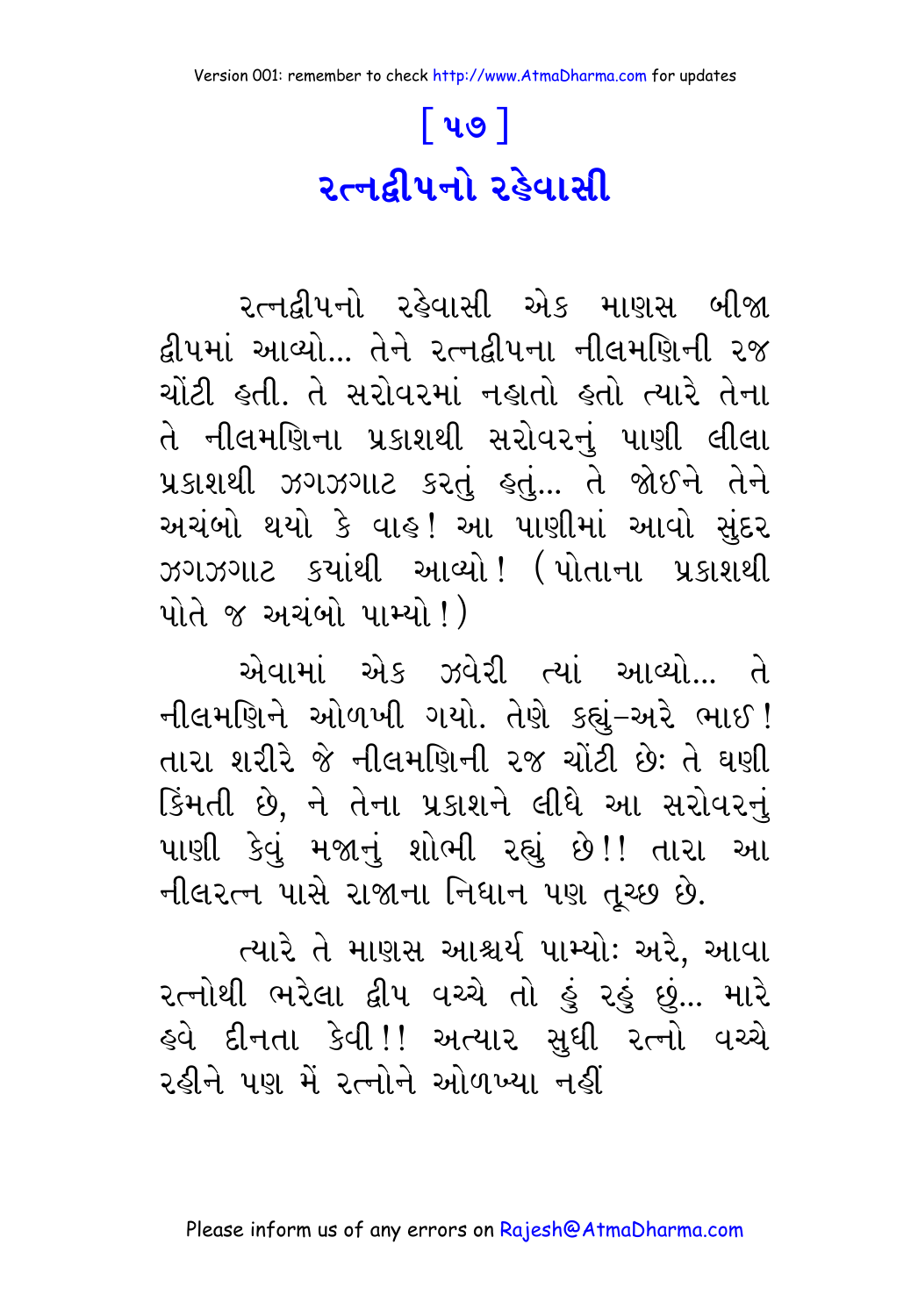જૈનઘર્મની વાર્તાઓ <sup>.</sup> ૩

तेथी डुं दीन रह्यो !

તેમ હે ચૈતન્યપુરૂષ ! સ્વ-પરને જાણનારો જે ચૈતન્યપ્રકાશ ફેલાઈ રહ્યો છે ને જેની હયાતીને લીધે જ આ વિશ્વની સુંદરતા દેખાય છે–તે પ્રકાશ તારા જ ચૈતન્યરત્નનો છે. એવા અનંત–ગુણરૂપ ચૈતન્ય-રત્નાકર તારામાં જ રહ્યો છે. તારા એકેક ચૈતન્યરત્ન પાસે આખું જગત તુચ્છતાને પામે છે.

અહ્ય! આવો આત્મા હું! મને દીનતા કેમ શોભે? મારાં નિધાનને હું ભૂલ્યો હતો પણ હવે સંતોએ મારાં નિધાન મને બતાવ્યાં

આમ નિજનિધાનને દેખીને આત્મા આનંદિત થયો... ને સ્વાનુભવ કરવા લાગ્યો.

#### $C<sub>9</sub>$



Please inform us of any errors on Rajesh@AtmaDharma.com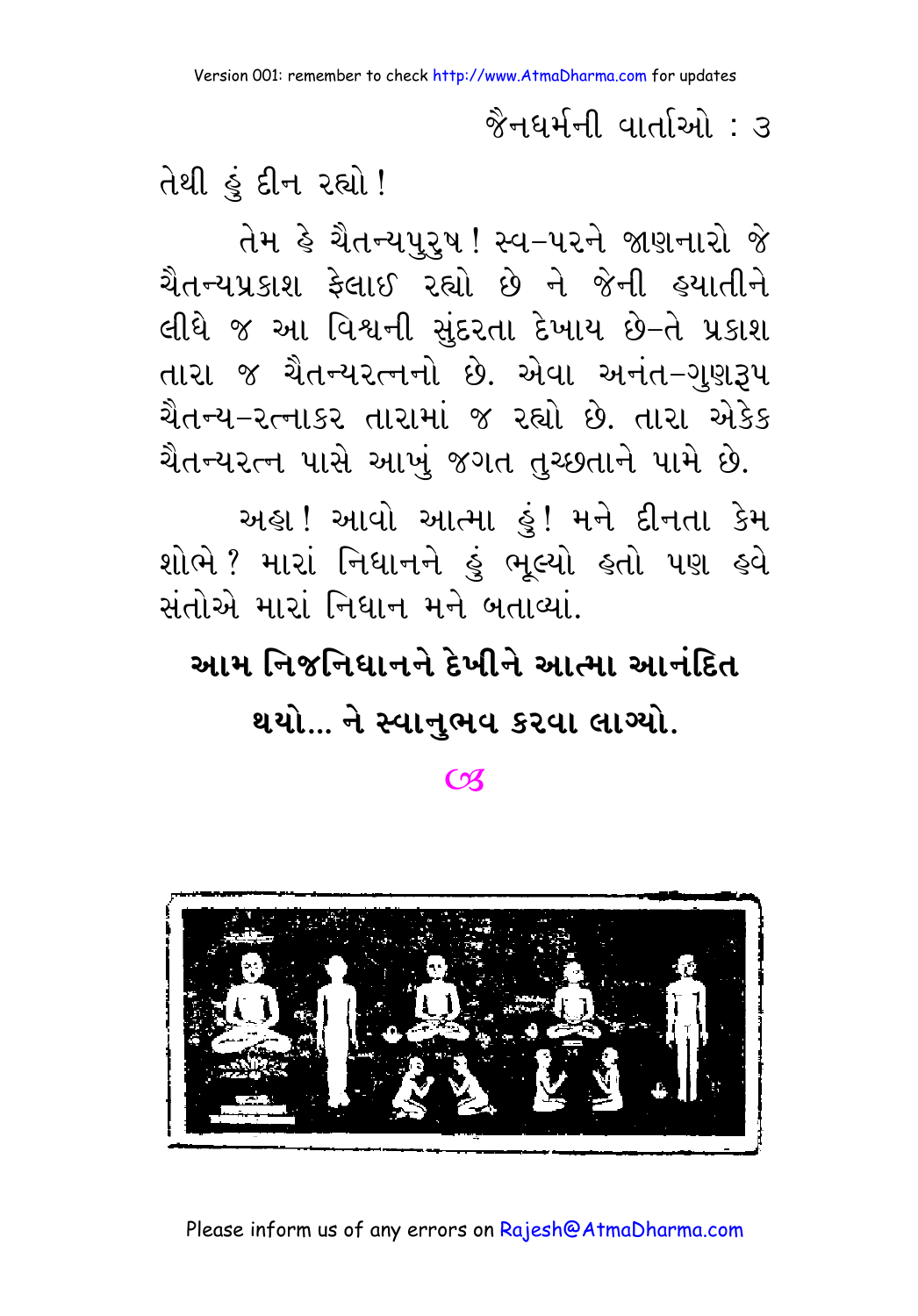Version 001: remember to check http://www.AtmaDharma.com for updates

## 

# " કયાં છે મારો ચિદાનંદ પ્રભુ !" ત્રણ ગુફાની અંદર જઈને શોધ

 $\ast$ 

એક મુમુક્ષુ, આત્માને શોધતો હતો. જ્ઞાની મહાત્માએ તેને સમજાવવા દષ્ટાંત આપ્યું:

એક મનુષ્ય હતો; તે બળદ જેવું રૂપ ધારીને પૂછતો હતો કે ' હું મનુષ્ય કયારે થઈશ?' -ભાઈ! તું મનુષ્ય જ છો, તું બળદ નથી. તારી ભાષા, તારી ચેષ્ટા, તારું રૂપ, તારાં ખાનપાન વગેરે<br>ઉપરથી તું જો, કે તું મનુષ્ય જ છો... તેમ ઉપયોગસ્વરૂપ જીવ પૂછે છે કે 'હું ઉપયોગસ્વરૂપ કયારે થઈશ?' કે આત્મા! તું ઉપયોગ સ્વરૂપ તો છો જ; બીજારૂપ થયો નથી. તારા પ્રશ્ન ઉપરથી, તારી જાણવાની ચેષ્ટાઓ ઉપરથી તું જો... કે તું ઉપયોગસ્વરૂપ જ છો.

ખોટા સ્વાંગ રાગાદિના કરવા છોડી દે તો સ્વયમેવ ઉપયોગસ્વરૂપ તું છો જ. બહારમાં ન શોધ, અંતરમાં જ દેખ.

### ઉપયોગસ્વરૂપ આત્મા પ્રભ-ચિદાનંદરાજા. તેને કઈ રીતે ગોતવો ?

Please inform us of any errors on Rajesh@AtmaDharma.com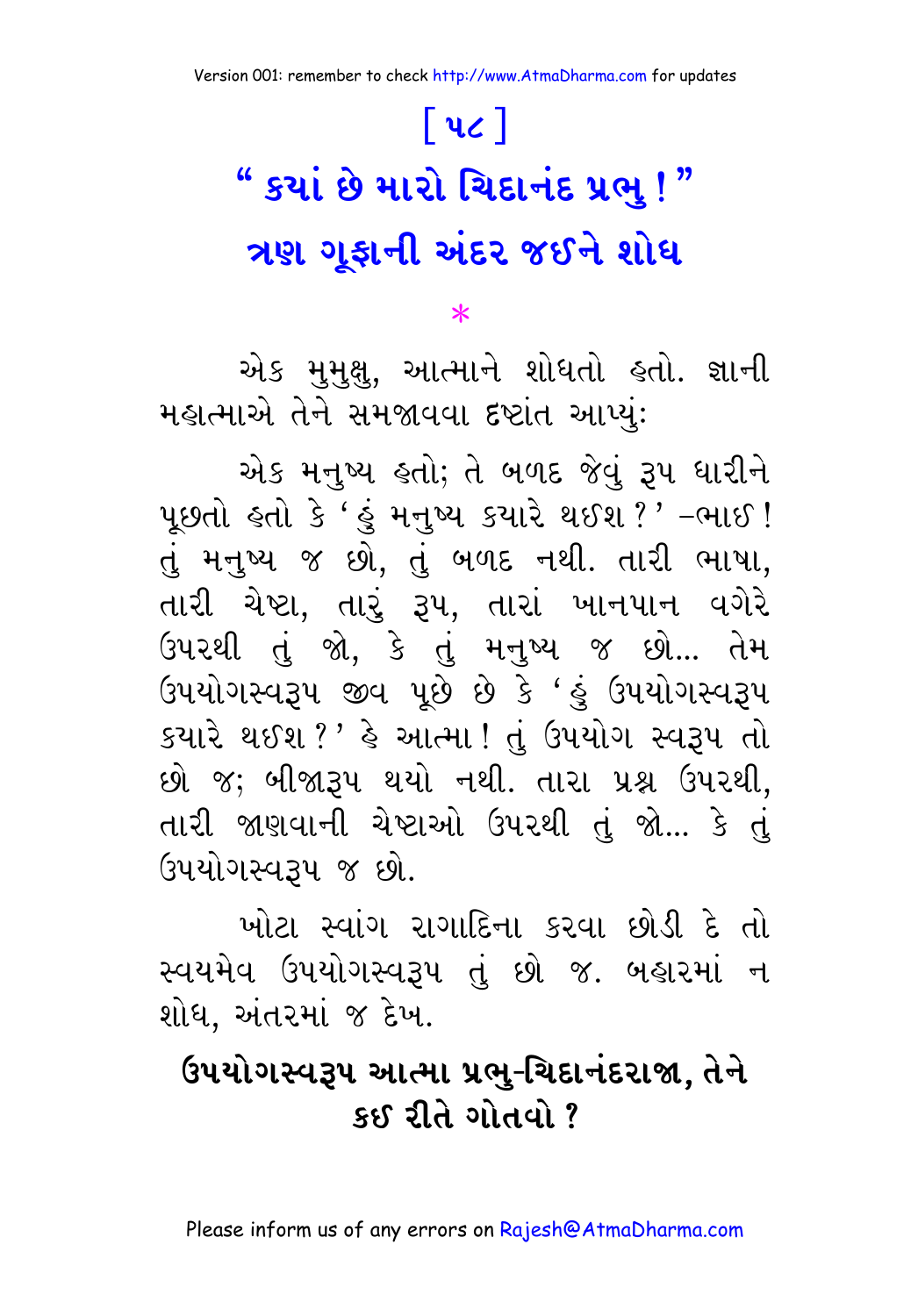જૈનઘર્મની વાર્તાઓ <sup>.</sup> પ

પ્રથમ તો સર્વ લૌકિક સંગથી પરાઙમુખ થઈ જા... ને નિજવિચારને ચૈતન્યરાજાની સન્મુખ કર... ત્રણ પ્રકારની કર્મકંદરારૂપ ગુફામાં તારો ચૈતન્યપ્રભુ છુપાઈને બેઠો છે. શરીર-નોકર્મ આઠ-દ્રવ્યકર્મ અને રાગદ્વેષ-ભાવકર્મ એ ત્રણગૂફાને ઓળંગીને અંદર જતાં જ તારો પ્રભુ તને તારામાં દેખાશે...  $(\, \vec{\mathrm{d}}\,$ પોતાને જ પ્રભુરૂપે અનુભવીશ. )

### સંતની એ વાત સાંભળીને પરિણતિ પોતાના પ્રભુને શોધવા હોંશથી ચાલી

(૧) પ્રથમ નોકર્મગુફામાં પેસીને પરિણતિએ જોયું... પણ ચૈતન્યરાજા તેમાં કયાંય દેખાયો નહિ... સાદ પાડયો કે શરીરમાં કયાંય ચૈતન્યપ્રભુ છે? પણ કોઈએ જવાબ ન આપ્યો. પરિણતિએ નોકર્મમાં ચકરાવો લઈને જોયં પણ કયાંય ચૈતન્યપ્રભુ ન દેખાતાં, 'અહીં તો મારા ચૈતન્યપ્રભુ નથી 'એમ સમજીને તે પાછી વળતી હતી... ચૈતન્યપ્રભુને શોધવા તે બહાવરી બની હતી.

ત્યારે દયાળુ શ્રી ગુરુએ પૂછયું–તું કોને શોધે છે? પરિણતિએ કહ્યું-હું મારા ચૈતન્યપ્રભુને શોધું છું…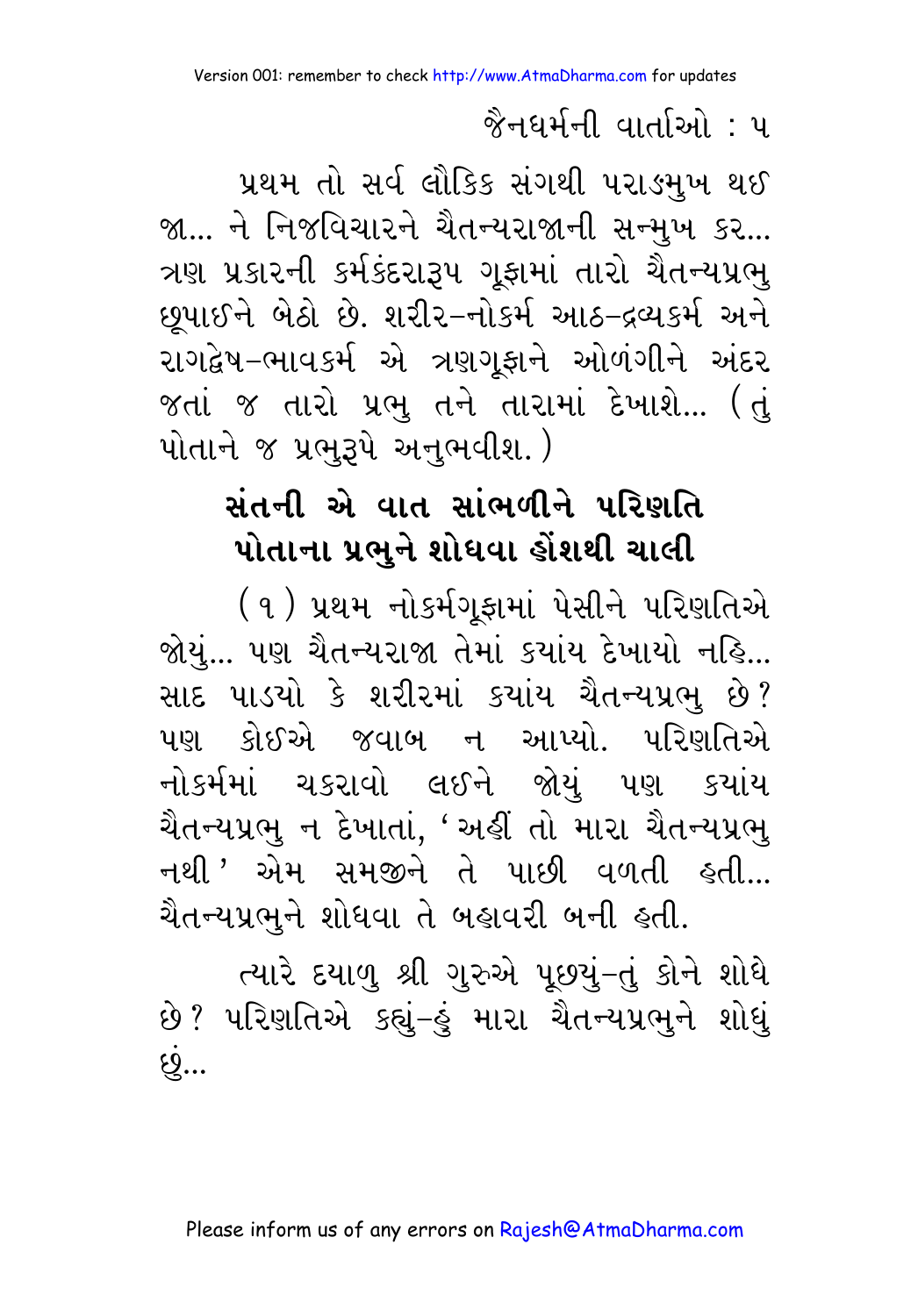Version 001: remember to check http://www.AtmaDharma.com for updates

```
६ : જૈનઘર્મની વાર્તાઓ
```


પણ તે તો અહીં ન જડયા... તેથી હું પાછી જાઉં છું. શ્રી ગુરુએ કહ્યું-તું પાછી ન જા... તારો પ્રભુ અહીં જ છે. જો ચૈતન્યપ્રભુ બિરાજતા ન હોત તો આ જડ શરીરને 'પંચેન્દ્રિયજીવ*'* કેમ કહેવાત ? માટે આ દેહગૂફાની અંદર ઊંડે ઊંડે ત્રીજી ગૂફા છે ત્યાં જઈને શોધ... ત્યાં તારો પ્રભુ બિરાજે છે, તે તને જરૂર મળશે... તે તેને ભેટીને તને મહા આનંદ થશે

(૨) ઉપકારી શ્રી ગુરુના વચન ઉપર વિશ્વાસ કરીને, હોંશે હોંશે તે પરિણતિ ચૈતન્યપ્રભુને શોધવા અંદર ઊંડે ગઈ, ને બીજી કર્મગફામાં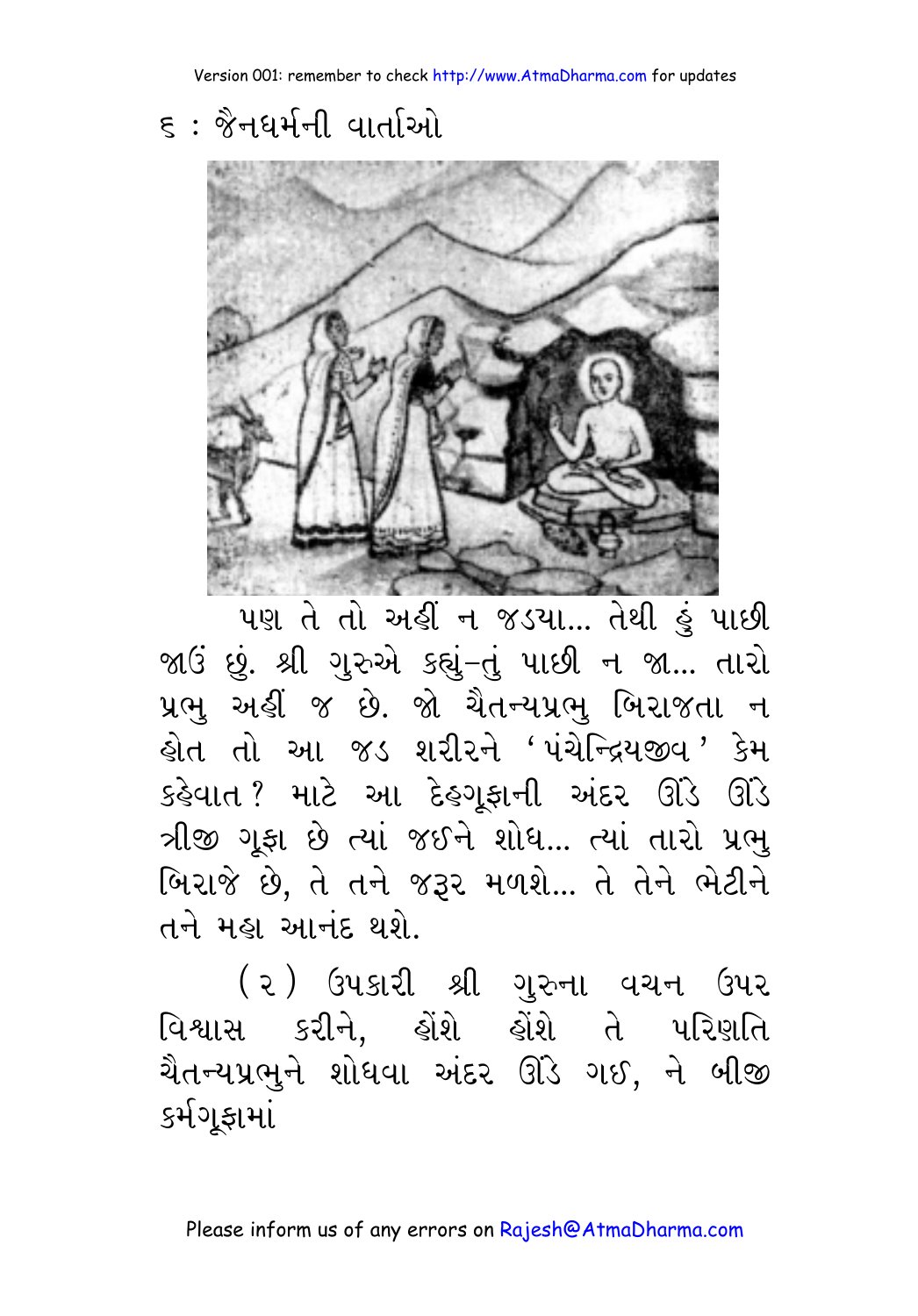Version 001: remember to check http://www.AtmaDharma.com for updates

જૈનધર્મની વાર્તાઓ : ૭

દાખલ થઈને જોયું... ત્યાં તો જ્ઞાનાવરણાદિ કર્મો દેખાયા, પણ ચૈતન્યપ્રભુ તો ન દેખાયા. ત્યારે તે ચેતનાએ પૂછયું–મારા ચૈતન્યપ્રભુ કયાં છે?

સાંભળ, કે પરિણતિ ! આ જડ કર્મોમાં જે ક્રિયા થાય છે તેની દોરી તારા ચેતનપ્રભુના હાથમાં છે: તેના કાથની કલાવી તે કાલે છે... તારા ચૈતન્યપ્રભુના ભાવઅનુસાર આ કર્મોમાં પ્રદેશ– પ્રકૃતિ–સ્થિતિ–અનુભાગ થાય છે. 'જ્ઞાનગુણ*'* ધારક તારા ચૈતન્યપ્રભુની સત્તાના પ્રતાપે જ આ પુદ્દગલો ' જ્ઞાનાવરણ ' વગેરે નામ પામ્યાં છે. અંદર જ્ઞાનવંત તારો ચેતનપ્રભુ ન બિરાજતો હોય તો આ પુદ્દગલોને 'જ્ઞાનાવરણ' આદિ નામ કયાંથી મળે ? માટે આ દ્રવ્યકર્મરૂપી દોરી પકડીને તેના દોરે દોરે અંદર ચાલી જા… આ દોરીને ન દેખ પણ દોરી જેના હાથમાં છે તેને દેખ... અંદર ઊંડે ત્રીજી ગફામાં જઈને ગોત.

(૩) ચૈતન્યપ્રભુને ભેટવા ઝંખતી પરિણતિ ત્રીજી ગુફામાં ગઈ... ચૈતન્યપ્રભુના કંઈક–કંઈક ચિહ્ન તેને જણાવા લાગ્યાં... આ ત્રીજી ગુફામાં રાગદ્વેષાદિ ભાવકર્મ દેખાયાં... ચેતનાએ પૂછયું– આમાં મારા ચૈતન્યપ્રભુ કયાં છે?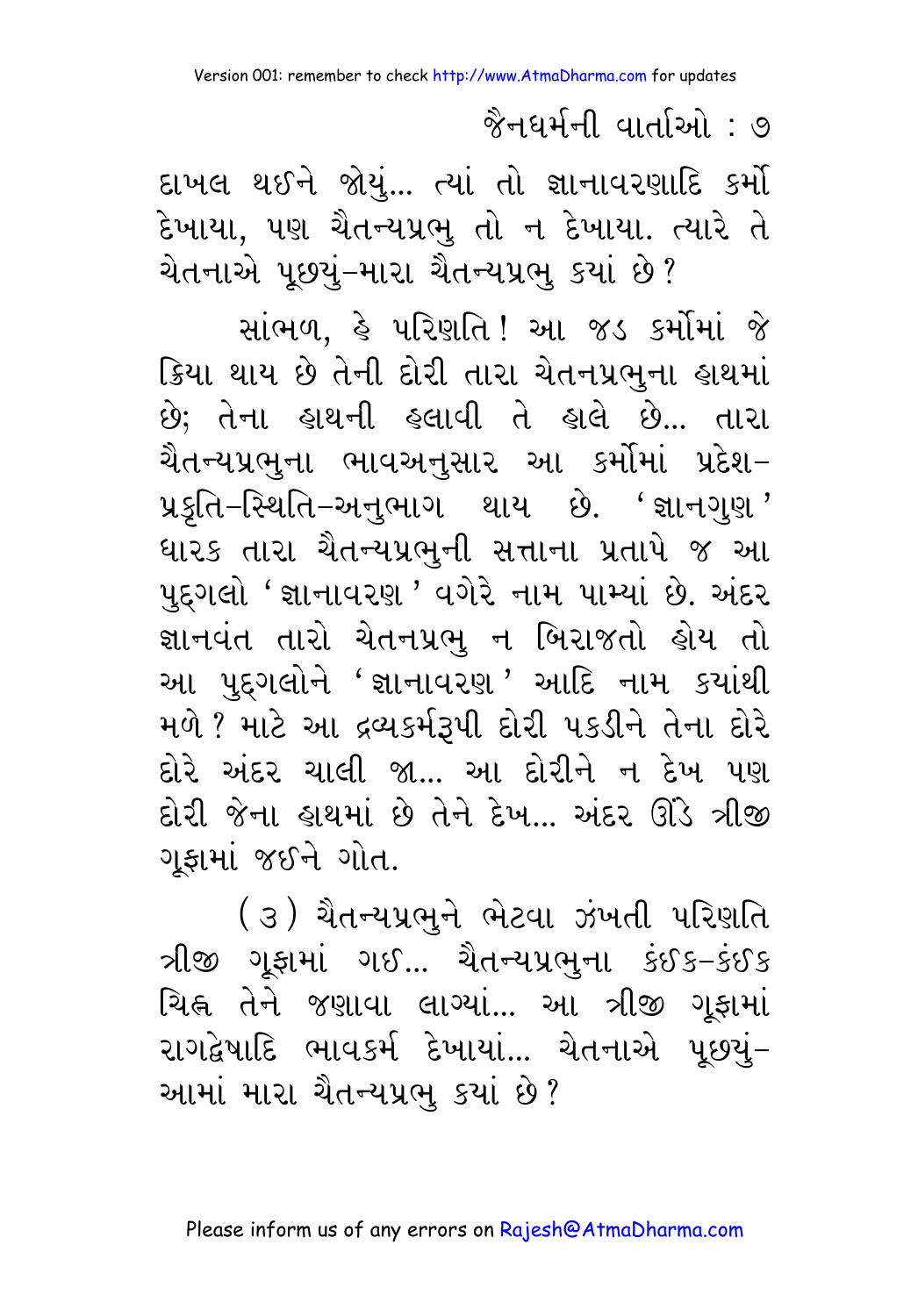### ८ : જૈનઘર્મની વાર્તાઓ

ત્યારે શ્રી ગુરુએ તેને ચેતનાપ્રકાશ અને રાગદ્વેષ વચ્ચે ભેદજ્ઞાન કરાવીને કહ્યું-જો આ રાગદેષ દેખાય છે ને? –તે જેના પ્રકાશમાં દેખાય છે તે પ્રકાશ તારા ચૈતન્ય પ્રભુનો જ છે. આ રાગ છે, આ દ્વેષ છે-એમ અજ્ઞાન-અંધકારમાં કયાંથી જણાય? એ તો ચૈતન્ય-પ્રકાશમાં જ જણાય છે. અને એ ચૈતન્ય પ્રકાશ જ્યાંથી આવે છે તે જ તારો ચૈતન્યપ્રભુ છે... રાગથી પણ પાર ચૈતન્ય– ગફામાં તે પ્રભ બિરાજી રહ્યો છે.



તે ચેતનાએ રાગથી પાર થઈને જ્યાં ચૈતન્યગૂફામાં જોયં ત્યાં તો. ' અલે! ચૈતન્ય પ્રકાશથી ઝગઝગતો આ મારો ચૈતન્ય– પ્રભ !' એમ દેખતાં  $\alpha$  ते पोताना ચૈતન્ય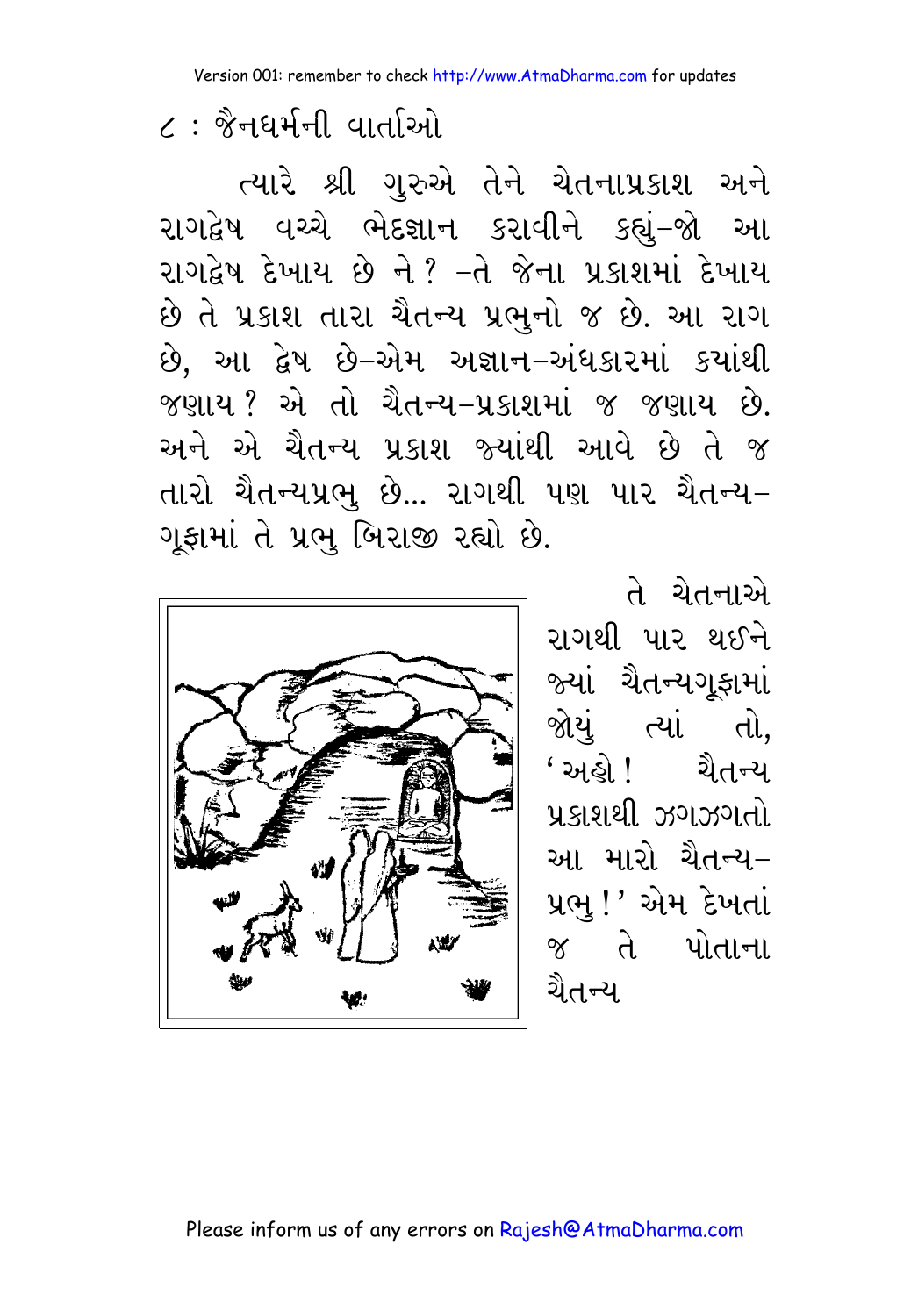Version 001: remember to check http://www.AtmaDharma.com for updates

જૈનઘર્મની વાર્તાઓ : ૯

પ્રભુને મહાઆનંદથી ભેટી પડી... પોતે જ પોતાનો પ્રભુસ્વરૂપે સ્વાનુભવ કર્યો.

હે આત્મશોધક મુમુક્ષુ તું પણ ગભરાયા વગર તારા ચૈતન્યને શોધ... તે તને તરત જ અવશ્ય મળશે..., આ જે રાગ–દ્વેષ–મોઙ દેખાય છે તે તેની જ છાયા છે... કેમ કે ચૈતન્યપ્રભુના અસ્તિત્વ વગર રાગફેષભાવો સંભવતા નથી.-માટે જે પ્રદેશમાંથી એ રાગદ્વેષમોઙ ઊઠે છે તે જ પ્રદેશમાં તારો ચૈતન્યપ્રભુ બિરાજી રહ્યો છે... રાગદ્વેષમોહમાં ન અટક પણ તે દોરી પકડીને, તેનો દોર જેના હાથમાં છે તેની પાસે જા… તે જ તારો ચૈતન્યપ્રભુ છે... રાગાદિનો પ્રકાશક ચૈતન્યપ્રકાશી તારો પ્રભુ અહીં સાક્ષાત્ બિરાજી રહ્યો છે... એ હવે તારાથી ગુપ્ત રહી શકશે નહિ... ચૈતન્યગુફામાં આ પ્રભ પ્રગટ બિરાજી રહ્યો છે ને પોતાના અચિંત્ય અપાર મહિમાને ધારણ કરી રહ્યો છે... તેને દેખતાં-ભેટતાં મહાન સુખ થશે.

અહ્રા. મારા ચૈતન્યપ્રભુ મને મળ્યા...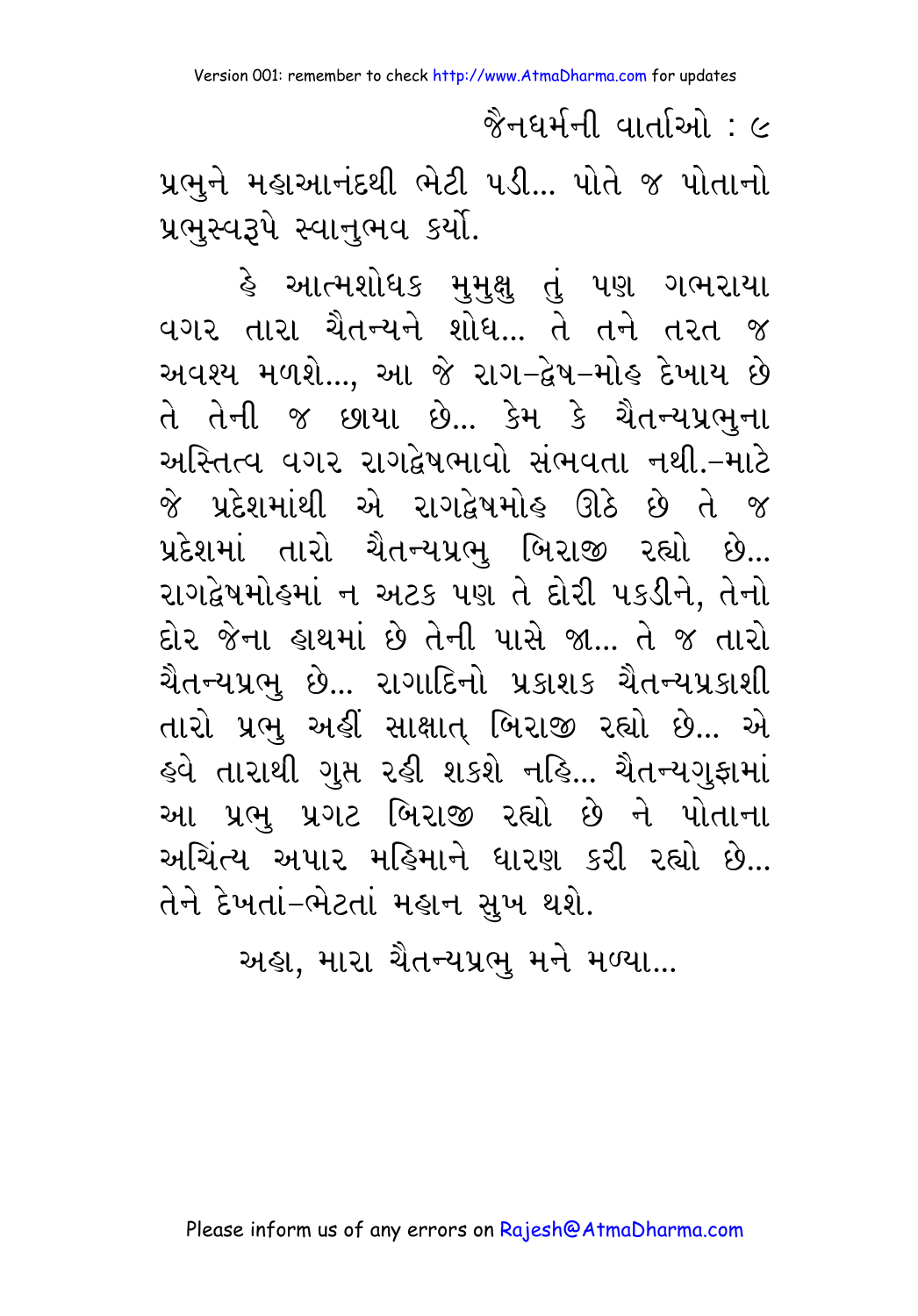१० : જૈનધર્મની વાર્તાઓ મારાથી તે જુદા નથી. મારા ચૈતન્યપ્રભુ સાથે તન્મયતાથી મને મહાન આનંદ થયો. િમેરા પ્રભુ નહીં દૂર દેશાંતર, મોહિમેં હૈ મોહે સઝત અંદર |

 $\alpha$ 

#### <u>| મુમુક્ષુની વિચારણા |</u>

સ્વરૂપ પામવાનો માર્ગ સંતોએ સગમ કરી દીધો છે. તેમના પ્રસાદથી કું એ સ્વરૂપને પામ્યો છું. જે સ્વરૂપ હતું તે જ શહ્ન થઈને પરિણમ્યું. અનંતા તીર્થંકરો થયા, તેમણે સ્વરૂપ શદ્ધ કર્ય ને અનંત સખી થયા. હવે મારે પણ એવી જ રીતે કરવું છે. મહામુનિજનો નિરંતર સ્વરૂપ-સેવન કરે છે; મારે પણ મારૂં ત્રિલોકપૂજ્ય સર્વોત્કૃષ્ટ ૫દ અવલોકી-અવલોકી તેમ જ કરવં છે.

### [ ઈતિ મુમુક્ષ-વિચારણા ]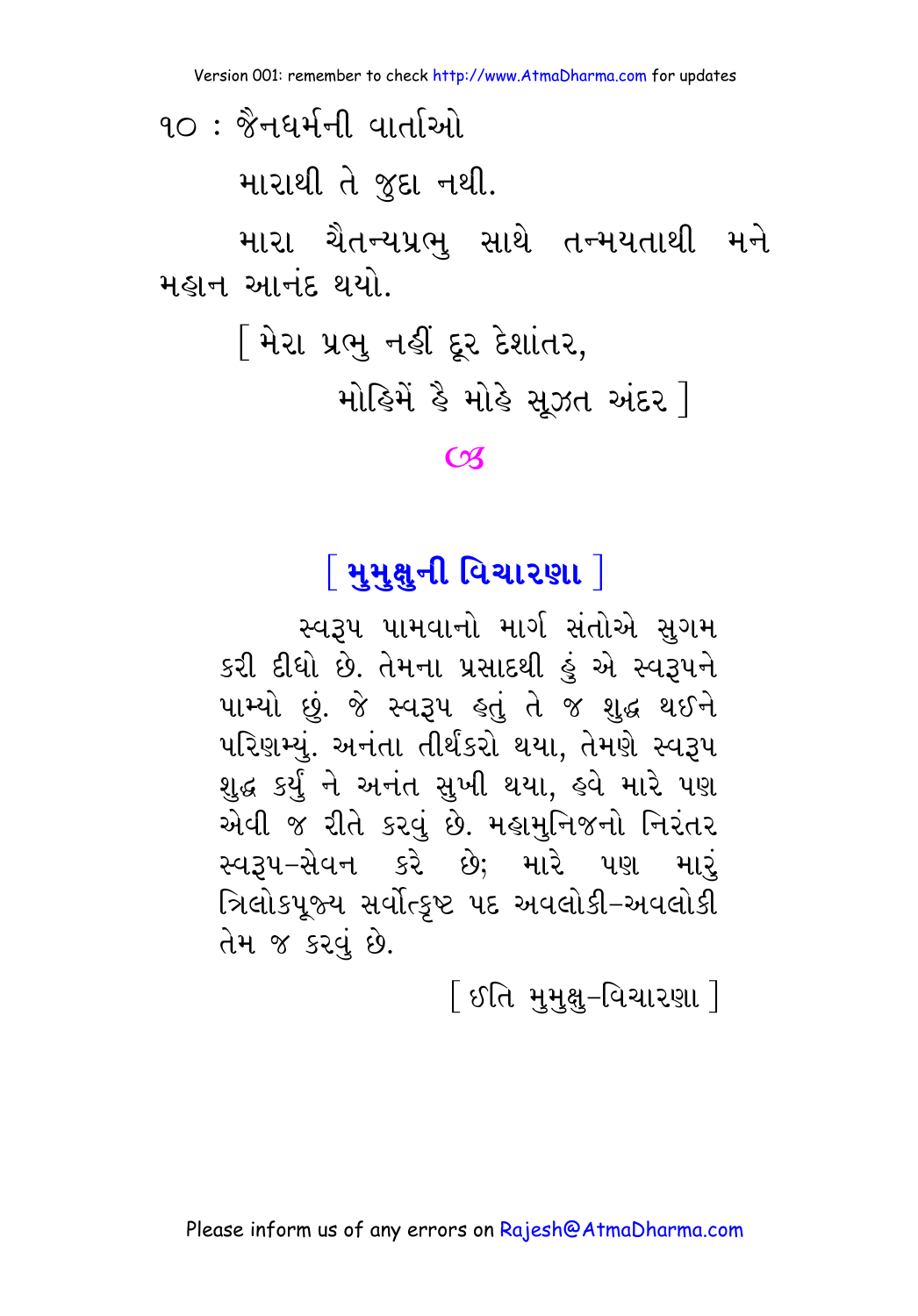## 

## <u>વરાંગકુમારનો વૈરાગ્ય</u>

વૈરાગ્યપ્રસંગે તેમના ઉદ્દગારો ( ભાગ બીજો )

ભગવાન શ્રી નેમિનાથ પ્રભુના સમયની વાત છે. ઉત્તમપુરી નગરીમાં ધર્મસેન રાજા તથા ગુણવતી રાણી; તેમના પુત્ર રાજકુમાર વરાંગ... તે શ્રી નેમિનાથ ભગવાન તથા મહારાજા શ્રીકૃષ્ણના સમકાલીન હતા. વીરનિર્વાણની બારમી સદીમાં જયસિંહનંદી-મનિરાજે 'વરાંગચરિત્ર 'રચેલ છે; તેમાંથી વૈરાગ્યમય દોહનનો પહેલો ભાગ ' જૈનધર્મની વાર્તાઓ–ભાગ ૪' માં આપી ગયા છીએ; બીજો ભાગ અહીં આપીએ છીએ.

શ્રી નેમિનાથભગવાનના ગણધર વરદત્તમુનિ, કેવળજ્ઞાન થયા પછી એકવાર ઉત્તમપુરીમાં પધાર્યા, અને વૈરાગી વરાંગકુમારે તેમનો ધર્મોપદેશ સાંભળ્યો. તેઓ યુવરાજ થયા અને સંસારની અનેક મુસીબતોમાંથી પણ પુણ્યયોગે પાર ઊતર્યા; રાજ્યની વચ્ચે રહીને પણ ધર્મના પાલનપૂર્વક અનેક મંગલ કાર્યો કર્યા; છેવટે આકાશમાં તારો ખરતો દેખીને વરાંગરાજાનું ચિત્ત સંસારથી વિરક્ત થયું ને દીક્ષા લેવા તૈયાર થયા. પ્રથમ જિનપુજાનો મહાન ઉત્સવ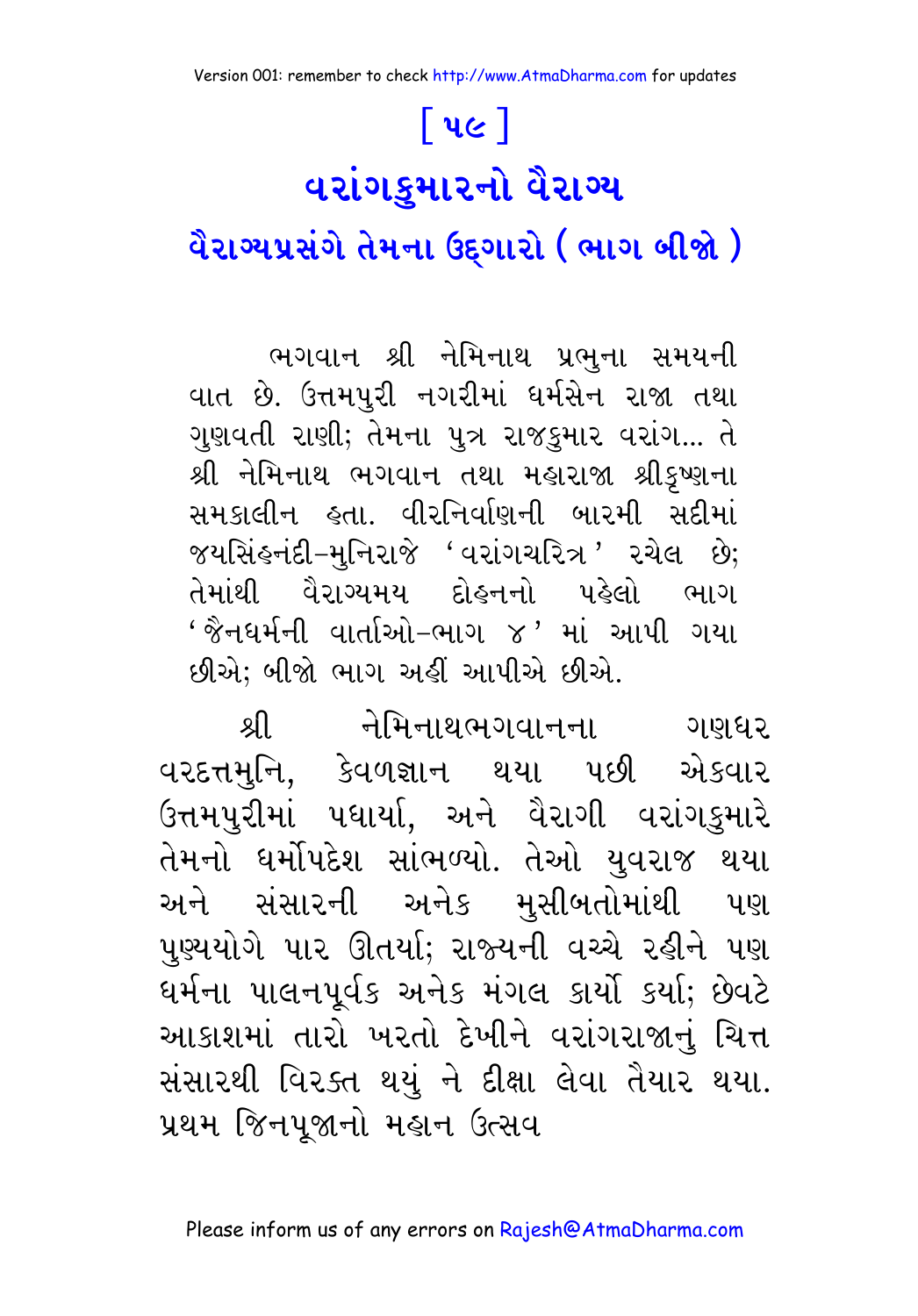### ૧૨ : જૈનધર્મની વાર્તાઓ

કર્યો ને રાજસભામાં પ્રજાજનોને જૈનધર્મના પાલનનો સુંદર ઉપદેશ આપ્યો. તેનુંવર્ણન આ પહેલાંના ભાગમાં ( કથા નં. ૫૬ માં ) છે, તે તમે વાંચ્યં હશે.

૬વે દીક્ષાવનમાં જતાં-જતાં તે વૈરાગી રાજકુમાર સ્ત્રી-પુત્રાદિ પરિવાર પ્રત્યે પણ કેવા વૈરાગ્ય–ઉદ્દગારો કાઢે છે! તે વાંચીને આપણા હૈયામાંથી એ વૈરાગી રાજપુત્ર પ્રત્યે 'ધન્યવાદ ' ના ઉદ્દગાર નીકળે છે.



જગતસ્વભાવ. અને જગતથી ભિન્ન આત્મસ્વ– ભાવ, બન્નેના ચિંતનપૂર્વક, વૈરાગી વરાંગરાજનું ચિત્ત સંસારથી વિરક્ત થયં છે. તેની નજર મોક્ષમાં જ લાગી છે; એટલે પ્રજાના પ્રેમનું બંધન તોડી મોક્ષને સાધવા, તે વનમાં જવા તૈયાર થયા છે...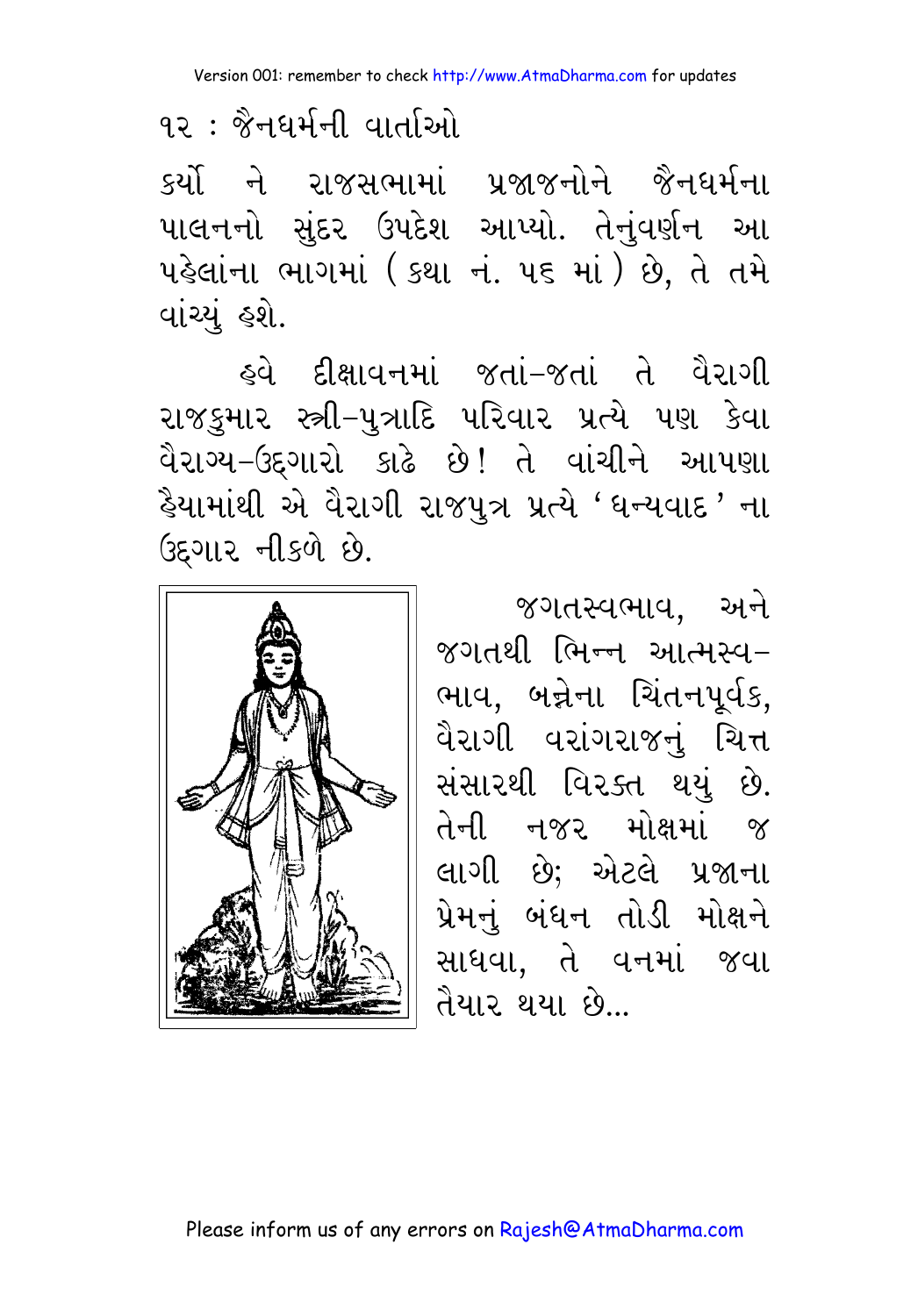### જૈનઘર્મની વાર્તાઓ : ૧૩

તે વખતે રાણીઓ જ્યારે અશરણ થઈને રોવા લાગી ત્યારે વૈરાગી વરાંગે તેમને કહ્યું: હે દેવીઓ ! તમે જો દુઃખથી છૂટવા ને સુખી થવા ચાહતી હો તો તમે પણ મારી સાથે વૈરાગ્ય-પંથે આવો. તમે મારી સાથે દીક્ષા લેશો એ કાંઈ અભૂતપૂર્વ ઘટના નહીં હોય ! કેમ કે પૂર્વે અનેક રાજા–મહારાજાઓ પાસેથી તેમની રાણીઓએ જિનધર્મના સંસ્કાર તથા તત્ત્વજ્ઞાન પ્રાપ્ત કરીને તેમની સાથે જ દીક્ષા લીધી હતી. માટે તમે પણ હિતને માટે આ ઉત્તમ માર્ગને અંગીકાર કરો.

તે સાંભળી રાણીઓએ પણ વિચાર્યુંઃ અરે, જે પ્રાણનાથ સાથે વર્ષો સુધી ઉત્તમ ભોગો ભોગવ્યા. તે પ્રાણનાથ આ બધા ભોગોપભોગ છોડીને આત્મધ્યાન કરતા વનજંગલમાં વિચરશે. ત્યારે અમે શું આ રાજ–ભોગોમાં ૫ડી રહેશું ને શણગાર સજીશું? નહીં... નહીં, એ અમને ન શોભે. અમે પણ રાજભોગને છોડીને તેમના માર્ગે જ જઈશું ને આત્મકલ્યાણ કરશું! એમ વિચારી તે રાણીઓ પણ દીક્ષા લેવા માટે તૈયાર થઈ. આવો સઅવસર મળવા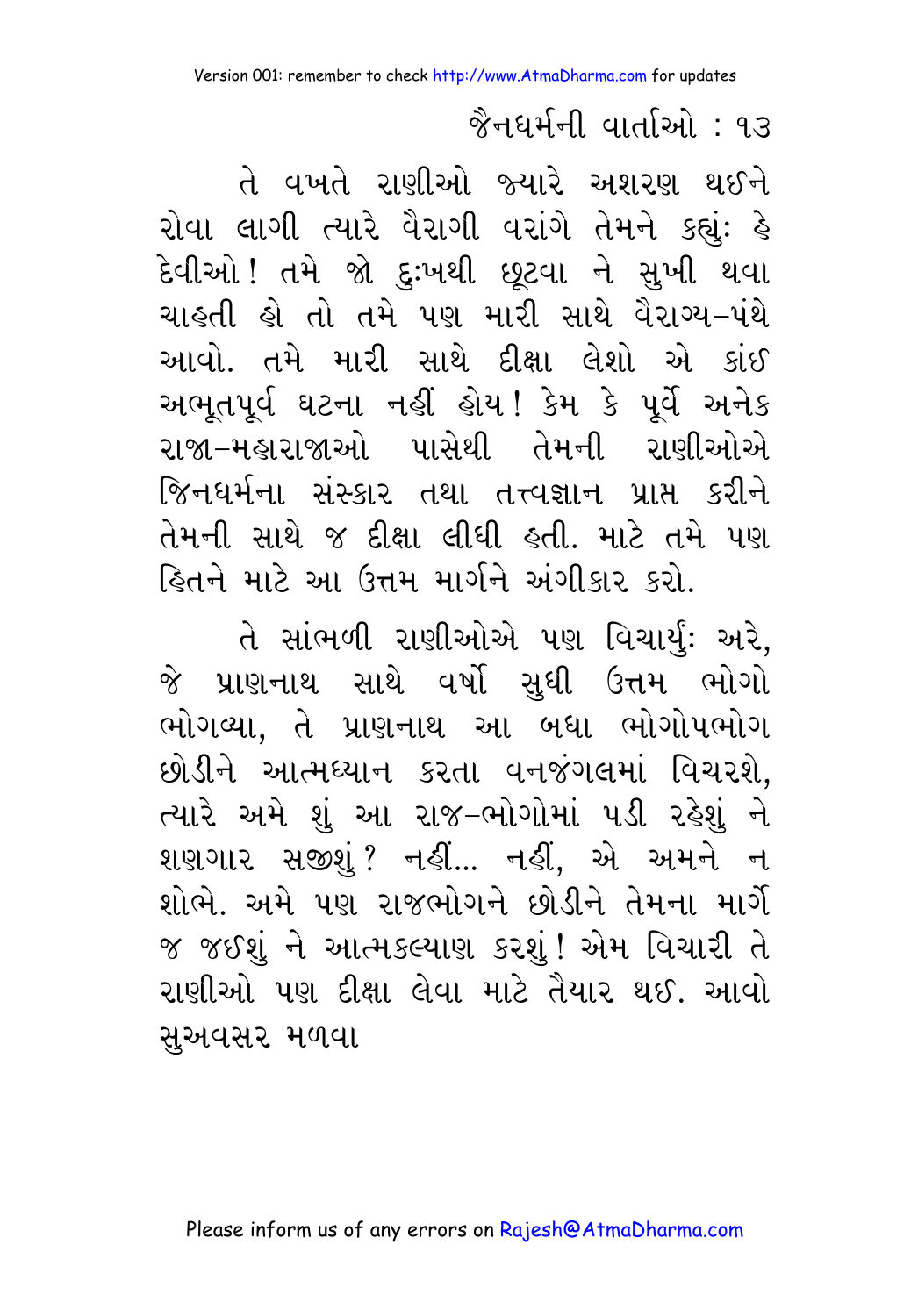## <u> १४ : જૈનધર્મની વાર્તાઓ</u>

### માટે તેઓનું ચિત્ત પ્રસન્ન થયું.

વરાંગના પાલકપિતા સાગરબુદ્ધિ શેઠ (કે જેમણે મુશ્કેલીના સમયમાં વરાંગકુમારનું પુત્રની જેમ પાલન કર્યું હતું, તેમણે પણ દીક્ષાપ્રસંગે કહ્યું: હે કુમાર! હું પણ તમારી સાથે જ દીક્ષા લઈશ. રાજકાર્યમાં ને સંસારના ભોગોપભોગમાં મેં તમને સાથ આપ્યો, હવે આ ઉત્તમ ધર્મકાર્યમાં જો હું સાથ ન આપું ને અલગ થઈ જાઉં–તો મારા જેવો અઘમ કોણ? તમે ઘર્મ સાઘવા જે ઉત્તમ માર્ગે જઈ રહ્યા છો, હું પણ તે જ માર્ગે આવીશ–આમ પાલકપિતા સાગરશેઠ પણ દીક્ષા માટે તૈયાર થયા.

દીક્ષા માટે તૈયાર થયેલ વરાંગરાજ પોતાના પુત્રોને અંતિમ હિતશિખામણ દેતાં કહે છે કે, લૌકિક ન્યાય–નીતિ અને સજ્જનતા ઉપરાંત. ભગવાન અર્લતદેવ દ્વારા ઉપદિષ્ટ રત્નત્રયઘર્મને કદી ન ભૂલશો. શાસ્ત્રજ્ઞ વિદ્વાનોની સેવા કરજો; ૨ત્નત્રયથી ભુષિત સજ્જનોનો આદર અને સમાગમ કરજો. મુનિ–આર્યિકા–શ્રાવક–શ્રાવિકા એ ચતુર્વિધ સંઘની જ્યારે જ્યારે અવસર મળે ત્યારે આદરપૂર્વક સેવા કરજો, અને રત્નત્રયના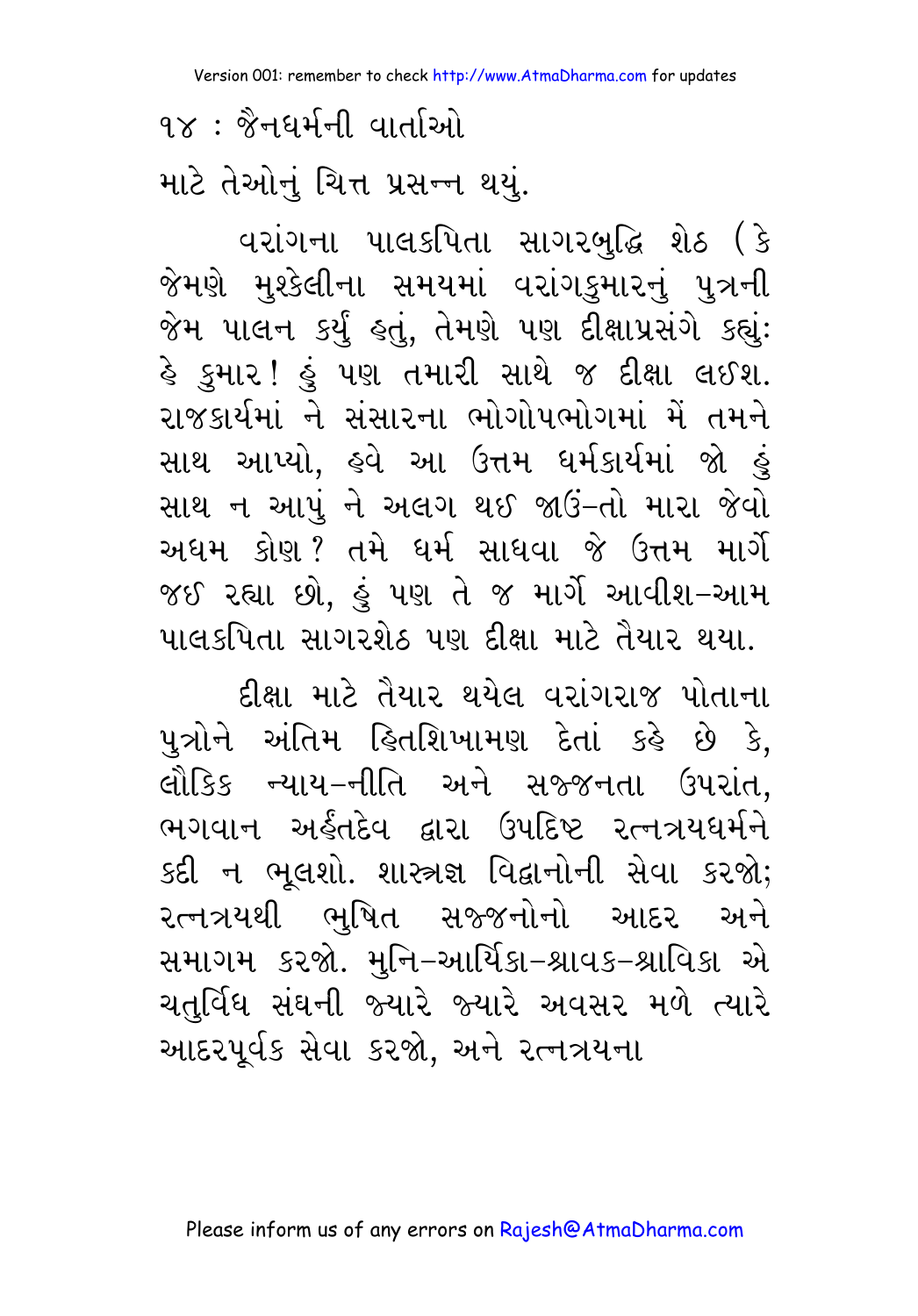જૈનઘર્મની વાર્તાઓ : ૧૫

સેવનમાં સદા તત્પર રહેજો. મહા મોંઘો જૈનધર્મ મળ્યો છે. તો આત્મસાધના વડે જીવન શોભાવજો.

આ રીતે વરાંગરાજ જ્યારે પુત્રને ધર્મની શિખામણ આપતા હતા ત્યારે વૈરાગ્યનં અનપમ સુખ તેમની મુદ્રાને તેજસ્વી બનાવી રહ્યું હતું. બાર વૈરાગ્ય ભાવનાઓનું ચિંતન કરતાં-કરતાં તેઓએ વન તરફ પ્રસ્થાન કર્યું.

એ રીતે વરાંગકમાર વૈરાગ્યથી જ્યારે વન તરફ ચાલ્યા ત્યારે તેને દેખનારા કેટલાક જીવોએ તો તેની માત્ર પ્રશંસા કરી. બીજા જીવો, –કે જેમનો આત્મા મર્યો નહતો, –જેમનું આત્મબળ દીન થયું ન ક્તું–જેઓ આત્મકિમાં જાગૃત ક્તા, ને મોક્ષને માટે ઉત્સુક હતા-તેઓ તો વરાંગ સાથે જ ચાલી નીકળ્યા... "આ યુવાન રાજકુમાર આત્મહિત સાધવા વનમાં જશે ને અમે શું અહીં હાથ જોડીને વિષયકષાયમાં ૫ડયા રહેશું? -નહીં. આ તો સંસારથી છૂટવાનો સોનેરી અવસર છે"– એમ વિચારીને તેઓ પણ તેની સાથે જ વૈરાગ્યથી વનમાં સીધાવ્યા. તેમની રાણીઓએ પણ પોતાનું જીવન ધર્મસાધનામાં જોડયં: ને પતિની પાછળ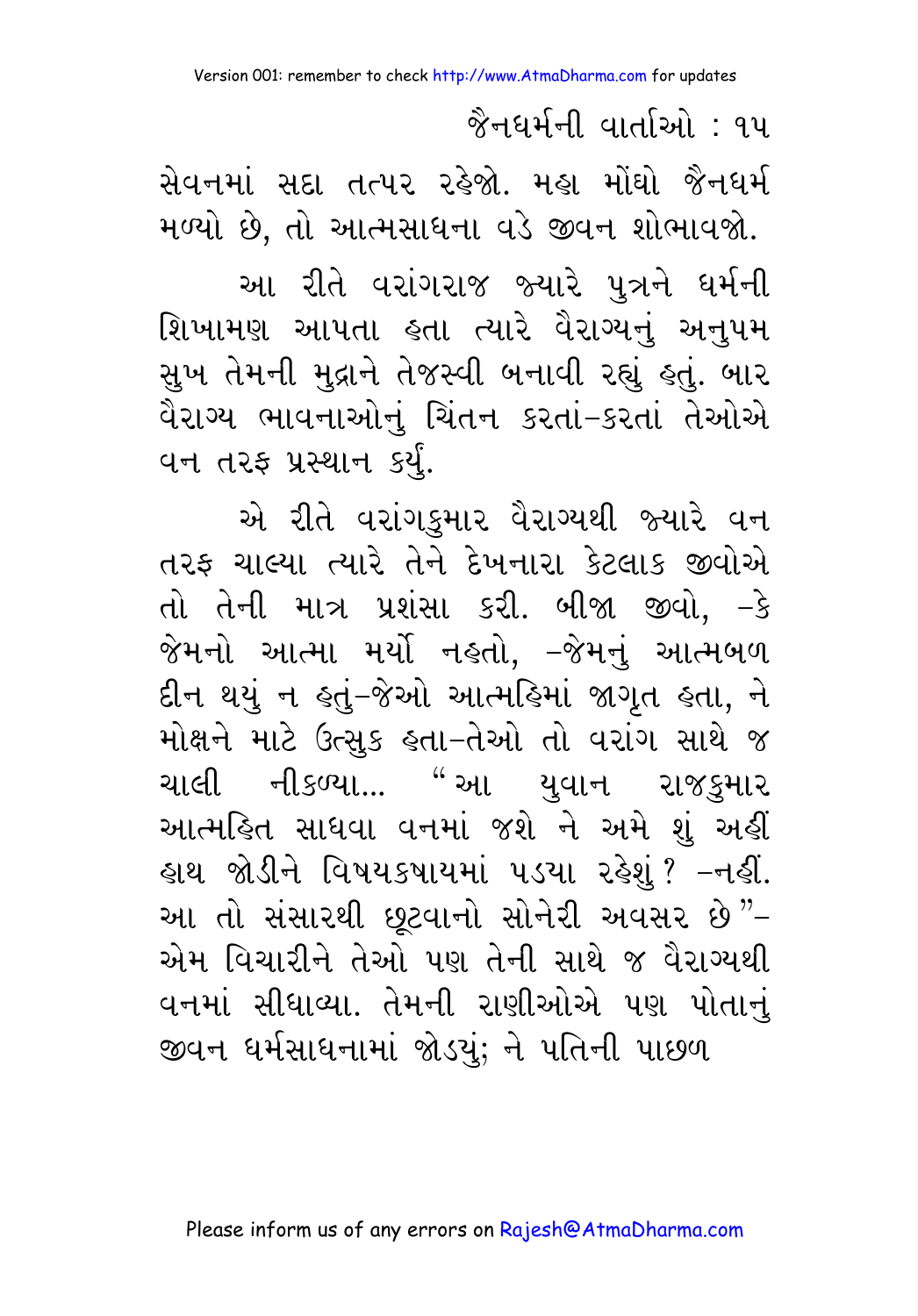<u> १६ : જૈનધર્મની વાર્તાઓ</u> પાછળ તેઓ પણ આર્યિકા–દીક્ષા લેવા માટે વન તરક ચાલી

જ્યારે મહારાજા ઘર્મસેને પુત્ર વરાંગને ઘણા સ્નેહપૂર્વક દીક્ષા લેતાં રોકવા પ્રયત્ન કર્યો અને મનિદશામાં અનેક ઉપસર્ગ-પરીષઙ વર્ણવીને ચારિત્રપાલનની કઠિનતા બતાવી, ત્યારે વરાંગે વિનયપૂર્વક છતાં દઢતાથી કહ્યું: પિતાજી! મુનિપણાની કઠિનતા આપે બતાવી, વિષયોના લાલચુ કાયરોને માટે તે કઠિન હશે પણ મોક્ષસાધક સિંહવૃત્તિવાળા જીવોને માટે તે કઠિન નથી, તેને તો મુનિદશા અને ચારિત્રપાલન સહજ આનંદરૂપ છે; યૌવનપણું મને ભોગોમાં લલચાવી શકે તેમ નથી. વળી કે પિતાજી! ચારિત્રદશા યુવાનીમાં પણ જો કઠણ છે તો પછી વૃદ્ધાવસ્થામાં તો તેનું પાલન કેમ થશે ! માટે હું તો અત્યારે જ આત્મકલ્યાણ માટે ચારિત્રદશા અંગીકાર કરીશ. ગૃહસ્થપણાની જેલનાં બંધનને તોડીને સ્વતંત્રપણે હવે હું વનજંગલમાં મુનિમાર્ગે વિચરીશ. આપ મને રોકવાની વ્યર્થ ચેષ્ટા કરશો નહિ

જ્યારે હું વૈરાગ્યના સુવર્ણપાત્રમાં દીક્ષારૂપી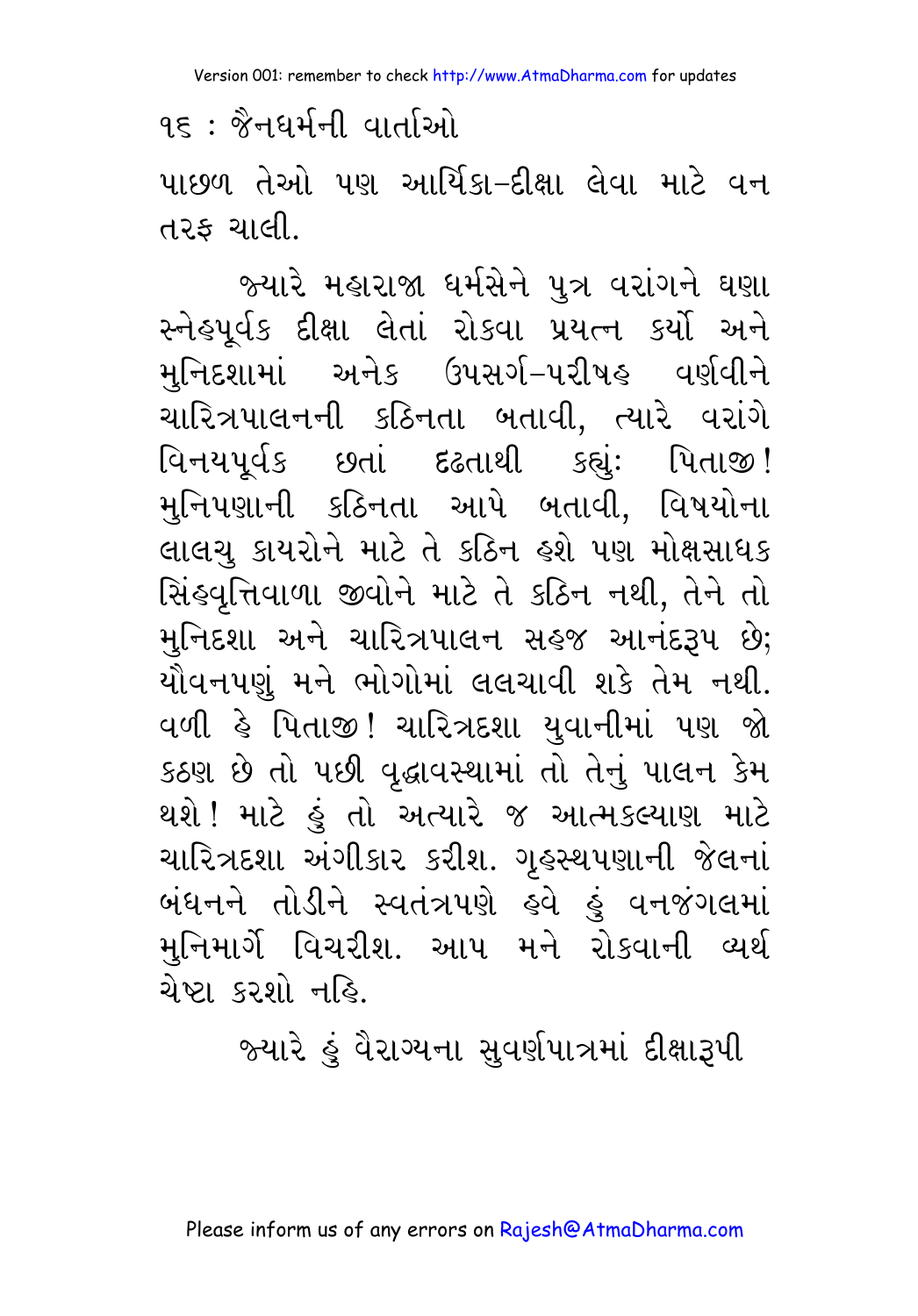### જૈનઘર્મની વાર્તાઓ : ૧૭

અમૃતપાન કરવા તત્પર થયો છું ત્યારે, વિષયો ભોગવવાનું કહેવું તે તો વિષપાન કરાવવા જેવું થશે ! મને શાંતિની એવી તીવ્ર પિપાસા લાગી છે કે જે ચારિત્રધર્મરૂપી અમૃતપાન વડે જ શાંત થઈ શકશે. ધર્મના પ્યાસા જીવને શાંતિનું પાન કરતાં અટકાવે-તો એના જેવો શત્રુ બીજો કોણ ! બહારનો શત્રુ તો આક્રમણ કરીને કદાચ સમ્પત્તિ છીનવી લ્યે, અથવા દેહના અંગનું છેદન કરે, કે બહુ તો જીવન ઙરી લ્યે;–પરંતુ ધર્મના આચરણમાં જે જીવ બાધા કરે છે તે તો મહા નિર્દય છે, કેમ કે તે એક ભવ નહિ પણ અનેક ભવના સખને પાપની ધૂળમાં રગદોળી નાખે છે. જીવને ધર્મમાં સહાયક થાય તે જ સાચો મિત્ર છે. ધર્મ વગર આ લાંબુ આયુષ્ય, યુવાન શરીર કે ધનસંપત્તિ બધું શું કામનું છે ? એનો શો ભરોશો ? ક્ષણમાં એ બધું નષ્ટ થઈ જશે. અરે, સંસાર–ભોગોમાં ફસાયેલા ગૃહસ્થને કેવી કેવી વિપત્તિ સહન કરવી પડે છે! –તે આપણે કયાં નથી જાણતા? કે પિતાજી! અત્યારે મને સૌભાગ્યથી શુદ્ધોપયોગની પ્રેરણા જાગી છે, – તો પછી. આપ જ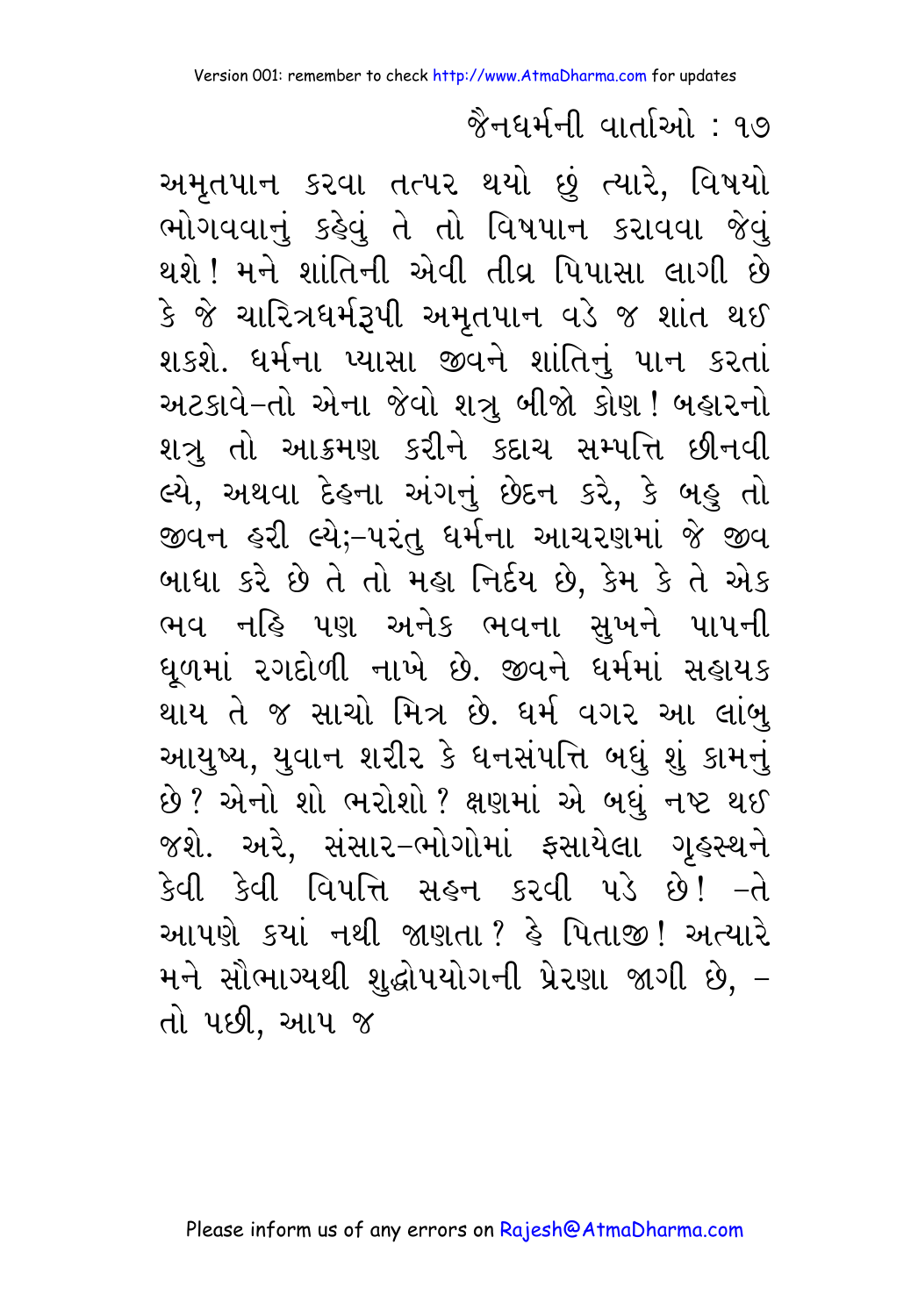१८ : જૈનધર્મની વાર્તાઓ

કહો કે મને રાજ્યભોગમાં આસક્તિ હવે કેમ થાય !

બેટા, આવી ભરયુવાનીમાં વિષયભોગોને છોડવા ને વનમાં રહેવું તે બહુ કઠણ વાત છે; વૃદ્ધ થયા છતાં અમે ઙ્જી પણ વિષયોની આસક્તિ છોડી શકતા નથી. ને ચારિત્રદશા લઈ શકતા નથી; તો તું આવી યુવાનવયમાં વિષયોને કેમ જીતી શકશે ?

પિતાજી, વિષયોને છોડવા એ વાત કાયરોને માટે કઠણ છે, શૂરવીરોને માટે નહિ. શૂરવીર-મુમુક્ષુ તો ચૈતન્યના એક રણકાર માત્રથી સર્વે સંસાર–વિષયોને છોડી દે છે ને મોક્ષની સાધનામાં લાગી જાય છે.

વરાંગ રાજાની આવી સરસ વૈરાગ્યભીની. યક્તિપર્ણ વાત સાંભળીને મહારાજા તેમ જ શ્રોતાઓ નિરૂત્તર થઈ ગયા ને તેમનું ચિત્ત પણ વૈરાગ્યમાં તત્પર બન્યું.

તેના પિતાએ કહ્યું: હે વત્સ! તારી વાત સત્ય છે: તારા ભાવો ખરેખર દઢ અને અત્યંત વિશુદ્ધ છે. કોઈને ધર્મના કાર્યમાં બાધા કરવી તે તો ભવ–ભવાંતર બગાડનાર છે. મેં પત્ર–સ્નેહ્વશ જે વચનો કહ્યાં તે તમે ધ્યાનમાં લેશો નહિ ને મનિ થઈને આનંદપર્વક મોક્ષના પંથમાં વિચરજો !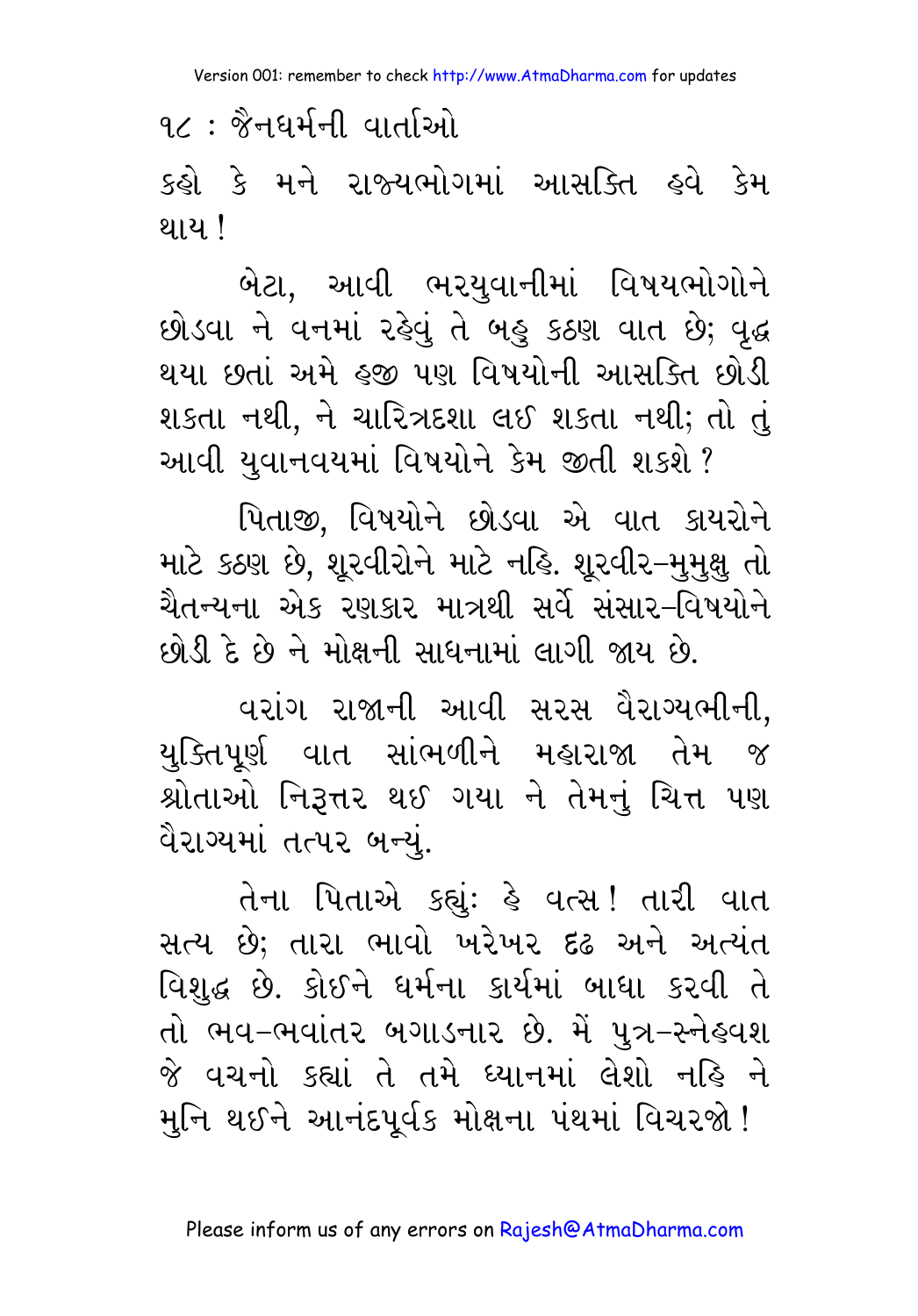Version 001: remember to check http://www.AtmaDharma.com for updates

### <u> જૈનધર્મની વાર્તાઓ : ૧૯</u>

વરાંગકુમાર નાનપણથી જ શાંત, વિષયોથી વિરક્ત અને અંતર્મુખ જીવન જીવનારા હતા; ધર્મપ્રત્યેનો તેમનો ઉત્સાહ પ્રસિદ્ધ હતો. મંત્રી, સેનાપતિ તેમજ સમસ્ત નગરજનો પ્રત્યે તેણે નમ્રતાથી ક્ષમાયાચનાપૂર્વક વિદાય લીધી.



અંતમાં તે પોતાની માતા પાસે વિદાય લેવા ગયો; માતા પુત્રના ધર્મસંસ્કારને ઓળખતી હતી... તેણે ગદગદભાવે કહ્યું: બેટા ! હું શું બોલું !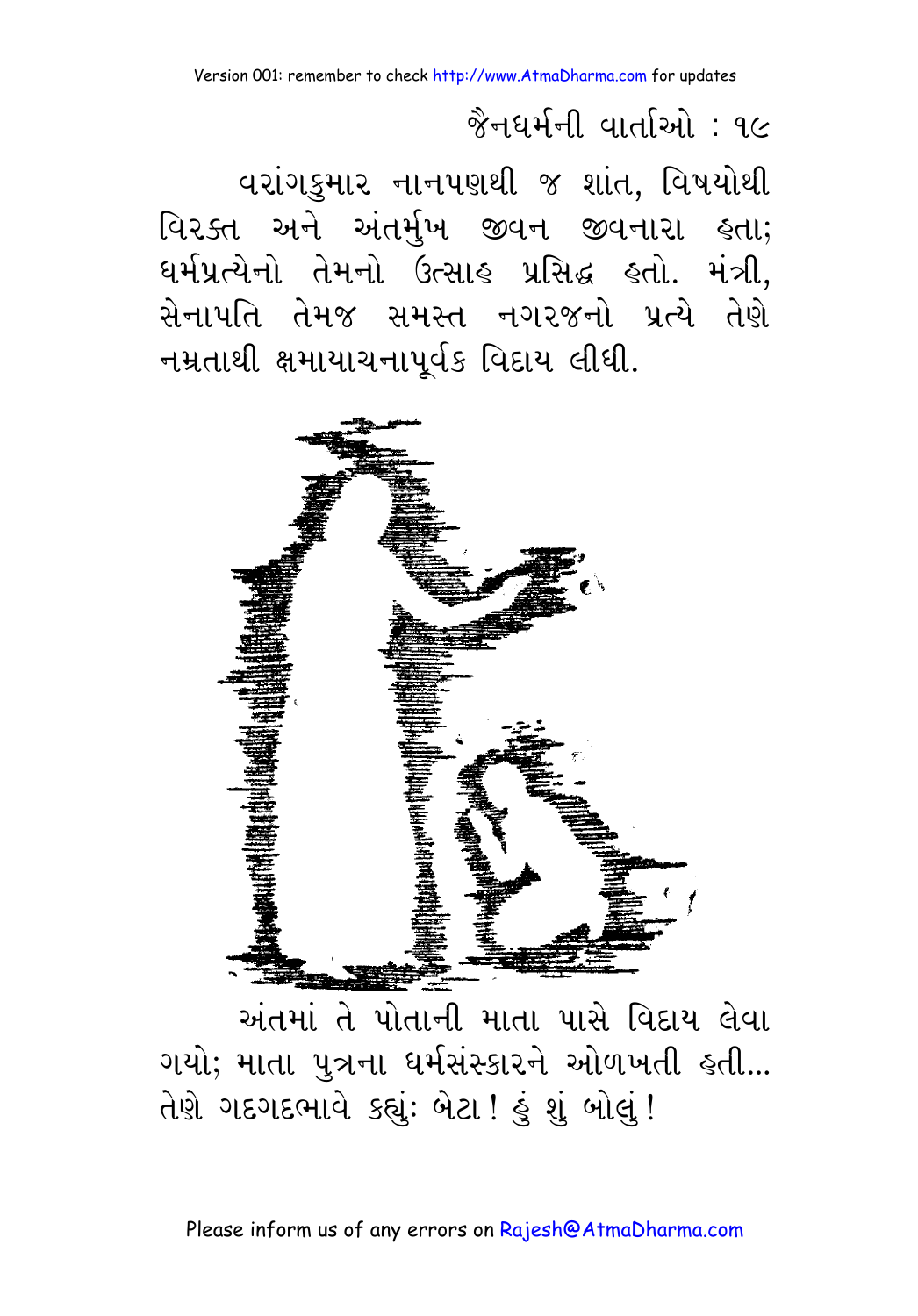२૦ : જૈનધર્મની વાર્તાઓ

તું જે ઉત્તમ માર્ગે જઈ રહ્યો છે તેમાં મારે શું કહેવાનું હોય ! બેટા ! તું તારી સાધનામાં શીઘ્ર સફળ થા... ને સર્વજ્ઞ–પરમાત્મા થઈને વેલાવેલા અમને દર્શન દે! એ જ અભિલાષા છે.

' ધન્ય માતા !' એમ કહી, મસ્તક નમાવી, વરાંગકમાર ત્યાંથી વિદાય થયો.

વૈરાગી વરાંગને વનમાં જતા દેખીને લોકો આશ્ચર્યસહિત અનેકવિધ વાતો કરતા હતા. –

એક મૂર્ખ મનુષ્યે કહ્યું:– અરે, આ વરાંગરાજ બાલબુદ્ધિ છે; આશ્ચર્ય છે કે–આવા મહાન રાજ-સુખોને છોડીને તે સ્વર્ગ-મોક્ષના સુખને ગોતવા વનમાં જાય છે! સ્વર્ગ–મોક્ષના સુખ કોણે જોયા છે! –કે તેને માટે આ પ્રત્યક્ષ મળેલા ઇન્દ્રિયસુખોને છોડીને વનમાં જાય છે! નહિ દેખેલા સુખને ખાતર આ મળેલા સુખોને પણ છોડે છે. તો તે બન્નેને ખોશે! મોક્ષસુખના નામે આ ભોળાજીવને કોઈએ ભરમાવ્યો છે! જ્યારે આટલા બધા ઇન્દ્રિયસુખો ઉપલબ્ધ છે–તો પછી બીજા કયા સુખને શોધવા વનમાં જાય છે!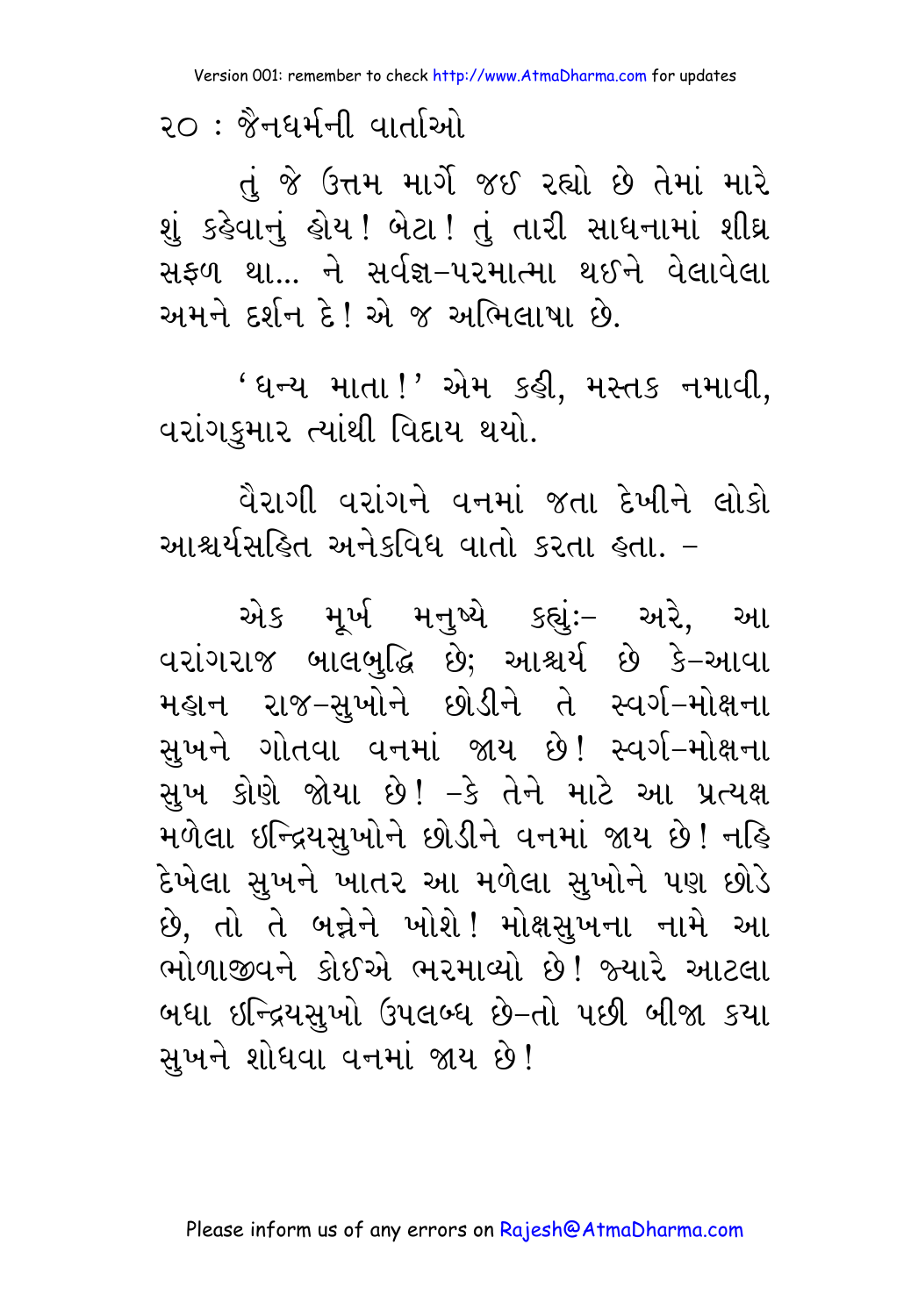### જૈનઘર્મની વાર્તાઓ : २१

ત્યારે બીજા એક બુદ્ધિમાન સજ્જને તેને જવાબ આપતાં કહ્યું: અરે મૂઢ! એ વરાંગકુમાર મૂર્ખ નથી પણ તું મુરખો છો. તને સ્વર્ગ–મોક્ષની શ્રદ્ધા નથી ને વિષયસુખની ગૃદ્ધિ છે, તેથી તું આમ બકવાદ કરે છે. વિષયોથી પાર ચૈતન્યસખની તને ખબર નથી. આ વરાંગે તો ઇન્દ્રિયવિષયોથી પાર એવા અતીન્દ્રિય સખને અનભવ્યં છે. મોક્ષસખનો સ્વાદ સાક્ષાત ચાખ્યો છે, તેથી તે સુખની પૂર્ણતાને સાધવા માટે તે આ ઇન્દ્રિયસુખોને છોડીને વનમાં જાય છે. ઇન્દ્રિયસુખો તે કાંઈ ખરેખર સુખ નથી, દુઃખ જ છે. સાચું સુખ ધર્મસાધના વડે જ પમાય છે-એ વિશ્વવિખ્યાત સિદ્ધાંતને શું તું નથી જાણતો? સાંભળ–

અત્યંત, આત્મોત્પન્ન, વિષયાતીત, અનુપ, અનંત ને વિચ્છેદહીન છે સખ અહો! શદ્ધોપયોગ-પ્રસિદ્ધને.

આ વરાંગકમાર કાંઈ ઇન્દ્રપદના ઇન્દ્રિયસુખને સાધવા નથી જતા; તે તો તેને પ્રાપ્ત હતા જ. પણ તેનાથી પાર અતીન્દ્રિય મોક્ષસખન<mark>ે</mark> સાધવા જાય છે. પૂર્વે તીર્થંકર ભગવંતો વગેરેએ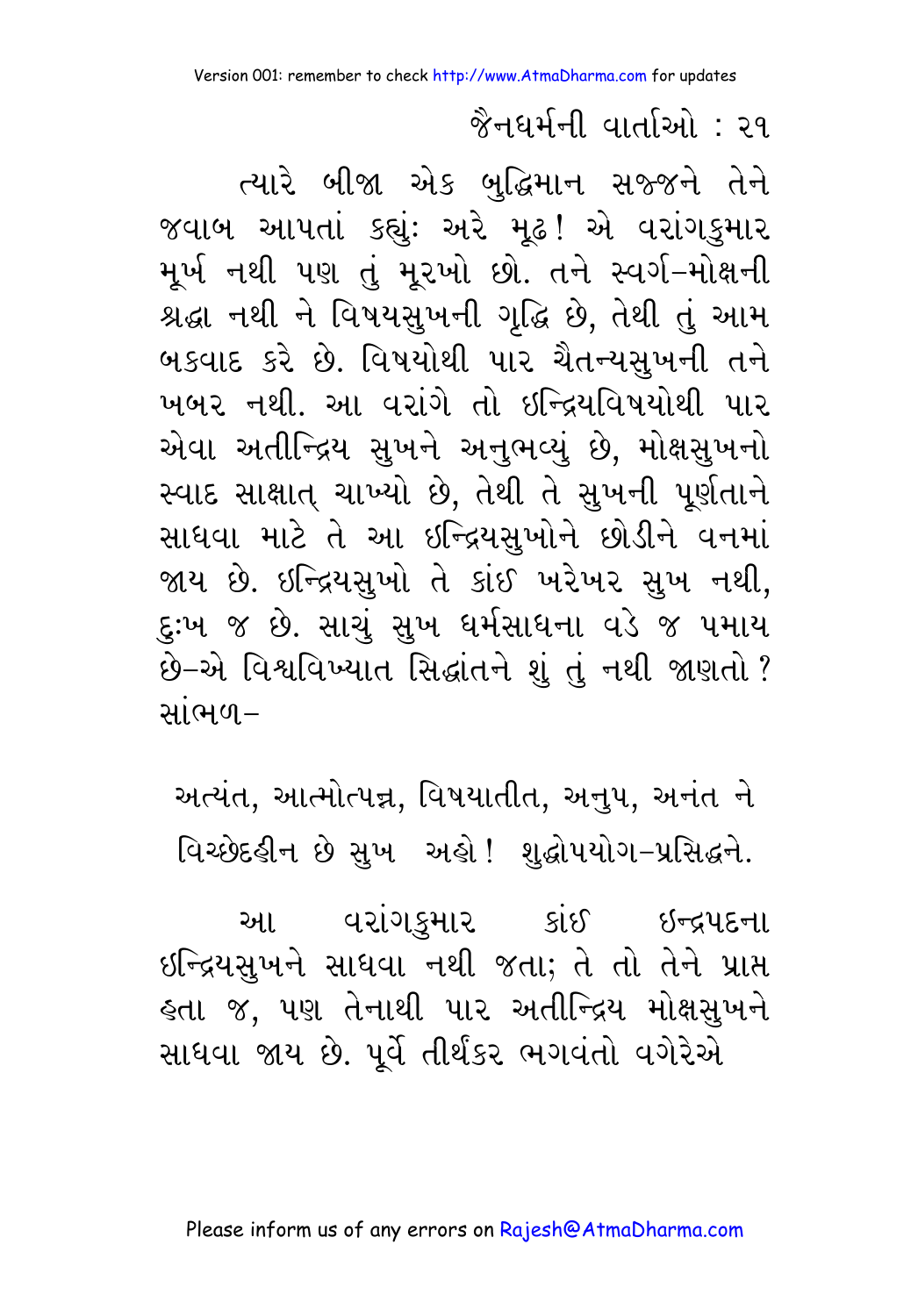### २२ : જૈનઘર્મની વાર્તાઓ

રાજ્યભોગોને છોડીને તે મોક્ષસુખને સાધ્યું છે. શ્રી નેમિનાથ તીર્થંકર સૌરાષ્ટ્રમાં થયા તેમણે પણ આત્મામાંથી તે જ અતીન્દ્રિયસુખને સાધ્યું છે. અતીન્દ્રિય સુખ એ જ સાચું સુખ છે, ને તે સુખ આત્મામાંથી જ આવે છે, વિષયોમાંથી નહીં.

બદ્ધિમાન ધર્માત્મા પાસેથી અતીન્દ્રિયસખની આવી સરસ વાત સાંભળીને તે મૂરખને પસ્તાવો થયો ને કહ્યું: અરે, મેં વરાંગકુમારને ઓળખ્યા વગર તેમની નિંદા કરી; મને ધિક્કાર છે. સારું થયું કે તમે મને સાચી વાત સમજાવી. <mark>હવે હું પણ તે</mark> અતીન્દ્રિયસુખને સાધવા વૈરાગી વરાંગની સાથે તેમના માર્ગે જઈશ. –એમ કઢીને તે પણ વૈરાગ્યપૂર્વક વરાંગકુમારની સાથે ચાલ્યો. આમ વરાંગકુમારના નિમિત્તે અનેક મૂર્ખ જીવો પણ ચૈતન્યસુખની શ્રદ્ધા કરીને વિષયોથી વિરક્ત થયા.

ધીરે ધીરે વરાંગરાજ વનમાં પહોંચ્યા. તેમના રાગ-દ્વેષના બંધન તૂટી ગયા હતા. બરાબર એ જ સમયે નજીકના જ મણિકાન્ત-પર્વત પર વરદત્ત કેવળી ભગવંત બિરાજતા હતા.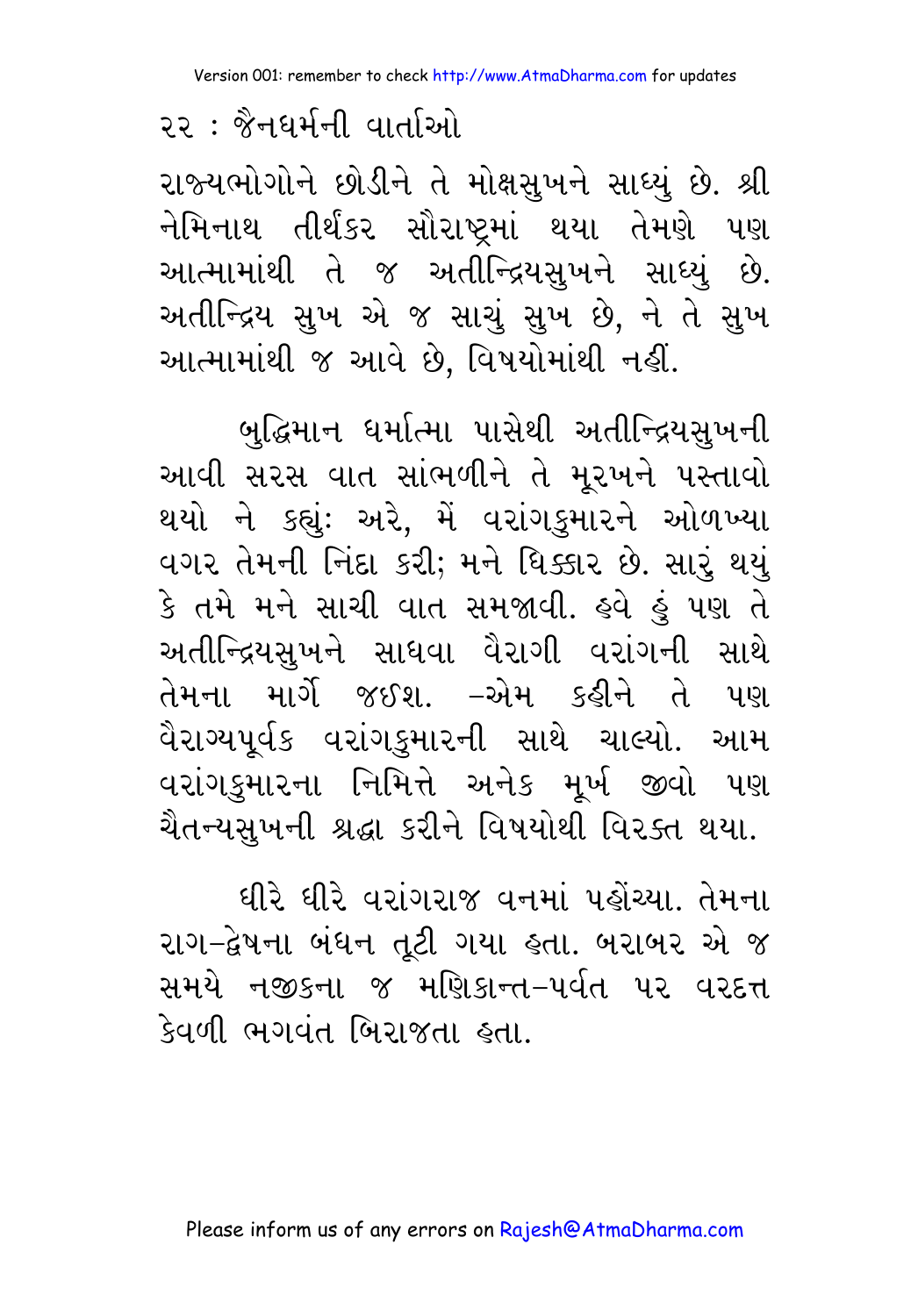જૈનઘર્મની વાર્તાઓ : २૩

પહેલાં તેઓ નેમિનાથ તીર્થંકરના મુખ્ય ગણધર લ્તા. પછી તેઓ સર્વજ્ઞ−અરિલ્ંત થયા ને દેશોદેશ વિચરતા થકા ભવ્યજીવોને પ્રતિબોધવા લાગ્યા.

વૈરાગ્ય ટાણે આવા પરમાત્માના દર્શન થતાં વૈરાગી-વરાંગના હર્ષનો પાર ન રહ્યો... ભક્તિપર્વક દર્શન કરીને સ્તતિ કરતાં તેણે કહ્યું- હે દેવ ! આ સંસારથી થાકેલા જીવોને આપ જ વિસામાનું સ્થાન છો. પ્રભો ! ધર્મ જ આપનું શરીર છે; કેવળજ્ઞાન ને કેવળદર્શન આપની આંખો છે; સુખના આપ ભંડાર છો; આપની શાંતમુદ્રાના દર્શનથી મારો મોહ શાંત થઈ ગયો છે...ને હવે હું આપની ચરણછાયામાં જિનદીક્ષા લઈને મુનિ થવા ચાહું છું. આ સંસારભ્રમણથી હું ત્રાસી ગયો છું. માટે મને હવે આપના દેશમાં–મોક્ષપુરીમાં–લઈ જાઓ... આપનો દેશ કેવો સુંદર છે! –જ્યાં કદી મૃત્યુ નથી, જન્મ નથી, મોહ નથી, કર્મની ૨જ નથી, માત્ર શાંતિ શાંતિ ને શાંતિ જ છે. બસ ! હવે મારે એ જ દેશમાં–સિદ્ધપુરીમાં આવીને સદાકાળ રહેવં છે.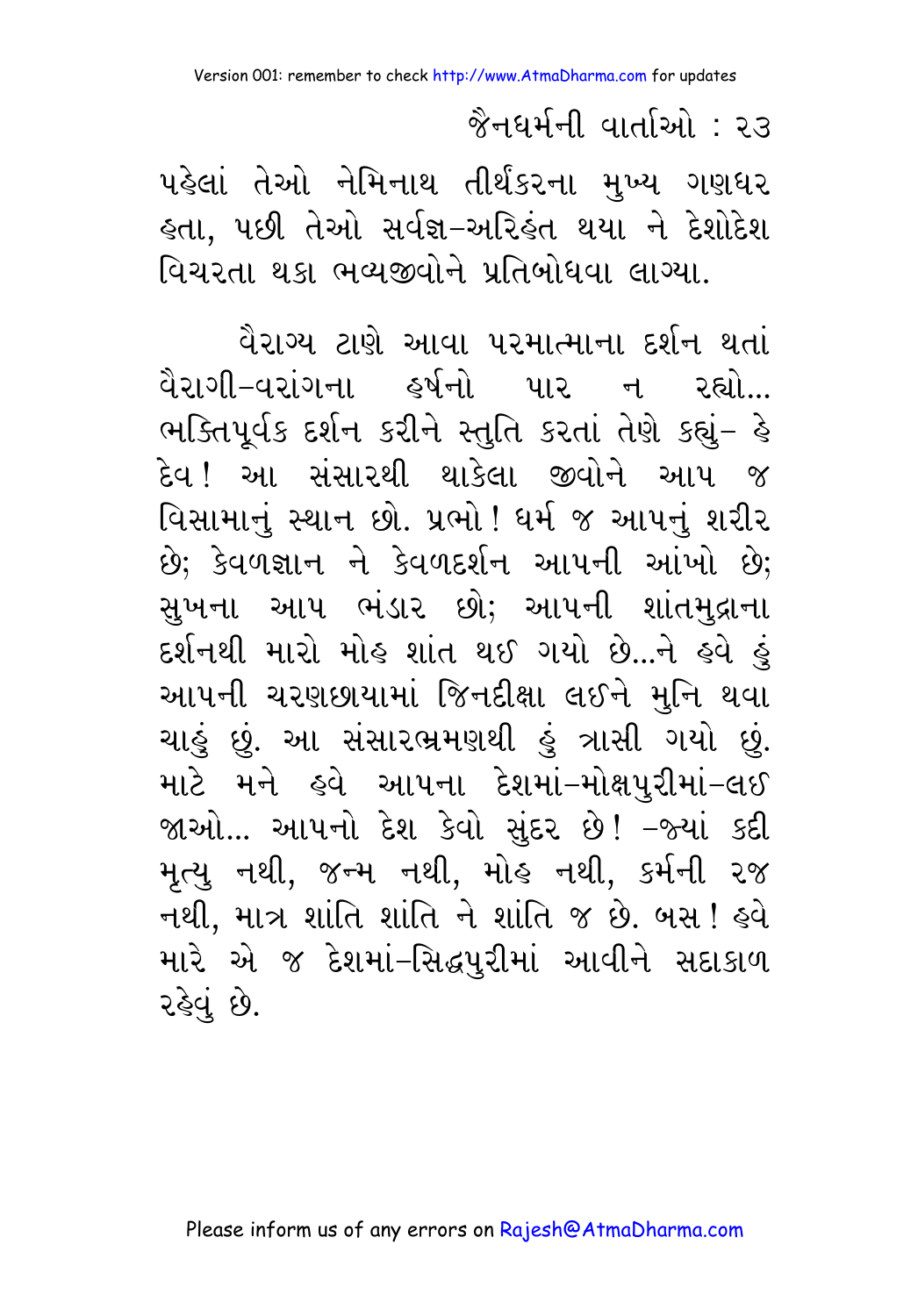२४ : જૈનઘર્મની વાર્તાઓ



આમ પ્રાર્થના કરીને તે આત્મજ્ઞ ભવ્યાત્માએ કેવળી પ્રભુના ચરણમાં જિનદીક્ષા અંગીકાર કરી...વસ્ત્રાભુષણ વગેરે સર્વ પરિગ્રહ છોડી. મનિ થઈ આત્મધ્યાનમાં લીન

થયા. એ જ વખતે તેમને શુદ્ધોપયોગ સહિત ચારિત્રદશા પ્રગટી, ક્ષાયિક સમ્યક્ત્વ થયું, ને મનઃપર્યયજ્ઞાન પ્રગટયું. એ હવે રત્નત્રયના સમ્રાટ થયા. મોહવાળું સામ્રાજ્ય છોડીને હવે તેઓ મોક્ષના સામ્રાજ્યને સાધી રહ્યા હતા. હવે તેઓ શત્રુ-મિત્રમાં કે જીવન–મરણમાં સમભાવી હતા...આત્મસાધનામાં તેમની શૂરવીરતા ખીલી ାନ ଜଣ

રાજા વરાંગે દીક્ષા લેતાં તેમની રાણીઓ પણ દીક્ષા લઈને અર્જિકા બની હતી. બીજા પણ કેટલાય ભવ્ય જીવોએ તેમની સાથે દીક્ષા લીધી હતી. જેઓ દીક્ષા ન લઈ શક્યા તેમણે શ્રાવકનાં વ્રત તથા સમ્યક્ત્વને ધારણ કર્યું. અરે,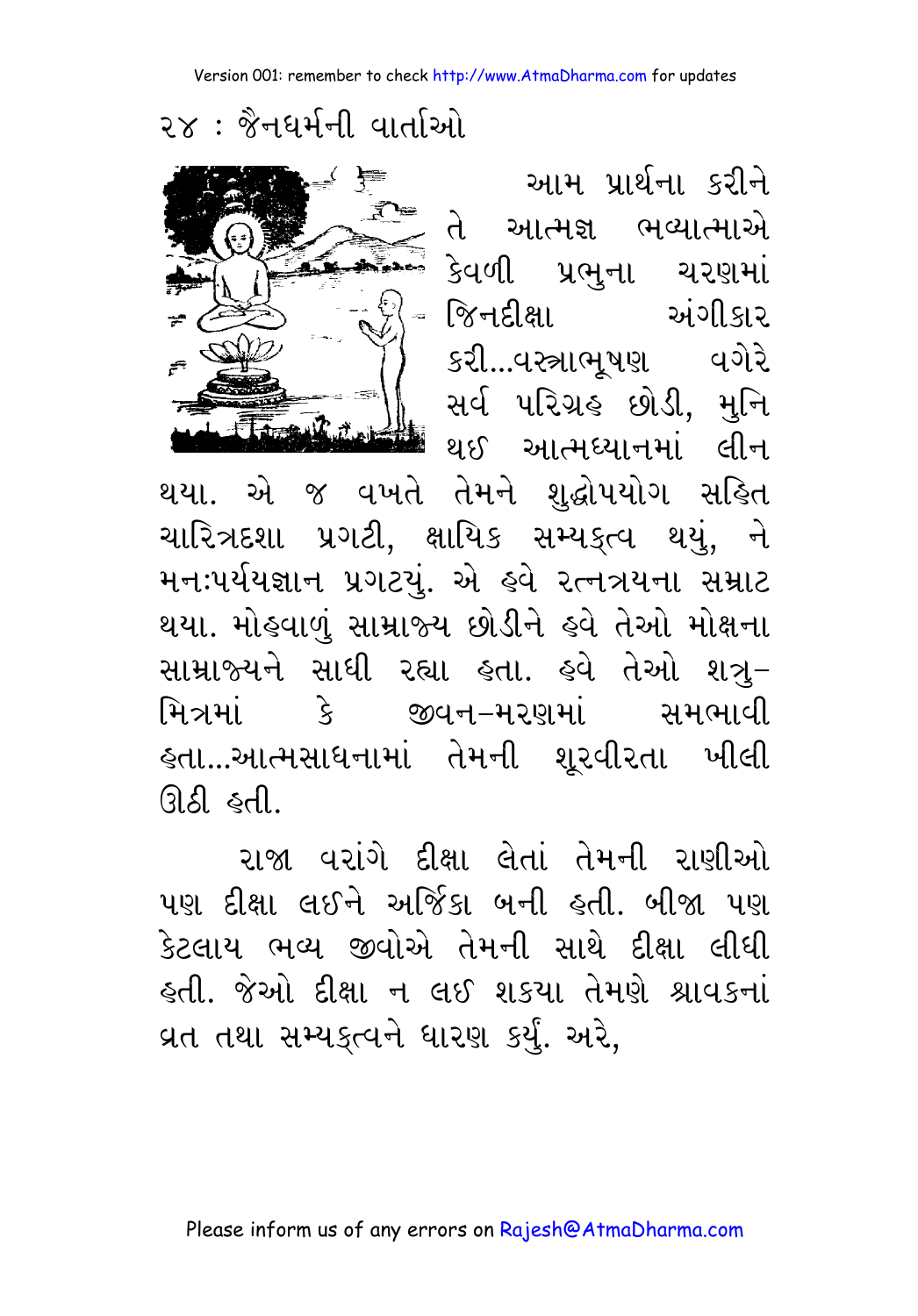### જૈનઘર્મની વાર્તાઓ : રપ

આ આવડા મોટા વૈભવને છોડે છે, તો અમારી પાસે તો શું વૈભવ છે! અલ્પ વૈભવને અમે સરળપણે છોડશું. –એમ વિચારીને સાધારણ સ્થિતિના પણ અનેક જીવોએ વરાંગની સાથે જ દીક્ષા લીધી. બધાયની આંખોમાંથી વૈરાગ્યરસ ઝરતો હતો. પોતાના કલ્યાણનો આવો સુઅવસર પામીને સૌનં ચિત્ત પ્રસન્ન હતં.

> સૌએ જોયું કે, ' રાજા ' -વરાંગ કરતાં નવ દીક્ષિત વરાંગ 'મુનિ ' –વધુ શોભતા ક્રતા. તેમનું મુનિ–રૂપ દેખીને સૌ આશ્ચર્ય પામતા... પરમ ભક્તિપૂર્વક એ મુનિરાજને વંદન કરીને નગરજનો



ઉદાસચિત્તે નગરીમાં પાછા કર્યા. વરાંગ વગરની નગરી સૂનીસૂની લાગતી ક્રતી. અનેક દિવસ સુધી કોઈનું ચિત્ત વેપાર-ધંધામાં કે સંસારકાર્યમાં લાગતું ન કતું... ચારેકોર વૈરાગ્યપૂર્વક ધર્મચર્ચા ચાલી રહી હતી

બીજી તરફ વનમાં, મુનિ અને અર્જિકા

#### Please inform us of any errors on Rajesh@AtmaDharma.com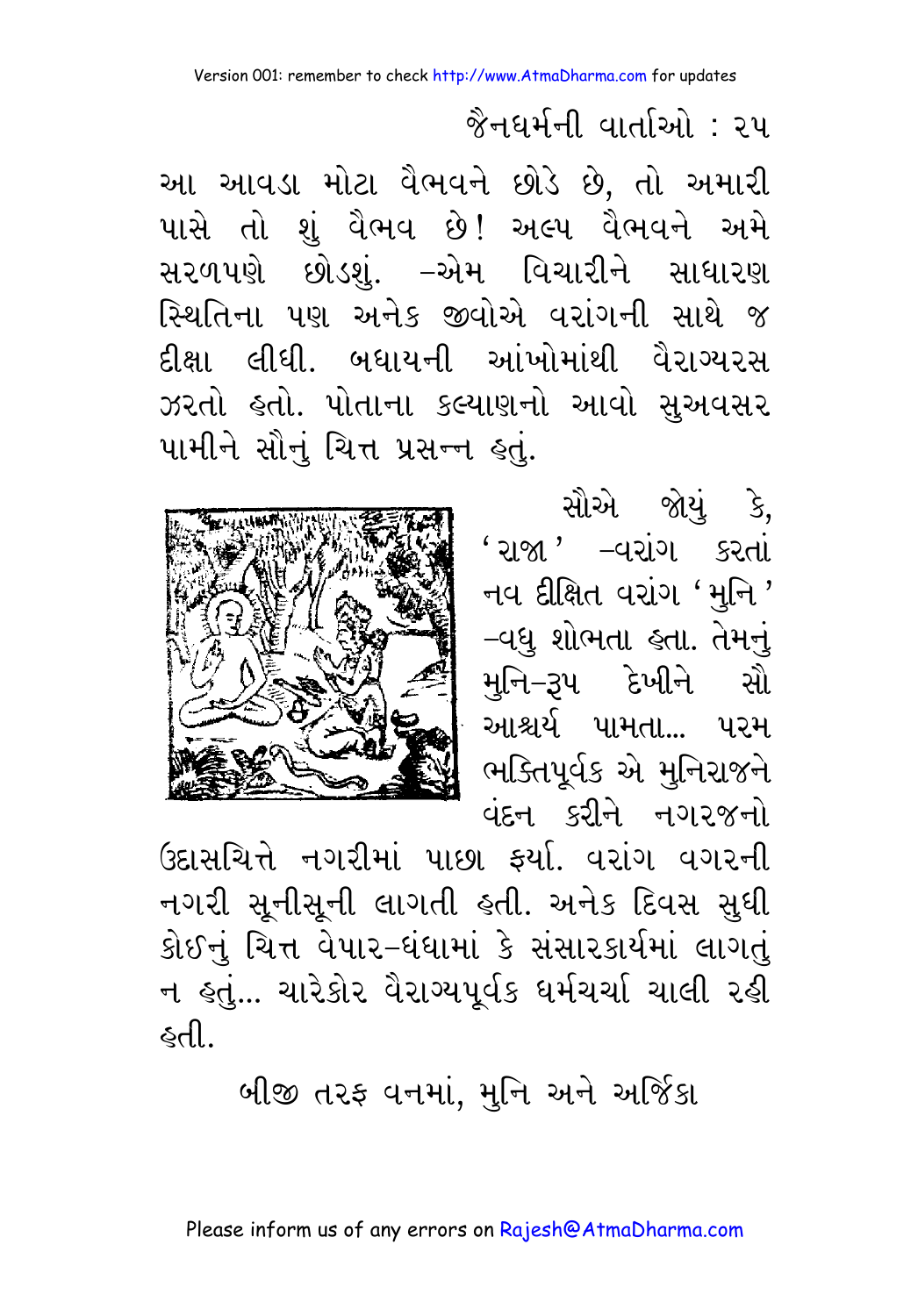२६ : જૈનધર્મની વાર્તાઓ

થયેલા બધા મહાત્માઓ પોતપોતાની આત્મસાધનામાં અત્યંત જાગૃત હતા ને શુદ્ધ આત્મસ્વરૂપના ધ્યાનમાં તત્પર હતા. મોક્ષસાધના માટે તેમનું સાહસ કાંઈ સાધારણ ન હતું. જોકે વરાંગરાજ વગેરે નવદીક્ષિત હતા તોપણ મુક્તિનો માર્ગ તેમને પરિચિત હતો, તેથી મુનિમાર્ગનું તેઓ અતિચાર વગર બરાબર પાલન કરતા હતા. સંસારના કોઈ પદાર્થમાં તેમને રાગ રહ્યો ન હતો. જ્ઞાયકતત્ત્વના ચિંતનમાં તેમને એવો આનંદ થતો કે <u>ઢવે કોઈપણ ઇન્દ્રિયવિષયો તેમના ચિત્તને આકર્ષી</u> શકતા ન હતા. થોડા જ વખતમાં તેમણે પૂર્ણ જ્ઞાનાભ્યાસ પ્રાપ્ત કરી લીધો હતો; શુદ્ધ ચારિત્રપાલનના પ્રભાવે તેમને જો કે અનેક અચિંત્ય લબ્ધિઓ પ્રગટી હતી... પણ અંતરના મહાન આનંદનિધાન પાસે તેમને બહારની કોઈ લબ્ધિનું લક્ષ ન કતું. તેમનું લક્ષ તો એકમાત્ર સ્વલક્ષ્યરૂપ ચૈતન્યમાં જ કેન્દ્રિત હતું. ત્રણ લોકને ક્ષણમાં નષ્ટ-ભ્રષ્ટ કરી દેનારા મહા ક્રોધમલ્લને. તેમણે પરમ ક્ષમાશક્તિ વડે જીતી લીધો હતો; તથા તપરૂપી ચાબક વડે દૃષ્ટ ઇન્દ્રિયરૂપી ઘોડાને વિષયવનમાં જતો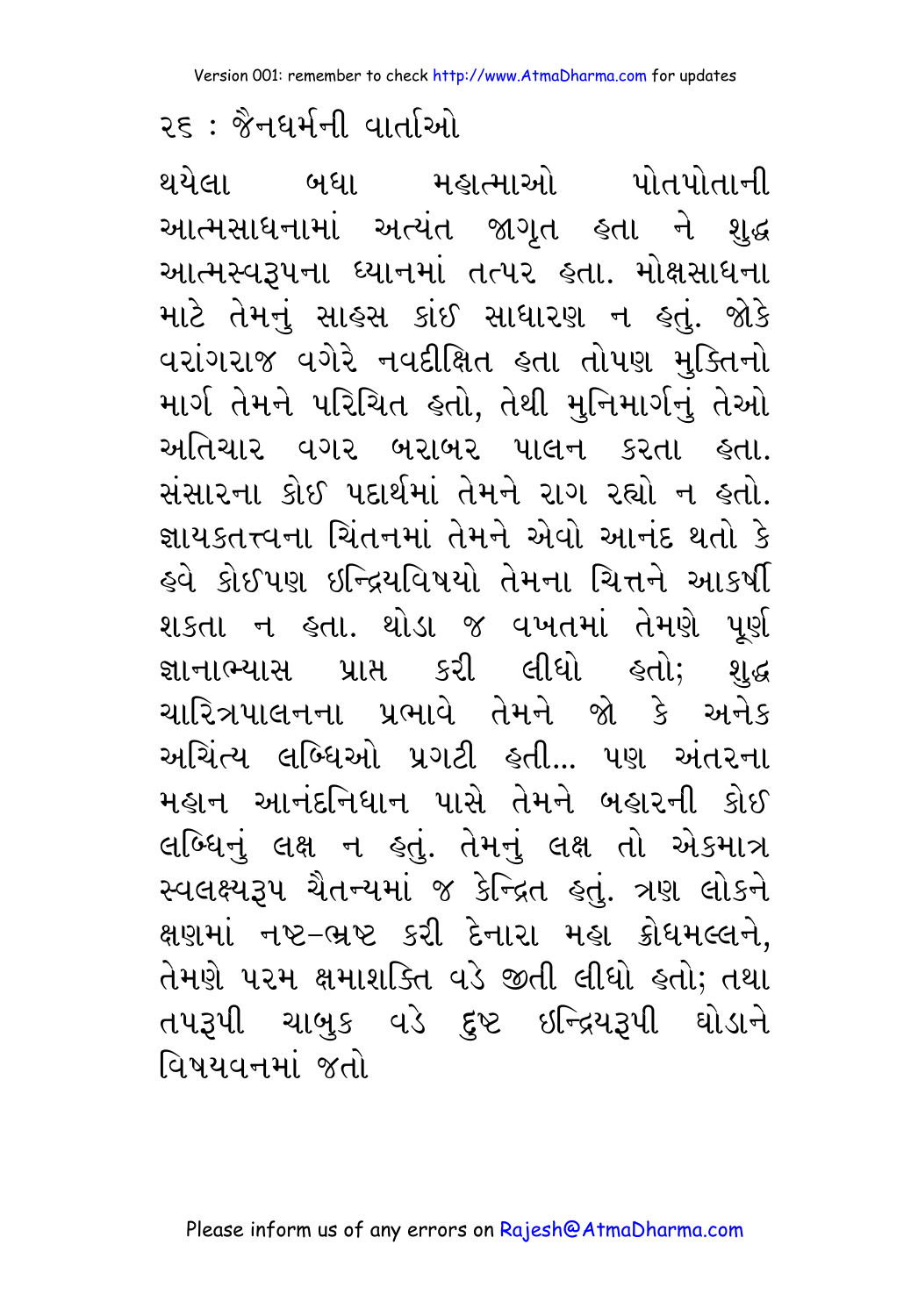### જૈનઘર્મની વાર્તાઓ : २७

રોકી લીધો હતો. જેમ ભયભીત કાચબો પોતાના સર્વાંગને પોતામાં જ સંકોચી લ્યે છે તેમ સંસારથી ભયભીત અને અસ્પર્શ–યોગમાં અનુરક્ત એવા તે વરાંગ મુનિરાજે પોતાનો ઉપયોગ સમસ્ત ઇન્દિયોથી સંકોચીને પોતામાં જ અંતર્લીન કર્યો હતો તેમનો ઉપયોગ પોતામાં જ લીન **હોવા**થી તેમને આ જગત સંબંધી કોઈ ભય ન હતો. બહારમાં ઉપસર્ગ કે પરીષહ આવે તો પણ તેના તરફ લક્ષ જતું ન કતું. તેઓ સદાય બાર વૈરાગ્યભાવનાનું ચિંતન કરતા હતા. તેઓ રાજ્યાવસ્થામાં જેમ શત્રુસેનાને જીતતા, તેમ હવે મુનિદશામાં મોહસેનાને જીતવા માંડી. એ રીતે વારંવાર શુદ્ધોપયોગના પ્રહાર વડે ક્રોધાદિ મોર્ઢસેનાનો પરાભવ કર્યો.

મુનિરાજ વરાંગનું જ્યારે એકમાસ આયુ બાકી રહ્યું ત્યારે પોતાની દીક્ષાભૂમિ મણિકાન્ત પર્વત પર આવીને તેમણે સંથારો ધારણ કર્યો...પોતાના ગુરુ (વરદત્તપ્રભુ) ની તે નિર્વાણભૂમિ હતી. ભગવાન નેમિનાથ તીર્થંકરનું પણ મોક્ષગમન થઈ ચૂક્યું હતું. તેમને હૃદયમાં બિરાજમાન કરીને, ચાર આરાધનામાં ચિત્તને અખંડપણે જોડયું,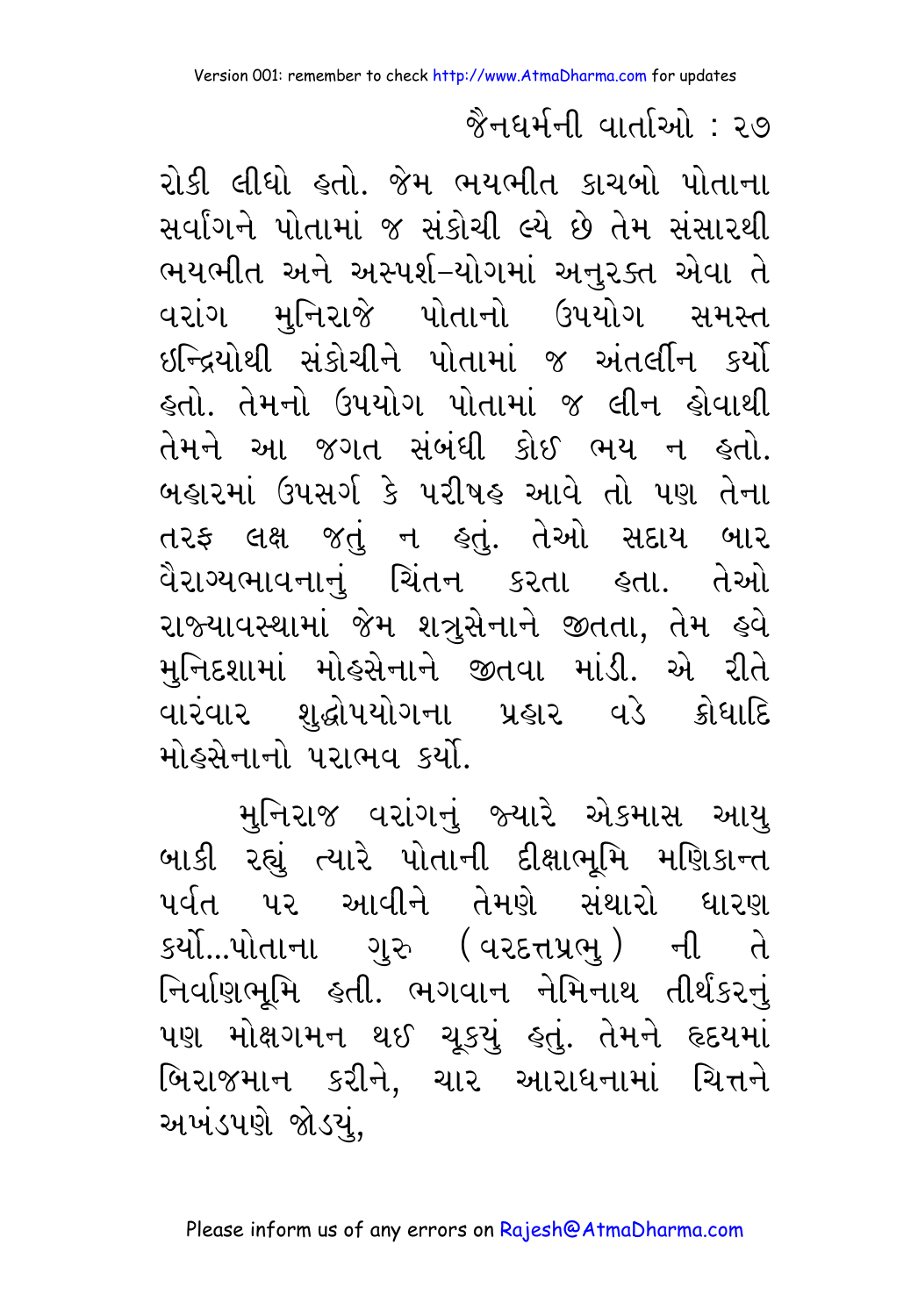२८ : જૈનધર્મની વાર્તાઓ



અને તે મહાવૈરાગી મહાત્મા વરાંગ મુનિરાજ દેહત્યાગીને સર્વાર્થ–સિદ્ધિ– વિમાનમાં ઊપજ્યા. મોક્ષપુરીની એકદમ નજીક પહોંચી ગયા: ત્યાંથી પછીના ભવમાં તેઓ કેવળજ્ઞાન પ્રગટાવીને મોક્ષપદને પામશે

તેમને અમારા નમસ્કાર હો.

િઆ રીતે, શ્રી જટાસિંહનંદીદ્વારા રચિત વરાંગચરિત્રમાંથી વૈરાગ્યનું દોહન પૂરું થયું; તે આત્માર્થી જીવોને વૈરાગ્યભાવો જગાડી આત્મહિતની પ્રેરણા આપો. ી

#### $\alpha$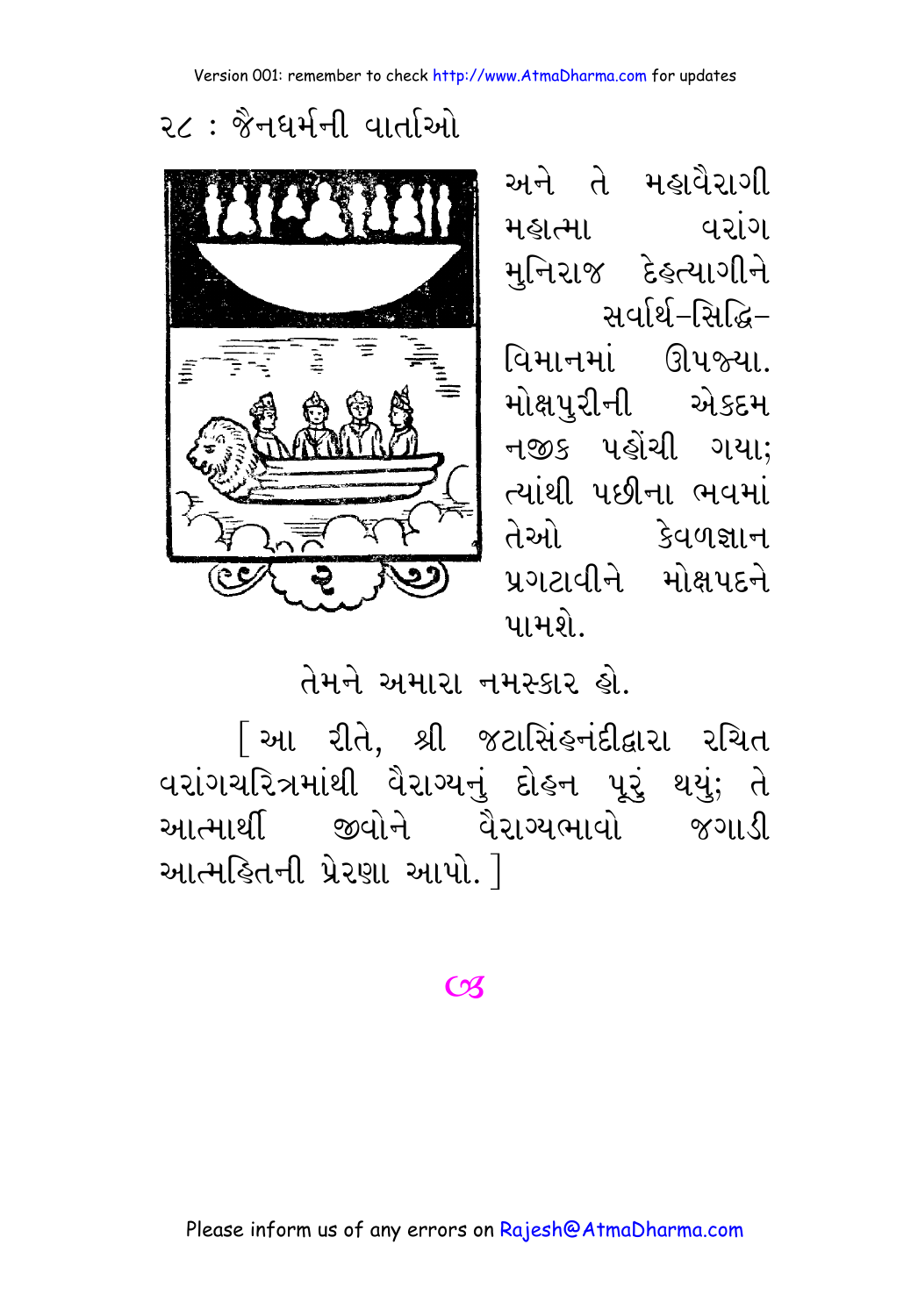Version 001: remember to check http://www.AtmaDharma.com for updates

### $\lceil$  ६०  $\rceil$

# <u>હરિવંશપુરાણના વૈરાગ્યપ્રસંગો</u> આત્મસાધક વીર ગજકુમાર

ӝ

દેવકી માતાના આઠમા ૫ત્ર ગજકમાર; તે શ્રીકૃષ્ણના નાના ભાઈ; તેઓ નેમપ્રભુના પિતરાઈ ભાઈ થાય. તેમનું રૂપ અત્યંત સુંદર હતું... લોકો તેને જોઈને મુગ્ધ થઈ જતા. નેમનાથપ્રભુ દીક્ષા લઈ, કેવળજ્ઞાન પામી તીર્થંકરપણે વિચરતા હતા, ते वખતની વાત છે.

શ્રી કૃષ્ણમહારાજાએ અનેક રાજકન્યાઓ સાથે તેમ જ સોમિલ શેઠની પુત્રી સોમા સાથે ગજકુમારના વિવાહની તૈયારી કરી હતી... એવામાં વિહાર કરતાં-કરતાં શ્રી નેમિનાથ તીર્થંકર દ્રારિકાનગરે પધાર્યા. જિનરાજ પધારતાં સા દર્શનાર્થે ચાલ્યા. નેમપ્રભુને જોતાં જ ગજુકુમારને ઉત્તમ ભાવો જાગ્યાઃ- અહો! આ તો મારા ભાઈ! ત્રણલોકના નાથ જિનેશ્વરદેવ મને મોક્ષમાં તેડી જવા પઘાર્યા છે!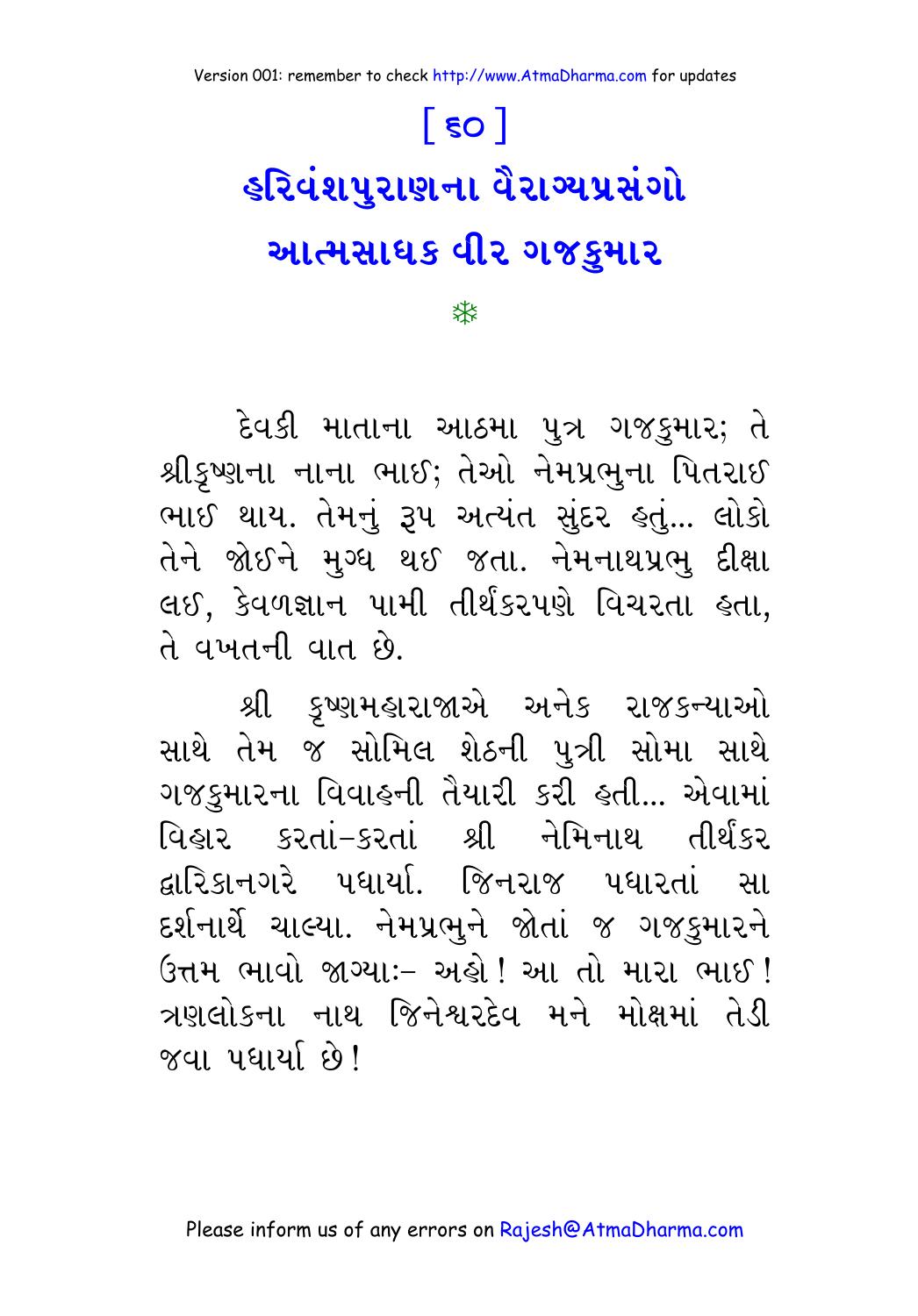### $30$ : જૈનધર્મની વાર્તાઓ

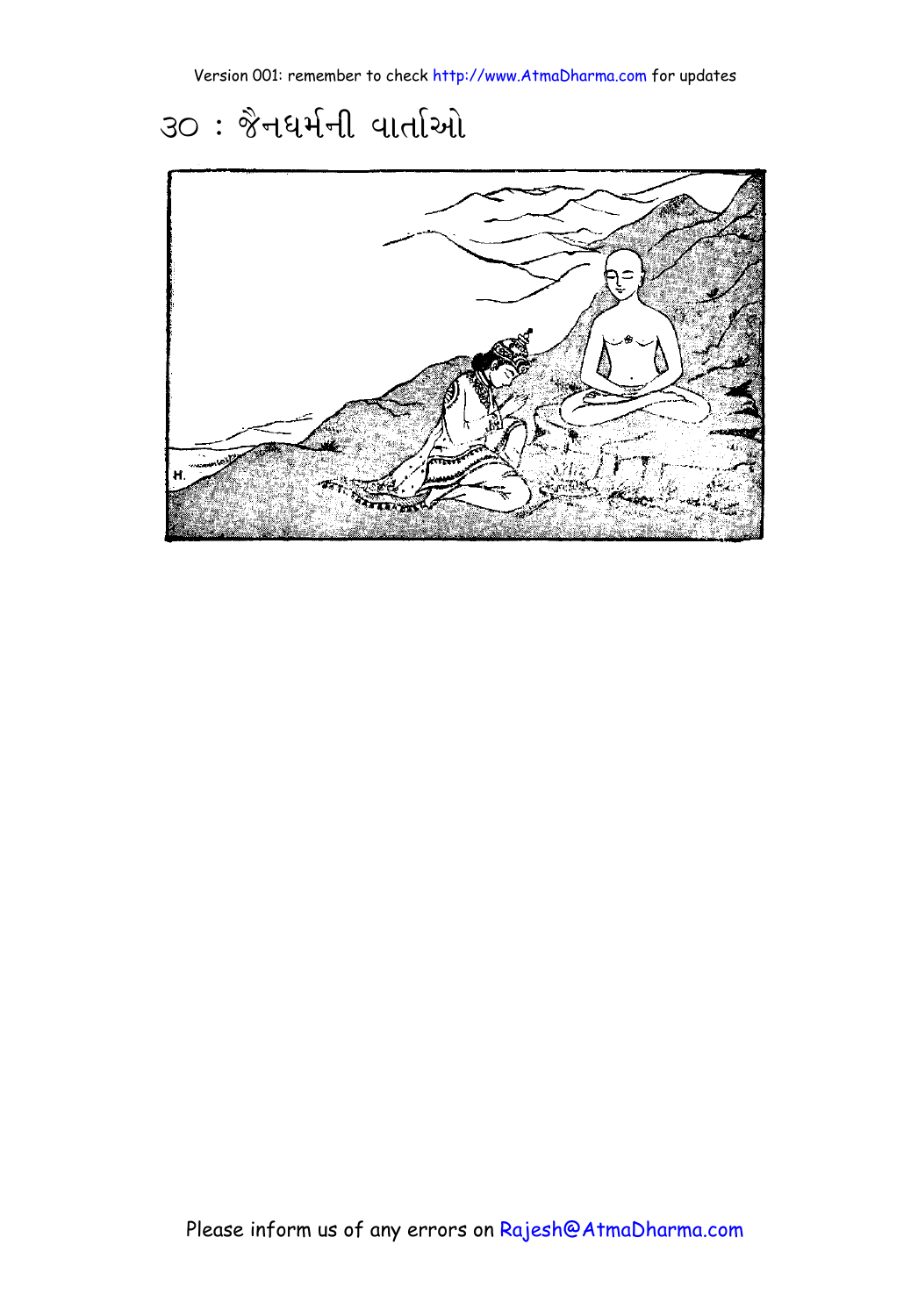### <u> જૈનધર્મની વાર્તાઓ : ૩૧</u>

આમ નેમનાથ પ્રભુના દર્શનથી ગજઙુમાર ૫૨મ પ્રસન્ન થયા. પ્રભુના શ્રીમુખેથી તીર્થંકરાદિનું પાવન ચરિત્ર સાંભળ્યું; અહ્ય, આ તો નેમનાથપ્રભુની વાણી! વિવાહ સમયે જ વૈરાગ્ય પામનારા એ નેમપ્રભુની વીતરાગરસઝરતી વાણીમાં સંસારનું અસારપણું અને આત્મતત્ત્વનો પરમ મહિમા સાંભળીને તે ગજકુમારનું હૃદય વૈરાગ્યથી ઝણઝણી ઊઠયું. તેઓ વિષયોથી વિરક્ત થયાઃ ' અરેરે, અત્યાર સુધી હું સંસારના વિલાસમાં ડૂબી રહ્યો ને મારી મોક્ષસાધનાને ચૂકી ગયો... હવે હું આજે જ દીક્ષા લઈશ ને ઉત્તમ પ્રતિમાયોગ ધારણ કરીને મોક્ષને સાધીશ.' –એ પ્રમાણે નિશ્ચય કરીને. તરત જ માતા–પિતાને તેમ જ રાજપાટ તથા કન્યાઓને છોડીને, જિનેન્દ્રદેવના ધર્મનું શરણ લીધું: સંસારથી ભયભીત, મોક્ષ માટે ઉત્સુક અને પ્રભુના પરમ ભક્ત એવા તે વૈરાગી રાજકુમારે ભગવાન નેમિનાથની આજ્ઞાપર્વક દિગંબર જિનદીક્ષા ધારણ કરી. તેની અનંત આત્મશક્તિ જાગી ઊઠી. મુનિ ગજડુમાર ચૈતન્યઘ્યાનમાં તલ્લીનતાપૂર્વક મહાન તપ કરવા લાગ્યા. તેમની साथे જેની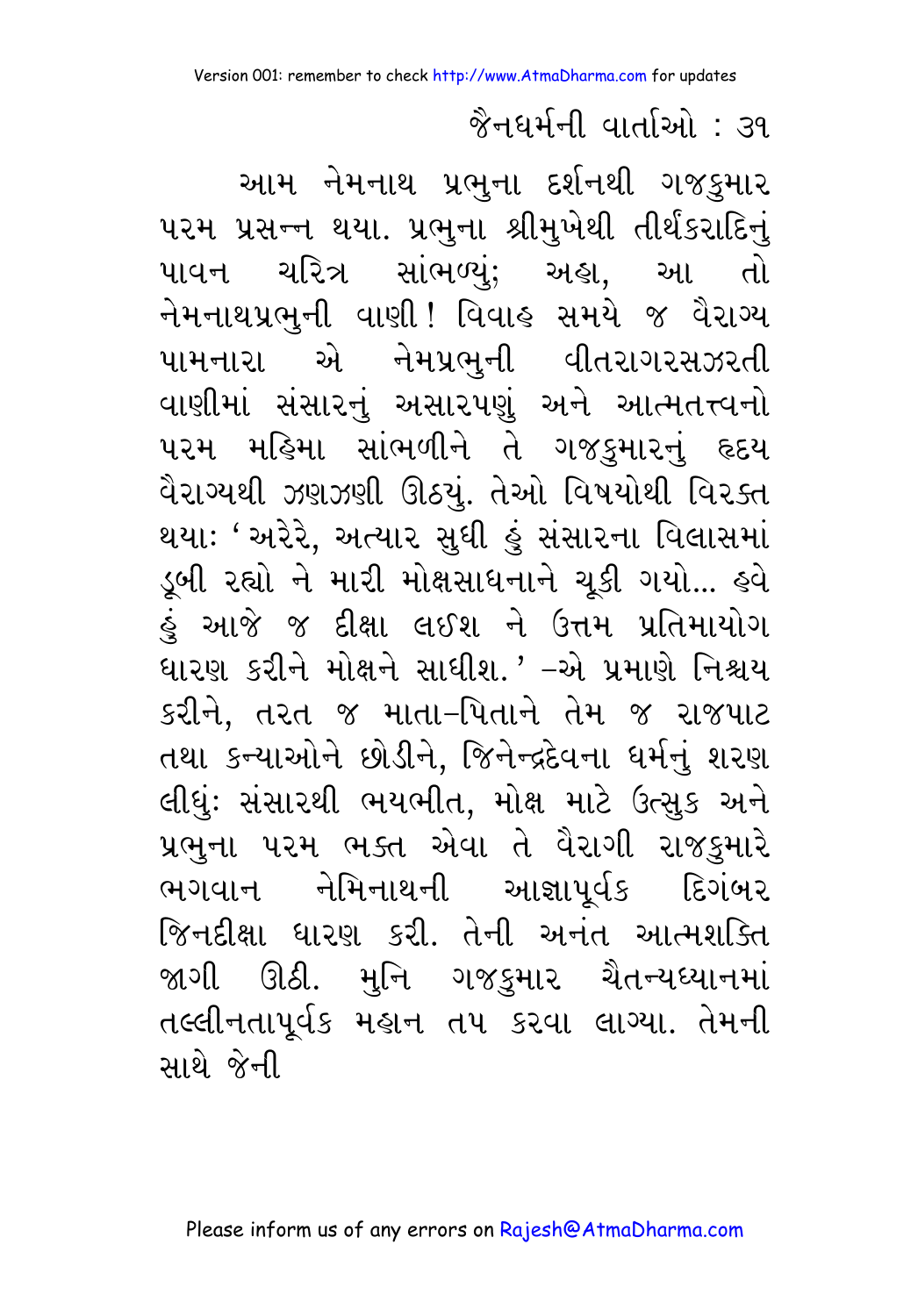### उ२ : જૈનઘર્મની વાર્તાઓ

સગાઈ થયેલી તે કન્યાઓને તેમના માતા-પિતાએ ઘણું સમજાવ્યું કે હજી તમારા લગ્ન થયા નથી માટે તમે બીજે પરણી જાઓ. –પણ તે ઉત્તમ સંસ્કારી કન્યાઓએ દઢપણે કહ્યું: નહીં, પિતાજી! મનથી એકવાર જેને પતિ તરીકે સ્વીકાર્યા તેના સિવાય હવે બીજે કયાંય અમે લગ્ન કરશું નહીં; જે કલ્યાણમાર્ગે તેઓ ગયા તે જ કલ્યાણમાર્ગે અમે પણ જઈશું. તેમના પ્રતાપે અમને પણ આત્મહિતનો અવસર મળ્યો. આ પ્રમાણે તે કન્યાઓ પણ સંસારથી વૈરાગ્ય પામી અને દીક્ષા <u>લઈને અર્જિકા બની. –ધન્ય આર્યસંસ્કાર !</u>

મુનિરાજ ગજકુમાર સ્મશાનમાં જઈ અતિ ઉગ્ર પુરૂષાર્થપૂર્વક ઘ્યાન કરતા હતા. એવામાં સોમિલ શેઠ ત્યાં આવી ચડયો, પોતાની પુત્રીને આ ગજકુમારે ૨ખડાવી–એમ સમજીને તે અત્યંત ક્રોધિત થયો. સાધુ થવું ' તું તો મારી પુત્રી સાથે સગાઈ કેમ કરી? દુષ્ટ! તને શિક્ષા કરું! –એમ ક્રોઘપૂર્વક તેણે ગજસ્વામી–મુનિરાજના મસ્તકે માટીની પાળ બાંધીને તેમાં અગ્નિ સળગાવ્યો... મુનિરાજનું માથું ભડભડ બળવા લાગ્યું... અત્યંત કોમળ શરીર સળગવા લાગ્યું.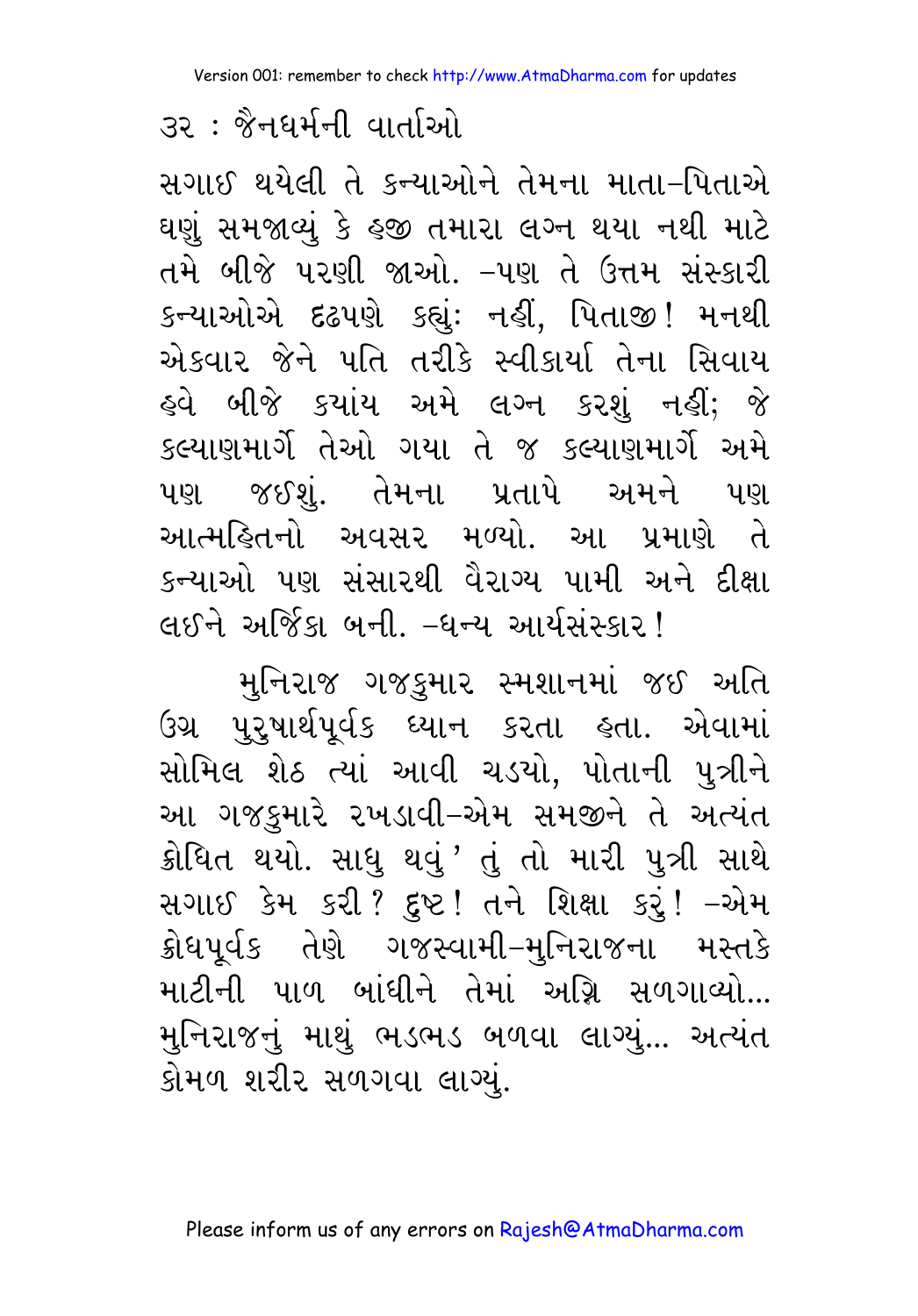Version 001: remember to check http://www.AtmaDharma.com for updates

#### જૈનઘર્મની વાર્તાઓ : ૩૩

...વળી તે દુષ્ટે ખીલા મારી મારીને તે મુનિરાજના શરીરને ચાળણી જેવું કરી નાંખ્યું...ઘોર ઉપસર્ગ થયો...પણ આ તો ઘોરપરાક્રમી વીર ગજૂકુમાર ! – જાણે શાંતિનો પહાડ! એ ધ્યાનથી ડગ્યા નહિ. બહારના અગ્નિમાં માથું બળે છે તો અંદરના <u>દયાનઅગ્રિમાં કર્મો બળે છે:</u>



છેદાવ વા ભેદાવ કો લઈ જાવ. નષ્ટ બનો ભલે.

#### વા અન્ય કો રીત જાવ**પ**ણ આ દેહ નથી મારો અરે !

–બહારમાં એ મુનિરાજનું શરીર બાણોથી વીંધાતું હતું, પણ અંદર આત્માને મોહબાણ લાગવા દેતા ન હતા. એ ગંભીર મનિરાજ તો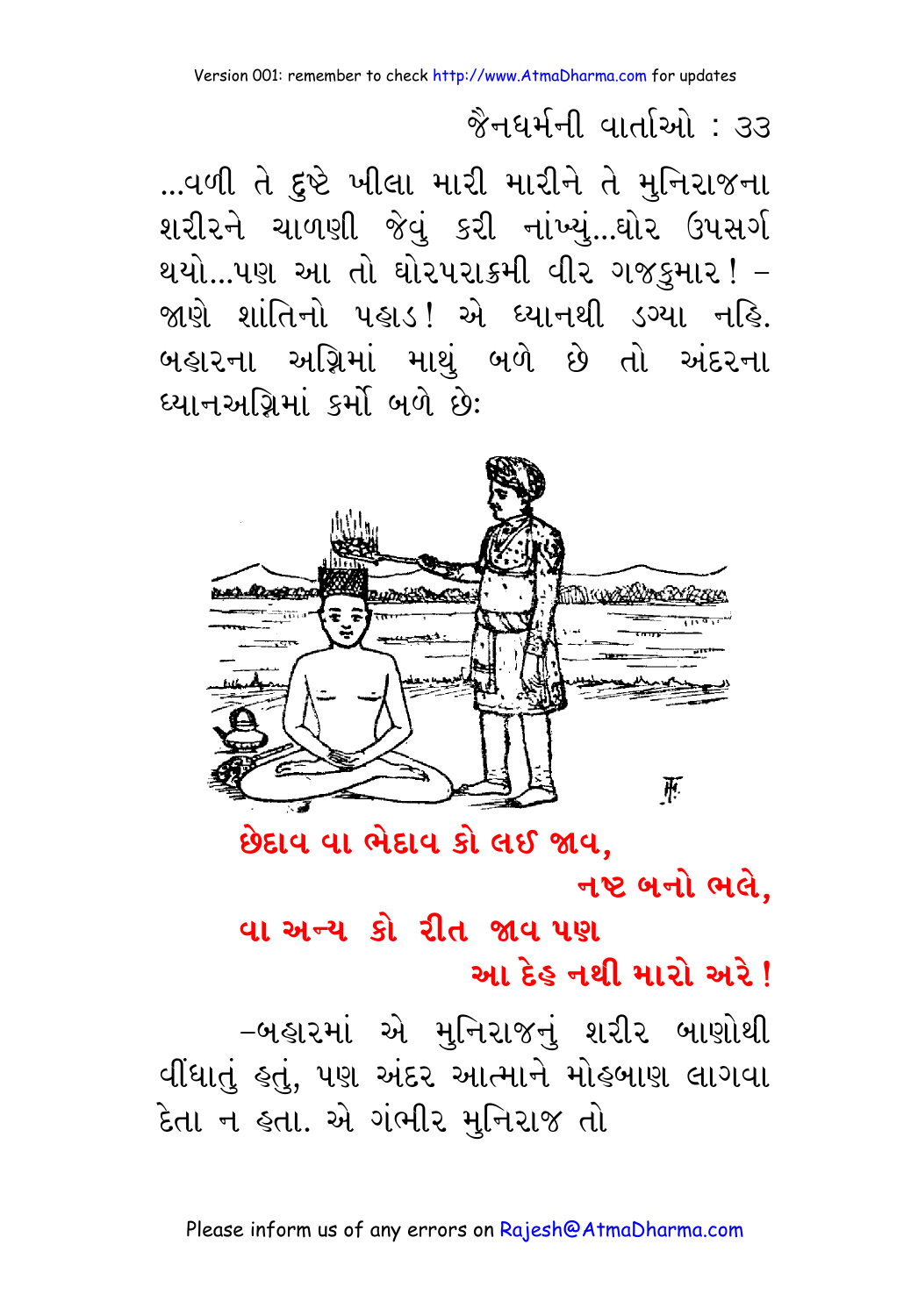### <u> ३४ : જૈનધર્મની વાર્તાઓ</u>

સ્વરૂપની મસ્તીમાં મસ્ત, અડોલ પ્રતિમાયોગ ધારીને બેઠા છે. બહારમાં મસ્તક ભલે અગ્નિમાં બળે છે પણ અંદર આત્મા તો ચૈતન્યના પરમ શાંતરસમાં તરબોળ છે. શરીર બળે છે પણ આત્મા ઠરે છે. કેમ કે બન્ને જાુદા છે. જડ ચેતનના ભેદજ્ઞાન વડે ચૈતન્યની શાંતિમાં સ્થિર થઈને ઘોર પરીષહ સહનારા તે મુનિરાજ, અત્યંત શૂરવીરપણે આરાધનામાં દઢ રહ્યા અને તે જ વખતે ક્ષપકશ્રેણી માંડી; જે દિવસે દીક્ષા લીધી તે જ દિવસે શક્લઘ્યાન વડે કર્મોને ભસ્મ કરી કેવળજ્ઞાન અને મોક્ષ પામ્યા...નેમનાથપ્રભના તીર્થમાં તેઓ 'અંતકૃત ' કેવળી થયા. તેમના કેવળજ્ઞાન અને નિર્વાણ બન્નેનો મહોત્સવ દેવોએ એક સાથે કર્યો.

એકાએક રાજપુત્ર ગજકુમારની દીક્ષા-કેવળજ્ઞાન અને મોક્ષની વાત સાંભળીને તરત સમુદ્રવિજય મહારાજ (નેમપ્રભુના પિતાજી ) વગેરે નવે ભાઈઓ (વસુદેવ સિવાયના) એ સંસારથી વિરક્ત થઈને જિનદીક્ષા ધારણ કરી. શ્રી નેમપ્રભુના માતાજી શિવાદેવી વગેરેએ પણ દીક્ષા લીધી કરી પાછા અનેક વર્ષ વિહાર કરી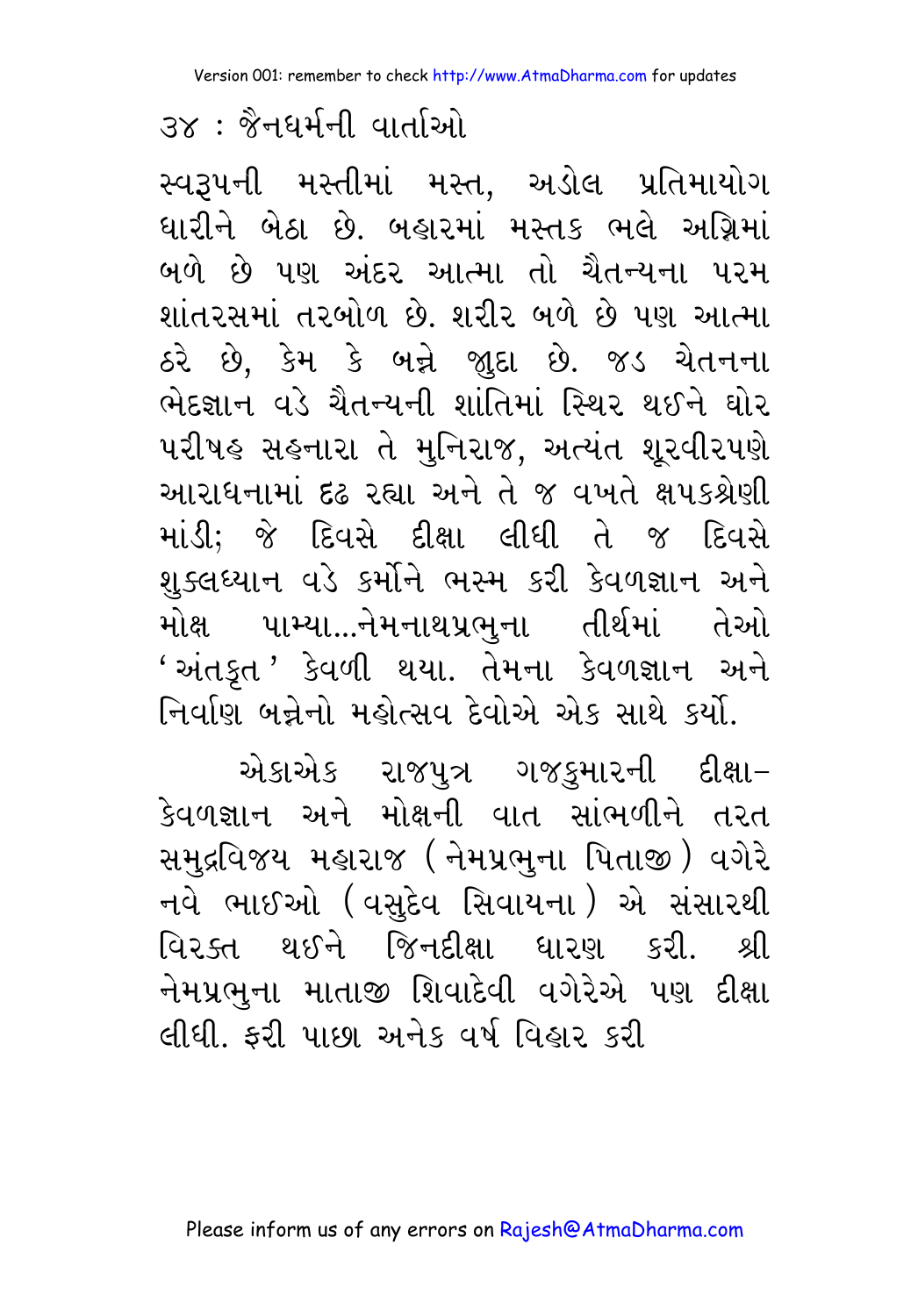Version 001: remember to check http://www.AtmaDharma.com for updates

જૈનઘર્મની વાર્તાઓ <sup>.</sup> ૩૫

નેમપ્રભુ પુનઃ સૌરાષ્ટ્રમાં–ગીરનાર પધાર્યા.

[ આત્મસાધના માટે ગજડુમાર સ્વામીના આ ઘોર પુરૂષાર્થનો પ્રસંગ આપણા ગુરુકહ્રાનને ખૂબ પ્રિય હતો; તેઓશ્રી અવારનવાર પ્રવચનમાં જ્યારે તેનું ભાવભીનું વર્ણન કરીને સાધકનો અતિ ઉગ્ર પુરુષાર્થ સમજાવતા ત્યારે મુમુક્ષુજીવો ચૈતન્યના પુરુષાર્થથી થનગની ઊઠતા, ને મોક્ષના એ અડોલ-અપ્રતિહ્ન સાધક પ્રત્યે હૃદય ઉલ્લાસથી નમી ૫ડતું. અહ્ય, જેને પુરુષાર્થ વડે આત્મસાધના કરવી છે તેને જગતનો કોઈ પ્રસંગ અટકાવી શકતો નથી. $\overline{\phantom{a}}$ 

 $\ast$ 

 $\ast$ 

િશ્રી નેમપ્રભુ ગીરનાર પધાર્યા, ને બળદેવ – વાસુદેવ – પ્રદ્યુમ્નકુમાર વગેરે પ્રભુના દર્શને આવ્યા. પછી શું થશું ? તેની કથા હવે વાંચશો. ]

— ≭

#### $\alpha$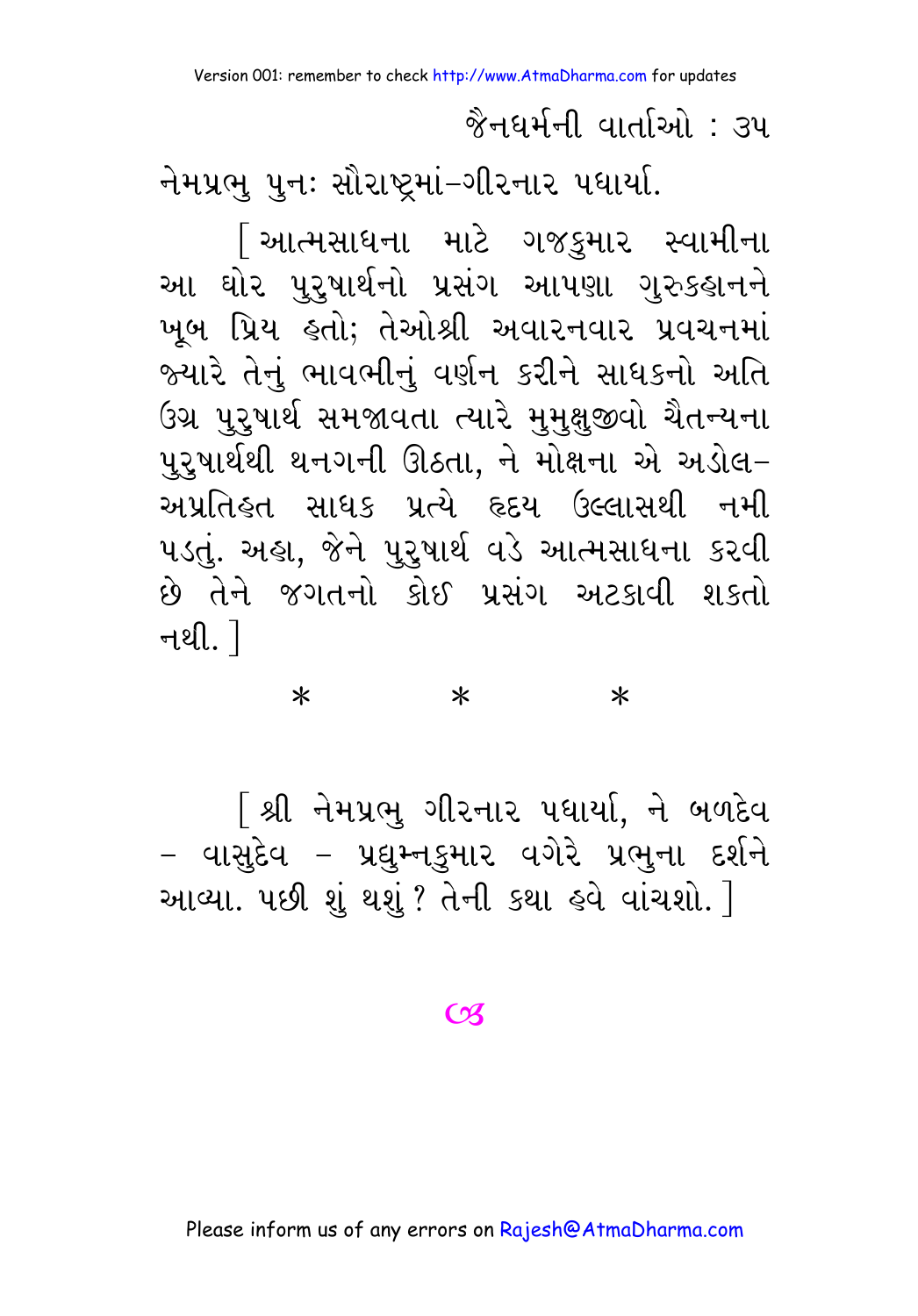### 

## દારકાનગરી જ્યારે સળગી ગઈ ત્યારે

દ્વારકા ભલે દગ્ધ થઈ, પણ ધર્માત્માની શાંતપર્યાય સળગી ન હતી; તે તો અગ્નિથી તેમ જ શરીરથી પણ અલિપ્ત, ચૈતન્યરસમાં લીન લ્તી

શ્રી નેમપ્રભુ ગીરનાર પધાર્યા, ને શ્રીકૃષ્ણ– બલભદ્ર વગેરે તેમના દર્શને આવ્યા; ત્યારે નેમપ્રભુના શ્રીમુખથી દિવ્ય ધ્વનિનો વીતરાગી ઉપદેશ સાંભળ્યા બાદ, બળભદ્રે વિનયથી ભગવાનને પૂછયું-હે દેવ! આપના પુણ્યપ્રતાપે દ્વારકાપુરી કુબેરે રચી છે, હવે અદ્દભુત વૈભવથી ભરેલી તે દ્વારકાનગરી કેટલા વર્ષ રહેવાની છે? જે વસ્તુ કૂત્રિમ હોય તેનો નાશ થાય જ. તો આ દ્વારિકાનગરી સહેજે વિલય પામશે કે કોઈના નિમિત્તથી ? વળી જેના ઉપર મને તીવ્ર સ્નેહ છે– એવા આ મારા ભાઈ કૃષ્ણવાસુદેવનો પરલોકવાસ કયા કારણે થશે? –મહાપુરુષનું શરીર પણ કાંઈ કાયમ તો રહેતું નથી. અને મને જગતસંબંધી બીજા કોઈ પદાર્થોનું મમત્વ તો અલ્પ છે, માત્ર એક ભાઈ-શ્રીકૃષ્ણના તીવ્ર સ્નેહબંધનથી બંધાયેલો છું.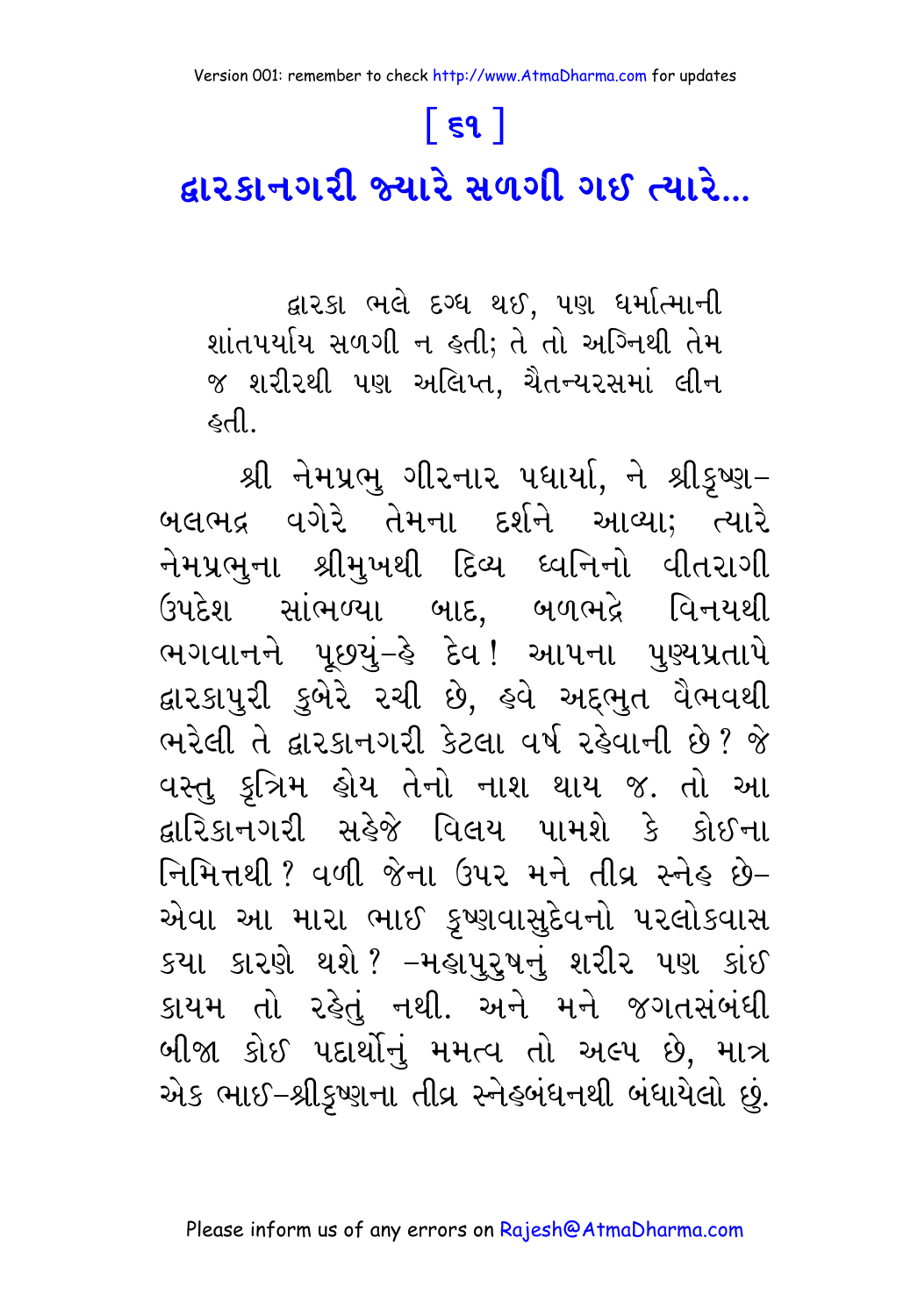#### જૈનધર્મની વાર્તાઓ : ૩૭

નેમપ્રભુએ દિવ્યધ્વનિમાં કહ્યું–આજથી બાર વર્ષ બાદ માદકપીણાની ઉન્મત્તતાથી યાદવકુમારો મુનિ–દ્વીપાયનને ક્રોધ ઉપજાવશે, ને તે દ્વીપાયન– મુનિ (બળભદ્રના મામા) ક્રોધવડે  $\overline{3}$ । દ્વારકાનગરીને ભસ્મ કરશે. તથા મહાભાગ શ્રીકૃષ્ણ કૌશાંબીના વનમાં સૂતા હશે ત્યારે તેમના જ ભાઈ જરત્કુમારના બાણથી તે પરલોકને પામશે. ત્યારબાદ છ માસ પછી સિદ્ધાર્થદેવના સંબોધનથી તમે (બલભદ્ર) સંસારથી વિરક્ત થઈને સંયમદશાને ધારણ કરશો.

જન્મ-મરણનાં દુઃખનું કારણ તો રાગ-દ્વેષ ભાવ છે; અને જ્યારે પુણ્ય-પ્રતાપનો ક્ષય થાય ત્યારે બહારમાં કોઈ ને કોઈ નિમિત્ત મળે છે. વસ્તુસ્વભાવને જાણનારા વૈરાગી જીવો પુરપપ્રસંગમાં હર્ષ નથી કરતા ને તેના નાશ વખતે વિષાદ નથી કરતા. વાસુદેવના વિયોગથી તમને (બલભદ્રને) પ્રથમ તો ઘણો ખેદ થશે, પણ પછી પ્રતિબુદ્ધ થઈને, ભગવતી દીક્ષા ધારણ કરશો, ને પાંચમા બ્રહ્મસ્વર્ગમાં જશો; ત્યાંથી નરભવ પામીને નિરંજન સિદ્ધ થશો... મોક્ષ પામશો. શ્રીકૃષ્ણ પણ ભવિષ્યમાં મોક્ષ પામશે. (બલભદ્ર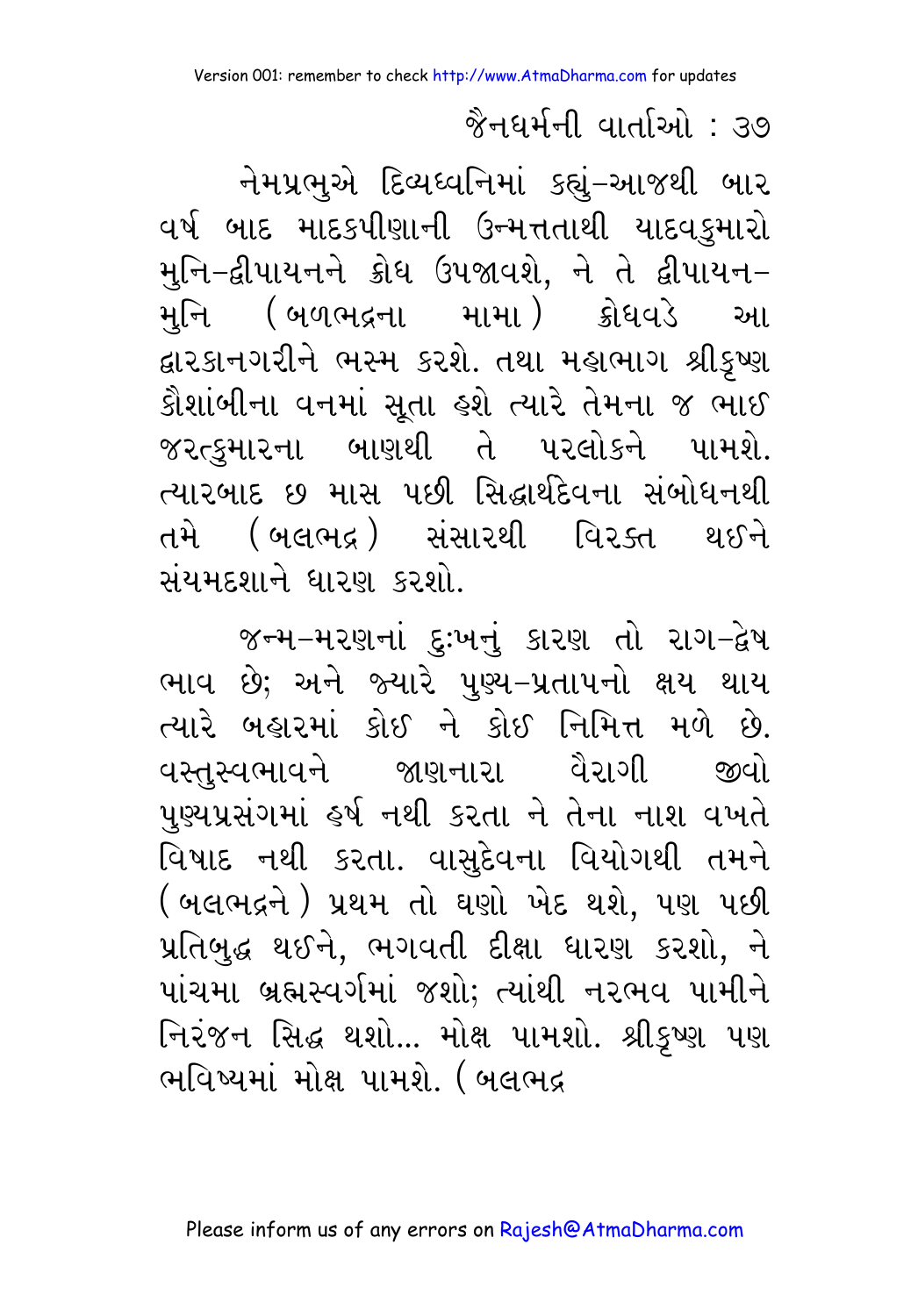૩૮ : જૈનઘર્મની વાર્તાઓ તેમ જ શ્રીકૃષ્ણ બન્ને જીવો તીર્થંકર થશે–એમ ઉત્તરપુરાણમાં કહ્યું છે.)

પ્રભુની આ વાત સાંભળીને દ્વીપાયન તો તરત દીક્ષા ધારણ કરીને દ્વારકાથી દૂર–સુદૂર વિહાર કરી ગયો. એના મનમાં એમ હતું કે આમ કરવાથી. મારા નિમિત્તે થનાર દ્વારિકાનો નાશ અટકી જશે! પણ અરેરે! ભગવાનના જ્ઞાનમાં જે ભાસ્યું તેને કોણ ફેરવી શકે?

વળી જરત્કુમાર પણ પોતાના હાથે હરિનું મૃત્યુ થવાનું સાંભળીને અતિ દુઃખી થયો ને કુટુંબ તજી દરદર એવા વનમાં ચાલ્યો ગયો કે જ્યાં હરિનું દર્શન પણ ન થાય. શ્રીકૃષ્ણના સ્નેહને લીધે તે જરત્કુમાર ખૂબ વ્યાકુળ થઈ ગયો; શ્રીકૃષ્ણ-હરિ તેને પ્રાણ જેવા વહાલા હતા, તેથી તે દૂરદૂર વનમાં રહીને વનચરની જેમ રહેવા લાગ્યો. જેથી પોતાના હાથે હરિનું મોત ન થાય! અરે, પણ પ્રભુની વાણીને કોણ મિથ્યા કરી શકે?

બીજા બધા બળભદ્ર–શ્રીકૃષ્ણ વગેરે યાદવો, દ્વારકાનું ક્રોનકાર સાંભળીને ચિંતાથી દુઃખિત-હૃદયે દારશ આવ્યા. દારશ તો જૈનધર્મીઓની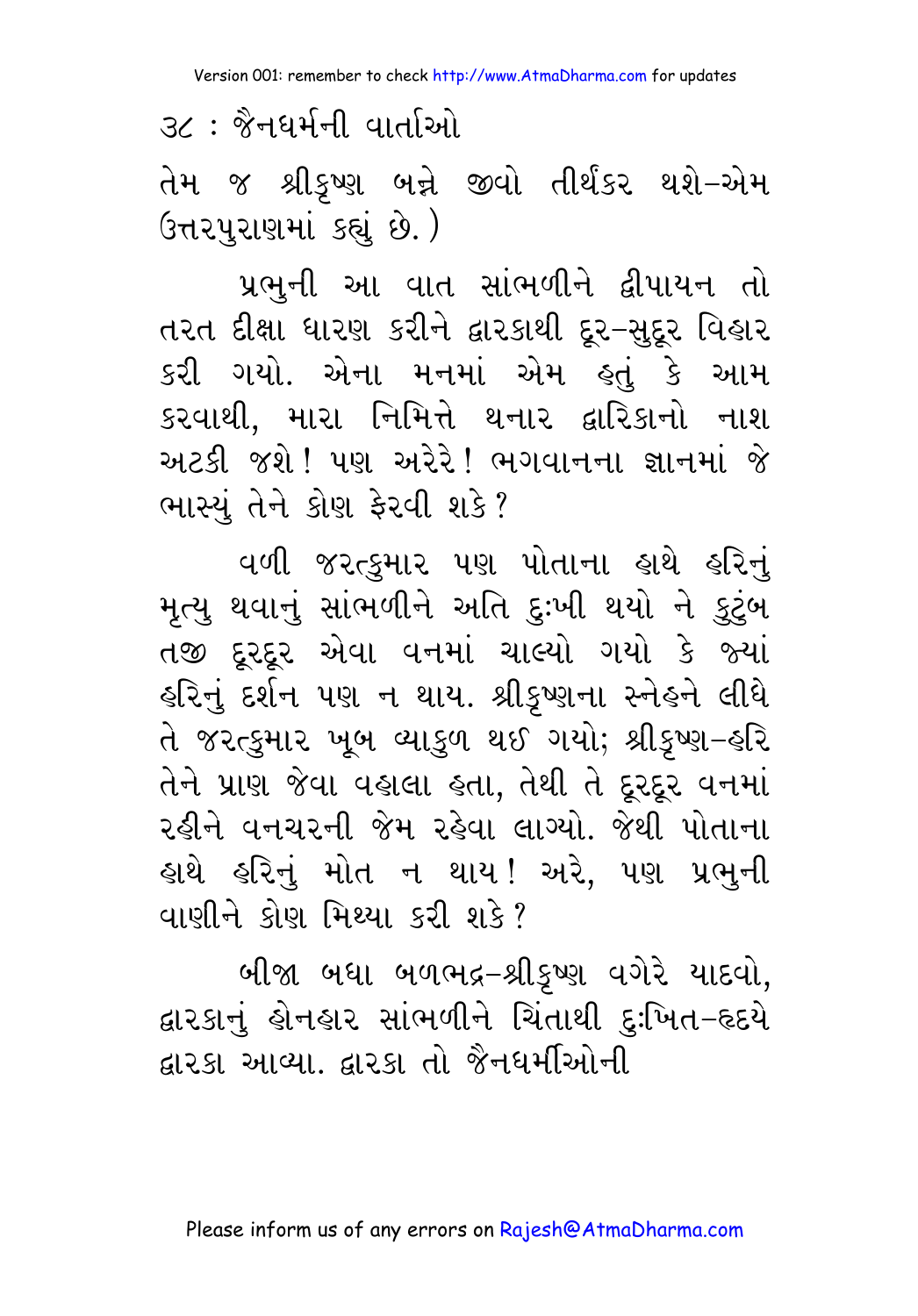#### જૈનધર્મની વાર્તાઓ : ૩૯

નગરી. મહા દયાધર્મથી ભરેલી. ત્યાં માંસ–મઘ તો કેવા ? જ્યાં નેમકુમાર રહેલા. અને જ્યાં બળદેવ– વાસદેવનં રાજ્ય. ત્યાં માંસ–દારૂની વાત કેવી? પરંતુ, કર્મભૂમિ છે એટલે કોઈ પાપી જીવો ગુપ્તપણે કદાચ મઘાદિનું સેવન કરતા હોય ! –એમ વિચારી બળદેવ–વાસુદેવે દ્વારકાનગરીમાં ઘોષણા કરી કે કોઈએ ઘરમાં મઘપાનની સામગ્રી રાખવી નહિ; જેની પાસે હોય તેણે તરત નગર બહાર ફેંકી દેવી. –આ સાંભળી જેમની પાસે મદ્યસામગ્રી હતી તેમણે તે કદંબવનમાં ફેંકી દીધી, ને ત્યાં તે સૂકાવા લાગી

વળી શ્રીકૃષ્ણે દ્વારકાના બધા નરનારીઓને વૈરાગ્ય માટે ઘોષણા કરી, નગરીમાં ઢંઢેરો પીટાવ્યો, કે મારા પિતા–માતા–ભાઈ–બેન–પત્ર પત્રી–સ્ત્રી અને નગરના લોકો, જૈઓને વૈરાગ્ય ધરવો હોય તેઓ શીઘ્ર વૈરાગ્ય ધારણ કરો, શીઘ્ર જિનદીક્ષા લઈને આત્મકલ્યાણ કરો, હું કોઈને નહિ રોકું. હું પોતે વ્રત નથી લઈ શકતો, પણ દ્વારિકાનગરી દગ્ધ થઈ જાય તે પહેલાં જેમને પોતાનું કલ્યાણ કરવું <u>હોય તે કરી લ્યો...તેમાં મારી અનમોદના છે.</u> શ્રીકૃષ્ણને જિનવચનોમાં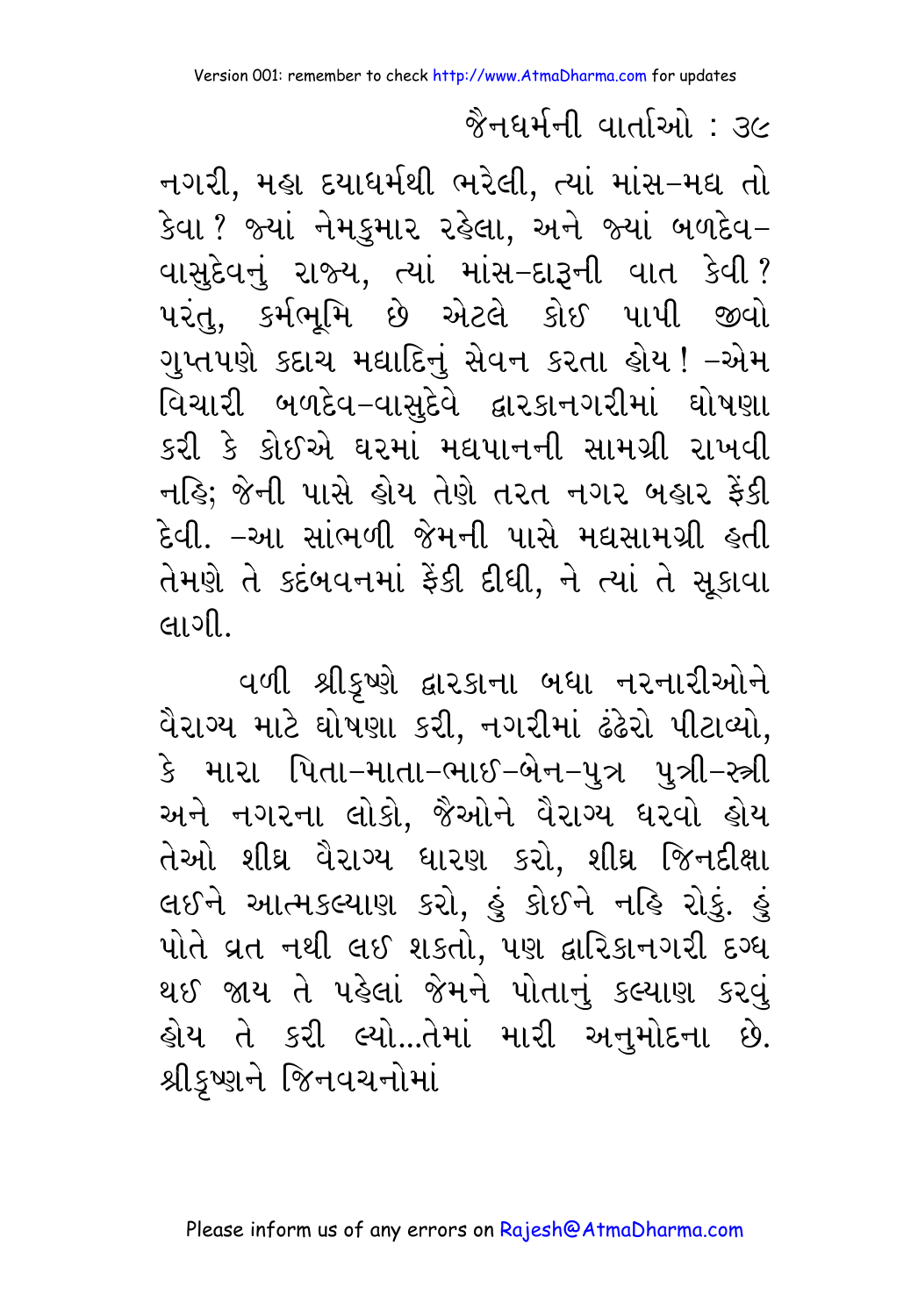#### $\times$ ೧ : જૈનધર્મની વાર્તાઓ

૫૨મ શ્રદ્ધા હતી; તેમણે પોતે સમ્યક્ત્વપૂર્વક પ્રભુના ચરણોમાં વિશુદ્ધ ધર્મભાવનાઓ ભાવીને તીર્થંકરપ્રકૃતિ બાંધી...ને ધર્માત્મા જીવોની સાધનામાં મહાન અનુમોદન કર્યું.

શ્રીકૃષ્ણની ધર્મઘોષણા સાંભળીને તેના પુત્રો પ્રદ્યુમ્નકુમાર, ભાનુકુમાર વગેરે જે ચરમશરીરી હતા તેમણે તો જિનદીક્ષા લઈ લીધી; સત્યભામા-રુકિમણી જાંબુવતી વગેરે આઠે પટરાણી અને બીજી ઙુજારો રાણીઓએ પણ નેમપ્રભુના સમવસરણમાં જઈ, રાજીમતીના સંઘમાં દીક્ષા લીધી; દ્વારકાનગરની પ્રજામાંથી ઘણાં પુરુષો મુનિ થયા, ઘણી સ્ત્રીઓ આર્યિકા થઈ. શ્રીકૃષ્ણે બધાને પ્રેરણા આપતાં એમ કહ્યું કે–સંસાર સમાન કોઈ સમુદ્ર નથી, માટે સંસારને અસાર જાણીને નેમિનાથપ્રભુએ બતાવેલા મોક્ષમાર્ગનું શરણ લ્યો. મારે તો આ ભવમાં સંયમનો યોગ નથી, અને બળદેવને પણ મારા પ્રત્યે મોહને લીધે હમણાં મુનિવ્રત નથી, મારા વિયોગ પછી તે મુનિવ્રત ધારણ કરશે. તેથી બાકીના મારા બધા ભાઈઓ, યાદવો, અમારા વંશના રાજાઓ, કુટુંબીજનો ને ઘર્મપ્રેમી પ્રજાજનો. સૌ આ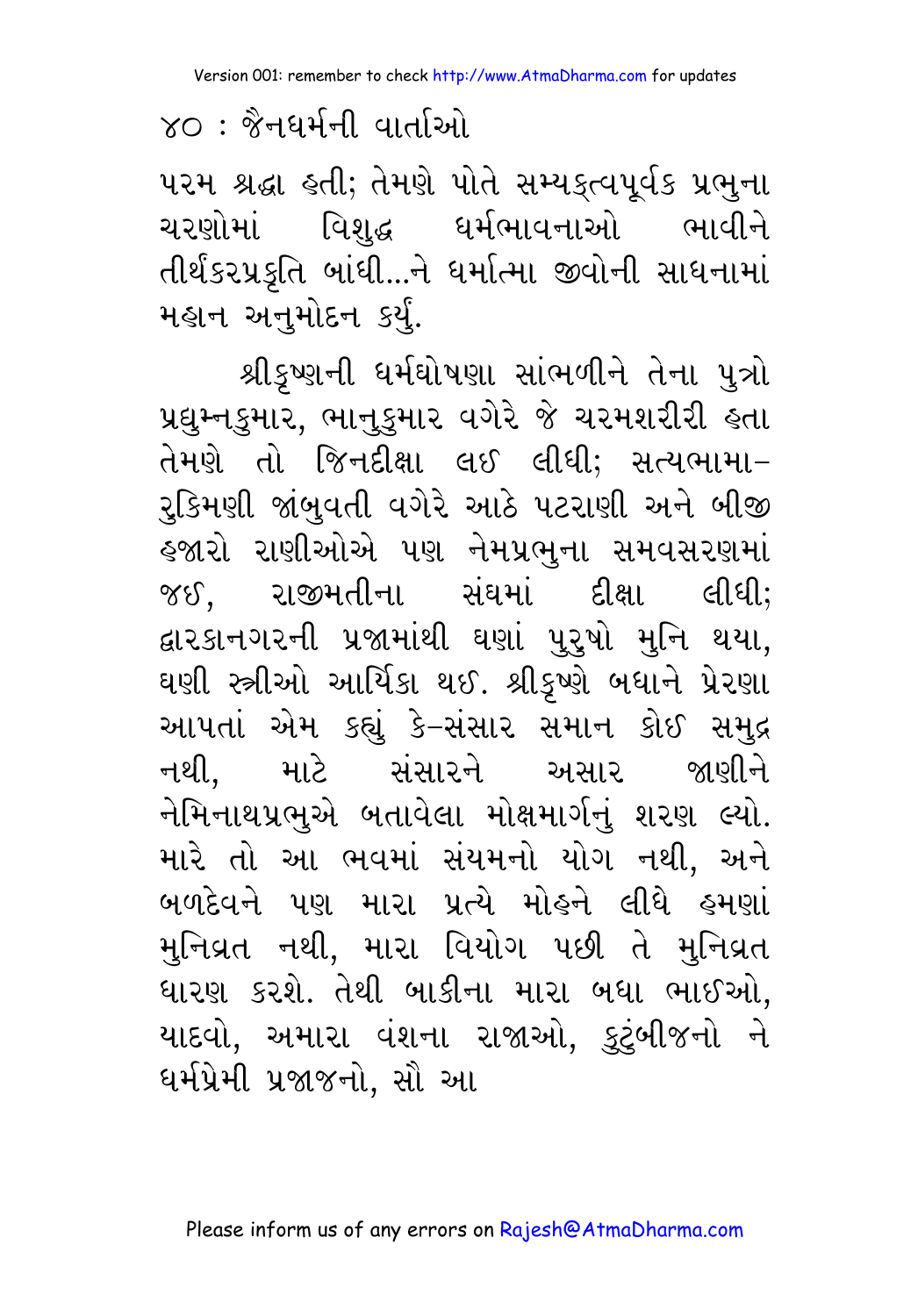$\hat{\%}$ नधर्मनी वार्ताઓ : ४१

ક્ષણભંગર સંસારનો સંબંધ છોડીને શીઘ્ર જિનરાજના ધર્મને આરાધો; મુનિ તથા શ્રાવકનાં વ્રત ધારણ કરો...ને કષાયઅગ્રિથી સળગતા આ સંસારમાંથી બહાર નીકળી જાઓ.

શ્રીકૃષ્ણની એ વાત સાંભળી ઘણા જીવો વૈરાગી થઈ વ્રત ધારવા લાગ્યા. કોઈ મુનિ થયા, કોઈ શ્રાવક થયા. સિદ્ધાર્થ કે જે બળદેવનો સારથી હતો તેણે પણ વૈરાગ્ય પામીને બળદેવ પાસે દીક્ષા માટે ૨જા માંગી. ત્યારે બળદેવે ૨જા આપતાં કહ્યં કે કૃષ્ણના વિયોગમાં જ્યારે મને સંતાપ ઊપજે ત્યારે તમે દેવલોકથી આવીને મને સંબોધન કરજો ને વૈરાગ્ય ૫માડજો. સિદ્ધાર્થે તે વાત કબુલ રાખીને મુનિદીક્ષા લીધી. દ્વારકાના બીજા અનેક લોકો પણ બાર વર્ષ વીતાવવા માટે નગરી છોડીને વનમાં ચાલ્યા ગયા, ને ત્યાં વ્રત ઉપવાસ દાન–પૂજાદિમાં તત્પર થયા. પરંતુ...તેઓ બાર વર્ષની ગણતરી ભૂલી ગયા, ને બાર વર્ષ પૂરા થયા પહેલાં જ, (બાર વર્ષ વીતી ગયા–એમ સમજીને) દ્વારકાનગરીમાં પાછા આવી વસ્યા. રે હોનહાર! આ બાજાુ દ્વીપાયનમુનિ-કે જે વિદેશમાં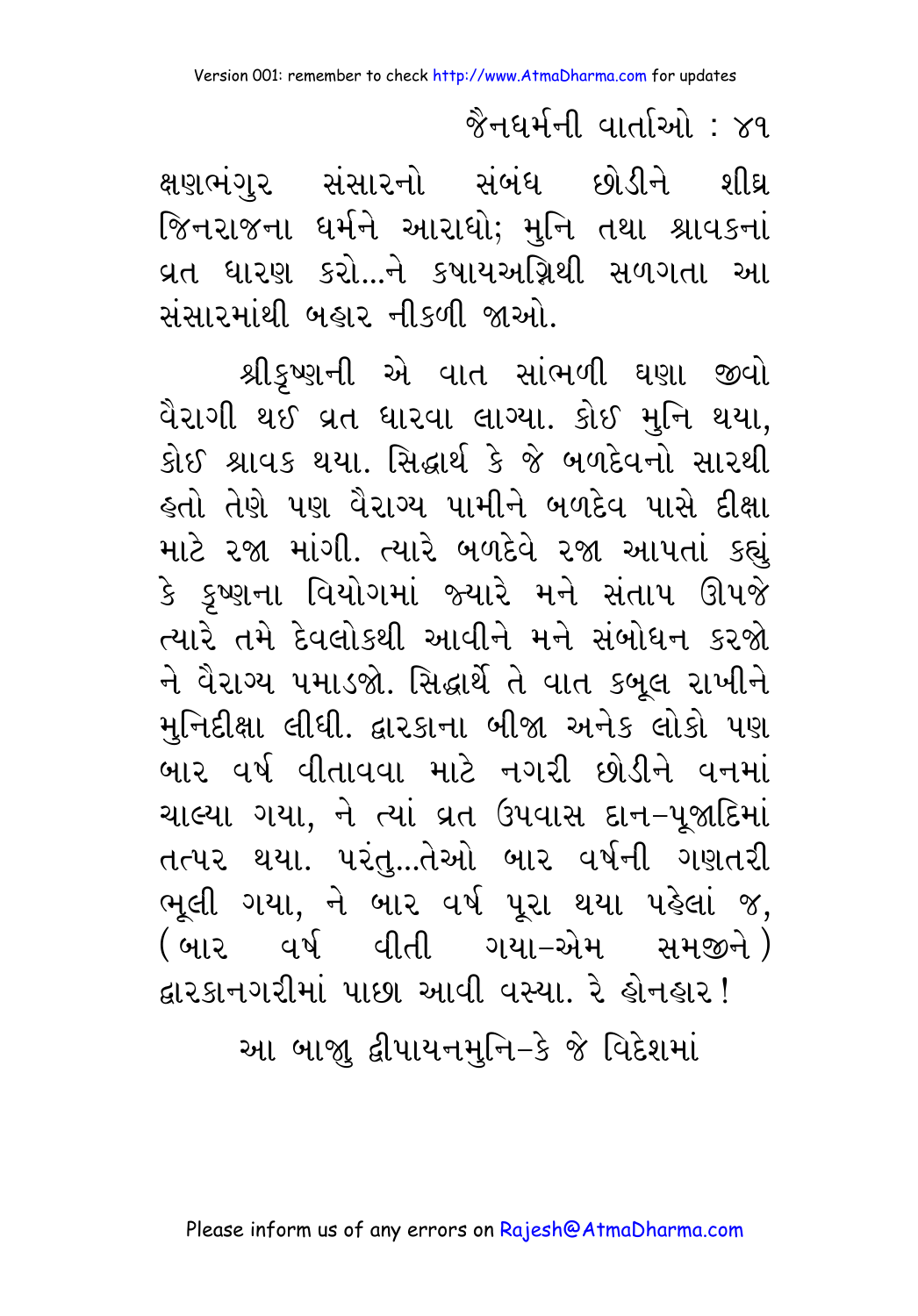### ४२ : જૈનઘર્મની વાર્તાઓ

વિહાર કરી ગયા હતા તે પણ ભૂલ્યા, ને ભ્રાંતિથી બાર વર્ષ પૂરા થવાનું સમજીને દ્વારકા તરફ આવ્યા. તે મિથ્યાદષ્ટિ દ્રવ્યલિંગી સર્વજ્ઞની શ્રદ્ધાથી ભ્રષ્ટ થઈને મનમાં એમ વિચારવા લાગ્યો કે બાર વર્ષ તો વીતી ગયા, અને ભગવાને જે ભવિતવ્ય ભાખ્યું હતું તે ટળી ગયું! આમ ધારી તેણે દ્વારકા નજીકના કદંબવન પાસે આતાપનયોગ ધારણ કર્યો. (જો જો દેખી વીતરાગને...સો સો હોસી વીરા રે $\rightarrow$ 

કુદરતયોગે બરાબર તે વખતે શ્રીકૃષ્ણના પુત્રો શંબુકુમાર વગેરે યાદવકુમારો, વનક્રીડા કરવા માટે ગયા હતા; તેઓ થાકયા અને બહુ તરસ લાગી; તેથી કદંબવનના કંડમાંથી પાણી ગાળીને પીધું. અગાઉ યાદવોએ જે મદિરા નગર બહાર ફેંકી દીધી હતી તેનું પાણી ધોવાઈને આ કુંડમાં ભેગું થયું હતું, અને તેમાં મહુડાના ફળ ૫ડયા ને તડકાનો તાપ લાગ્યો, તેથી તે બધું પાણી મદિરા જેવું થઈ ગયું ક્રતું. તરસ્યા યાદવકુમારોએ તે પાણી પીધું. –બસ! કદંબવનની તે કાદંબરી (મદિરા ) પીવાથી તે યાદવ કુમારોને કેફ ચડયો; તેઓ ઉન્મત્ત જેવા થઈને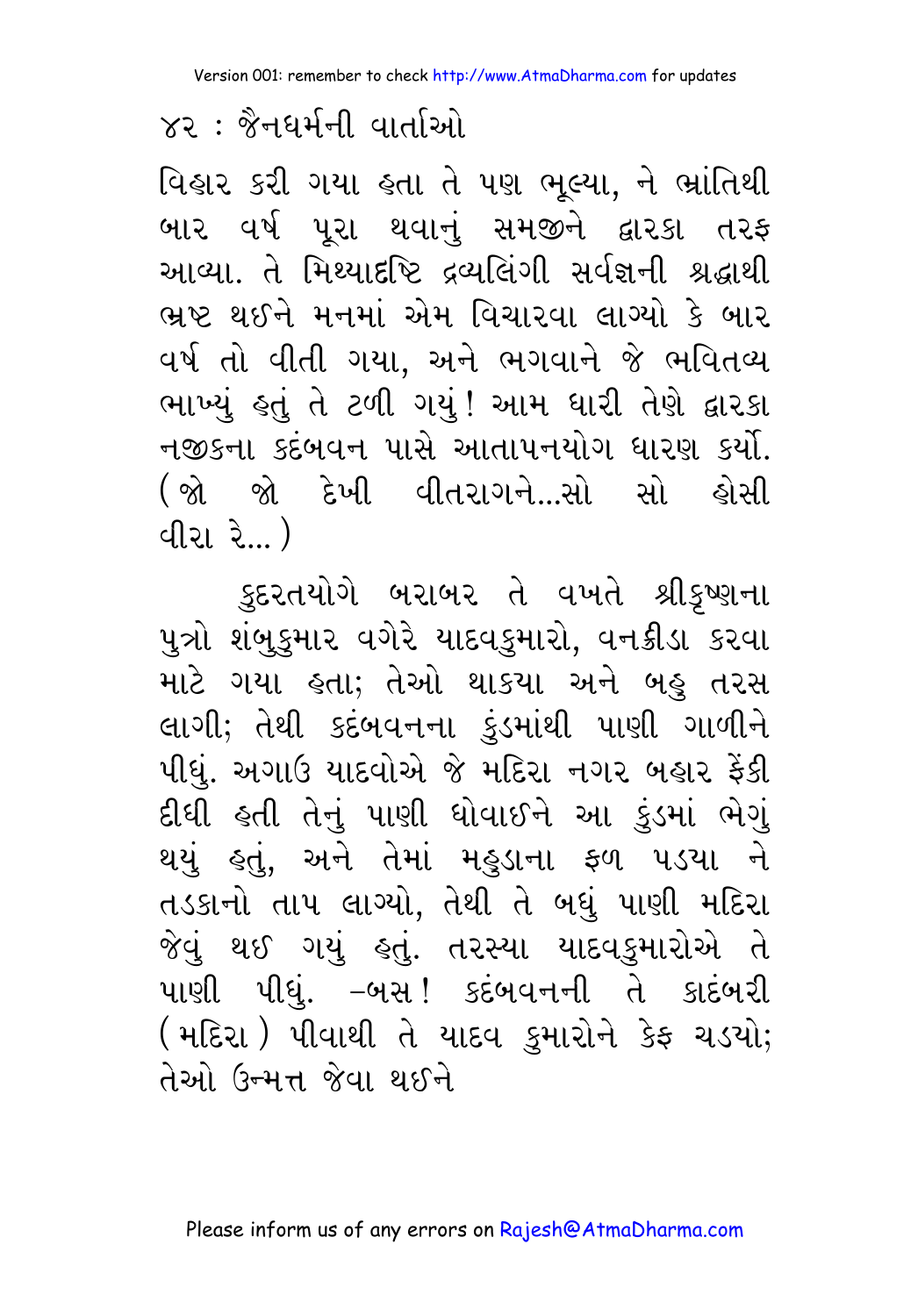#### $\hat{\mathcal{X}}$ नधर्मनी वार्ताઓ : ४३

જેમ તેમ બકવા લાગ્યા, ને આમતેમ નાચવા લાગ્યા. એવામાં તેમણે દ્વીપાયનને દેખ્યો. દેખતાંવેત કહ્યંઃ અરે. આ તો દીપાયન–જેના દ્રારા દ્વારકાનગરીનો નાશ થવાનો હતો તે! તે અહીંથી ભાગી ગયો હતો પણ હવે તે આપણાથી બચીને કયાં જવાનો છે? એમ કહીને તે કુમારો નિર્દયપણે તે તપસીને પાણા મારવા લાગ્યા. એવા માર્યા કે તે તપસી જમીન પર પડી ગયા.

ત્યારે તે દ્વીપાયનને ઘણો ક્રોધ ઊપજ્યો. (અરે, કોનકાર!) ક્રોધથી ક્રોઠ ભીંસીને તેણે આંખો ચડાવી અને યાદવોના પ્રલય માટે કટિબદ્ધ થયો. યાદવકુમારો ભયના માર્યા દોડયા. અને દોડંદોડ દ્રારકાનગરીમાં આવ્યા. આખી નગરીમાં ઢલચલ મચી ગઈ

બળદેવ અને શ્રીકૃષ્ણ આ વાત સાંભળતાં જ મુનિ પ્રત્યે ક્ષમા કરાવવા દોડયા. અને ક્રોધાગ્નિથી પ્રજવલિત, જેના મોં સામે નજર પણ મંડાતી નથી અને જે કંઠગતપ્રાણ છે-એવા ભયંકર દ્રીપાયન ઋષિ પ્રત્યે હાથ જોડી નમસ્કાર કરીને ક્રોધને શાંત કરો. તપનં મળ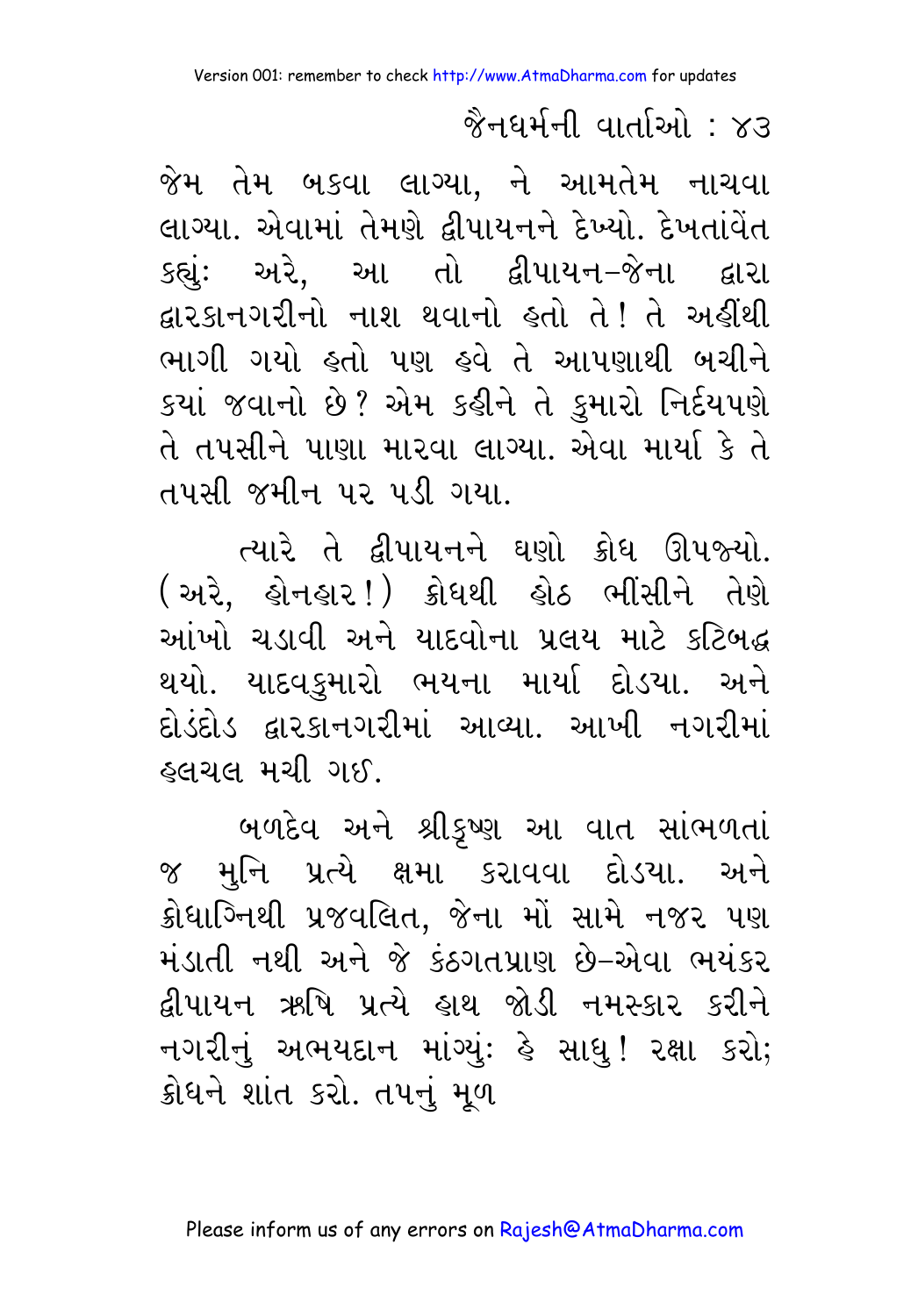### $\times\times$  : જૈનધર્મની વાર્તાઓ

તો ક્ષમા છે; માટે ક્રોધ તજીને આ નગરીની રક્ષા કરો. ક્રોધ તો મોક્ષના સાધનરૂપ તપને ક્ષણમાત્રમાં બાળી નાંખે છે, માટે ક્રોધ જીતીને ક્ષમા કરો. હે સાધુ! બાળકોની અવિવેકી ચેષ્ટા માટે ક્ષમા કરો, ને અમારા ઉપર પ્રસન્ન થાઓ. આમ શ્રીક્રૃષ્ણ તથા બળભદ બન્ને ભાઈઓએ પ્રાર્થના કરી

–પણ ક્રોધી દ્વીપાયને તો દ્વારકાનગરીને બાળી નાંખવાનો નિશ્ચય કર્યો; બે આંગળી ઊંચી કરીને તેણે એમ સુચવ્યું કે માત્ર તમે બે ભાઈઓ બચશો, બીજાં કોઈ નહિ.

ત્યારે તે બન્ને ભાઈઓએ જાણ્યું કે બસ, હવે દ્વારકામાં બધાનો નાશ આવી ચકચો. બન્ને ભાઈઓ ખેદખિન્ન થઈને દ્વારકા આવ્યા અને હવે શું કરવું તેની ચિંતા કરવા લાગ્યા. તે જ વખતે શંબુકુમાર વગેરે અનેક ચરમશરીરી રાજકુમારો તો નગર બહાર નીકળીને ગીરીગુફામાં જઈને રહ્યા. અને મિથ્યાદષ્ટિ દ્વીપાયન ભયંકર ક્રોધરૂપ અગ્નિવડે દ્વારકાપુરીને ભસ્મ કરવા લાગ્યો. દેવોએ રચેલી દ્વારકાનગરી એકાએક ભડભડ સળગવા લાગી. <u>હું</u> નિર્દોષ છતાં મને આ લોકોએ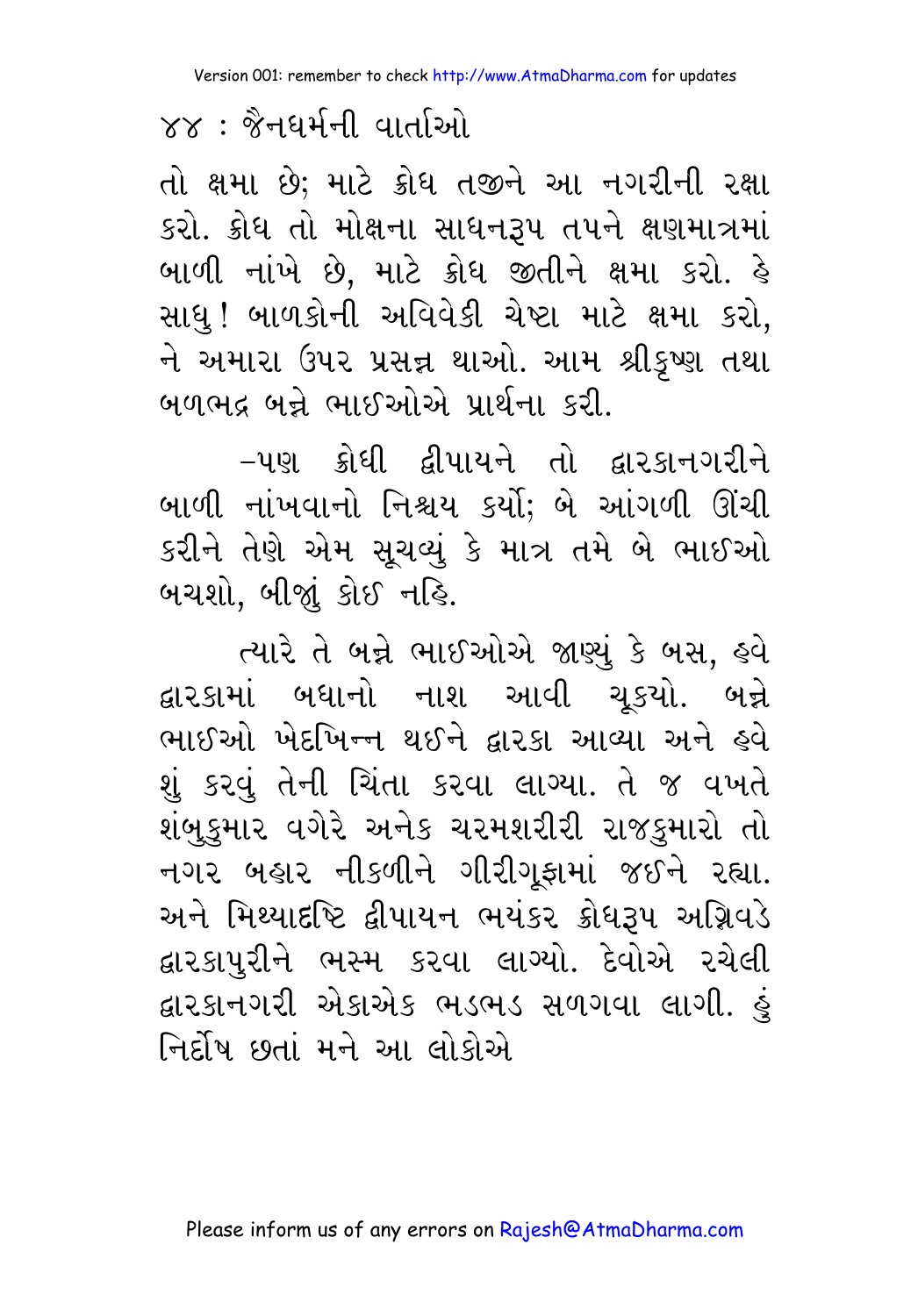જૈનઘર્મની વાર્તાઓ : xપ

માર્યો, માટે હવે હું તે પાપીઓ સહિત આખી નગરીને જ ભસ્મ કરી નાંખું! એમ આર્તઘ્યાનસહિત તેજોલેશ્યાથી તે નગરીને બાળવા લાગ્યો. (બીજા પુરાણમાં એમ પણ આવે છે કે દ્વીપાયનમુનિએ નિદાન કર્યું અને દેવ થયા પછી દ્વારકાનગરીને ભસ્મ કરી.) નગરીમાં ચારેકોર ઉત્પાત મચી ગયો..ઘરેઘરે બધાને ભયનો રોમાંચ થયો. આગલી રાતે નગરીના લોકોએ ભયંકર સ્વપ્નો દેખ્યા હતા. ક્રોધી દ્વીપાયન, મનુષ્યો અને તિર્યચોથી ભરેલી તે દ્વારકાનગરીને બાળવા લાગ્યો. અગ્નિમાં અનેક પ્રાણીઓ બળવા લાગ્યા; તે સળગતા પ્રાણીઓ અત્યંત કરુણ વિલાપ કરવા લાગ્યા - કોઈ અમને બચાવો રે બચાવો ! આવો કરૂણ ચિત્કાર શ્રીકૃષ્ણની દ્વારકામાં કદી થયો ન લ્તો. બાળ−વૃદ્ધ સ્ત્રી, પશુ ને પંખી બધા અગ્નિમાં બળવા લાગ્યા દેવોએ રચેલી દ્વારકાનગરી છ માસ સઘી આગમાં બળતી રહી ને સર્વથા નષ્ટ થઈ  $3810$ 

અહીં કોઈ પ્રશ્ન કરે કે અરે! આ મહાન વૈભવવાળી દ્વારકાપુરી, જેની દેવોએ રચના કરી, તેમ જ અનેક દેવો જેના સહાયક હતા. તે બધા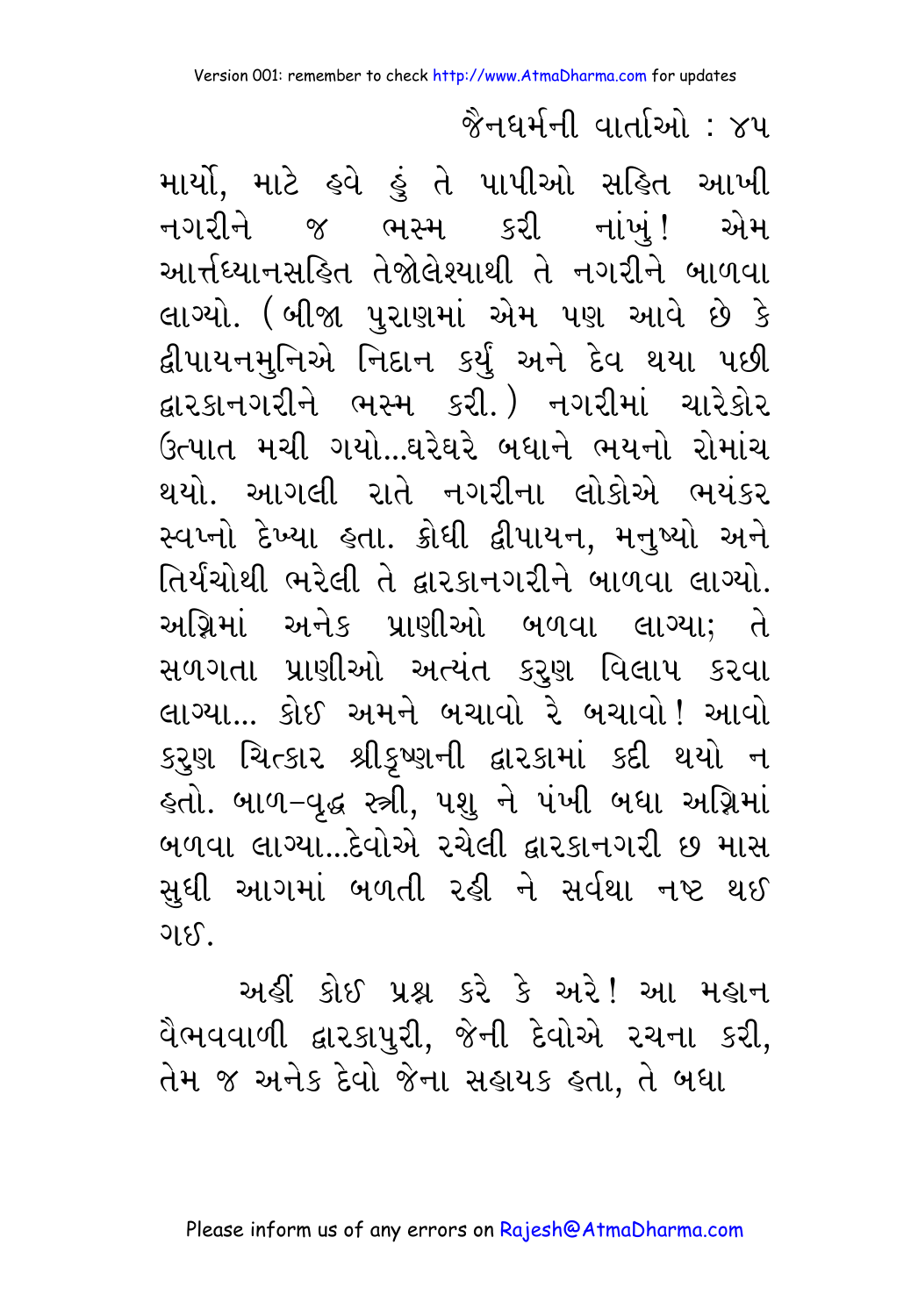$\times$ ६ : જૈનધર્મની વાર્તાઓ

અત્યારે કયાં ગયા ? કેમ કોઈએ દ્વારકાને બચાવી નહિ ? બળદેવ–વાસુદેવના પુણ્ય પણ કયાં ગયા ?

તેનું સમાધાનઃ કે ભાઈ! સર્વજ્ઞ ભગવાને દેખેલી ભવિતવ્યતા દુર્નિવાર છે. જ્યારે આવું હોનહાર થયું ત્યારે દેવો પણ દૂર થઈ ગયા. જ્યાં ભવિતવ્ય જ એવું હોય ત્યાં દેવો શું કરે? જો દેવો ન ચાલ્યા જાય ને નગરીની રક્ષા કરે તો તે કેમ સળગે ? જ્યાં નગરી સળગવાનો સમય આવ્યો ત્યાં દેવો ચાલ્યા ગયા. પુણ્યનો સંયોગ કોઈને કાયમ કર્યા ટકે છે? –એ તો અસ્થિર છે.

દ્વારકાનગરી સળગતાં પ્રજાજનો અત્યંત ભયભીત થઈને બળદેવ–વાસુદેવના શરણે આવ્યા ને અતિશય વ્યાકુળતાથી પોકાર કરવા લાગ્યા–હે નાથ ! હે કૂષ્ણ ! અમારી રક્ષા કરો, આ ઘોર અગ્રિમાંથી અમને બચાવો.

પોતાની નજર સામે ભડકે બળતી દ્વારકાનગરી દેખીને બન્ને ભાઈઓ એકદમ આકુળ-વ્યાકુળ થઈ ગયા. જો કે બન્ને આત્મજ્ઞાની હતા...જાણતા હતા કે દ્વારકાના આ બધા પર દ્રવ્યોમાંથી કાંઈ પણ અમારૂં નથી, અમે બધાથી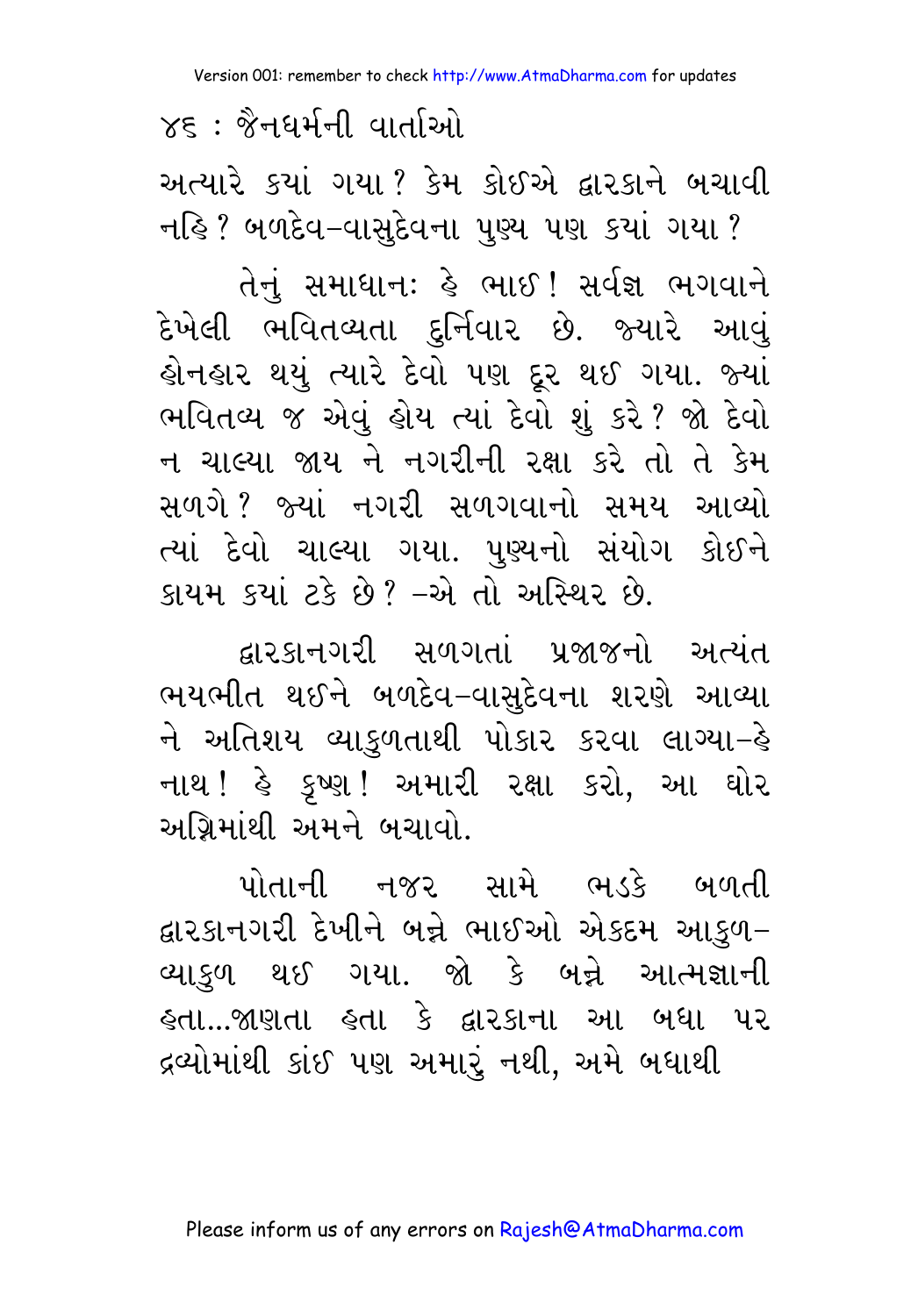#### જૈનઘર્મની વાર્તાઓ : ૪૭

જાુદા ચેતનસ્વરૂપ આત્મા છીએ. તો પણ મોહવશ બન્ને વ્યાકુળ થઈને બોલવા લાગ્યાઃ 'અરે અમારા મહેલો ને રાણીઓ સળગી રહ્યા છે. પરિવાર અને પ્રજાજનો સળગી રહ્યા છે, કોઈ તો બચાવો ! કોઈ દેવ તો સહાય કરવા આવો!' –૫ણ, સર્વજ્ઞદેવે દેખેલા ભવિતવ્ય સામે, અને દ્વીપાયનઋષિના ક્રોધ સામે દેવ પણ શું કરે? આયુ ખૂટતાં ઇન્દ્ર-નરેન્દ્ર-જિનેન્દ્ર કોઈ પણ જીવને બચાવી શકતા નથી. માત્ર એક પોતાનો આત્મા જ પોતાનું શરણ છે.

જ્યારે કોઈ ઉપાય ન સુઝયો ત્યારે શ્રીકૃષ્ણ અને બળભદ્ર નગરીનો કિલ્લો તોડીને દરિયાના પાણી વડે આગ બુઝાવવા મથ્યા...પરંતુ રે દેવ ! એ પાણી પણ તેલ જેવું થવા લાગ્યું ને તેના વડે ઊલ્ટી વધુ આગ લાગવા માંડી. ત્યારે આગને 8ારવાનું અસાધ્ય જાણીને તે બન્ને ભાઈઓ માતા-પિતાને નગર બહાર કાઢવાના ઉદ્યમી થયા. રથમાં માતા-પિતાને બેસાડીને ઘોડા જોડયા પણ તે ન ચાલ્યા; હાથી જોડયા તે પણ ન ચાલ્યા; રથના પૈયા પૃથ્વીમાં ખૂંચી ગયા...અંતે 'હાથી–ઘોડાથી રથ न**ि ચा**લે ' એમ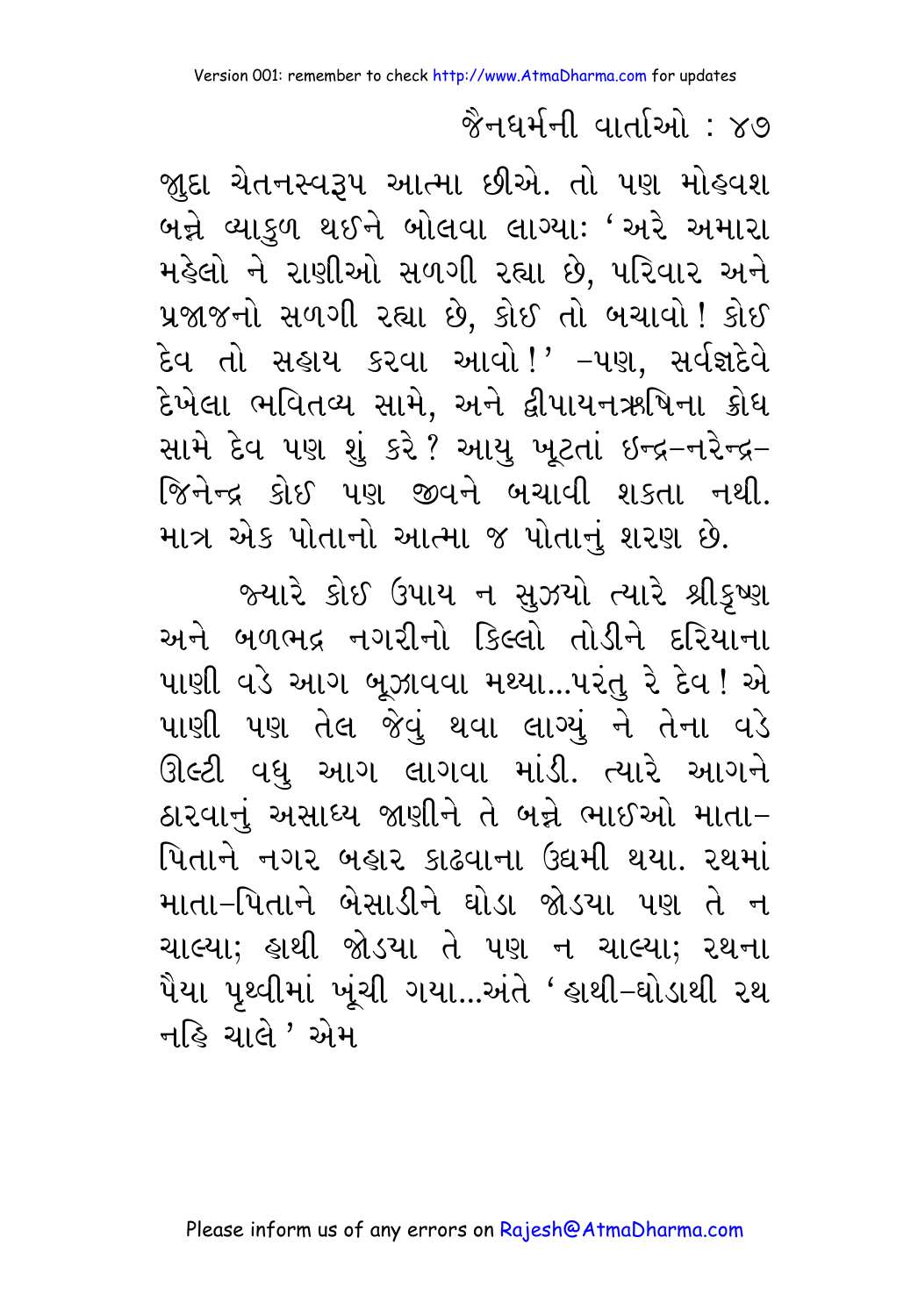## ૪૮ : જૈનઘર્મની વાર્તાઓ

દેખીને તે શ્રીકૃષ્ણ અને બળભદ્ર બન્ને ભાઈઓ પોતે રથમાં જુત્યા અને જોર કરીને ખેંચવા લાગ્યા...૫રંતુ ૨થ તો ન ચાલ્યો તે ન જ ચાલ્યો...એ તો ત્યાં ને ત્યાં જ ખોડાઈ ગયો...જ્યારે બળદેવ જોર કરવા લાગ્યા ને રથને દરવાજા પાસે લાવ્યા… ત્યારે નગરીના દરવાજા આપોઆપ બીડાઈ ગયા. બન્ને ભાઈઓએ પાટ મારી-મારીને દરવાજા તોડયા; ત્યાં તો આકાશમાંથી દેવવાણી થઈ કે માત્ર તમે બે ભાઈઓ જ દ્વારકામાંથી જીવતા નીકળી શકશો. ત્રીજ્ઞું કોઈ નહિ; માતા-પિતાને પણ તમે નહિ બચાવી શકો

ત્યારે માતા–પિતાએ ગદગદભાવે કહ્યં: હે પુત્રો ! તમે શીઘ્ર ચાલ્યા જાઓ, અમારૂં તો મરણ નક્કી છે; અહીંથી હવે એક પગલું પણ ગમન થઈ શકશે નહિ. માટે તમે જાઓ...તમે યદુવંશના તિલક છો. તમે જીવશો તો બધું થઈ રહેશે. બન્ને ભાઈઓ અત્યંત હતાશપણે, માતા–પિતાના પગે પડી, ૨ડતાં–૨ડતાં તેમની ૨જા લઈને નગર બહાર ચાલ્યા. (અરે, ત્રણખંડના ઇશ્વર માતા–પિતાનેય ન બચાવી શકયા.) શ્રીકૃષ્ણ બળભદ્રે બહાર આવીને જોયું, તો શું દેખ્યું ?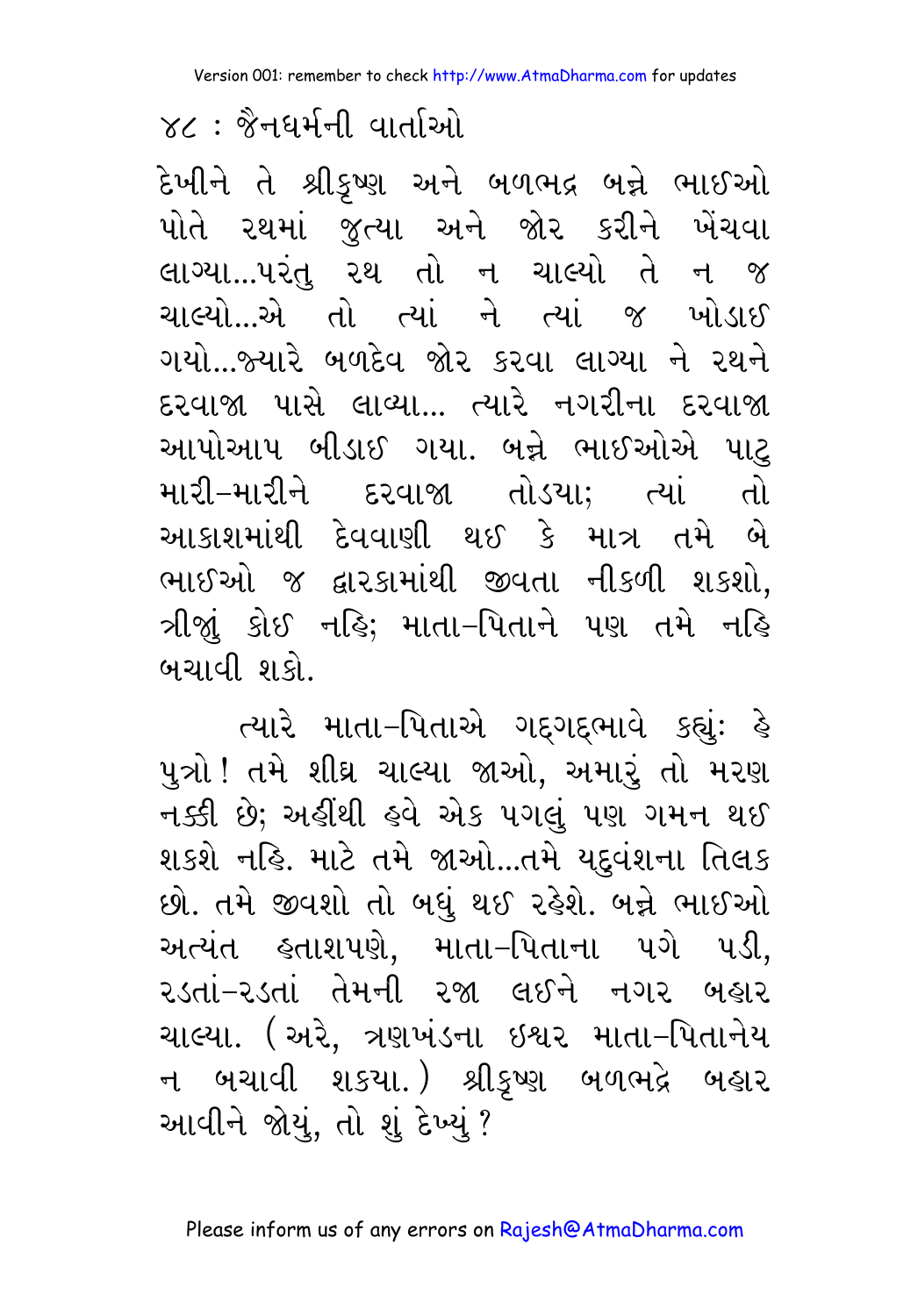જૈનઘર્મની વાર્તાઓ : ૪૯

સુવર્ણરત્નમયી દ્વારકાનગરી આખી ભડભડ સળગી રહી છે. ઘરેઘરે આગ લાગી છે. રાજમહેલો ભસ્મ થયા છે.



ત્યારે બન્ને ભાઈઓ એકબીજાના કંઠે વળગીને રોવા લાગ્યા…ને દક્ષિણદેશ તરફ જવા લાગ્યા. ( જાુઓ, આ પુણ્યસંયોગની દશા ! )

આ બાજ્ય દ્વારકાપુરીમાં તેમના પિતા વસુદેવ વગેરે અનેક યાદવો, તેમની રાણીઓ વગેરે પ્રાયોપગમન-સન્યાસ ધારણ કરીને દેવલોકમાં ગયા. બળદેવના કેટલાક પુત્રો વગેરે જેઓ તદ્દભવ–મોક્ષગામી ક્રતા, તેમજ સંયમ ધારવાનો જેમનો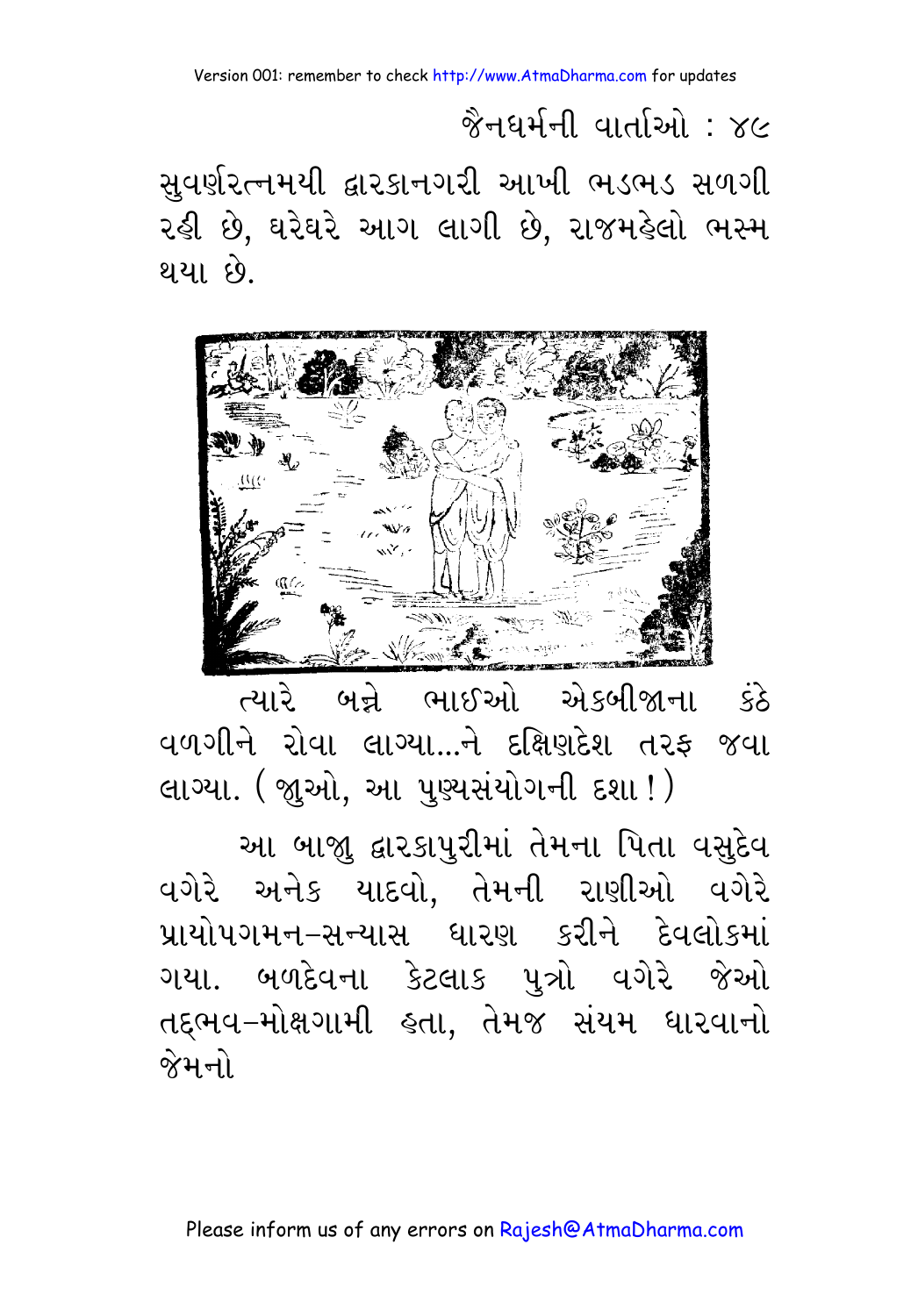### $\mathsf{u}\mathsf{o}$  : જૈનધર્મની વાર્તાઓ

ભાવ હતો તેમને તો દેવો નેમનાથ ભગવાનની નીકટ લઈ ગયા; અનેક યાદવો અને તેમની રાણીઓ, જેઓ ધર્મધ્યાનના ધારક હતા અને જેઓનું અંતઃકરણ સમ્યગ્દર્શનવડે શુદ્ધ હતું-તેઓએ પ્રાયોપગમન–સંન્યાસ ધારણ કરી લીધો, તેથી .<br>તેમને તો અગ્નિનો ઘોર ઉપસર્ગ પણ આર્ત્ત-રૌદ્રધ્યાનનું કારણ ન થયો, ઘર્મ ધ્યાનપુર્વક દેહ છોડીને તેઓ સ્વર્ગમાં ગયા. દેવકૃત–મનુષ્યકૃત– તિર્યચકૃત કે કુદરતી ઉપજેલ એ ચાર પ્રકારનાં ઉપસર્ગ છે, તે મિથ્યાદષ્ટિ જીવોને તો આર્ત્ત-રૌદ્રઘ્યાનનું કારણ થાય છે. પણ સમ્યગ્દષ્ટિ જીવોને કદી કુભાવનું કારણ થતા નથી. જેઓ સાચા જિનધર્મી છે તેઓ મરણ આવતાં પણ કાયર થતા નથી. ગમે ત્યારે ગમે તે પ્રકારે મરણ આવે તોપણ તેમને ધર્મની દઢતા જ રહે છે. અજ્ઞાનીને મરણ વખતે કલેશ થાય છે તેથી કુમરણ કરીને તે કુગતિમાં જાય છે. અને જે જીવ સમ્યગ્દર્શન વડે શદ્ધ છે. જેનાં પરિણામ ઉજ્જવળ છે તે જીવ સમાધિપૂર્વક મરણ કરીને સ્વર્ગમાં જાય છે, ને પરંપરા મોક્ષને પામે છે જે જિનધર્મી છે તેને એવી ભાવના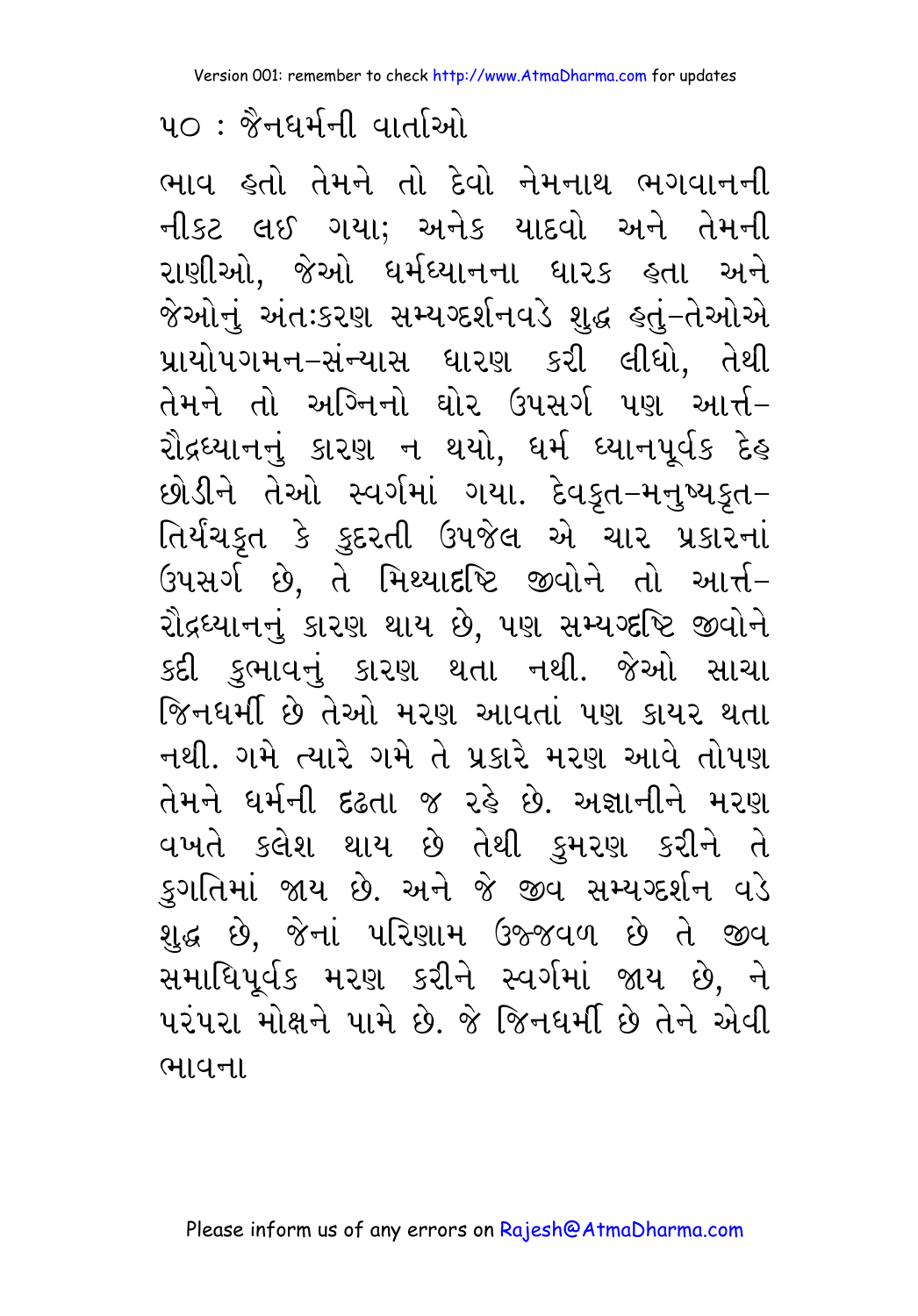#### જૈનઘર્મની વાર્તાઓ : ૫૧

રહે છે કે. આ સંસાર અનિત્ય છે. તેમાં જે ઉપજે છે તે જરૂર મરે છે. માટે અમને અખંડ બોધિસહિત સમાધિમરણ હો: ઉપસર્ગ આવી પડે તોપણ અમને કાયરતા ન થાઓ. આમ સમ્યગ્દષ્ટિને સદા સમાધિભાવના રહે છે. ધન્ય છે તે જીવોને કે અગ્નિની પ્રચંડ જવાળા વચ્ચે દેહ ભસ્મ થવા છતાં જેઓ સમાધિને છોડતા નથી; શરીરને તજે છે પણ સમતાને નથી તજતા. અહો, સત્પુરુષોનું જીવન નિજ–પરના કલ્યાણ માટે જ છે: મરણ આવે તોપણ તેઓ કોઇ પ્રત્યે દ્વેષ ચિંતવતા નથી, ક્ષમાભાવ સહિત દેહ છોડે છે: એ જૈન સંતોની રીત છે.

અરે દીપાયન! જિનવચનની શ્રદ્ધા છોડીને તેં તારો તપ પણ બગાડયો ને મરણ પણ બગાડયં: તેં પોતાનો ઘાત કર્યો ને અનેક જીવોનો પણ પ્રલય કર્યો. દુષ્ટભાવને લીધે તું સ્વ-પરને દુઃખદાયી થયો. જે પાપી પરજીવોનો ઘાત કરે છે તે ભવ-ભવમાં પોતાનો ઘાત કરે છે. જીવ જ્યાં કપાયોને વશ થયો ત્યાં તે પોતાનો ઘાત કરી જ ચુક્યો, – પછી બીજા જીવનો ઘાત તો થાય કે ન થાય, તે તેના પ્રારબ્ધને આધીન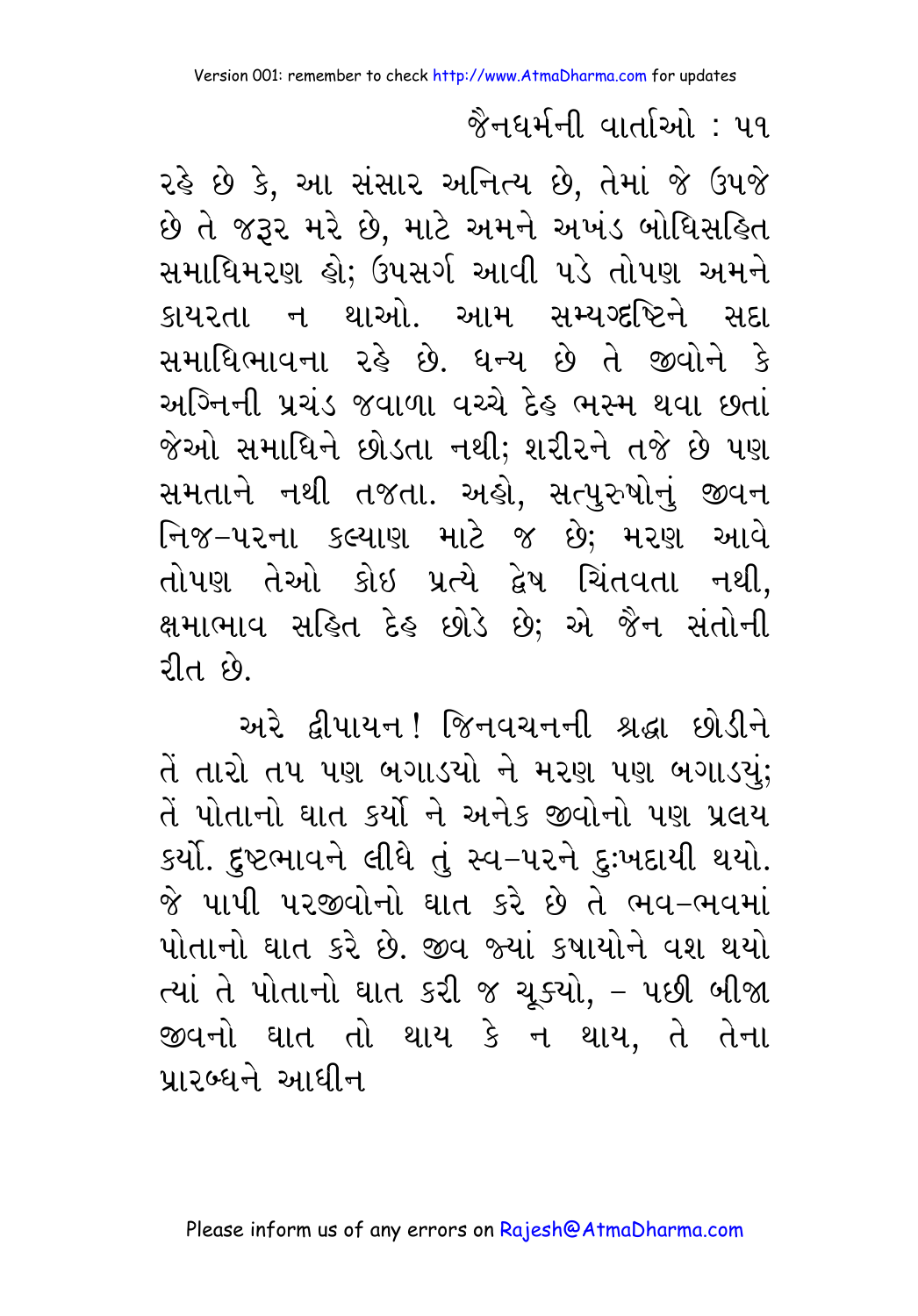### <u> ५२ : જૈનઘર્મની વાર્તાઓ</u>

છે. પણ આ જીવે તેનો ઘાત વિચાર્યો ત્યાં તેને જીવર્હિસાનું પાપ લાગી ચૂકયું અને તે આત્મઘાતી થઇ જ ગયો. બીજાને હણવાનો ભાવ કરવો તે તો, ધગધગતો લોખંડનો ગોળો બીજાને મારવા માટે હાથમાં લેવા જેવું છે, એટલે સામો તો મરે કે ન મરે પણ પહેલાં પોતે તો દાઝે જ છે: તેમ કષાયવશ જીવ પ્રથમ તો પોતે પોતાને જ કષાયઅગ્નિવડે હણે છે. ક્રોધથી ૫૨નું બૂરું કરવા ચાહનાર જીવ પોતે દુઃખની પરંપરા ભોગવે છે. માટે જીવે ક્ષમાભાવ રાખવો યોગ્ય છે.

ક્રોધથી અંધ થયેલા દ્વીપાયન–તાપસે ભવિતવ્યતાવશ દ્વારાવતી નગરીને ભસ્મ કરી. તેમાં કેટલાય બાળકો–વૃદ્ધો–સ્ત્રીઓ–પશુઓ બળી ગયા: અનેક જીવોથી ભરલી તે નગરી છ મહિના સુધી આગમાં સળગતી રહી...અરે, ધિક્કાર આવા ક્રોધને–કે જે સ્વ–પરનો નાશ કરીને સંસાર  $q\bar{q}$ 

અરે, જાુઓ તો ખરા આ સંસારની સ્થિતિ ! બળદેવ અને શ્રી કૃષ્ણ, વાસુદેવ જેવા મોટા પુણ્યવંત પુરૃષો કેવી મહાન વિભૂતિને પામ્યા, જેમની પાસે સુદર્શનચક્ર જેવા અનેક મહારત્નો હતા, હજારો દેવો જેમની સેવા કરતા ને હજારો રાજા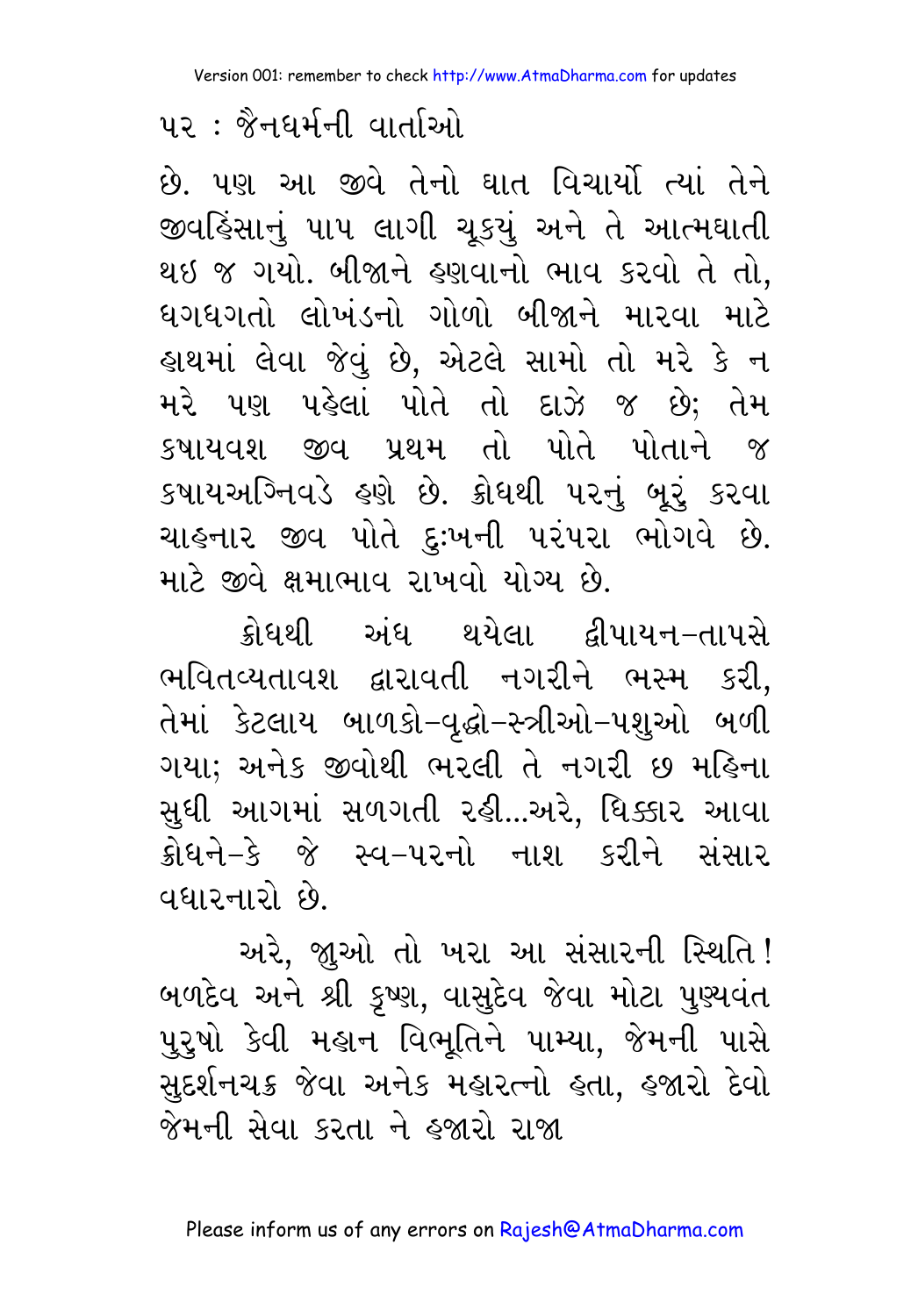Version 001: remember to check http://www.AtmaDharma.com for updates

#### જૈનધર્મની વાર્તાઓ : ૫૩

જેમને શિર નમાવતા, –ભરતક્ષેત્રના એવા ભૂપતિ પણ પુણ્ય ખૂટતાં રત્નોથી રહિત થઈ ગયા, નગરી ને મહેલો બધું બળી ગયું, સમસ્ત પરિવારનો વિયોગ થઈ ગયો, માત્ર પ્રાણ એ જ જેનો પરિવાર રહ્યો, કોઇ દેવ પણ એમની દ્વારકાનગરીને બળતી બચાવી ન શક્યા; – એવા તે બન્ને ભાઈઓ અત્યંત શોકના ભારથી અને જીવવાની આશાથી પાંડવો પાસે જવા દક્ષિણ મથુરા તરફ ચાલ્યા. – જેમને પોતે રાજ્યમાંથી કાઢી મકેલા તેમના જ શરણે જવાનો વારો આવ્યો. – અરે અસાર સંસાર! તેમાં પુષ્ય–પાપના આવા વિચિત્ર ખેલ દેખીને કે જીવ! તું પુણ્યના ભરોસે બેસી ન રઙીશ. શીઘ્ર આત્મઙિતને સાધજે.

જન્મમાં કે મરણમાં, વળી સુખમાં કે દુઃખમાં, સંસારમાં કે મોક્ષમાં, રે જીવ! તું તો એકલો.

[ દ્વારકાનગરી ભસ્મીભત થઈ ગયા પછી શ્રીકૃષ્ણ અને બળભદ્રનું શું થયું? તેમ જ પાંડવોનું શું થયું? તે ઙ્વેની કથામાં વાંચજો. ી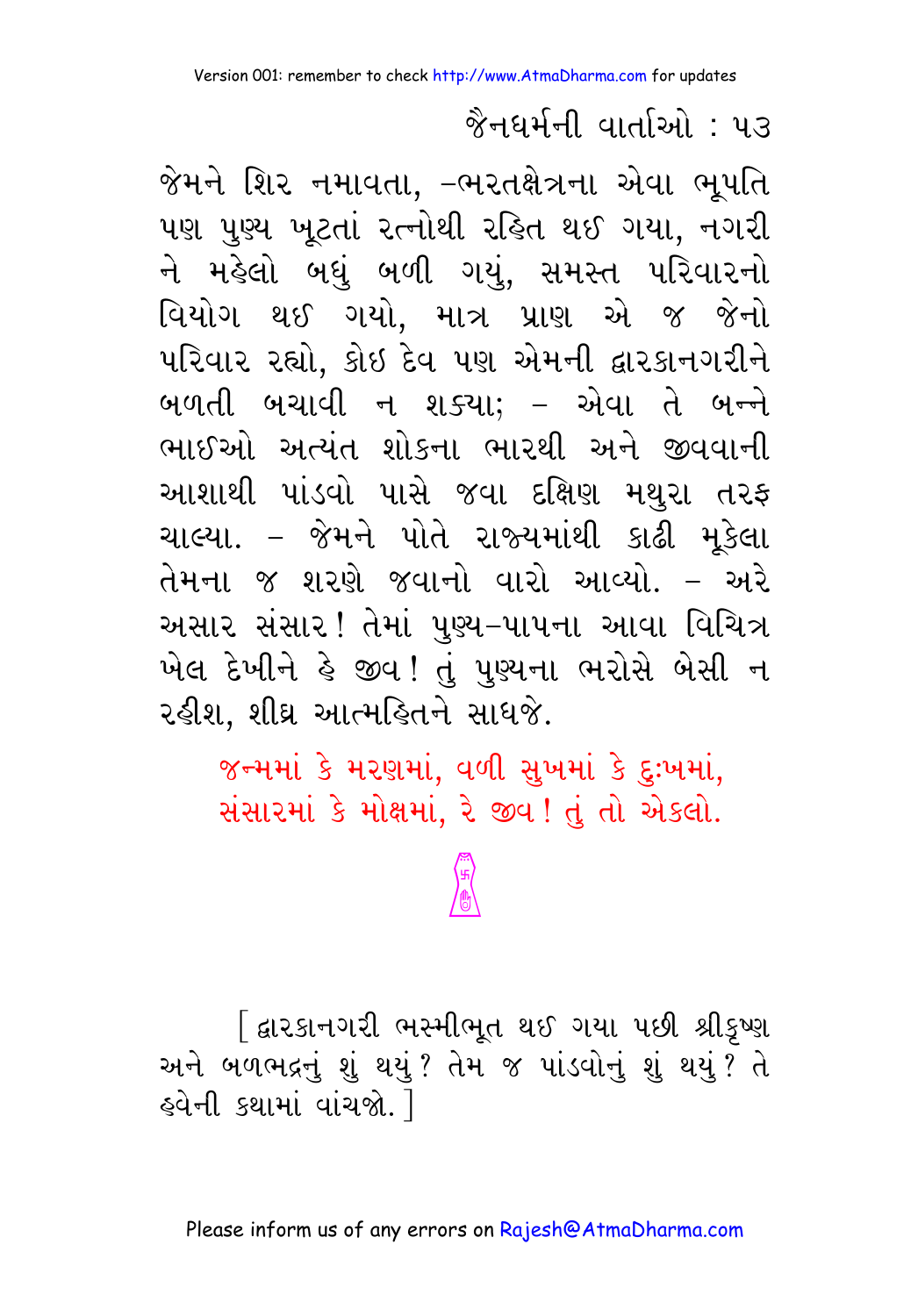#### <u>િદર</u>ી

# શ્રી કૃષ્ણનું મૃત્યુ અને પાંડવોનો વૈરાગ્ય

દીપાયન ઋષિના ક્રોધ વડે દ્વારિકા નગરી સળગીને ભસ્મીભૂત થઈ ગઈ. શ્રીકૃષ્ણ અને બલભદ્ર જેવા મહાન પરાક્રમી યોદ્ધાઓ તે નગરીને તો ન બચાવી શક્યા પણ પોતાના માતા–પિતાનેય નગરીની બહાર ન કાઢી શક્યા. અરે જુઓ તો ખરા, આ સંસારની સ્થિતિ! એમાં પુણ્યનો પણ શો ભરોસો ! બળદેવ–વાસુદેવ જેવા મોટા પુણ્યવંત પુરુષો, જેમની પાસે ત્રણખંડનું રાજ્ય, સુદર્શનચક્ર વગેરે મહાન વૈભવ, અચિંત્ય શરીરબળ અને ઙ્જારો દેવો તેમજ રાજાઓ જેમની સેવા કરનારા. –એવા મહાન ભુપતિઓ પણ પુણ્ય ખુટતાં રત્નોથી ને રાજ્યથી રહિત થઈ ગયા, દેવો દૂર ચાલ્યા ગયા, નગરી ને મહેલો બઘુંય બળી ગયું. સમસ્ત પરિવારનો વિયોગ થઈ ગયો; માત્ર પ્રાણ એ જ તેમનો પરિવાર રહ્યો...

દ્વારિકાનગરીને બળતી મૂકીને બળભદ્ર અને શ્રીકૃષ્ણ દક્ષિણદેશ તરફ જઈ રહ્યા છે, ત્યાં વચ્ચે કૌશામ્બી નામનું ભયંકર વન આવ્યું, ત્યાં ઝાંઝવાનાં જળ ઘણા દેખાય પણ સાચું પાણી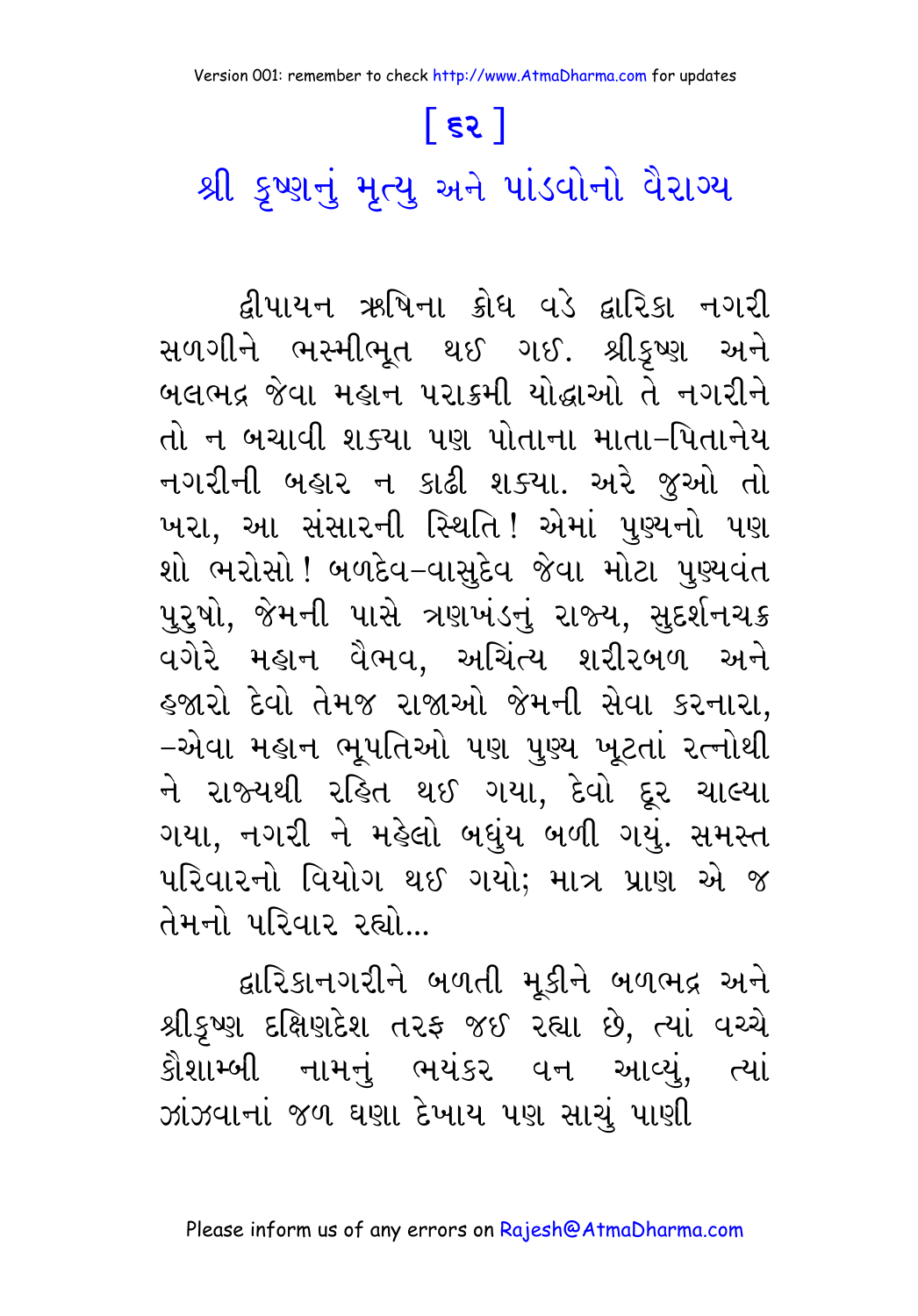#### જૈનઘર્મની વાર્તાઓ : ૫૫

મળવું દુર્લભ. ખરે બપોરે એવા ભયંકર વનમાં આવ્યા, ત્યારે થાકેલા શ્રીકૃષ્ણને ખૂબ તરસ લાગી...તે બળભદ્રને કહેવા લાગ્યા –હે બંધુ! મને ખૂબ પ્યાસ લાગી છે, પાણી વગર મારા હોઠ અને ગળું સુકાય છે. હવે હું એક પગલુંય ચાલી શકું તેમ નથી. માટે મને જલ્દી ઠંડું પાણી પીવડાવો. જેમ અનાદિના સારરહિત સંસારમાં સંતપ્તજીવને સમ્યગ્દર્શનરૂપી જળની પ્રાપ્તિ થતાં તેનો ભવઆતાપ મટે છે. તેમ મને શીતળ જળ લાવી આપો જેથી મારી તરસ મટે. તરસના માર્યા શ્રીકૃષ્ણના મુખમાંથી ઊના–ઊના શ્વાસ નીકળતા હતા. અરેરે! ત્રણખંડના ઘણીને પાણીનાય સાંસા 4.541 801

બલભદ્ર દઃખી થઈને અત્યંત સ્નેહથી કહે છે –હે હરિ! હે ભ્રાત! હે ત્રણખંડના તાત! હું હમણાં જ તમારે માટે શીતળ પાણી લાવું છું....ત્યાં સુધી જિનસ્મરણવડે તમારી તૃષા શાંત કરો. તમે તો જિનવાણીરૂપ અમૃતના પાન વડે સદાય તૃપ્ત છો. આ પાણી તો થોડા જ વખત સુધી તરસ મટાડે છે, પાછી તરસ લાગે છે, ત્યારે જિન-વચનરૂપી અમૃત તો સદાકાળ માટે વિષય–તૃષાને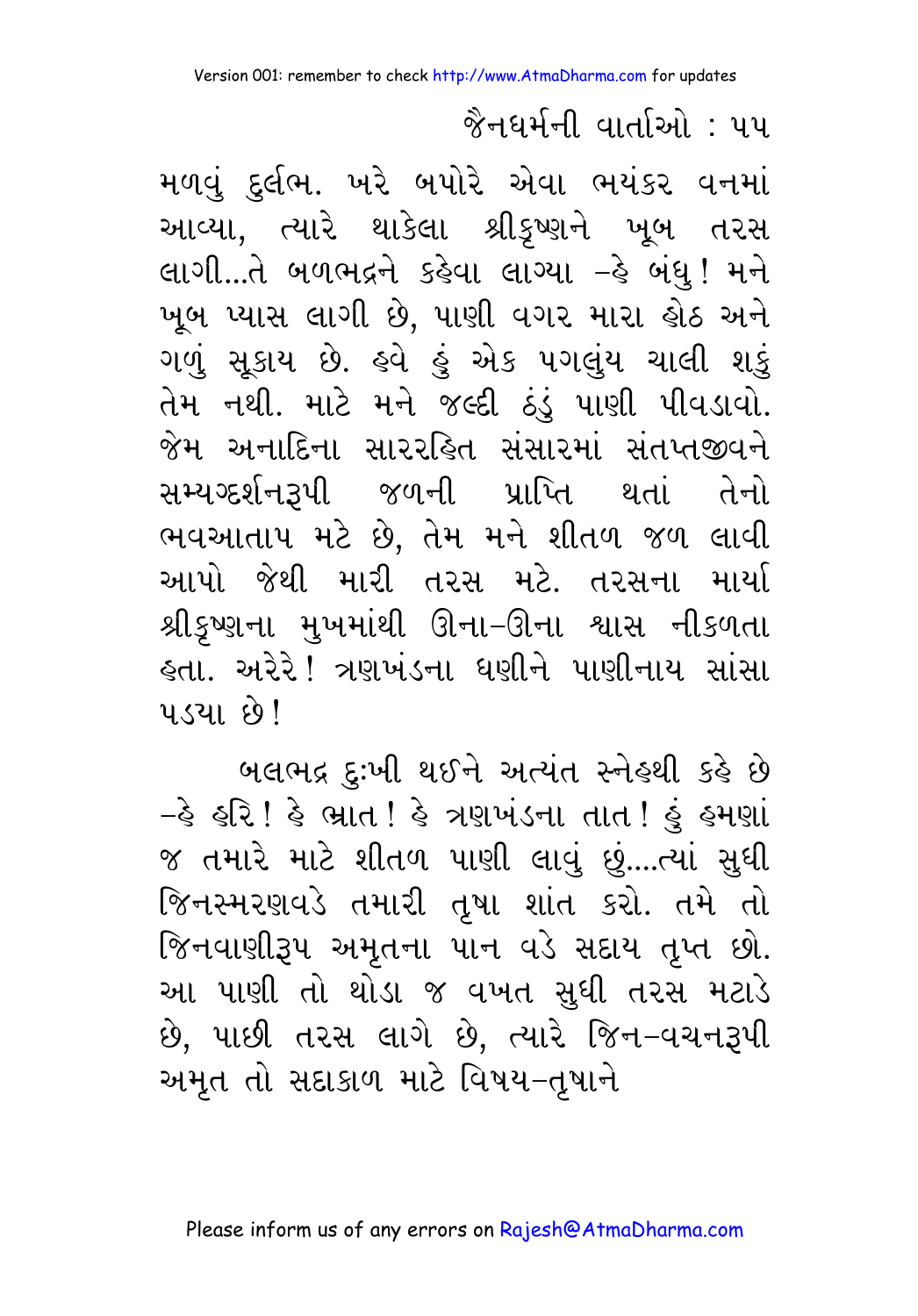### पह : જૈનઘર્મની વાર્તાઓ

મૂળમાંથી મટાડે છે. ે જિનશાસનના વેત્તા! તમે આ મોટા ઝાડની શીતળ છાયામાં આરામ કરો. ત્યાં હું શીઘ્ર પાણી લાવું છું. તમારા ચિત્તને શીતલ કરીને, શાંતભાવરૂપ નિજભવનમાં જિનેશ્વરને સ્થાપો. –આ પ્રમાણે મોટાભાઈ નાનાભાઈને ભલામણ કરીને પોતે તેના માટે પાણી શોધવા ગયા. કૃષ્ણના દુઃખથી તેનું ચિત્ત દુઃખી છે, તે પોતાના ખેદને ભૂલી ગયા છે...એક કૃષ્ણની જ ચિંતા છે...તેને માટે પાણી લેવા ઘણે દુર દુર નીકળી ગયા. રસ્તામાં અનેક અપશુકન થયા પણ તે તેમણે ગણકાર્યા નહિ.

-આ બાજુ શ્રીકૃષ્ણ પોતાના મનમાં જિનેશ્વરનું સ્મરણ કરીને, ઝાડની છાયામાં પીતાંબર ઓઢીને સૂઈ ગયા... થાકયા-પાકયા એક ૫ગ ઉપર બીજો ૫ગ ઊંચો રાખીને સૂતા હતા... દૈવયોગથી તેમનો ભાઈ જરત્ફુમાર પણ ત્યાં આવી ચડયો; તે પાપી વનમાં એકલો ૨ખડતો કતો ને શિકાર કરતો કતો. નેમપ્રભુના વચનની શ્રદ્ધા વગરનો તે જીવ, ભાઈ પ્રત્યેના અતિ સ્નેહને લીધે તેની રક્ષા અર્થે દ્વારકાથી દૂર દૂર ચાલ્યો જઈને વનમાં ફરતો હતો. પણ પ્રભુએ દેખેલું ભવિતવ્ય કોણ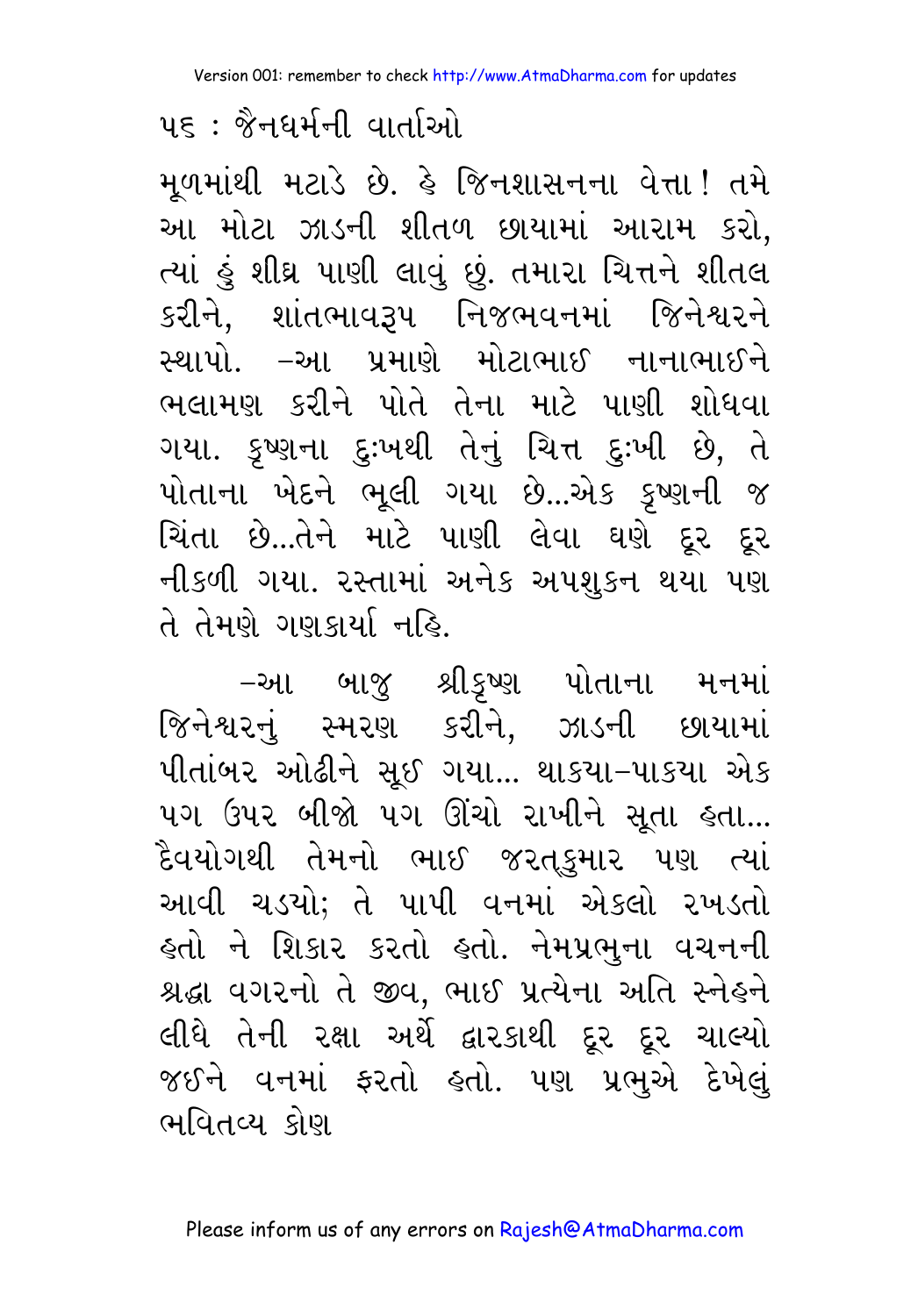Version 001: remember to check http://www.AtmaDharma.com for updates

જૈનઘર્મની વાર્તાઓ : ૫૭

મટાડી શકે? જે વનમાં તે રહેતો હતો ત્યાં જ શ્રીકૃષ્ણ આવી ચડયા...શ્રીકૃષ્ણે ઓઢેલું લૂગડું હવાથી ફરકતું હતું તે દેખીને, તેને સસલાનો કાન સમજીને, પારઘી જવા દુષ્ટ પરિણામી જરત્કુમારે બાણ છોડયું....ને તે બાણથી હરિના પગનું તળિયું વીંધાઇ ગયું.... ભાઈના હાથે જ ભાઈનો ઘાત થયો. દુર્નિવાર ભવિતવ્ય અંતે ભજીને જ રહ્યું !

૫ગમાં બાણ લાગતાં જ શ્રીકૃષ્ણ એકદમ ઊઠયા, ને ચારે બાજા નજર કરી, પણ કોઇ નજરે ન ૫ડયું. એટલે તેમણે અવાજ કર્યો કે અરે, આ નિર્જનવનમાં અમારો કોણ શત્ર છે–કે જેણે મારો ૫ગ વીંધ્યો ? જે હોય તે પોતાનું નામ તથા કુળ કહો...કેમકે નામ–કુળ જાણ્યા વગર કોઇનો ઘાત ન કરવો એ મારી ટેક છે. માટે તમે કોણ છો? ને વિનાકારણ કયા વેરથી તમે મારા પ્રાણનો અંત કર્યો – તે કહો!

ત્યારે જરત્કુમારે જાણ્યું કે અરે! આ તો મૃગને બદલે કોઈ ઉત્તમ મનુષ્ય બાણથી હણાઈ ગયા છે...ખેદપૂર્વક પોતાનો પરિચય આપતાં તેણે કહ્યું કે આ પૃથ્વીમાં પ્રસિદ્ધ એવો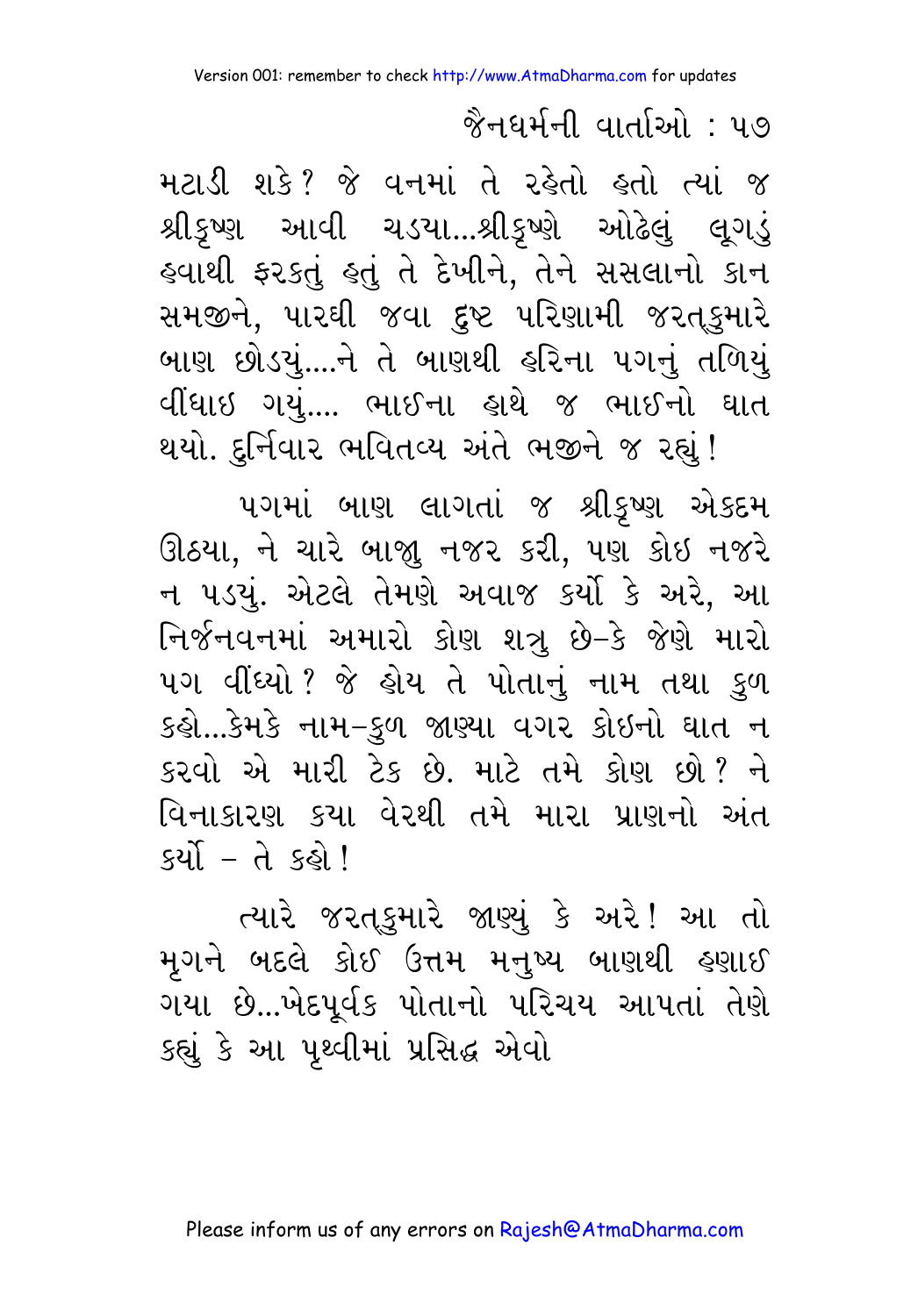### ૫૮ : જૈનઘર્મની વાર્તાઓ

જે ઙ્રરિવંશ, –જે વંશમાં ભગવાન નેમનાથ અવતર્યા, જે વંશમાં શ્રીકૃષ્ણ થયા, તે હરિવંશમાં હું ઉપજ્યો છું....વાસુદેવ –જેઓ શ્રીકૃષ્ણના પિતા, તેમનો હું પુત્ર જરત્<sub>ર્</sub>માર છું. નેમનાથપ્રભુની વાણીમાં મેં સાંભળ્યું કે બારવર્ષે મારા હાથે મારા ભાઈ શ્રીકૃષ્ણનું મરણ થશે...તેથી શ્રીકૃષ્ણના મોહથી હું તેની રક્ષા અર્થે નગર છોડીને આ અરણ્યમાં આવ્યો છું ને એકલો ભમું છું...આ વનમાં મને બારવર્ષ વીતી ગયાં. (૨ે જીવ! ભવિતવ્ય યોગે તું ગણતરી ભૂલ્યો...હજી બારવર્ષ પુરા થયા ન હતા..જેમ દ્વારકાના નગરજનો અને દ્વીપાયન પણ દૈવયોગે ગણતરી ભૂલ્યા ङता तेभ )

જરતુકુમાર કહે છે –આ વનમાં બારવર્ષથી હું એકલો ફરું છું, અત્યાર સુધી મેં આવા ઉત્તમપુરુષનાં વચન સાંભળ્યા નથી; માટે તમે કોણ છો ને અહીં કેમ આવ્યા છો? તે કહો. (અરે, જાઓ તો ખરા! પુણ્યયોગ ફરતાં શ્રીકૃષ્ણ જેવા મહાત્માની પણ એવી દશા થઈ ગઈ કે તેમનો ભાઈ પણ તેમને ઓળખી ન શક્યો...)

શ્રીકૃષ્ણ સમજી ગયા કે અરે. આ તો મારા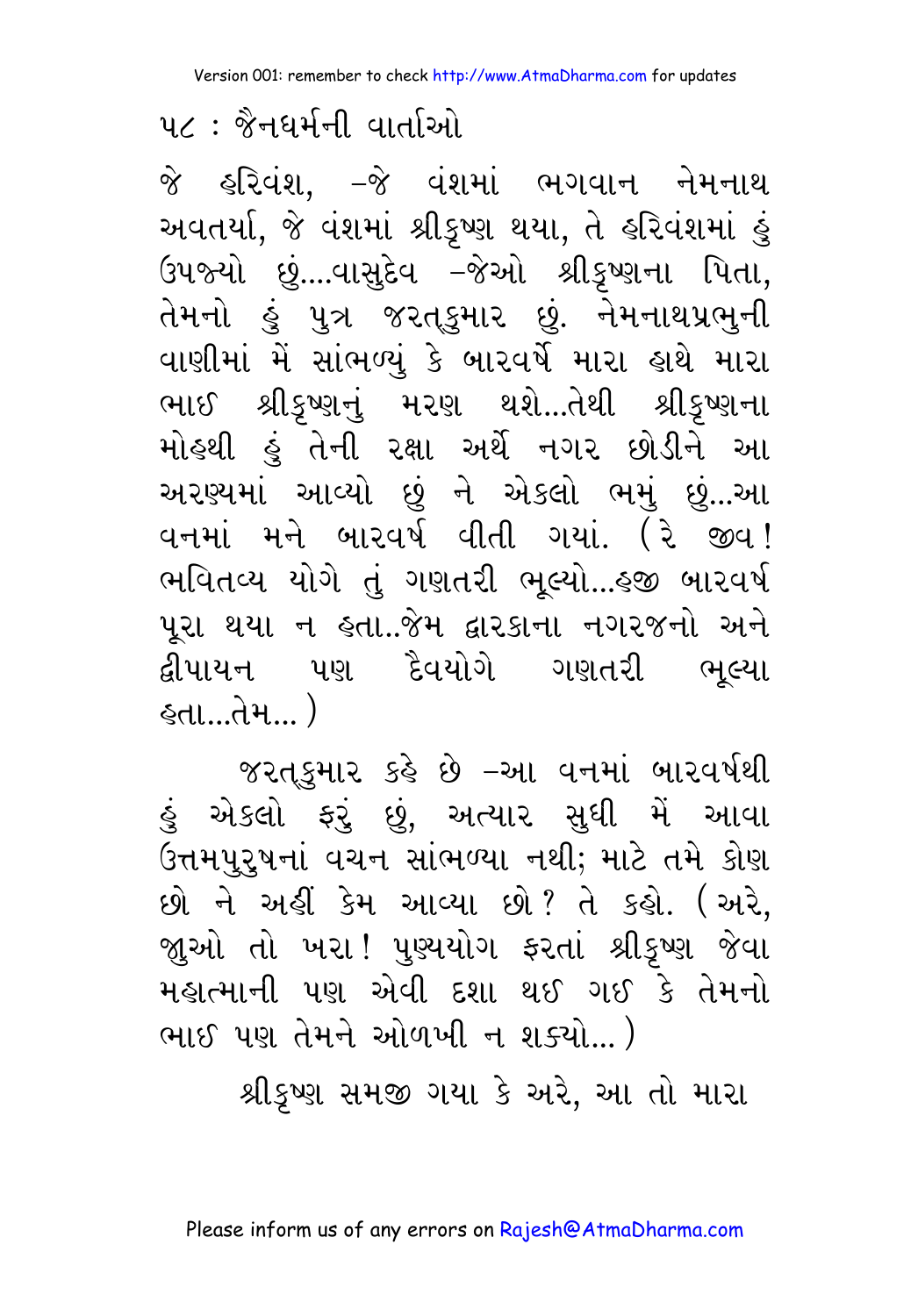Version 001: remember to check http://www.AtmaDharma.com for updates

જૈનઘર્મની વાર્તાઓ : ૫૯

મોટા ભાઈ જરત્કુમાર છે! ભગવાને ભાખેલું ભવિતવ્ય કદી વૃથા થાય નહીં. શ્રીકૃષ્ણે જરતકુમારને સ્નેહથી નજીક બોલાવ્યા...ભાઈ ! તમે અહીં આવો

નજીક આવતાં જરત્ $\S$ મારે જાણ્યું કે અરે, આ તો વાસુદેવ ! મારા નાનાભાઈ ! મારા બાણથી તેઓ હણાઈ ગયા ! હાય ! મને ધિક્કાર છે ! એમ કહી ધનુષ–બાણ ફેંકી દીધા ને શ્રીકૃષ્ણના પગે पउया.

શ્રીકૃષ્ણ તેને હૈયે લગાડયા...અને અત્યંત શોકમાં ડૂબેલા તેને કહ્યું –હે વડીલ બંધુ! તમે શોક ન કરો, સર્વજ્ઞે ભાખેલું ભવિતવ્ય અલંધ્ય છે. મારા પ્રાણ માટે તો તમે રાજપાટ, સુખ-સમ્પદા છોડીને એકલા વનમાં રહ્યા. ભવિતવ્યતા નીવારવા માટે ઘણી કોશીશ કરી, પરંતુ ભવિતવ્યતા ટળી શકે નહીં. બહારમાં દેવ જ્યારે પ્રતિકૂળ હોય ત્યારે યત્ન શું કરી શકે? માટે તમે શોક છોડો; હવે સર્વજ્ઞભગવાનની શ્રદ્ધા રાખી, આ કિંસાદિ પાપને છોડો ને શ્રાવકનાં વ્રત ધારણ કરો.

શ્રીકૃષ્ણનાં પ્રેમભર્યા વચનો સાંભળીને જરત–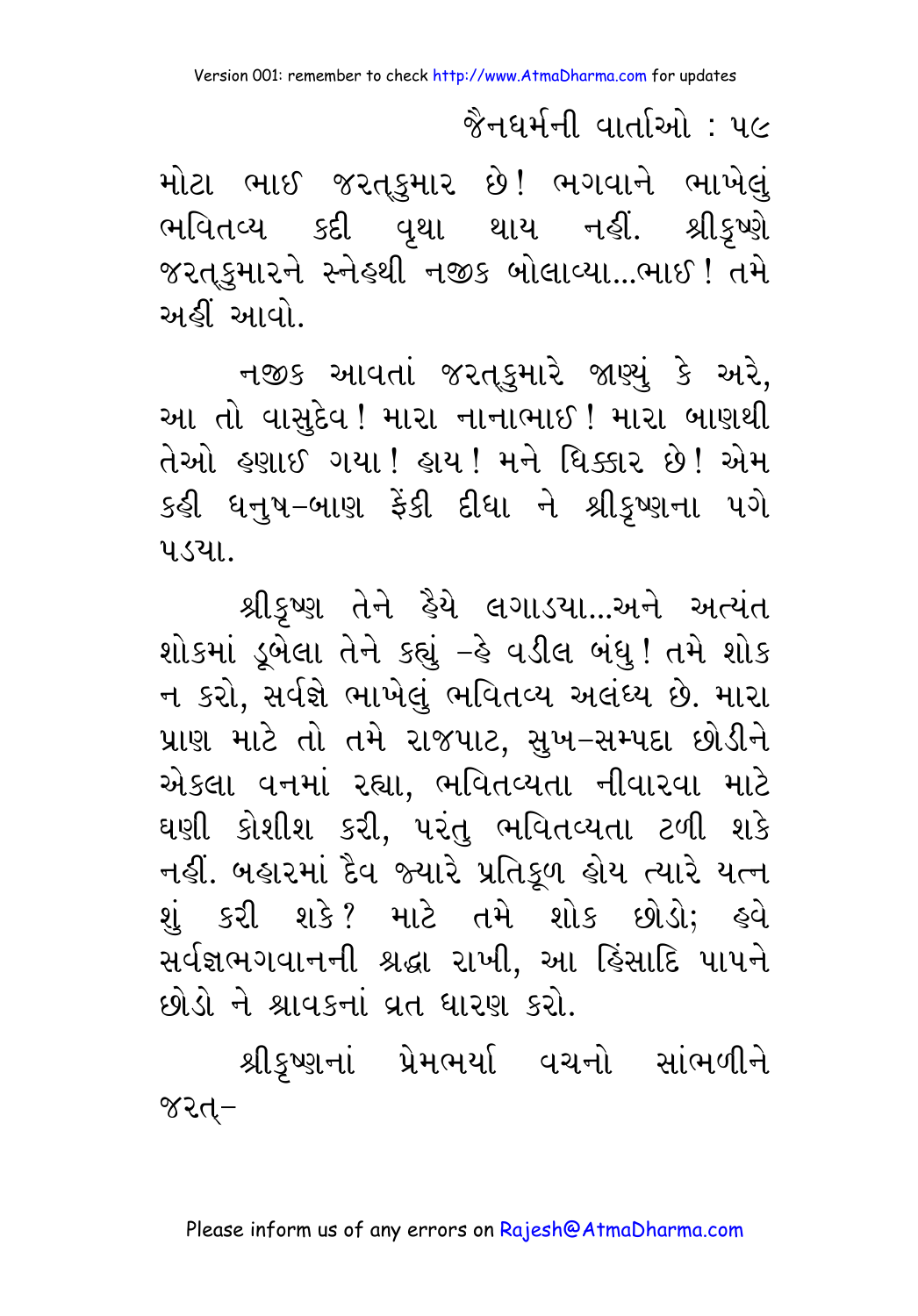$\epsilon$ ૦ : જૈનધર્મની વાર્તાઓ

કુમારનું ચિત્ત કંઈક શાંત થયું, ને તેણે શ્રીકૃષ્ણને આ વનમાં આવવાનું કારણ પૂછયું.

ત્યારે શ્રીકૃષ્ણે ગળગળા થઈને કહ્યું –હે ભાઈ ! દ્વારિકાનગરી તો બળી ગઈ; જે વૈરાગ્યવંત જીવો ત્યાગી થઈ ને ચાલ્યા ગયા તેઓ બચ્યા. બાકી બધા ભસ્મ થઈ ગયા...આખા યાદવકુળનો નાશ થઈ ગયો…માતા–પિતાને પણ અમે બચાવી ન શક્યા. માત્ર અમે બે ભાઈ જ બહાર નીકળી શક્યા છીએ ને દક્ષિણ તરફ જતાં આ વનમાં આવ્યા છીએ...

આખી દ્વારકાનગરીનો ને સમસ્ત યાદવકુળનો નાશ સાંભળીને જરતુકુમાર ખુબ વિલાપ કરવા લાગ્યો...અરે, ત્યાં આખી નગરીમાં યાદવો બળી ગયા, ને અહીં મારા હાથે તમારો ઘાત થયો ! અરેરે ! હવે હું શું કરું ? હું ક્યાં જાઉં ? મારા ચિત્તનું સમાધાન કેમ થાય? ભાઈના ઘાતથી મારો મહાન અપયશ થયો, મેં મહા પાપ બાંધ્યું ને કું ઘણો દુઃખી થયો... એમ કહીને તે ખૂબ વિલાપ કરવા લાગ્યો...

ત્યારે શ્રીકૃષ્ણે કહ્યુંઃ– હે ભ્રાત! વિલાપ છોડો...આ સંસારમાં બધા જીવો પોતાના કર્મ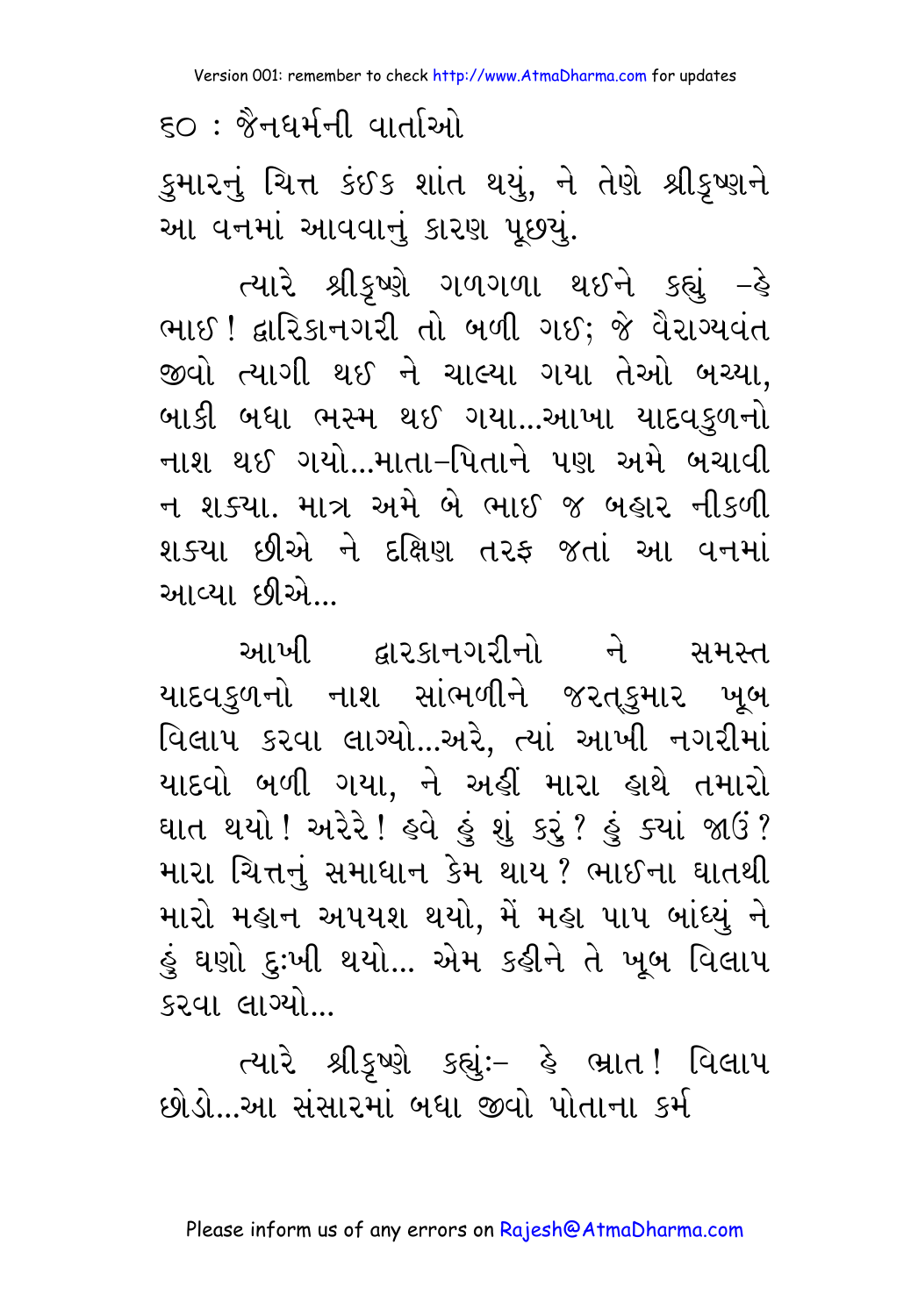જૈનઘર્મની વાર્તાઓ : <del>દ</del>૧

અનુસાર જીવન–મરણ, સંયોગ–વિયોગ પામે છે, બીજો કોઈ મિત્ર કે શત્રુ તેને સુખ-દુઃખનો દાતા નથી. હે બંધુ ! બળદેવ મારા માટે પાણી લેવા ગયા છે. તેઓ આવી પહોંચે ત્યાર પહેલાં તમે અહીંથી શીઘ્ર ચાલ્યા જાઓ. જો તેઓ આવી પહોંચશે ને આ હાલત જોશે તો તેઓ ક્રોધિત થઈ ને કદાચિત્ તમને મારી નાંખે, તો આપણો વંશ જ ન રહે. આપણા વંશમાં તમે એકલા બચ્યા છો. માટે તમે શ્રાવકવ્રત ધારણ કરીને પાંડવો પાસે જાઓ અને તેમને બધી વાત કરો. તેઓ આપણા પરમ હિતસ્વી છે, તેથી આપણા <u>ક</u>ુળની રક્ષા માટે તેઓ તમને રાજ આપશે. નિશાની તરીકે પોતાનો કૌસ્તુભમણિ શ્રીકૃષ્ણે આપ્યો ને કહ્યું કે આ ચિહ્નથી પાંડવો તમારો વિશ્વાસ કરશે ને તમારો આદર કરશે. આ મણિ ગુપ્ત રાખીને તમે લઈ જાજો –આમ કહી ક્ષમાભાવપૂર્વક શ્રીકૃષ્ણે તેને વિદાય આપી

જરતકમારે પણ ક્ષમાભાવ કર્યો....ને તેના પગનું બાણ સાવધાનીપૂર્વક કાઢ્યું. હે દેવ! ક્ષમા કરજો –એમ કહીને તે વિદાય થયો

શ્રીકૃષ્ણને બાણના ઘાની ભયંકર વેદના

Please inform us of any errors on Rajesh@AtmaDharma.com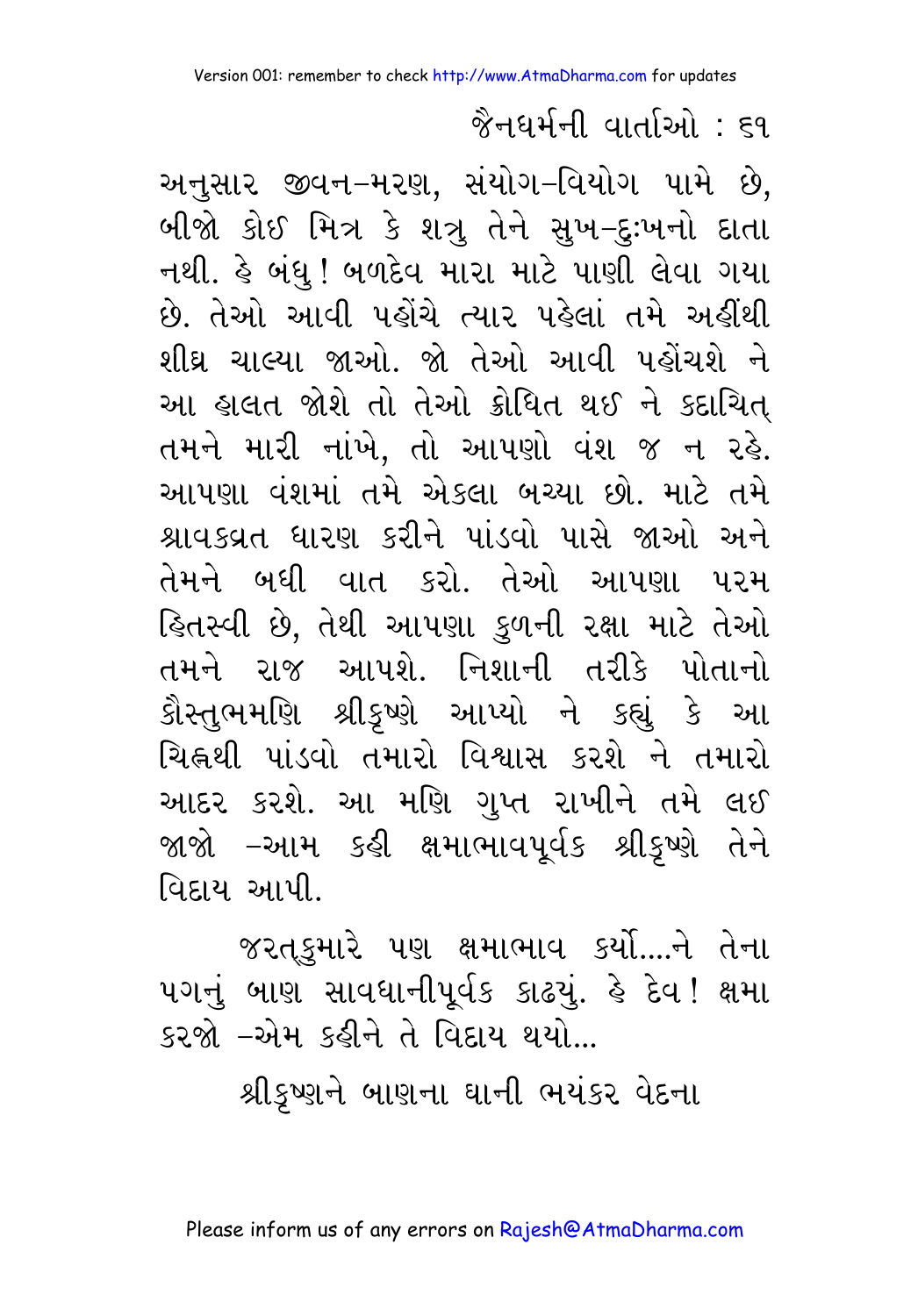## દર : જૈનધર્મની વાર્તાઓ

થઈ. અંત સમય જાણીને તેમણે પોતાનું મખ ઉત્તર તરફ કર્યું અને પલ્લવદેશમાં બિરાજમાન શ્રી નેમિનાથ જિનેન્દને યાદ કરીને નમસ્કાર કર્યા...યાદવડુળના ઈશ્વર ભગવાન નેમિનાથના અનંતગુણોનું સ્મરણ કરી ફરીફરી નમસ્કાર કર્યા. પંચપરમેષ્ઠીનું સ્મરણ કર્યું. ત્રણકાળના તીર્થંકરો – સિદ્ધો – સાધુઓ અને જિનધર્મ–તેમનું શરણ લઈ, પૃથ્વીના નાથ પૃથ્વી પર પોઢી ગયા.

તેઓ વિચારવા લાગ્યા કે મારા પુત્ર – પૌત્રો સ્ત્રી – બંધુઓ – ગુરુજનો વગેરે દ્વારિકાનગરી ભસ્મ થતાં પહેલાં જ સંસારથી વિરક્ત થઈ જિનમાર્ગને આરાધતા થકા તપ વિષે પ્રવર્ત્યા તેઓ ધન્ય છે અને અગ્નિનો ઉપદવ થતાં ધારણ કરીને દેહ છોડી દેવલોકમાં ગયા, પણ અગ્નિના ઉપદ્રવથી કાયર ન થયા – તેઓ પણ ધન્ય છે. અપ્રત્યાખ્યાનને કારણે હું શ્રાવકનાં કે મુનિનાં વ્રત ન લઈ શક્યો, પણ કેવળ સમ્યકત્વને ધારણ કર્યું – તે જ મને સંસારસમુદ્રને તરવામાં હસ્તાવલંબરૂપ છે. જિનમાર્ગમાં મારી શ્રદ્ધા અત્યંત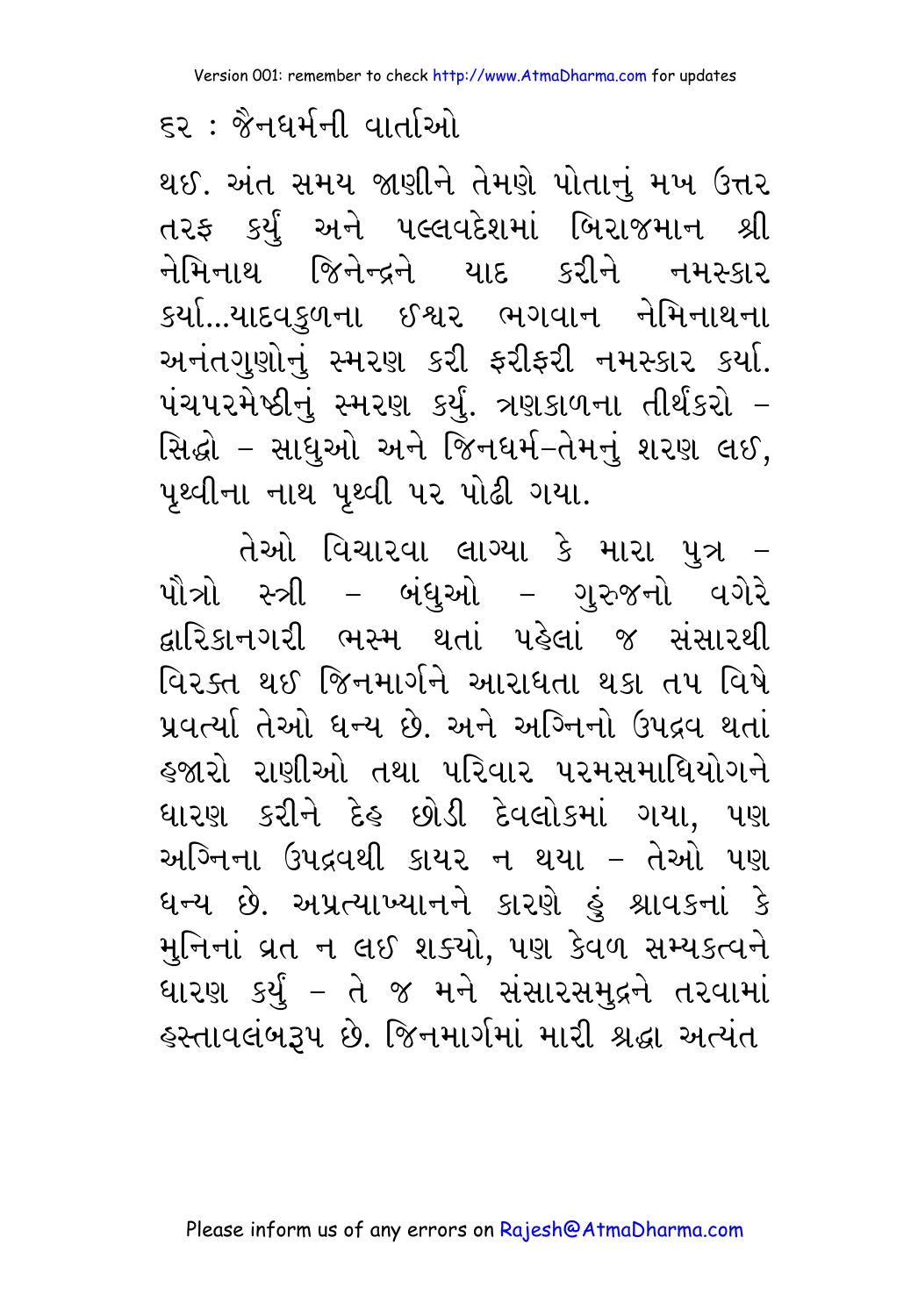Version 001: remember to check http://www.AtmaDharma.com for updates

જૈનધર્મની વાર્તાઓ : ૬૩

હતા. પણ છેલ્લી ઘડીએ અંતસમયે પરિણામ જરા સંકલેશરૂપ થઈ ગયા...અને દેહ છોડીને ત્રણ ખંડના નાથ મેઘાભૂમિ – પરલોક પધાર્યા. કૌશાંબીવનમાંથી તેઓ પુરભવ સંચર્યા.

અરે. તરસ છીપાવવા પાણી મંગાવ્યું...પણ તે પાણી આવતાં પહેલાં તો પ્રાણ છૂટી ગયા...આ ક્ષણભંગુર સંસારમાં આવા મહાપુરૂષોનું શરીર પણ સ્થિર નથી તો બીજાની શી વાત !

રાજા રાણા છત્રપતિ, હાથીનકે અસવાર, મરના સબકો એકદિન, અપની અપની વાર.

– અરે, ક્યાં ત્રણ ખંડપૃથ્વીનો રાજવૈભવ! ને ક્યાં પાણી વગર નિર્જન વનમાં મૃત્યું! પુણ્ય વખતે સેવા કરનારા હજારો દેવોમાંથી કોઈ દેવ એ તરસ્યા પ્રભુને પાણી પાવા ય ન આવ્યો! સંયોગનો શો ભરોસો !!

થોડી વારે બળભદ્ર પાણી લઈને આવ્યા...આવીને જુએ છે તો શ્રીકૃષ્ણ નિશ્ચેષ્ટપણે સૂતા છે...તીવ્ર પ્રેમને લીધે, શ્રીકૃષ્ણના મૃત્યુની તો તેમને કલ્પનાય ક્યાંથી લોય! તેમને તો એમ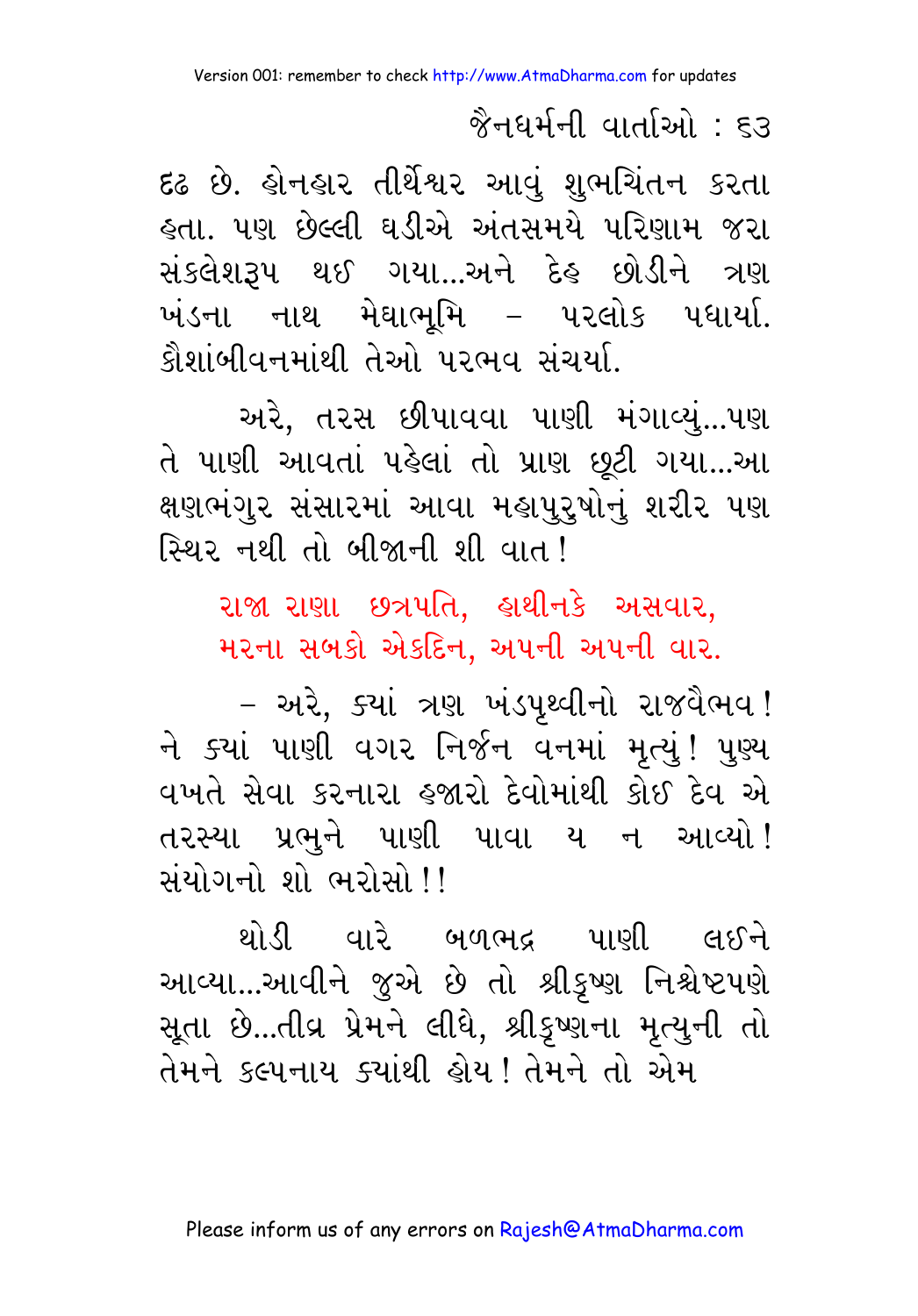## ૬૪ : જૈનધર્મની વાર્તાઓ [ જન્મમાં કે મરણમાં...રે જીવ ! તું તો એકલો ]



તરસ્યા શ્રીકૃષ્ણનો જરત્કુમારના બાણથી દેહવિલય, બળભદ્ર વ્યાકુળતથી કહે છેઃ અરે કૃષ્ણ! તમને ઊંઘ આવી ગઇ!! ઊઠો...ભૈયા ! હું પાણી લઇને આવ્યો છું.

Please inform us of any errors on Rajesh@AtmaDharma.com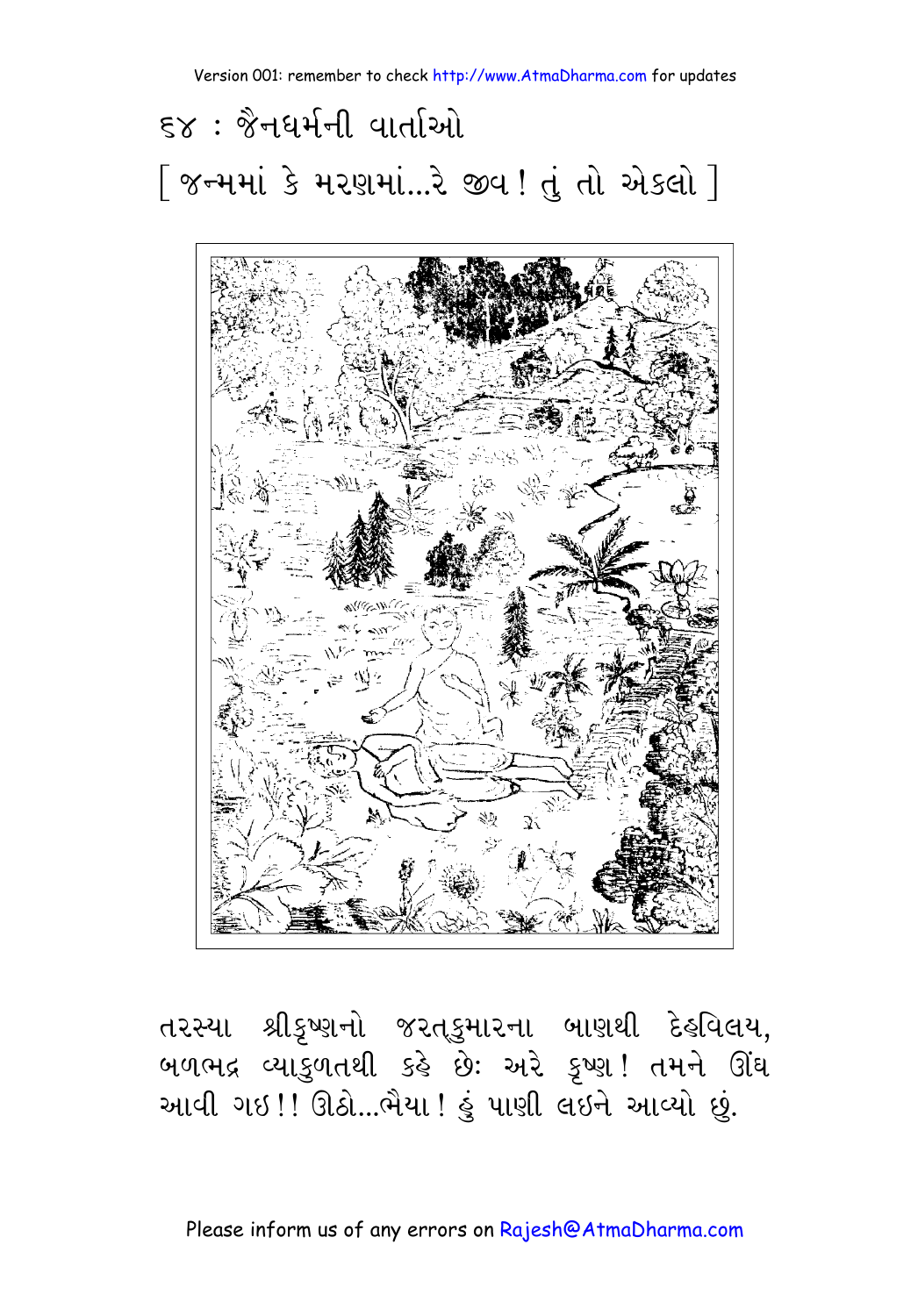જૈનઘર્મની વાર્તાઓ : ૬૫

જ કહ્યું કે થાકને લીધે શ્રીકૃષ્ણને ઊંઘ આવી ગઈ છે. શ્રીકૃષ્ણને જગાડવા તેણે હળવેથી કહ્યું – ઊઠો...ભૈયા ! હું પાણી લઈને આવ્યો છું ! પણ કોણ ઊઠે! કોણ બોલે! ઘણો પ્રયત્ન કર્યો પણ શ્રીકૃષ્ણ ન ઊઠયા...તેથી બળભદ્ર તેમને ખભે લિયાડીને ચાલ્યા.

શ્રીકૃષ્ણના વિયોગથી છ માસ સુધી બલભદ્રનું ચિત્ત ખૂબ ઉદ્વેગમાં રહ્યું. અંતે તેનો સારથી કે જે મરીને સિદ્ધાર્થદેવ થયો હતો –તેણે આવીને સંબોધન કર્યું કે હે મહારાજ! જેમ રેતીમાંથી તેલ નથી નીકળતું, પત્થર ઉપર ચોખા નથી ઊગતા, મરેલો બળદ ઘાસ નથી ખાતો, તેમ મૃત્યુ પામેલ મનુષ્ય ફરીથી સજીવન થતો નથી, તમે તો જ્ઞાની છો, માટે શ્રીકૃષ્ણનો મોહ છોડો ને સંયમ ધારણ કરો

સિદ્ધાર્થદેવના સંબોધન વડે બળભદ્રનું ચિત્ત શાંત થયું ને સંસારથી વિરક્ત થઈ તેમણે જિનદીક્ષા લીધી; આરાધનાપૂર્વક સમાધિમરણ કરીને તેઓ સ્વર્ગમાં ગયા.

બીજી તરફ જરતકમાર પાસેથી દ્વારકા નગરીના નાશના, તથા શ્રીકૃષ્ણના મૃત્યુના સમાચાર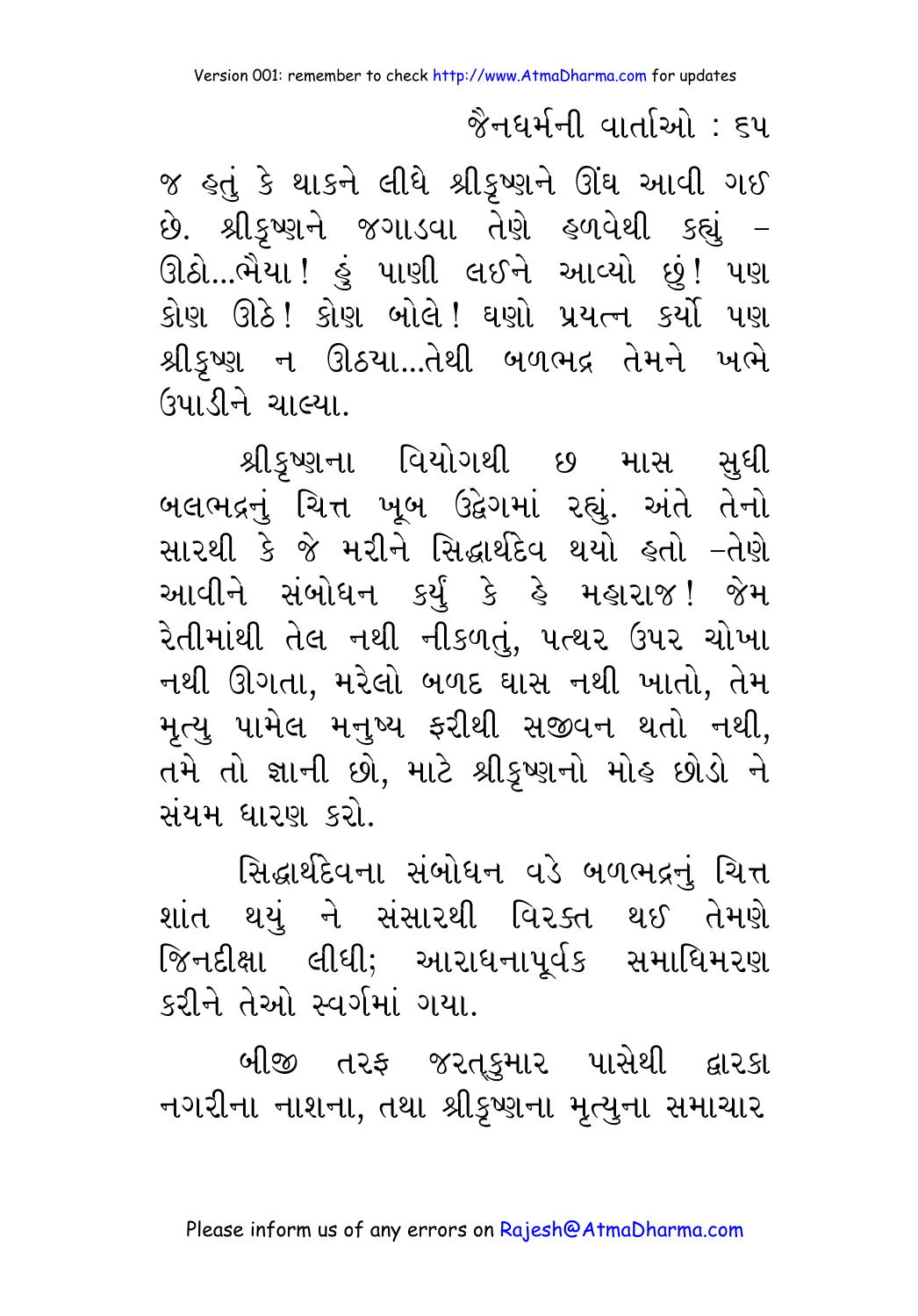## 

સાંભળીને પાંડવો એકદમ શોકમગ્ન થયા. તેમણે દ્વારકાનગરી ફરીથી નવી વસાવી અને શ્રીકૃષ્ણના ભાઈ જરતકમાર ( –કે જેના તીરથી શ્રીકૃષ્ણનું મૃત્યુ થયેલ) તેને દ્વારિકાના રાજસિંહાસને બેસાડયા…તે વખતે નેમપ્રભુ તથા શ્રીકૃષ્ણના સમયની દ્વારકાનગરીની જાહોજલાલીનું સ્મરણ થતાં, અને હાલની દ્વારકાના બેહાલ જોતાં પાંડવો શોકાતુર બન્યા; તેઓ વૈરાગ્યથી એમ ચિંતવવા લાગ્યા કે અરે. આ દ્વારિકાનગરી દેવો દ્વારા રચાણી હતી છતાં તે પણ આજે બળીને ખાખ થઈ ગઈ. શ્રીકૃષ્ણ જ્યાં રાજ કરતા હતા, પ્રભુ નેમકુમાર જેની રાજસભામાં બિરાજતા હતા અને જ્યાં હુંમેશા નવાનવા મંગલ ઉત્સવ થતા હતા તે નગરી આજે સુનસામ થઈ ગઈ. ક્યાં ગયા તે રુકમણિ વગેરે રાણીઓના સુંદર મહેલો ! અને ક્યાં ગયા તે હર્ષ ભરેલા પુત્રો વગેરે કુટુંબીજનો! ખરેખર <u>કુ</u>ટુંબ વગેરેનો સંયોગ ક્ષણભંગુર છે, તે તો વાદળાંની જેમ જોતજોતામાં વિલય થઈ જાય છે; સંયોગો તો નદીના વહેતા પ્રવાહ જેવા ચંચળ છે. તેને સ્થિર રાખી શકાતા નથી. સંસારની આવી વિનાશીક દશા દેખીને વિવેકી જીવ વિષયોના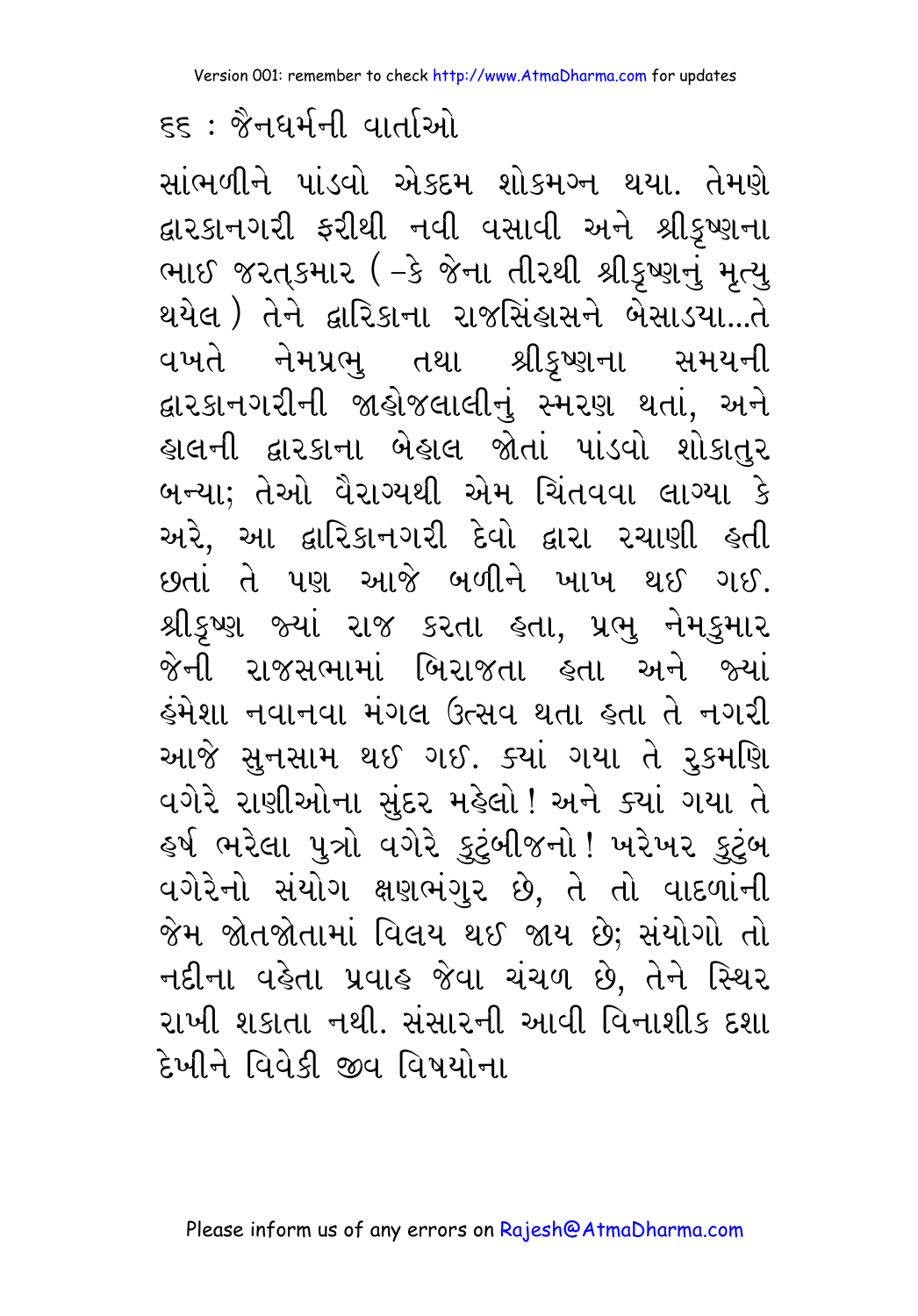જૈનઘર્મની વાર્તાઓ : ૬૭

રાગથી વિરક્ત થઈ જાય છે.

વળી તે ધર્માત્મા પાંડવકુમારો વૈરાગ્યથી સંસારનું સ્વરૂપ વિચારવા લાગ્યા કે – ખરેખર તો જે સ્ત્રી–પુત્ર–પૌત્ર વગેરેને જીવ પોતાનાં સમજે છે, તે પોતાનાં છે જ નહિં; જ્યાં આ નજીકનું શરીર પણ પોતાનું નથી ત્યાં દૂરનું પરદ્રવ્ય તો પોતાનું કેમ હોય? બાહ્યવસ્તુ પોતાની નથી છતાં તે બાહ્યવસ્તુમાં સુખ–દુઃખ માનવા તે માત્ર કલ્પના છે. પોતાની ચીજ તો ખરેખર જ્ઞાનસ્વરૂપ આત્મા જ છે. વિષય-ભોગો, મૂર્ખ જીવને જ સુખકર લાગે છે; પણ ખરેખર તે નીરસ છે, અને તેનું ફળ દુઃખરૂપ છે. જે મૂઢજીવ તેના સેવનથી પોતાને સુખી માને છે તે છતી આંખે અંધ થઈને દુઃખના કૂવામાં ૫ડે છે ને દુર્ગતિમાં જાય છે. ધાધરની ખૂજલી જેવા ઇન્દ્રિયવિષયો પરિણામે દુઃખદાયક જ છે, અને તેનાથી જીવને કદી તૃપ્તિ મળતી નથી; તેના ત્યાગથી અને ચૈતન્ય સુખના સેવનથી જ તૃપ્તિ થાય છે. પાંચ ઇન્દ્રિયના વિષયોમાં લીન જીવ પંચવિધ પરિવર્તનરૂપ દીર્ધ સંસારમાં ચક્કર લગાવે છે અને મિથ્યાત્વની વાસનાને લીધે પોતાના હિત–અહિતનો વિચાર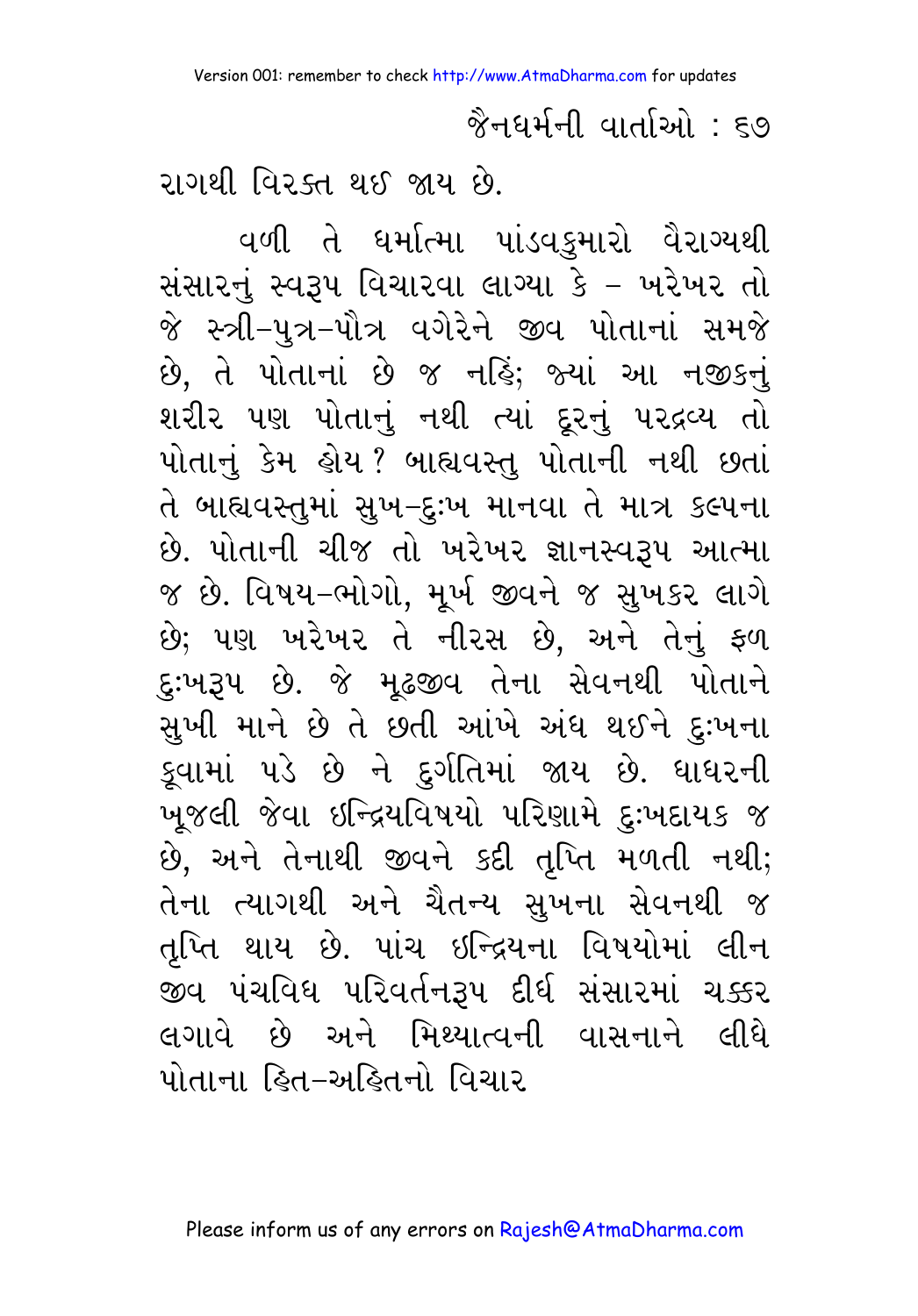## <u>દ૮ : જૈનધર્મની વાર્તાઓ</u>

કરી શકતો નથી. તથા ધર્મ તરફ તેને રુચિ જાગતી નથી. માટે મોક્ષ-સુખને ચાહનારા ભવ્ય જીવોએ મિથ્યાત્વ અને સમસ્ત વિષય–કષાયોને છોડીને. સમ્યગ્દર્શન–જ્ઞાન–ચારિત્રરૂપ ધર્મનો ઉદ્યમ  $\frac{1}{2}$ 

એ પ્રમાણે વૈરાગ્યપૂર્વક વિચાર કરતાં-કરતાં તે પાંડવો દ્રારિકાથી પ્રસ્થાન કરીને પલ્લવદેશમાં આવ્યા ને ત્યાં બિરાજમાન શ્રી નેમિનાથતીર્થંકરના દર્શન કર્યા; તેમના કેવળજ્ઞાનની સ્તુતિ કરી; ને ઘર્મની પિપાસાપૂર્વક તેમનો ઉપદેશ સાંભળ્યો.

પ્રભુની દિવ્યવાણીમાં ચિદાનંદ તત્ત્વની સ્વાનુભૂતિનો તેમજ મોક્ષસુખનો અપૂર્વ મહિમા સાંભળીને તે પાંડવોનું ચિત્ત શાંત થયું...તેમને આત્મશુદ્ધિની વૃદ્ધિ થઈ... સંસારથી તેમનું ચિત્ત વિરક્ત થયું ને મોક્ષને સાધવા તેઓ ઉત્સુક થયા. તેઓ વિચારવા લાગ્યા – અરે. નેમિનાથ પ્રભુ જેવા તીર્થંકરનો સાક્ષાત સુયોગ હોવા છતાં અત્યાર સુઘી અમે અસંયમમાં રહ્યા ને તુચ્છ રાજ્યભોગો માટે મોટી લડાઈઓ કરીકરીને જીવન ગુમાવ્યું. અરે, શ્રીકૃષ્ણ જેવા ચક્રવતીં રાજાનું રાજ પણ જ્યાં સ્થિર ન રહ્યું, દ્વારકાનગરી જોત−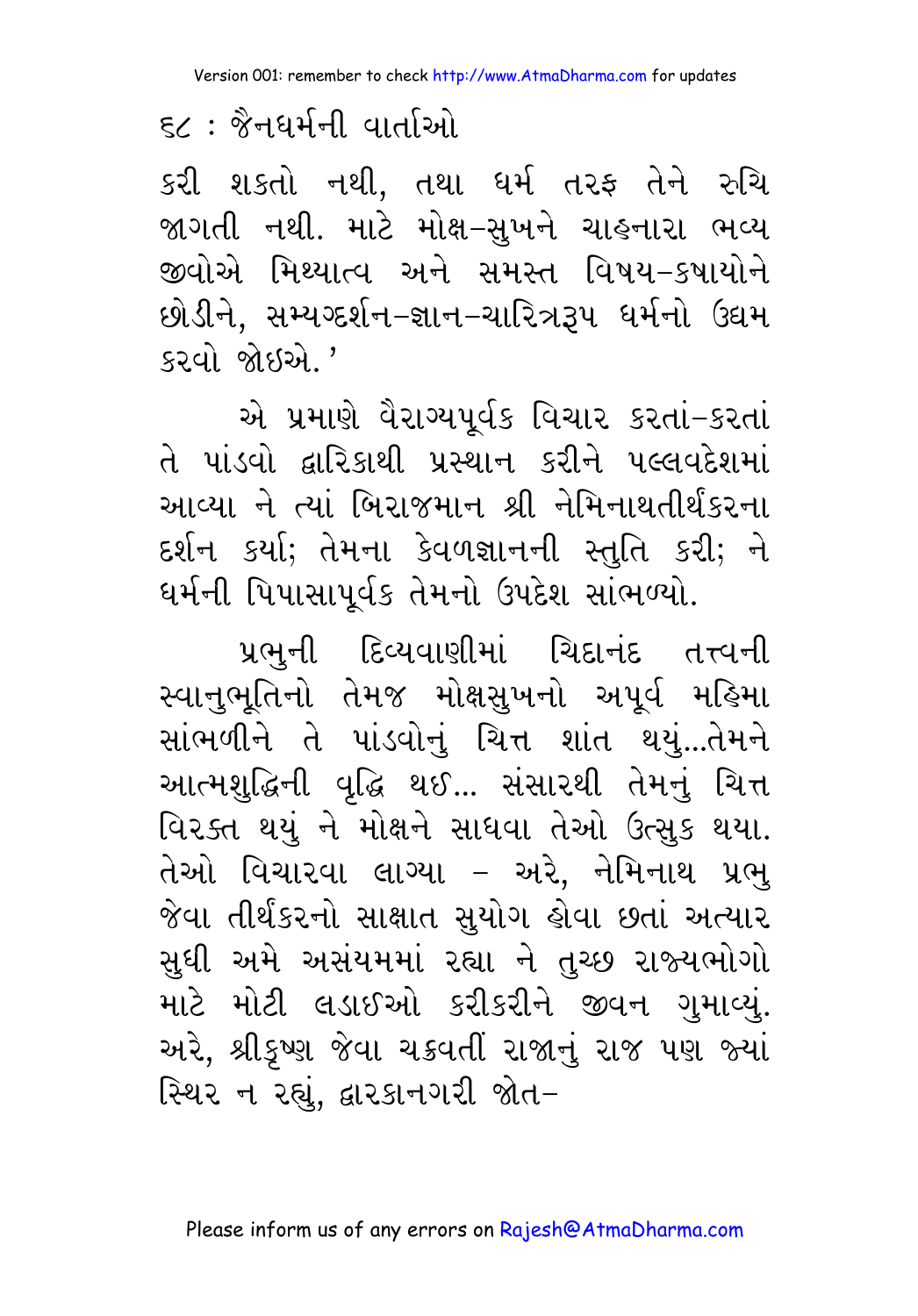જોતામાં નજર સામે સળગી ગઈ, ને કૃષ્ણ જેવા મહારાજા પાણી વગર વનમાં મૃત્યુ પામ્યા! આ સંસારમાં રાગ – પુણ્ય અને તેનાં ફળ એ બધાય અઘ્રુવ ને અશરણ છે... જ્યાં પુણ્ય પણ જીવને શરણરૂપ નથી થતા ત્યાં બીજાની શી વાત!

–આ રીતે વૈરાગ્યચિત્તપૂર્વક પાંચે પાંડવો તેમજ દ્રૌપદી તથા માતા કૂન્તી અને સુભદ્રા, સૌ નેમપ્રભુના સમવસરણમાં બેઠા છે. બધાયનું ચિત્ત અસાર સંસારથી થાકી ગયેલું છે ને જિનદીક્ષા માટે તત્પર છે. ત્યારે યુધિષ્ઠિરે અત્યંત વૈરાગ્યપૂર્વક પ્રભુને વિનતી કરી - હે દેવ! અમે પાંચે ભાઈઓના તેમજ દ્રૌપદીના પૂર્વભવ સાંભળવાની અમારી ઇચ્છા છે. અચિંત્ય વૈભવધારક પ્રભની વાણીમાં તેમના પૂર્વભવની કથા આ પ્રમાણે આવી:–

∗ યધિષ્ઠિર−ભીમ−અર્જન. તમે ત્રણે ભાઈઓ પૂર્વભવમાં ચંપાપુરીમાં બ્રાહ્મણના પુત્રો હતાઃ ૧. સોમદત્ત ૨. સોમિલ અને ૩. સોમભૂતિ.

\* નકુલ - સર્લ્ડવ અને દ્રૌપદિ એ ત્રણે પૂર્વભવમાં અગ્નિભૂતિ બ્રાહ્મણની પુત્રીઓ હતી ૧.  $4 + 1$   $2$   $1 + 2$   $1 + 3$   $2 + 1$   $3$   $1$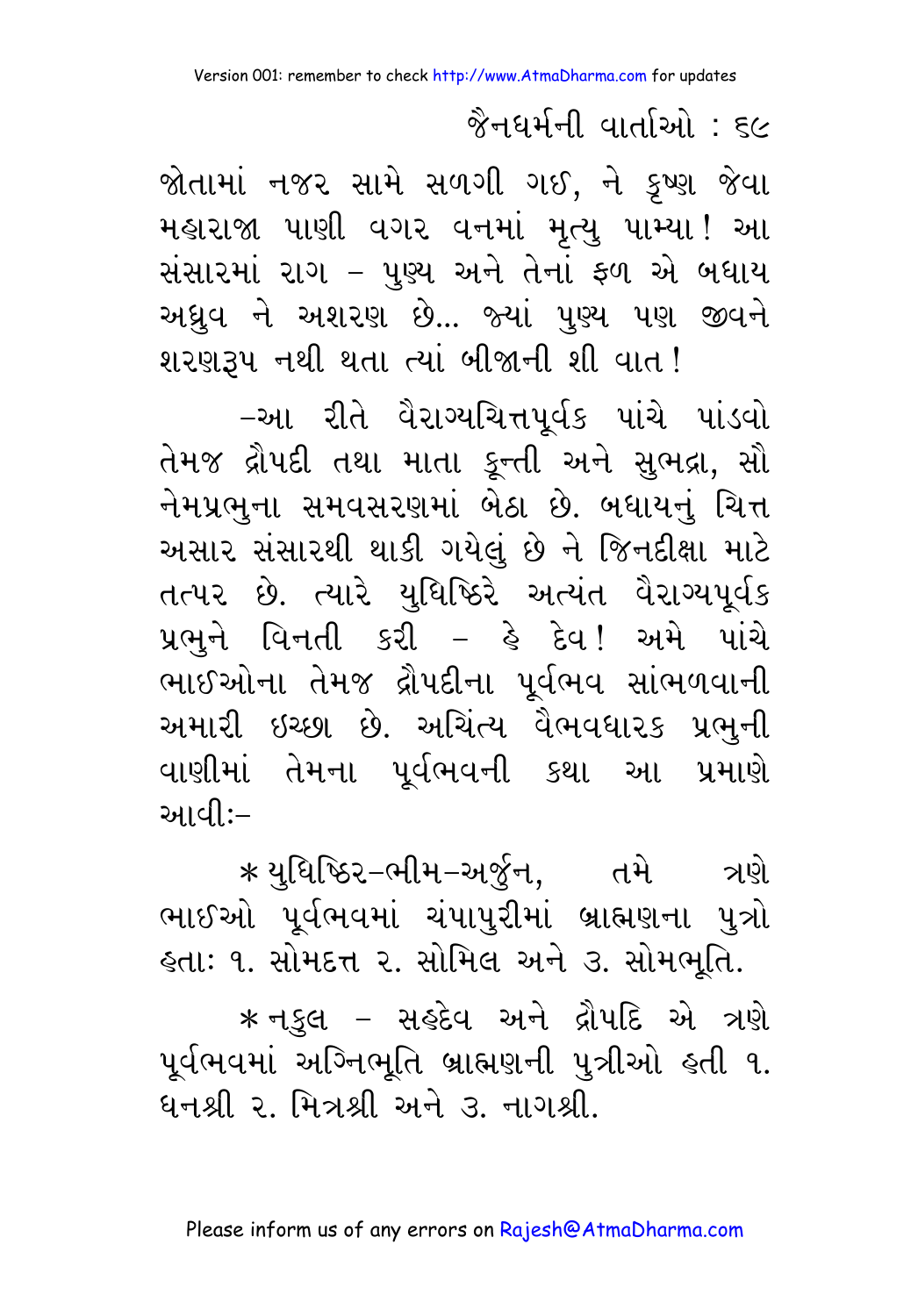৩০ : જૈનધર્મની વાર્તાઓ

\* તે ત્રણે કન્યાના લગ્ન ઉપરોક્ત ત્રણ ભાઈઓ સાથે થયા હતા. એટલે યુધિષ્ઠિર અને નકુલ એ બન્ને ભાઈઓ પૂર્વભવમાં પતિ–પત્ની હતા; એ જ રીતે ભીમ અને સર્લ્ડવ એ બન્ને ભાઈઓ પૂર્વભવમાં પતિ–પત્ની હતા; તેમજ અર્જુન અને દ્રૌપદી પણ પૂર્વભવમાં પતિ-પત્ની હતા.

હવે એકવાર તે પૂર્વભવમા<mark>ં</mark> તે ત્રણભાઈઓનાં આંગણે ધર્મરુચિ મનિરાજ પધાર્યા....બધાએ આદરપૂર્વક તેમને આહારદાન કર્યું....પરંતુ તે વખતે નાગશ્રીએ (દ્રૌપદીના જીવે) મુનિરાજનો અનાદર કર્યો...અને અયોગ્ય આહાર દીધો...તેથી મુનિરાજનું તો સમાધિમરણ થયું. પરંતુ આ પ્રસંગ જાણીને ત્રણે ભાઈઓને ખૂબ દુઃખ થયું: ' અરેરે, અમારા આંગણે જિન–મુનિરાજનો અનાદર!' – આ રીતે વૈરાગ્ય પામી તે ત્રણે ભાઈઓએ જિનદીક્ષા લઈ લીધી ને આત્મસાધના કરીને સ્વર્ગમાં ગયા...ત્યાંથી નીકળીને અહીં યુધિષ્ઠિર – ભીમ – અર્જાુન તરીકે તમે અવતર્યા છો. તે ત્રણે ભાઈઓની ત્રણ પત્નીમાંથી નાગશ્રી સિવાયની બન્ને પત્નીઓએ પણ આર્યિકાવ્રત ધારણ કર્યા અને આત્મસાધનાપૂર્વક સ્વર્ગમાં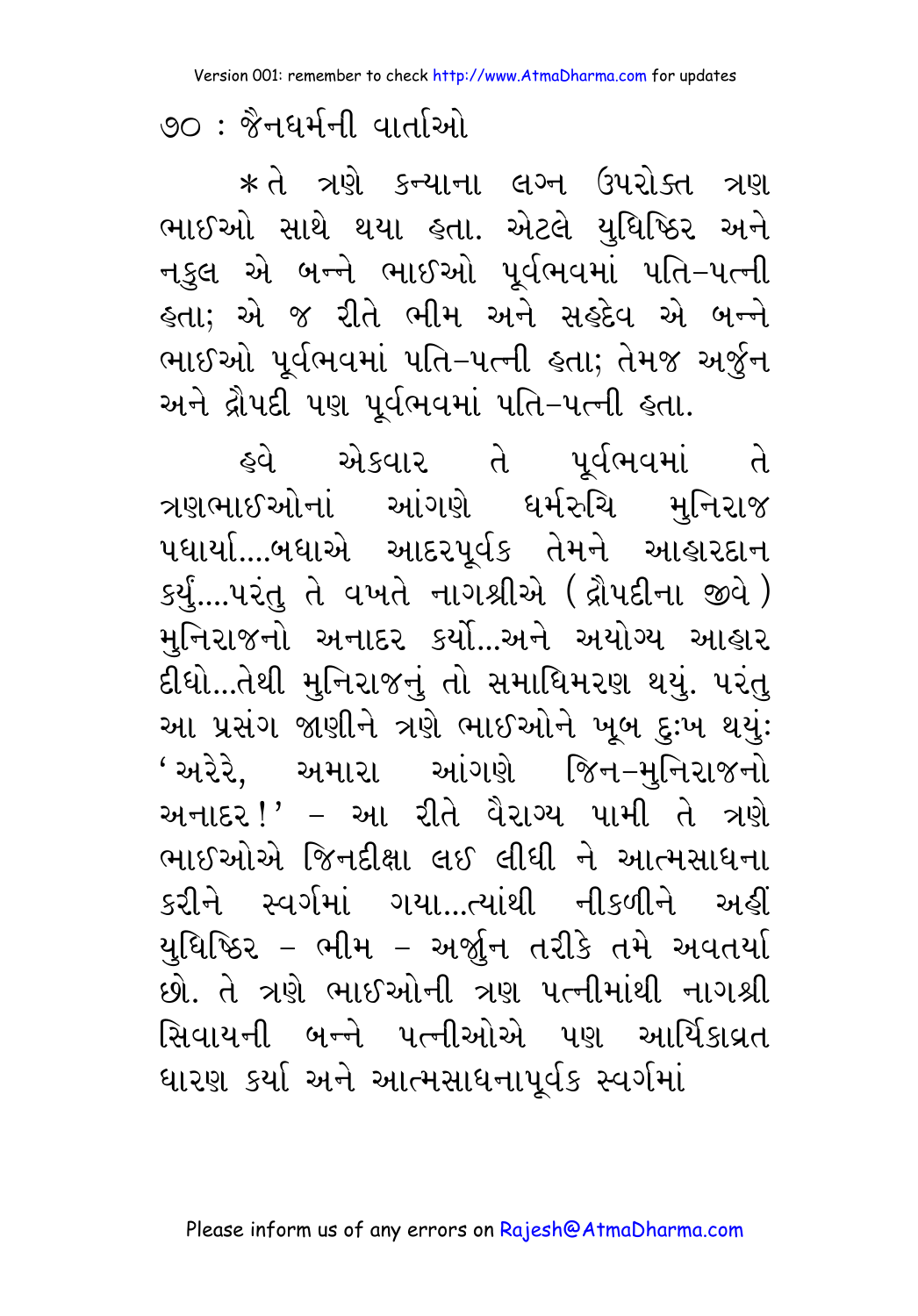ગયા....ત્યાંથી નીકળીને અહીં સહદેવ તથા નકલ થયા ઘ્ગે

નાગશ્રીનો જીવ (જે અત્યારે દ્રૌપદી છે તે ) મુનિની વિરાધનાના દુષ્ટ ભાવને લીધે મરીને નરકે ગયો, પછી દષ્ટિવિષ નામનો ભયંકર સર્પ થઈને પાછો નરકમાં ગયો...પછી દીર્ધકાળ સુધી ત્રસ– સ્થાવરના અનેક ભવ કર્યા...ને ઘોર દુઃખો ભોગવ્યા. પછી પાપકર્મો કંઈક હળવા થતાં તે ચંપાપરીમાં ચાંડાલ કન્યા થઇ; મુનિરાજ પાસે જૈનઘર્મ સાંભળીને તેણે મધુ–માંસ વગેરેનો ત્યાગ કર્યો ને શુભભાવથી મરીને ચંપાપુરીમાં જ એક શેઠને ત્યા 'સુકુમારી ' નામની કન્યા થઈ; પણ તેનું શરીર કુરૂપ અને દુર્ગંધી હતું, તેથી તેનો પતિ પણ તેનાથી અત્યંત દૂર રહેતો. આથી તે પોતાના દુર્ભાગ્ય ઉપર ખેદ કરતી હતી કે અરેરે, મેં પૂર્વભવમાં ધર્મનો અનાદર કર્યો ને પાપ બાંધ્યા તેથી મારો અનાદર થાય છે. આમ તે પોતાની નિંદા કરીને પશ્ચાત્તાપ તથા ઉપવાસ કરતી હતી. એકવાર તેના આંગણે આર્યિકાસંઘ આવ્યો; તેમાં બે આર્યિકા અત્યંત સકોમળ અને નાની વયના <u>હતા…તેમણે લગ્ન</u>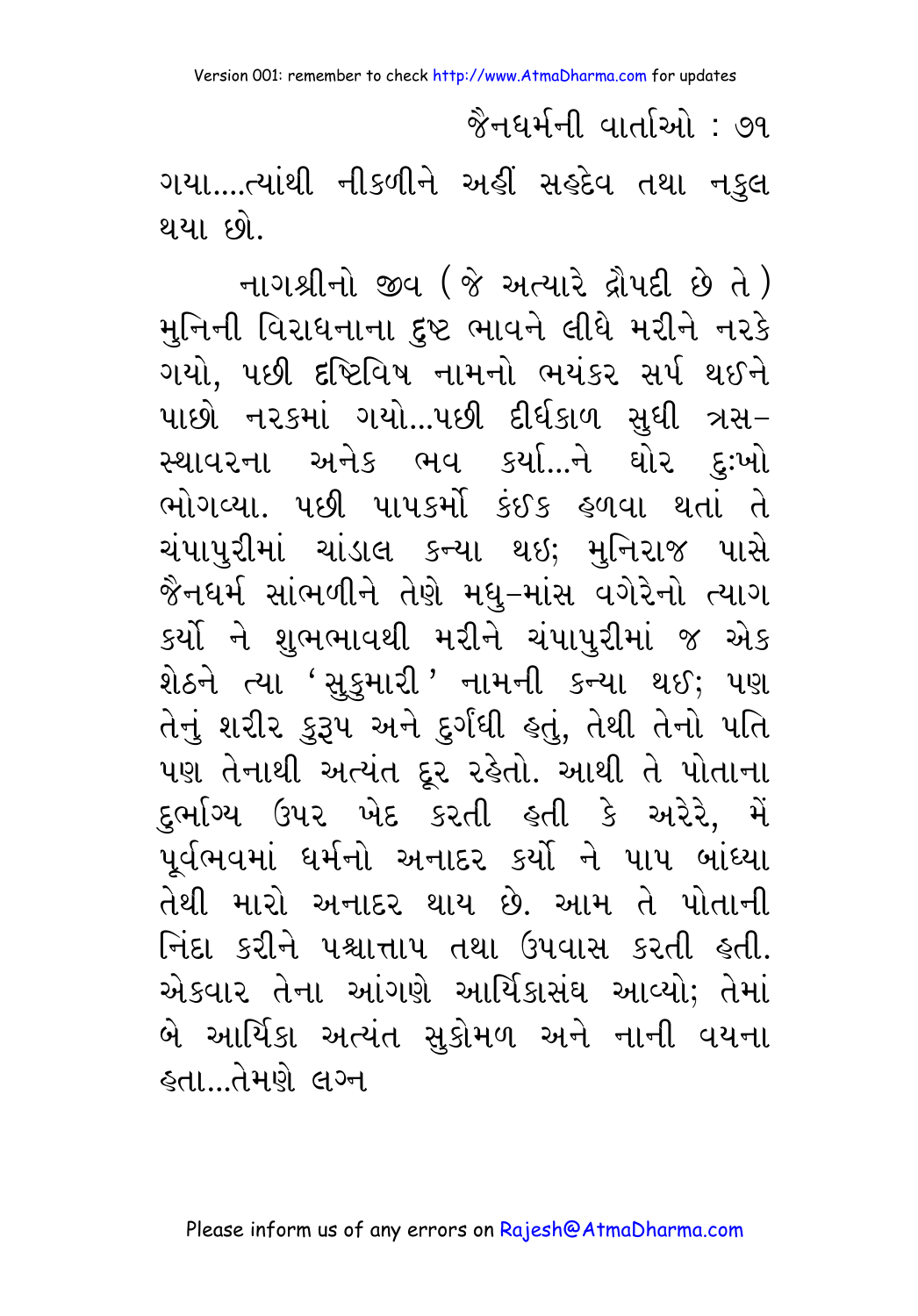## ૭૨ : જૈનઘર્મની વાર્તાઓ

મંડપમાં જ જાતિસ્મરણ થતાં વૈરાગ્ય પામીને દીક્ષા લઈ લીધી હતી. તેમની કથા સાંભળીને સુકુમારી ( નાગશ્રી અથવા દ્રૌપદીના જીવ ) નું ચિત્ત પણ સંસારથી વિરક્ત થયું...ને આત્મજ્ઞાન વગર માત્ર વૈરાગ્યથી તેણે અર્જિકાવ્રત ધારણ કર્યું. એક વખત તેણે વસંતસેના નામની વેશ્યાને વૈભવના ઠાઠમાઠ સહિત જતી દેખી. પાંચ કામીપરષો તેની સેવા કરી રહ્યા હતા…તેનો આ ઠાઠમાઠ જોઈને અજ્ઞાનથી તે સુકુમારી – અર્જિકાએ એવું નિદાન કર્યું કે મને પણ ભવિષ્યમાં આવું સૌભાગ્ય પ્રાપ્ત હો !

ત્યાંથી મરીને તે સ્વર્ગમાં ગઈ; સોમદત્તનો ( અર્જુનનો ) જીવ જે પૂર્વભવમાં તેનો પતિ હતો ને સ્વર્ગમાં ગયો ક્લો. તેની તે દેવી થઈ ...અને ત્યાંથી નીકળીને અહીં દૌપદી તરીકે અવતરી છે. પૂર્વે અશુભ નિદાન કરેલ તેના ઉદયને લીધે, તે સતી (માત્ર અર્જુનની પત્ની) હોવા છતાં ' પાંચભર્તારી ' તરીકે લોકમાં પ્રસિદ્ધ થઈ. પણ હવે તેનું ચિત્ત સંસારથી ઉદાસીન થઈને ધર્મમાં લાગ્યું  $\hat{g}$ 

પ્રભશ્રી નેમનાથ તીર્થંકરની સભામાં આ રીતે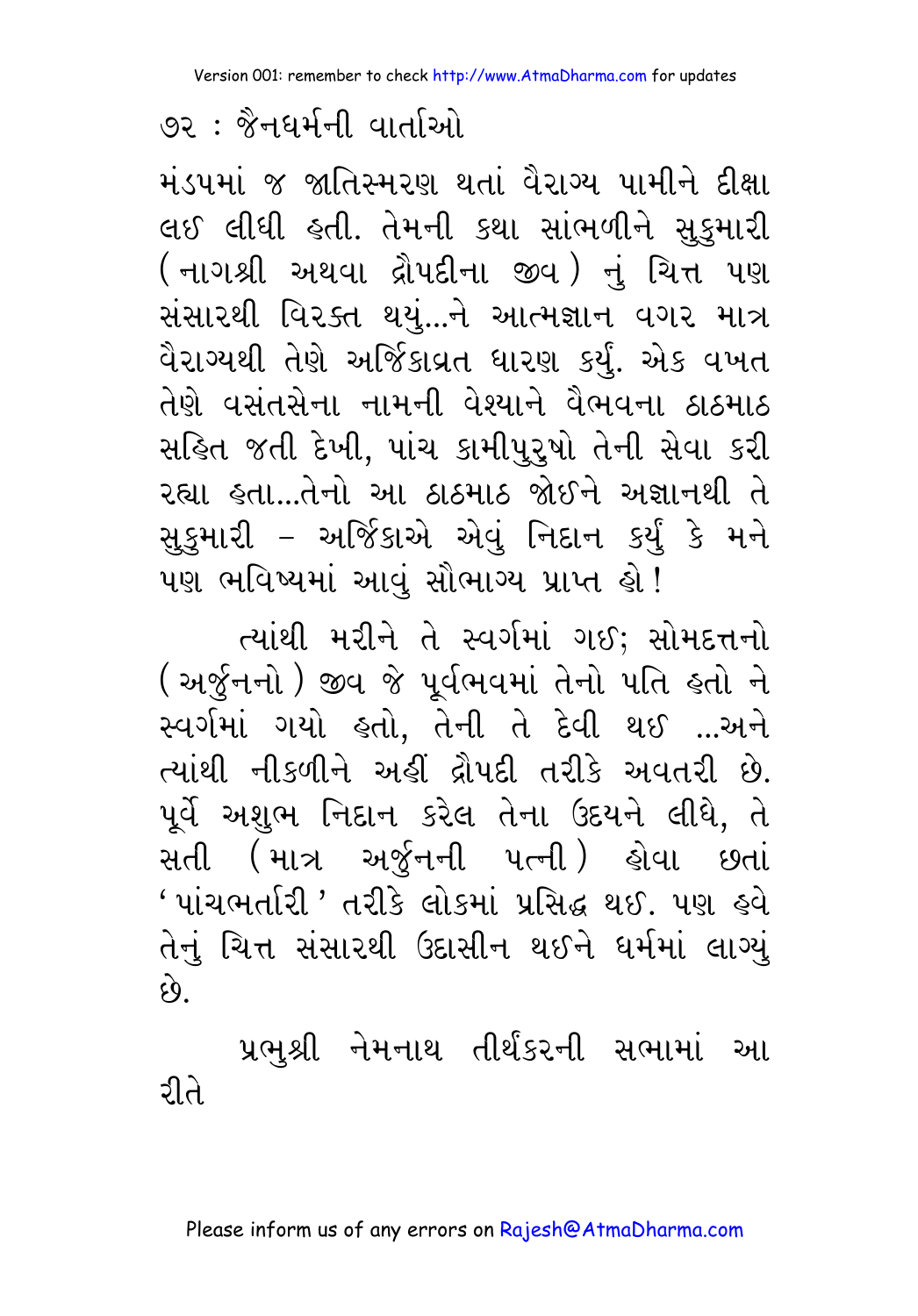પોતાના પૂર્વભવોનું વર્ણન સાંભળતા તે પાંડવોનું તેમ જ દ્રૌપદીનું ચિત્ત સંસારથી એકદમ વિરક્ત થયું ને વિશુદ્ધ પરિણામપૂર્વક પ્રભુસન્મુખ જિનદીક્ષા ધારણ કરી અહા, યુધિષ્ઠિર–ભીમ–અર્જાુન–નકુલ સર્લ્ડવ એ પાંચે ભાઈઓ જૈનમુનિ થઈને, આત્મઘ્યાનમાં લીન થયા ને પંચ પરમેષ્ઠીપદમાં શોભવા લાગ્યા. એમને દેખીને સૌ આશ્ચર્ય પામ્યા...દેવો પણ આનંદપૂર્વક ઉત્સવ કરવા લાગ્યા. એ જ વખતે દ્રૌપદીએ તેમ જ માતા કુન્તા અને સુભદ્રાએ પણ રાજિમતી-અર્જિકાની સમીપ જઈને દીક્ષા ધારણ કરી.

ત્યારબાદ વિહાર કરતાં–કરતાં એ પાંડવ મુનિવરો સૌરાષ્ટ દેશમાં આવ્યાં. નેમપ્રભુની કલ્યાણક ભૂમિ ગીરનારની યાત્રા કરી...વૈરાગ્યભૂમિ સહસ્ત્ર આમ્રવનમાં થોડા દિવસ રહીને આત્મધ્યાનની ઉગ્રતા વડે વીતરાગતાની વૃદ્ધિ કરી...પછી શત્રુંજય–સિદ્ધક્ષેત્ર ઉપર આવીને અડોલપણે આત્મધ્યાન કરવા લાગ્યા. અહ્ય. પરમેષ્ઠીપદમાં ઝૂલતા એ પાંચ–પાંડવ મુનિવરો પંચપરમેષ્ઠી જેવા જ શોભતા હતા-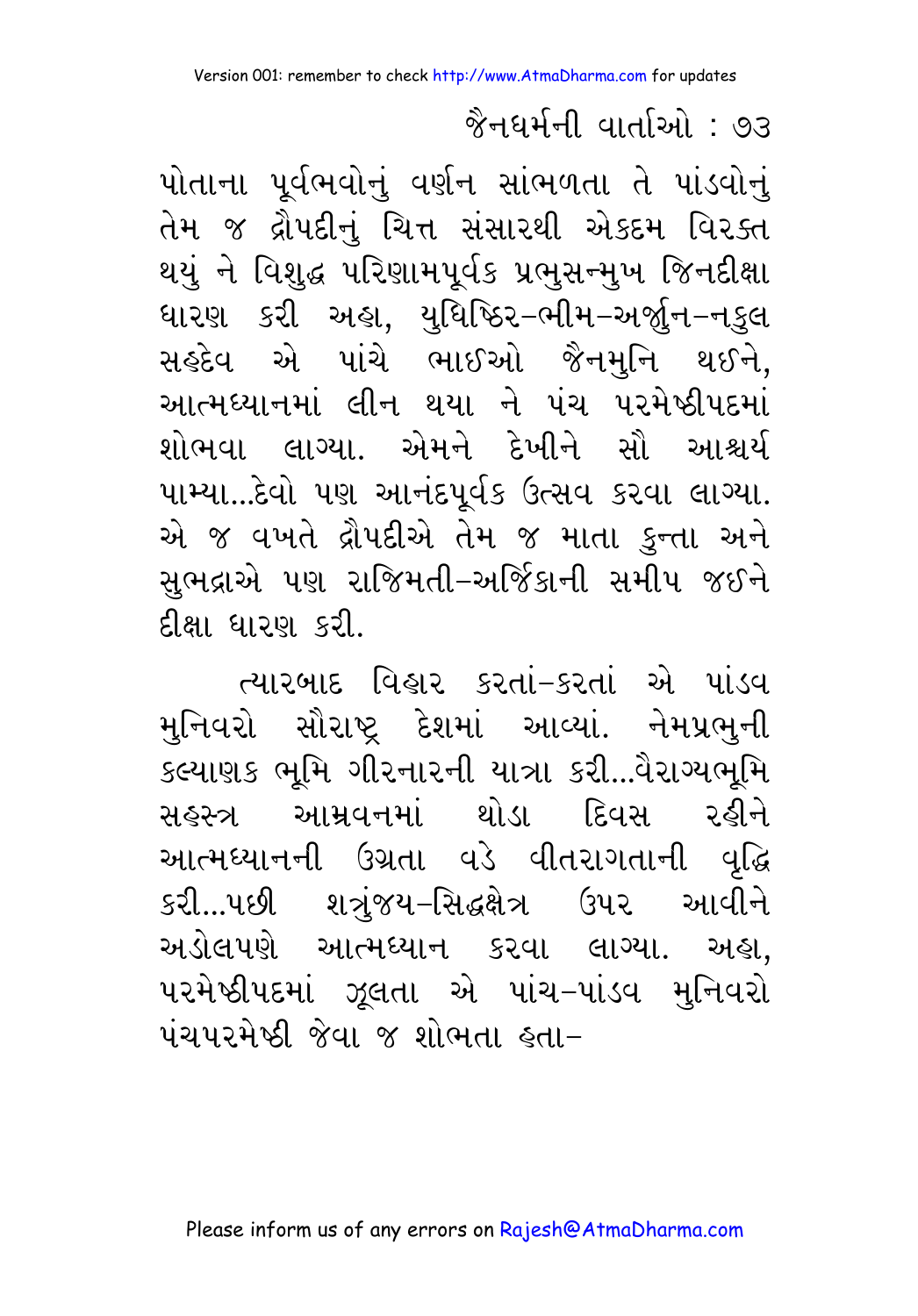૭૪ $:$  જૈનધર્મની વાર્તાઓ

કેવા હશે પાંડવ મુનિરાજ... <u>અહી! એને વંદન લાખ...</u> રાજપાટ ત્યાગી વસ્યા ઉન્નત પર્વતમાં, જેણે છોડયો સ્નેહીઓનો સાથ... અહી! એને વંદન લાખ... સમ્યગ્દર્શનજ્ઞાન ચારિત્રા ધારક  $s<sup>2</sup>$  કર્મોને બાળી ખાખ... <u>અહો! એને વંદન લાખ...</u>

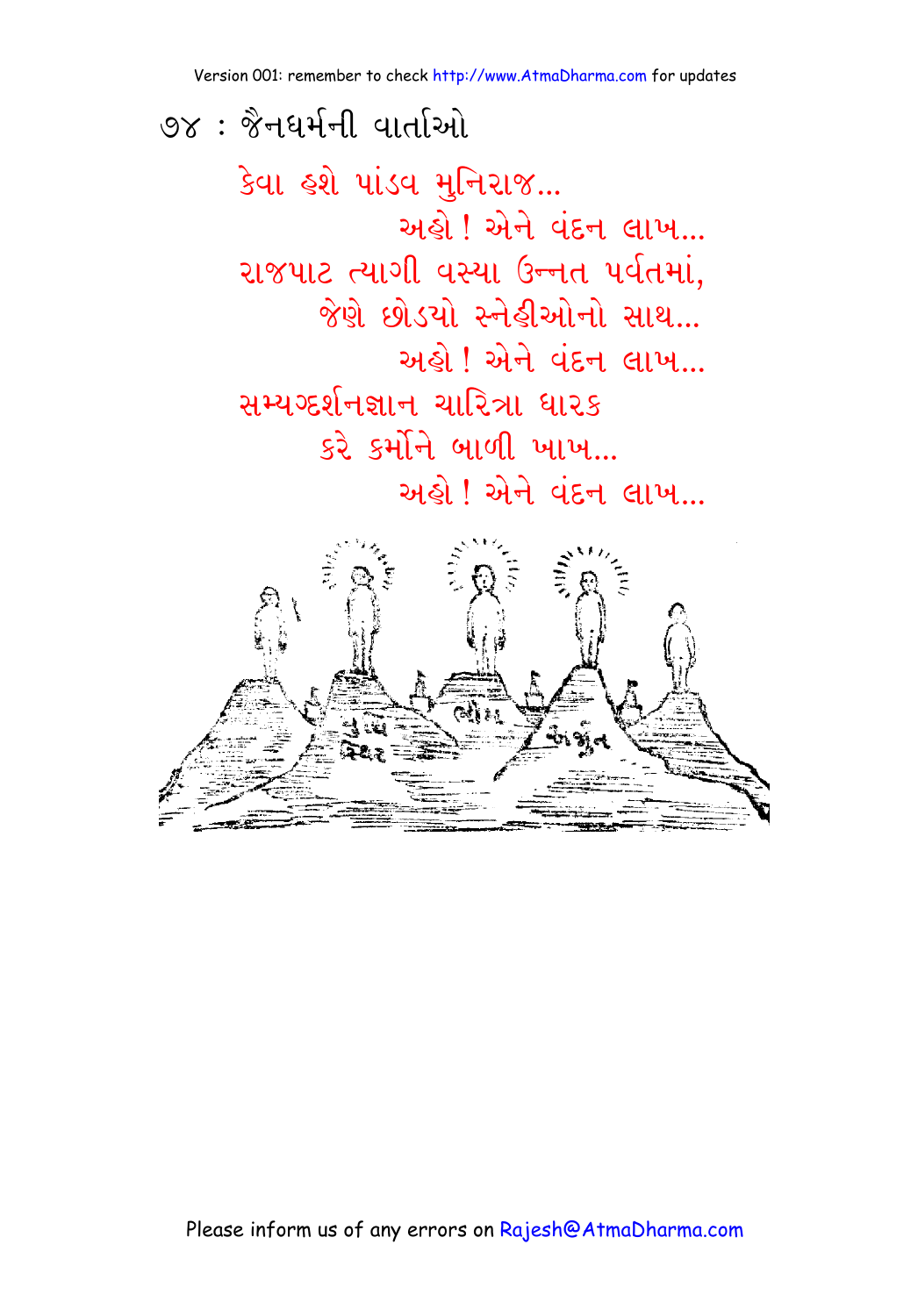## <u>શત્રંજય ઉપર ધોર ઉપસર્ગની વચ્ચે</u> <u>પાંડવમુનિવરોએ ભાવેલી વૈરાગ્ય ભાવના</u>

શત્રુંજય ઉપર પાંચ પાંડવ મુનિવરો યુધિષ્ઠિર–ભીમ–અર્જુન–નકુલ–સહદેવ સંસારથી વિમુખ થઇને, આત્મસ્વરૂપમાં ઉપયોગને એકાગ્ર કરીને ધ્યાનમાં શુદ્ધાત્માને ધ્યાવતા કતા...શત્રુ– મિત્ર પ્રત્યે તેમને સમભાવ હતો…તે વખતે ુર્યોધનના દુષ્ટ ભાણેજે તેમને દેખ્યા...ને 'આ લોકોએ જ મારા મામાને માર્યા છે<sup>,</sup> એમ વિચારી વેરબુદ્ધિથી બદલો લેવા તે તૈયાર થયો. તે દુષ્ટજીવે ભયંકર ક્રોધપૂર્વક લોખંડના ધગધગતા મુગટ વગેરે દાગીના મુનિવરોના મસ્તક પર પહેરાવીને અગ્નિનો ઘોર ઉપસર્ગ કર્યો... ઘગઘગતા લોહમુગટથી મુનિવરોનું મસ્તક સળગવા લાગ્યું... હાથ–પગ બળવા લાગ્યા… આવા ઘોર ઉપસર્ગની વચ્ચે પણ નિંજસ્વરૂપથી ડગ્યા વગર તેમણે બાર વૈરાગ્ય ભાવનાઓનું ચિંતન કર્યું અને યુધિષ્ઠિર– ભીમ-અર્જુન એ ત્રણ મુનિવરોએ તો તે જ વખતે નિર્વિકલ્પ શુદ્ધોપયોગપૂર્વક ક્ષપક શ્રેણી માંડીને કેવળજ્ઞાન પ્રગટ કર્યું ને મોક્ષ પામ્યા. બાકીનાં નકુલ અને સર્લ્ડવ એ બે મુનિવરોને પોતાના ભાઈઓ સંબંધી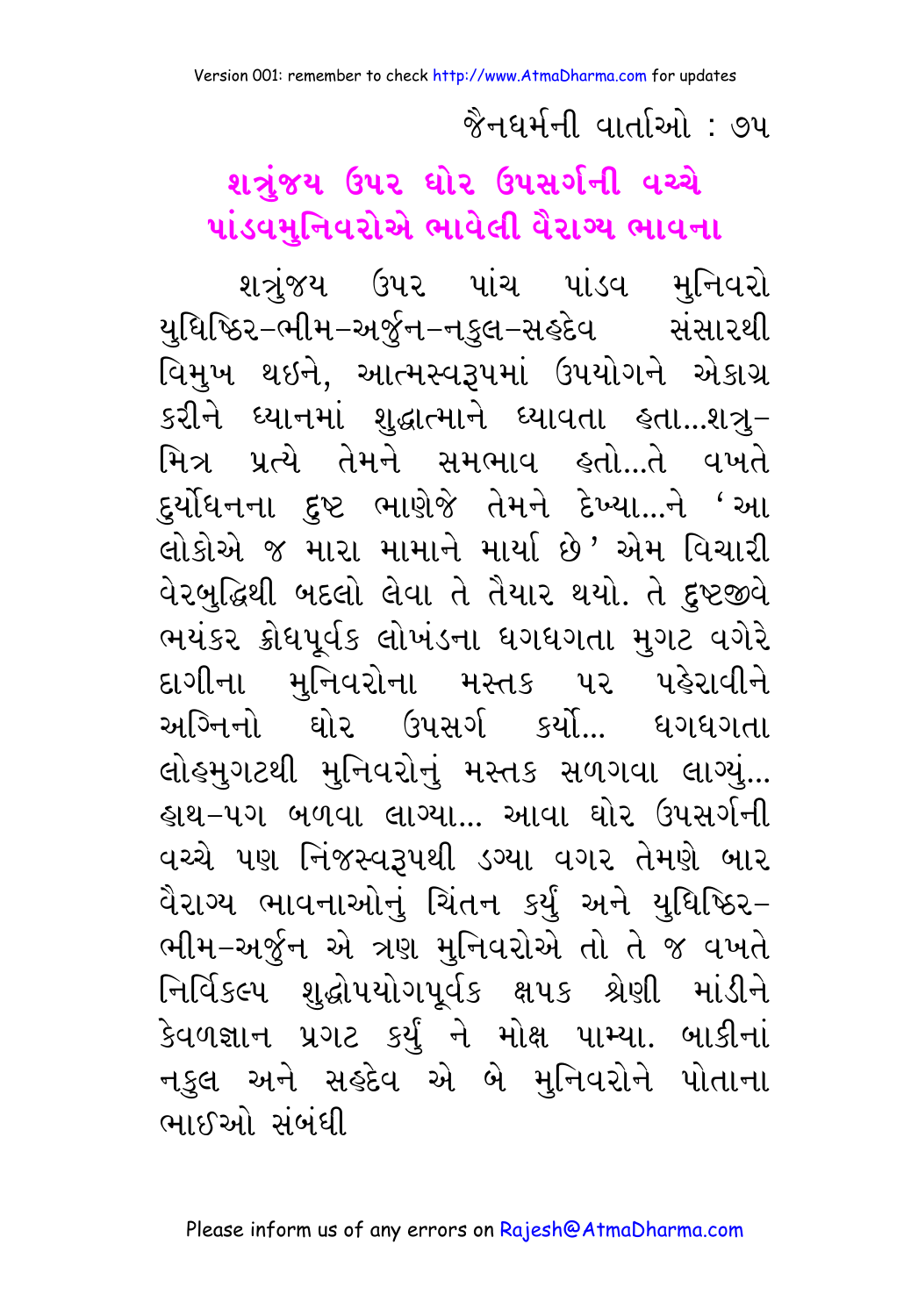## ७६ : જૈનઘર્મની વાર્તાઓ

સહેજ વિકલ્પ થઈ જવાથી તેઓ કેવળજ્ઞાન ન પામ્યા, પણ વૈરાગ્યભાવનાપૂર્વક 'સર્વાર્થસિદ્ધિ ' નામના સૌથી ઊંચા દેવલોકમાં ગયા...ત્યાંથી नी इળीने तेઓ મોક્ષ પામશે.

શેત્રુંજય–સિદ્ધક્ષેત્ર ઉપર ઉપસર્ગ વખતે પાંડવ મુનિવરોએ જેવી ઉત્તમ ભાવનાઓ વડે આત્મકલ્યાણ કર્યું તેવી વૈરાગ્યભાવના દરેક મુમુક્ષુજીવે ભાવવા જેવી છે; તેથી 'પાંડવપુરાણ ' અનુસાર તે વૈરાગ્ય ભાવનાઓ અહીં આપીએ છીએ.

પ્રથમ તો. અગ્નિ વડે સળગતા શરીરને દેખીને તે ધીરવીર પાંડવોએ ક્ષમારૂપી જળનું સીંચન કર્યું; પંચપરમેષ્ઠી અને ધર્મના ચિંતન વડે તેઓ આત્મધ્યાનમાં ઠર્યા; આત્મામાં ક્રોધાગ્નિને પ્રવેશવા ન દીધો, તેથી તેઓ બળ્યા નહિ. તેઓ જાણતા જ હતા કે આ અગ્નિ કાંઇ અમારા આત્માને તો બાળી શકતો નથી, કેમકે આત્મા તો દેહથી ભિન્ન શુદ્ધ – ચૈતન્ય સ્વરૂપ, અરૂપી છે. અગ્નિ આ મર્તિકશરીરને ભલે બાળે, તેમાં અમારૂં શું નુકશાન છે? અમે તો ઘ્યાનવડે શાંતચૈતન્યમાં ઠરવં. –આ પ્રમાણે શરીરથી ભિન્ન આત્માના ચિંતન વડે મહાન ઉપસર્ગ – વિજયી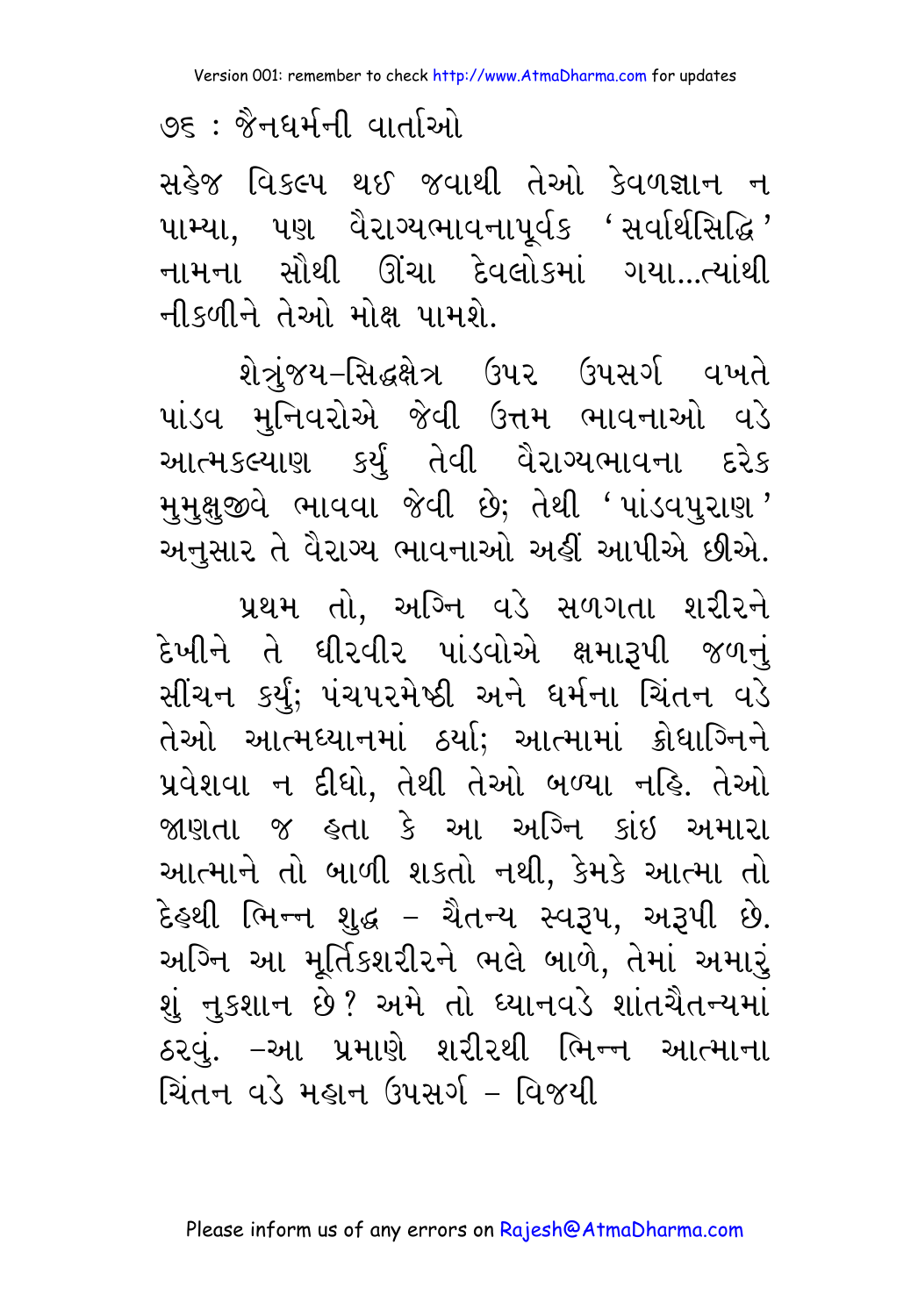પાંડવ-મુનિરાજોએ ઘ્યાનરૂપી અગ્નિ પ્રગટ કર્યો બહારમાં શરીર સળગતું હતું ને અંદરમાં ઘ્યાનઅગ્નિ વડે કર્મો ભસ્મ થતા હતા; તે વખતે તે પાંડવ મુનિવરો નીચે પ્રમાણે બાર વૈરાગ્યભાવનામાં તત્પર હતા.–

#### (१) अनित्य ભावना

સંસારમાં જીવન ક્ષણભંગર છે. વાદળાની જેમ જોત-જોતામાં તે વિલીન થઈ જાય છે. ધન-દોલત-મકાન-કટંબ-શરીર જે કાંઈ દેખાય છે તે બધું નશ્વર છે. ભોગોપભોગો અનિત્ય છે, તેઓ કોઈની સાથે કાયમ નથી રહેતા; મહાન પુરચશાળી ચક્રવતીને પણ જ્યાં સુધી પુરચનો ઉદય રહે છે ત્યાં સુધી જ તે સામગ્રી રહે છે, પુણ્ય જતાં તો તે પણ રફચક્કર થઈ જાય છે. જગતમાં એક પોતાનો આત્મા જ એવી ચીજ છે કે જે સદા શાશ્વત રહે છે. જેનો કદી વિયોગ થતો નથી. માટે કે આત્મા! તં સમસ્ત બાહ્ય વસ્તઓથી મમત્વ હઠાવીને સ્વમાં જ સ્થિર થા…એ જ ચીજ તારી છે. લક્ષ્મી-શરીર સુખ-દુઃખ અથવા શત્રુ-મિત્ર જનો અરે! જીવને નથી કંઈ ધ્રવ, ધ્રવ ઉપયોગ-આત્મક જીવ છે.

ભરત ચકવર્તી જેવા છખંડના ઘણી પણ જ્યાં નિત્ય નથી રહ્યા તો પછી અરે જીવ! તું કોનાથી સ્નેહ કરે છે! -કોને પોતાનું સમજે છે! પોતાના ચૈતન્ય સ્વરૂપ આત્મા સિવાય બીજી કોઈપણ ચીજને પોતાની સમજવી તે કક્ત જીવની મુર્ખતા જ છે. માટે એવી વ્યર્થ વિકલ્પજાળમાં ન પડતાં, તું આત્મચિંતનમાં લાગ. તેમાં જ જીવનની સાર્થક્તા છે.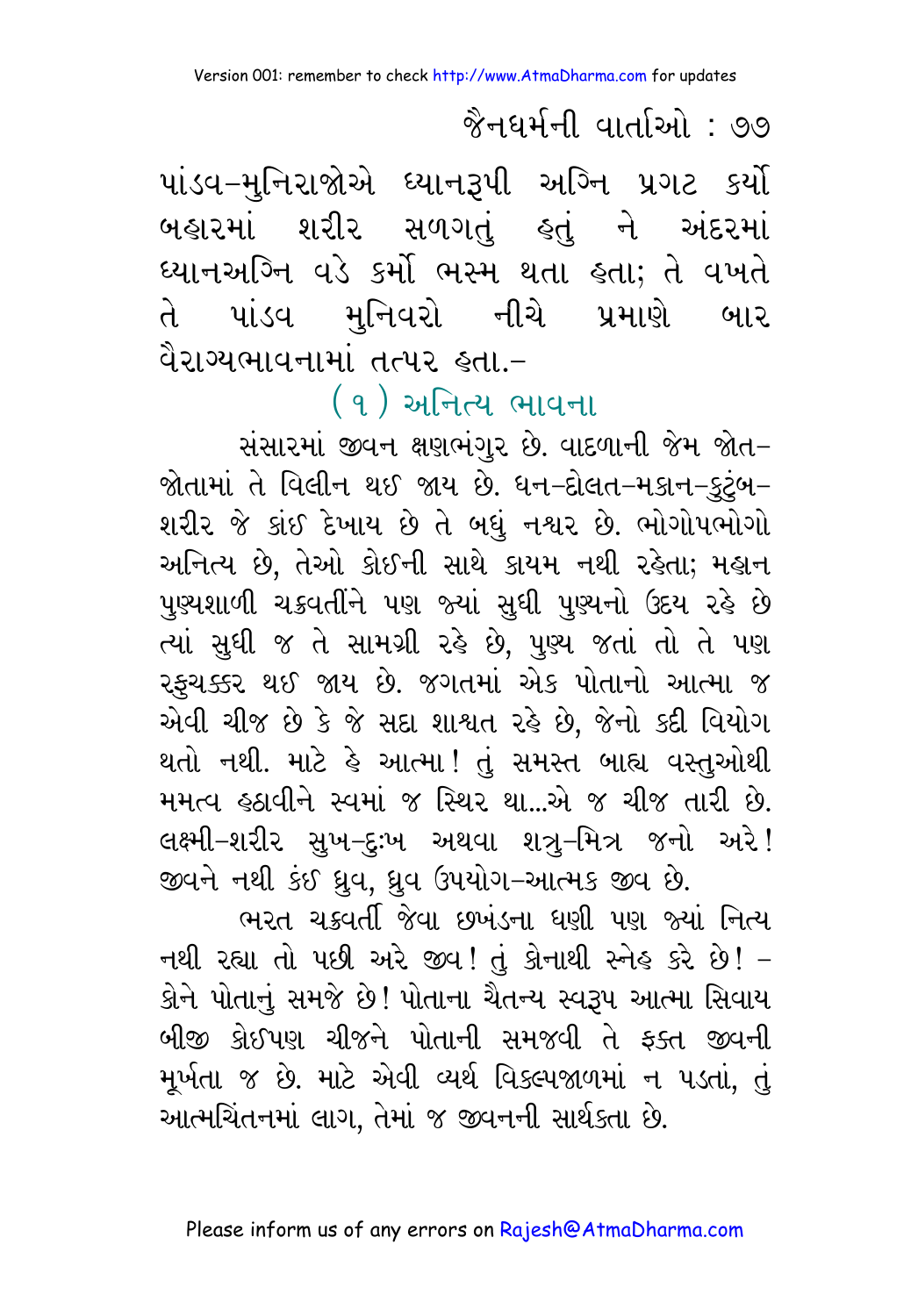### ૭૮ : જૈનઘર્મની વાર્તાઓ

#### ( ૨ ) અશરણ ભાવના

જેમ ભૂખ્યા સિંહના પંજામાં પડેલા હરણના બચ્ચાંની કોઈ રક્ષા નથી કરી શકતું, તેમ મૃત્યુના મુખમાં પડેલા પ્રાણીની પણ કોઈ રક્ષા નથી કરી શકતું. કોઈ એમ કર્લ્ડ કે અમે તો લોખંડના મકાનમાં રાખીને, શસ્ત્રથી, ધન વગેરેથી જીવનની રક્ષા કરી દેશું! અથવા કોઇ ઔષધ– મંત્ર-તંત્રથી જીવનને બચાવી દેશું! તો - તો તેનું એ કથન માત્ર બકવાદરૂપ છે. વાસ્તવમાં, જેનું આયુષ્ય પૂરૂં થયું તેની રક્ષા કોઈ કરી શકતું નથી. કોઈ દેવ, કોઈ ઇન્દ્ર કે સરેન્દ્ર વગેરે રક્ષા કરે છે એ પણ કથનમાત્ર છે; કેમકે તેઓ જ્યાં પોતે પોતાની જ રક્ષા કરી શકતા નથી તો બીજાની રક્ષા ક્યાંથી કરશે! અનિત્યતારૂપે સદાય પરિણમતા પદાર્થને કોઈ રોકી શકવા સમર્થ નથી. માટે હે આત્મા! તું એ બધાના શરણની બુદ્ધિ છોડ અને તારા અવિનાશી ચૈતન્યરૂપ આત્માનું શરણ લે; એ જ તારું સાચું શરણ છે.

#### (૩) સંસાર ભાવના

દ્રવ્ય−ક્ષેત્ર−કાળ−ભવ અને ભાવ૩૫ પંચવિધ સંસારમાં આ આત્મા નિજસ્વરૂપને સમજ્યાં વિના ચક્કર લગાવી રહ્યો છે; ક્યારેક એક ગતિમાં તો ક્યારેક બીજી ગતિમાં, ક્યારેક રાજા તો ક્યારેક રંક, ક્યારેક દેવ તો ક્યારેક નારકી. ક્યારેક દ્રવ્યલિંગી સાધ તો ક્યારેક કષાઈ. -એમ બહુરૂપી થઈને ઘૂમી રહ્યો છે; પંચવિધ પરાવર્તનમાં એકેક પરાવર્તનનો અનંતકાળ છે; તે પંચપરાવર્તન આ જીવે એક જ વાર નહિ પણ અનંતવાર પુરા કર્યા છે, તોપણ વિષય લાલસાથી તેનું ચિત્ત તુપ્ત ન થયું, તો હવે કેમ થશે !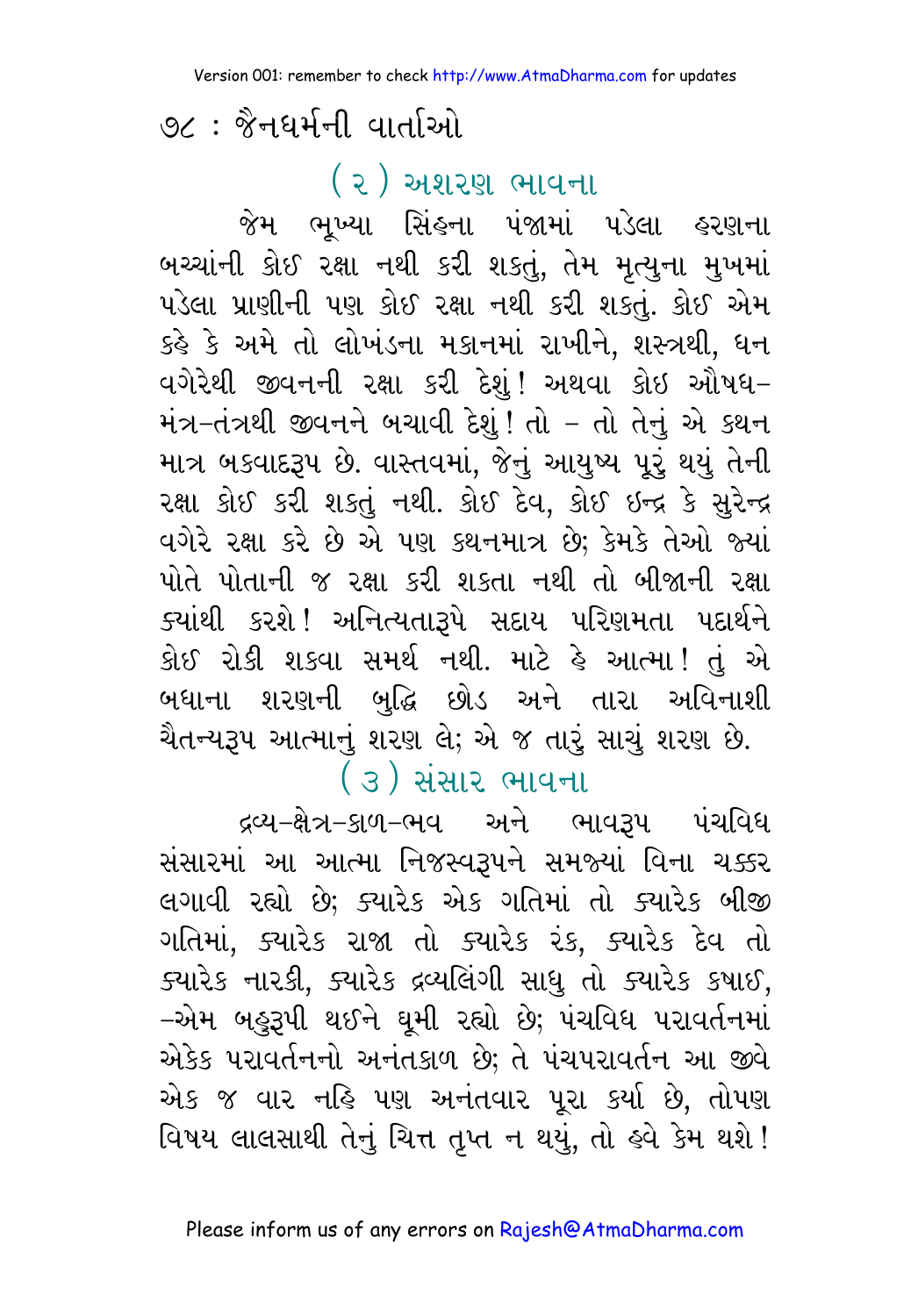સ્વવિષયને ભલીને તું સદાય અતપ્તપણે જ મર્યો છે. માટે હે આત્મા! હવે તું વિષયલાલસા છોડીને આત્મસ્વરૂપમાં તારા ચિત્તને જોડ. આ દુઃખમય સંસારચક્રથી છુટવાનો સાચો ઉપાપ ફક્ત આ એક જ છે કે તું બાહ્ય વિષયોના મોર્લ્ન છોડીને આત્મધ્યાનમાં લીન થા.

#### $(x)$  એકત્વ ભાવના

આ જીવ એકલો જ આવે છે. એકલો જ જન્મ– મરણનાં દુઃખો ભોગવે છે, એકલો જ ગર્ભમાં આવે છે, એકલો જ શરીર ધારણ કરે છે. એકલોજ બાળક-યુવાન-વૃદ્ધ થાય છે અને એકલો જ મરે છે. આ જીવને સુખમાં કે દુઃખમાં કોઈપણ સાથી નથી. અરે જીવ! જે કુટુંબ વગેરેને તું તારાં સમજે છે તે ખરેખર તારાં નથી; કુટુંબ વગેરે તો દૂર રહો, પણ મમતાથી જે શરીરને તેં પુષ્ટ કર્યું અને જેની સાથે ચોવીસે કલાક રહ્યો તે શરીર પણ સાથે નથી આવતું. તો બીજું કોણ સાથે આવશે! માટે હે આત્મા! તું કેમ બીજાને માટે પાપનો બોજો તારા શિર ઉપર બાંધી રહ્યો છે? તું સદા એકલો જ છો, માટે બધાનો મોહ છોડીને એક તારા આત્માને જ ચિંતવ...જેથી તારૂં હિત થાય.

જીવ એકલો જ મરે, સ્વયં જીવ એકલો જન્મે અરે! જીવ એકનું નીપજે મરણ, જીવ એકલો સિદ્ધિ લહે.

મારો સુશાશ્વત એક દર્શન-જ્ઞાન લક્ષણ જીવ છે;

બાકી બધા સંયોગલક્ષણ ભાવ મુજથી બાહ્ય છે.

( કોણ ભાવે છે આ વૈરાગ્ય ભાવના? શત્રંજય ઉપર જેમને ઘોર ઉપસર્ગ થઈ રહ્યો છે તેવા પાંડવમનિવરો આ બાર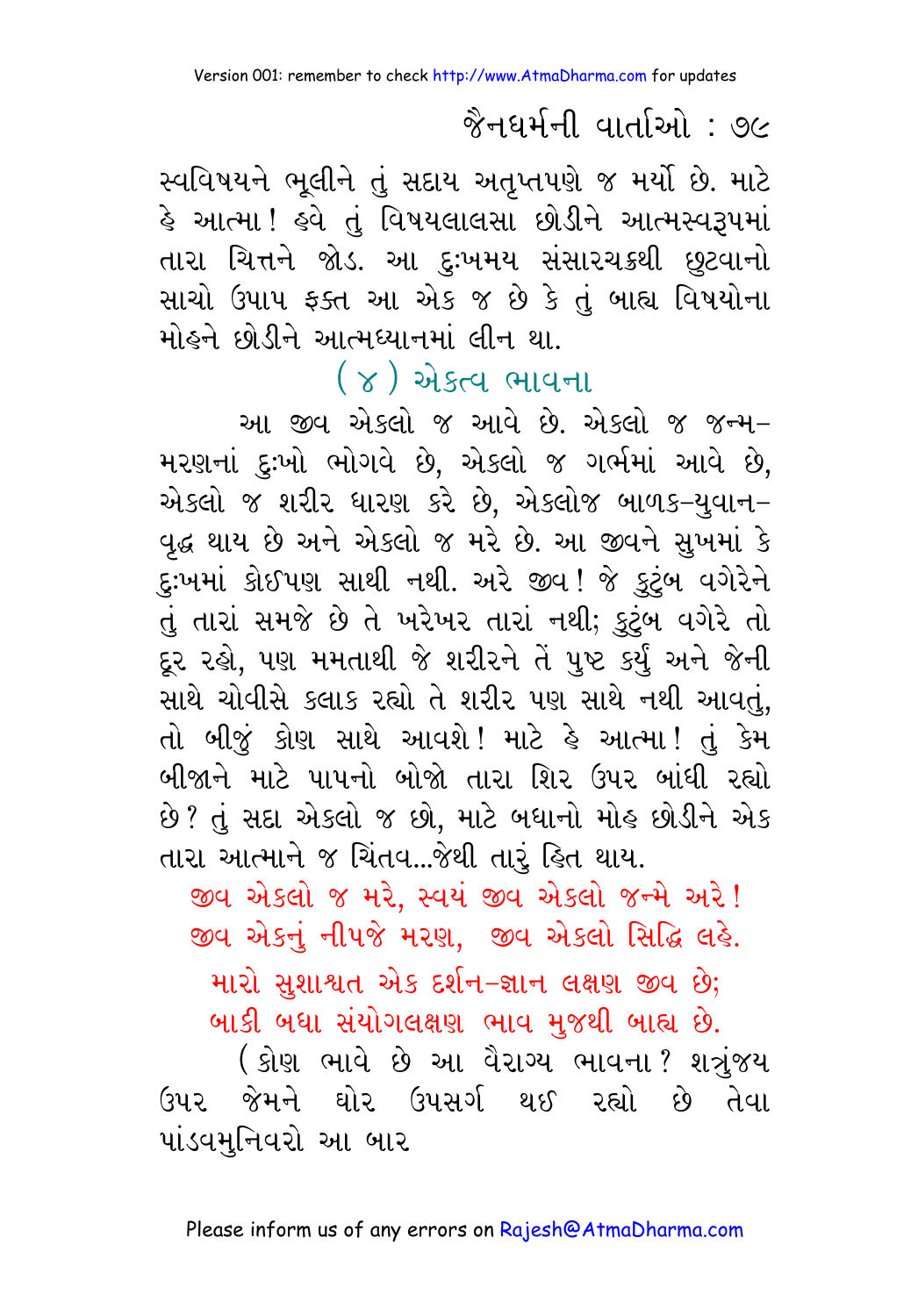#### $\overline{CO}$  : જૈનધર્મની વાર્તાઓ

ભાવના ભાવી રહ્યા છે. શરીર અગ્નિમાં બળી રહ્યું છે ને આત્મા શાંતિમાં ઠરી રહ્યો છે… તે વખતની આ ભાવનાઓ છે.)

#### ( ५ ) अन्यत्व ભावना

જળ અને દૂધની માફક શરીર અને આત્માનો મેળ દેખાય છે, પણ જેમ ખરેખર દ્ધ અને પાણી જુદા જ છે, તેમ વાસ્તવમાં આત્મા અને શરીર જુદા જ છે. કે આત્મા! તેમને એકમેક સમજવા તે તો ભૂલ છે. તારો તો જ્ઞાયકભાવ છે. ચારિત્ર ભાવ છે: રત્નત્રયસ્વરૂપ આત્મા જ તારો છે. માટે કોઈ અન્યના આશ્રયે શાંતિ થશે એવી આશા છોડીને તં તારા એકત્વસ્વરૂપમાં જ આવ. તારી એકતાથી તારી શોભા છે. અન્યથી તારી શોભા નથી. અન્યથી ભિન્ન અનન્યસ્વરૂપ આત્માને ભાવ.

#### ( ૬ ) અશચિ ભાવના

આ શરીર તો અશુચિનો પટારો છે, માંસ-હાડકા-લોહી-૫રૂ વગેરેમાંથી બનેલું છે, તેના નવદ્વારમાંથી ધુણા જનક મેલ વહ્યા કરે છે; ચંદનાદિ ઉત્તમમાં ઉત્તમ વસ્તુઓ પણ આ શરીરનો સંબંધ થતાં જ દૂષિત થઈ જાય છે. તો પછી અરે આત્મા! તું આવા અશુચિના સ્થાનરૂપ શરીર ઉપર મોહ અને પ્રેમ કેમ કરે છે!!- એ તારી મોટી ભૂલ છે કે તું મલિન દેહમાં મૂછીઈ રહ્યો છે. ક્યાં તો તારૂં નિર્મળ સ્વરૂપ ને ક્યાં એનો મલિન સ્વભાવ! માટે શરીરને હેય સમજીને તું શીઘ્ર તેના ઉપરથી મોહ છોડ, તથા રાગાદિ કષાયોને પણ પવિત્ર ચેતનથી વિરુદ્ધ અપવિત્ર જાણીને છોડ; અને તારી પવિત્ર જ્ઞાનગંગામાં સ્નાન કરીને પાવન થા... એમાં તારી બુદ્ધિમત્તા છે...એમાં જ કલ્યાણ છે.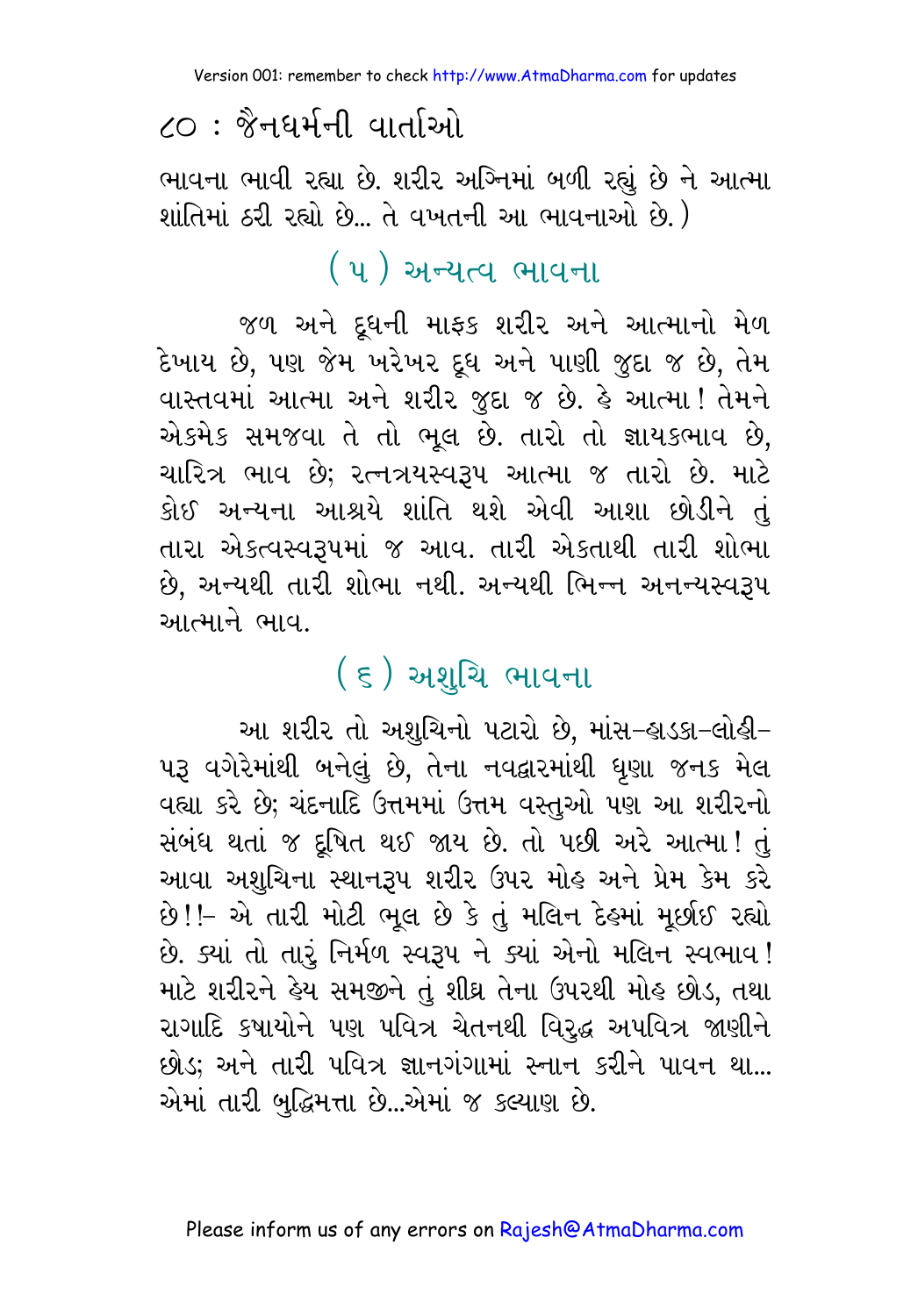### $\mathcal{\hat{B}}$ नधर्मनी वार्ताઓ : ८१

#### ( ૭ ) આસવ ભાવના

દરિયામાં રહેલી છેદવાળી નૌકામાં જેમ સતત પાણી ભરાઈને તેને ડબાડે છે. તેમ મોલ્ર્ડા છિદ્ર દ્વારા આત્મામાં કર્મો અવ્યા કરે છે ને તેને સંસાર-સમુદ્રમાં ડૂબાડે છે. તે કર્મો આવવાનું મુખ્ય કારણ મિથ્યાત્વ છે. તે ઉપરાંત કષાયનો નાનો કણ પણ જીવને કર્મનો આસવ કરાવે છે. માટે હે જીવ ! તું ચૈતન્યમાં લીનતા વડે વીતરાગ થઈને સર્વે આસ્રવોને રોક, અને નિરાસવી થા એમ કરવાથી જ તારી આત્મનૌકા આ ભવસમુદ્રથી પાર થશે, ને તારૂં કલ્યાણ થશે.

## (c) સંવર ભાવના

કર્મના આગ્રવને અટકાવવો તે સંવર છે. સમ્યગ્દર્શનપૂર્વકના આત્મઘ્યાનથી તે સંવર થાય છે. પ્રથમ જ સમ્યગ્દર્શન માત્રથી જ મિથ્યાત્વાદિ અનંત સંસારનો સંવર થઈ જાય છે. સંવર થતાં ફરીને આ આત્મા સંસારમાં ભટકતો નથી; તેને મોક્ષનો માર્ગ મલી જાય છે. માટે હે આત્મા! હવે તું સંસારના ઝંઝટોને છોડીને તે પુનિત સંવરનો આશ્રય કર.

મિથ્યાત્વ આદિક ભાવને ચિરકાળ ભાવ્યા છે જીવે. સમ્યકત્વ – આદિક ભાવ રે ! ભાવ્યા નથી પૂર્વે જીવે. ભવચક્રમાં ભમતાં કદી, ભાવી નથી જે ભાવના, ભવનાશ કરવા કાજ હું ભાવું અપુરવ ભાવના.

અહો ! ભવનાશ કરનારી, અપૂર્વ આત્મભાવના આ ક્ષણે જ ભાવો. ઉપયોગસ્વરૂપ આત્માને અનભવમાં લઈને સમસ્ત પરભાવોને નષ્ટ કરો.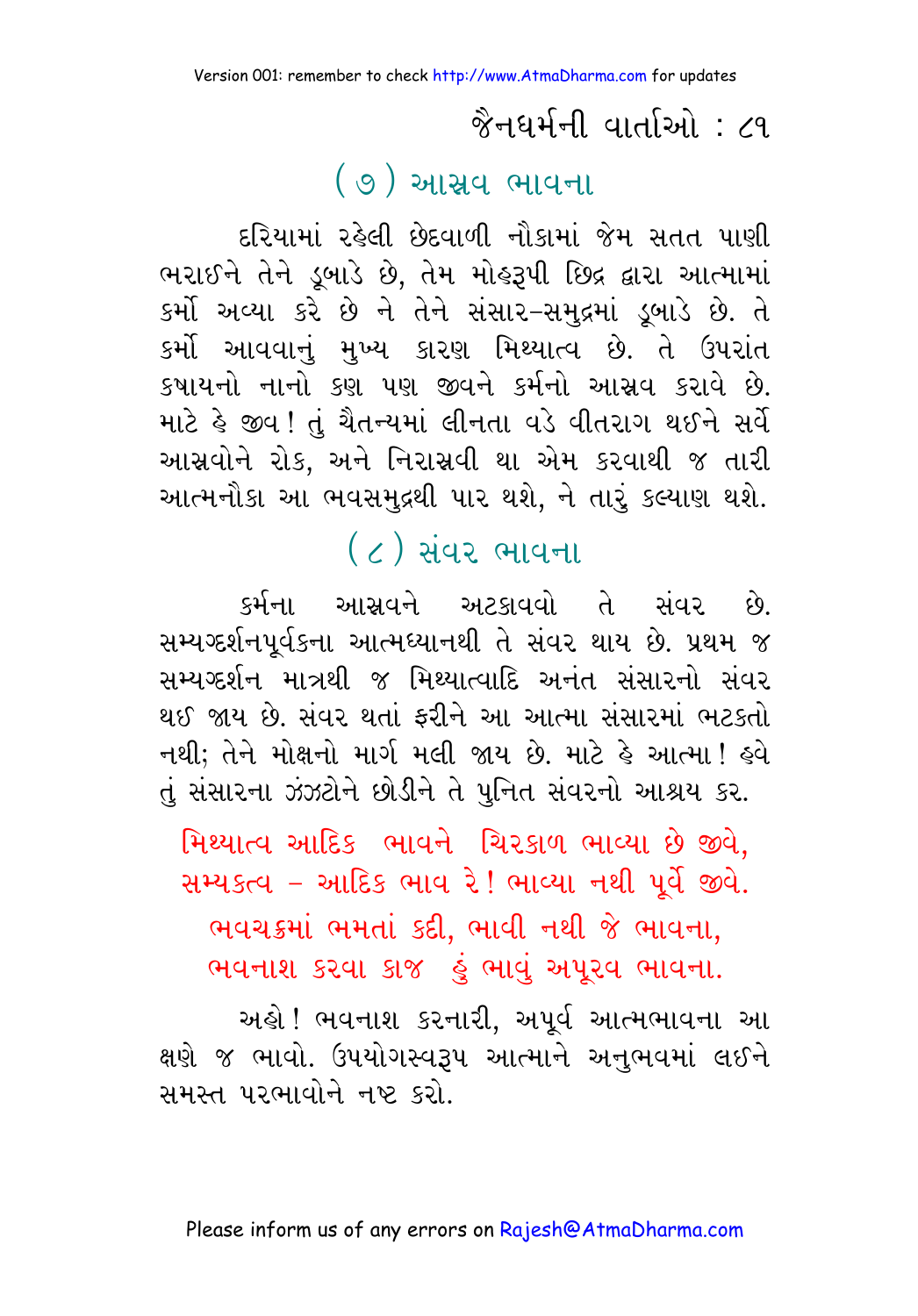# ८२ : જૈનધર્મની વાર્તાઓ

## <u>(૯) નિર્જરા ભાવના</u>

સમ્યગ્દર્શન–જ્ઞાન–ચારિત્ર અને તપદ્વારા કર્મોની નિર્જરા થાય છે. જેમ ધગધગતા અગ્નિ દ્વારા કડાઈનું બધું પાણી શોષાઈ જાય છે. તેમ ઉગ્ર આત્મભાવનાના પ્રતાપથી વિકાર બળી જાય છે ને કર્મો ઝરી જાય છે. નિર્જરા બે પ્રકારની છે –સવિપાક અને અવિપાકઃ તેમાં સવિપાક નિર્જરા તો બધા જીવોને થાય છે; મોક્ષના કારણરૂપ અવિપાક નિર્જરા સમ્યગ્દષ્ટિ, વ્રતધારી, મુનિઓને જ થાય છે અને તે જ આત્માને કાર્યકારી છે. માટે કે આત્મા! તું આત્મઘ્યાનથી ઉગ્રતાવડે અવિપાક નિર્જરાને આચર. કે જેથી પંચમજ્ઞાની થતાં તને વાર ન લાગે. અહી! સમ્યગદર્શન થતાં જ અનંતી નિર્જરા શરૂ થઈ જાય છે, ને ઘ્યાનવડે અંતર્મુકર્તમાં કેવળજ્ઞાન થાય છે. પરમાત્મ-સ્વભાવનું સમ્યગ્દર્શન પણ ધીમે ધીમે આઠેય કર્મોને બાળીને ખાખ કરી નાંખે છે; તો તેના ઘ્યાનમાં એકાગ્રતારૂપ શુદ્ધોપયોગથી તો કર્મનો નાશ થતાં શું વાર લાગે?

આમાં સદા પ્રીતિવંત બન, આમાં સદા સંતષ્ટ ને, આનાથી બન તું તુપ્ત, તુજને સુખ અહો! ઉત્તમ થશે.

( ૧૦ ) લોક ભાવના

અનંતા જીવ-અજીવના સમુહરૂપ આ લોક (જગત ) કોઈએ બનાવેલ નથી, કોઈ તેનો નાશ કરી શકતું નથી, અને કોઈએ તેને ધારણ કરી રાખ્યો નથી; એ તો અનાદિસિદ્ધ અકુત્રિમ નિરાલંબી છે. અનંત અલોકની વચમાં જેમ આ લોક કોઈ આલંબન વગર રહેલો છે. તેમ લોકમાં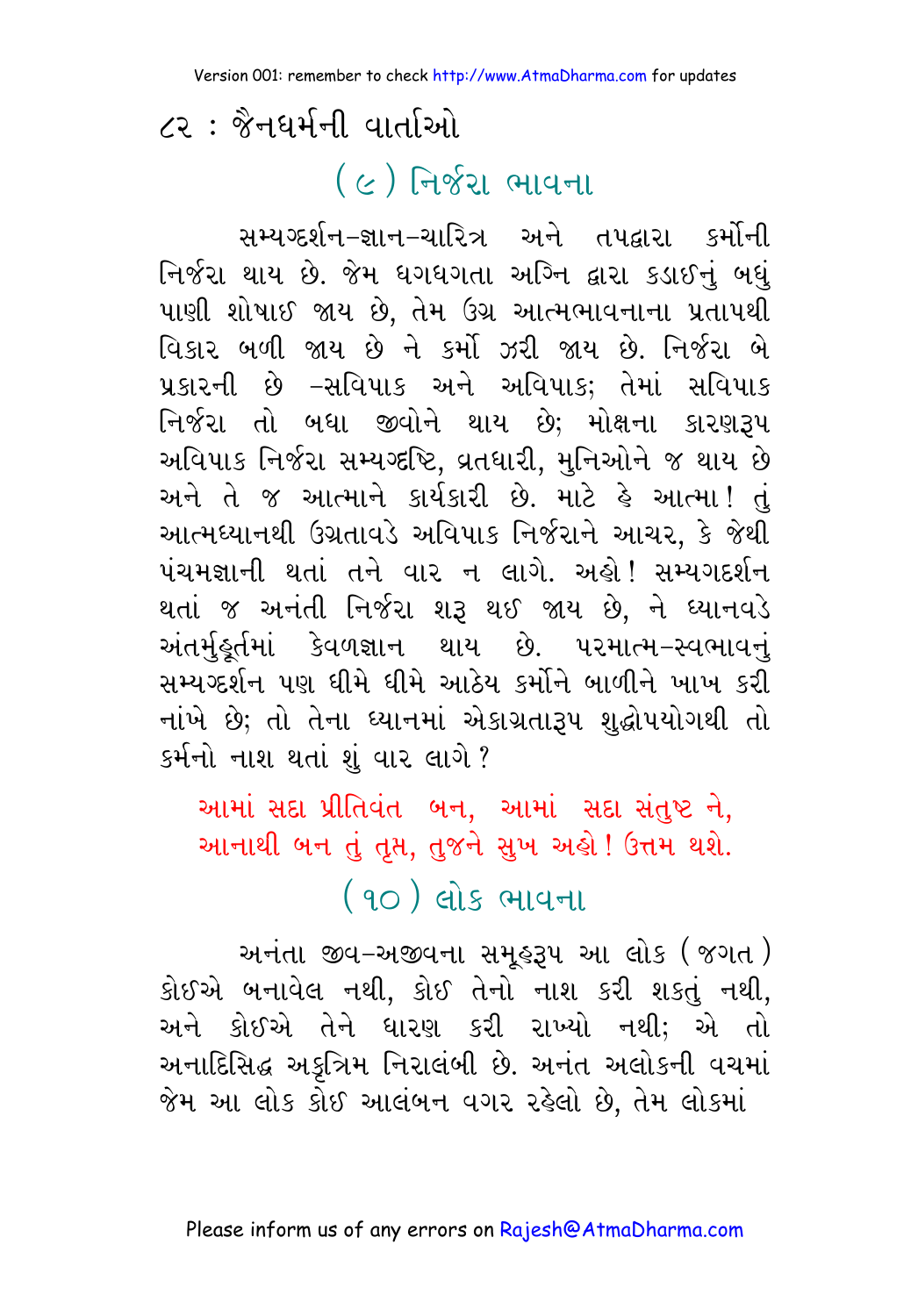મારો આત્મા પણ કોઈના આલંબન વગરનો છે; માટે પરાલંબીબુદ્ધિ છોડીને હું મારા આત્માને જ અવલંબુ છું–કે જેથી મારી લોકયાત્રા પુરી થાય, અને લોકનું સર્વોત્કૃષ્ટ સ્થાન મને મળે. કેડ ઉપર હાથ ટેકવીને અને પગ પહોળા કરીને ઊભેલા પુરૂષની સમાન આ લોકનો આકાર છે. એવા આ લોકમાં જીવ સમ્યગ્દર્શન અને સમભાવ વિના જ અનંતકાળથી આમ-તેમ ઘૂમી રહ્યો છે. માટે હે આત્મા! તું ઉર્ધ્વ-મધ્ય ને અઘોલોકનું વિચિત્ર સ્વરૂપ વિચારીને, લોકમાં સર્વોત્કુષ્ટ મહિમાવંત એવા તારા આત્મામાં સ્થિર થા, કે જેથી તારૂં લોકભ્રમણ અટકીને સ્થિર સિદ્ધદશા પ્રગટે. લોકનો એક પણ પ્રદેશ આઘો–પાછો થતો નથી: તેમજ લોકમાંના જીવ–અજીવ દ્રવ્યોની સંખ્યામાં એકનો પણ વધારો કે ઘટાડો થતો નથી.

## (૧૧) બોધિ દુર્લભ ભાવના

જીવને મનુષ્યપર્યાય, ઉત્તમકુળ, નીરોગશરીર, દીર્ઘ આયુષ્ય, જૈનશાસન, સત્સંગ અને જિનવાણીનું શ્રવણ–એ બઘુંય મળવું ઉત્તરોત્તર દુર્લભ છે. ભાગ્યવશાત એ બધું મળવા છતાં ધર્મબુદ્ધિ જાગવી તે દુર્લભ છે. એ બુદ્ધિ જાગ્યા ૫છી અંતરમાં સમ્યક્ત્વનું પરિણમન થવું તે પરમદ્દલીભ – અપૂર્વ છે. સમ્યક્ત્વ પછી મુનિધર્મને ધારણ કરવો તે દુર્લભ છે. અને મુનિધર્મ પછી સ્વરૂપમાં સ્થિર થઈને કેવળજ્ઞાન પ્રગટ કરવું તે સૌથી દુર્લભ છે.

માટે કે આત્મા! તું આ મહા દુર્લભ યોગને પામીને હવે અતિ અપૂર્વ એવા આત્મબોધને માટે પ્રયત્નશીલ થા. તે પરમદુર્લભ હોવા છતાં શ્રી ગુરુચરણના પ્રસાદથી આત્મરુચિના બળે તને તે સહજ સુલભ થઈ જશે. સમ્યક્ત્વાદિ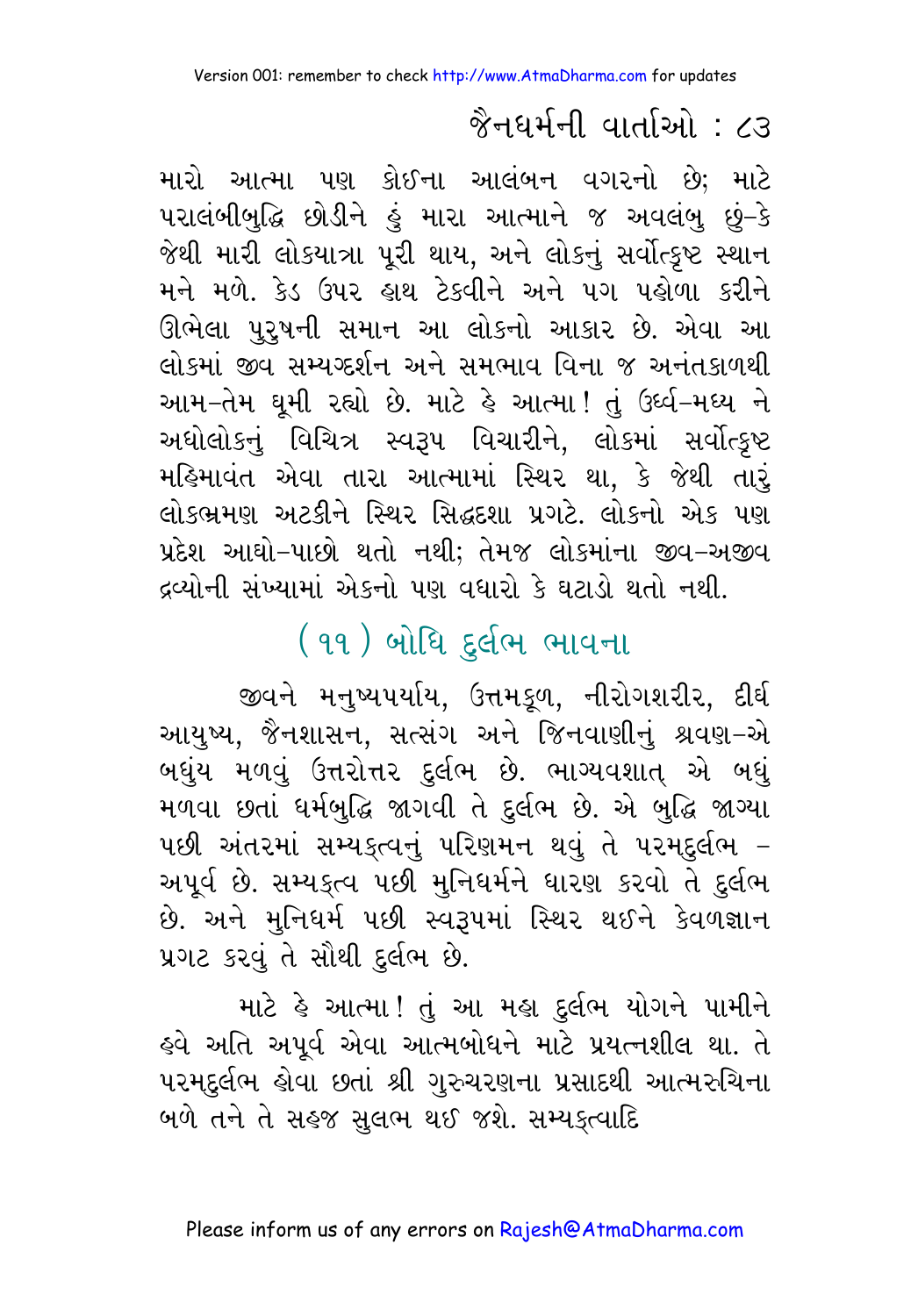## $\chi$ ૪ : જૈનઘર્મની વાર્તાઓ

રત્નત્રય પ્રગટ કરવા તે જ સાચો લાભ છે, તે જ સાચું સુખ છે. રત્નત્રય પ્રગટ કરતાં જીવનો બેડો ભવથી પાર થઈ જાય છે. ૫૨મ દુર્લભ સમ્યકૃત્વરૂપી બાણ વગર જીવયોદ્ધો સંસારમાં ઘમી રહ્યો છે. જેમ યોદ્ધા પાસે કામઠં હોય પણ જો બાણ ન હોય તો તે લક્ષ્યને વેધી શકતો નથી. તેમ જીવયોદ્ધા પાસે વ્રત અને જ્ઞાનના ઉઘાડરૂપી કામઠું હોય પણ જો લક્ષ્યવેધક બાણ એટલે કે ચૈતન્યને લક્ષમાં લેનારૂં સમ્યક્ત્વ ન હોય તો તે મોહને વીંધી શકતો નથી. ને સંસારથી છૂટી શકતો નથી. માટે કે જીવ! તું સમ્યક્ત્વરૂપી તીક્ષ્ણ તીરને પામીને હવે મોહને સર્વથા ભેદી નાંખ, –જેથી સંસારની જેલમાંથી છૂટકારો થઈ જાય, ને મોક્ષસુખ પ્રગટે.

## (१२) धर्मભावना

સમ્યગ્દર્શનાદિરૂપ જે ધર્મ છે તેનાથી આ જીવને સુખની પ્રાપ્તિ થાય છે. ધર્મ તો આત્માના તે ભાવનું જ નામ છે કે જે આત્મભાવ જીવને દુઃખથી છોડાવીને સુખરૂપ શિવધામમાં સ્થાપે. માટે કે આત્મા! તું ભાવમોકથી ઉત્પન્ન થયેલા વિકલ્પોને છોડીને શુદ્ધ ચૈતન્યરૂપ તારા આત્માનું દર્શન કરીને તેમાં લીન થા; એ જ ધર્મ છે અને તે જ તને સુખરૂપ છે. આ સિવાય સંસારમાં જે વિવિધ પાંખડોરૂપ ધર્મ દેખાઈ રહ્યા છે તે વાસ્તવમાં ધર્મ નથી. તું એ વાત બરાબર સમજી લે અને નિશ્ચય કરી લે કે આત્માનો શુદ્ધઉપયોગ તે જ ધર્મ છે. અને એવા ધર્મને ધારણ કરવાથી જ અચલસખ અનુભવાય છે.

–આ પ્રમાણે બાર અનપ્રેક્ષાઓ ભાવીને સમસ્ત સંસારભાવોથી વિરક્ત થઈને તે પાંડવ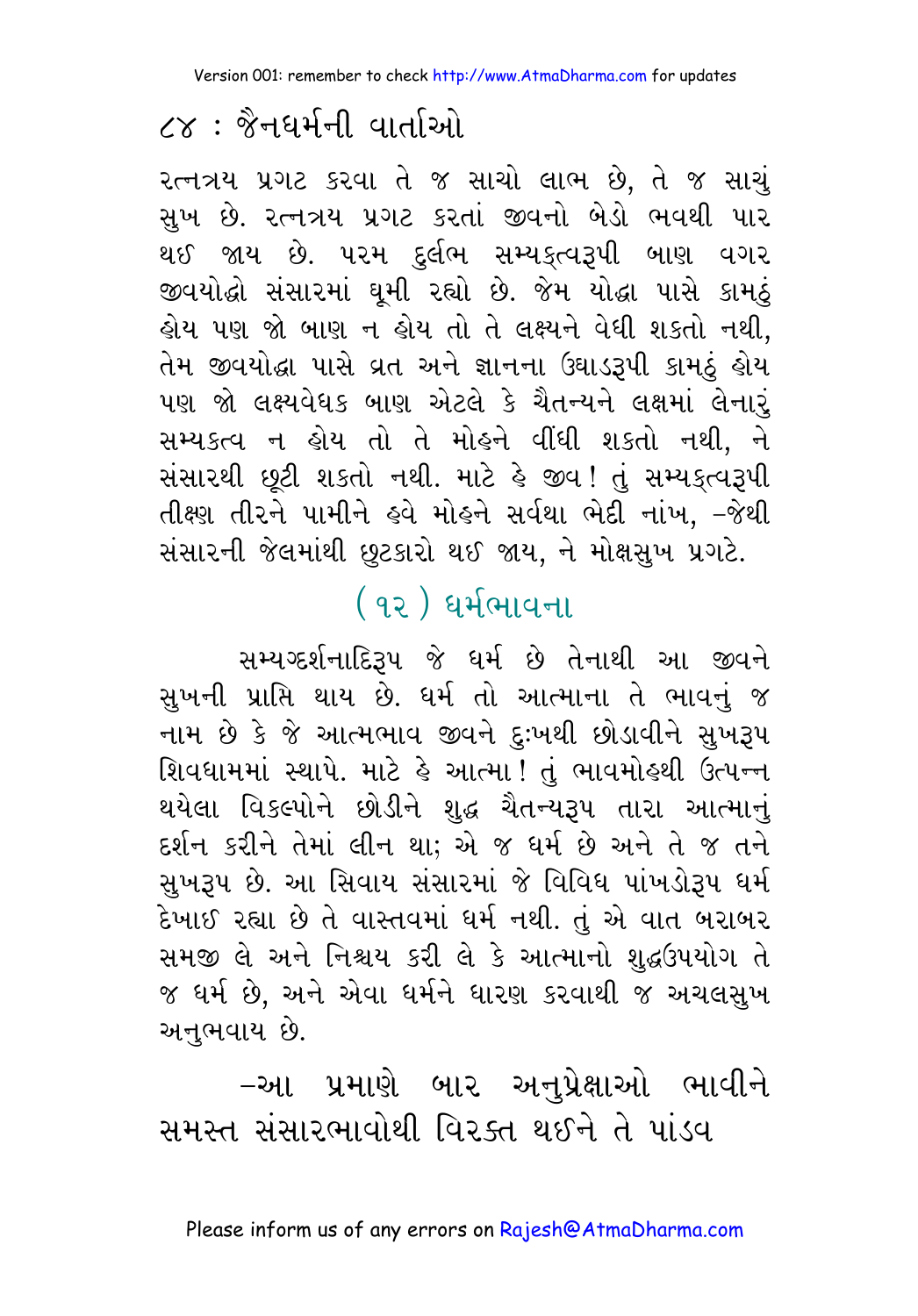$\hat{\mathcal{X}}$ नधर्मनी वार्ताओ : ८५

મુનિવરો ચૈતન્યઅનુભવમાં લીન થયા; યુધિષ્ઠિર ભીમ-અર્જાુન એ ત્રણે મુનિવરો શુદ્ધોપયોગની ઉગ્રતા વડે ક્ષપકશ્રેણીમાં આરૂઢ થઈ, ઘાતિકર્મોનો ઘાત કરી, અંતઃકૂત કેવળી થયા ને સિદ્ધાલયમાં જઈ બિરાજ્યા. અત્યારે પણ તેઓ શત્રુંજય



Please inform us of any errors on Rajesh@AtmaDharma.com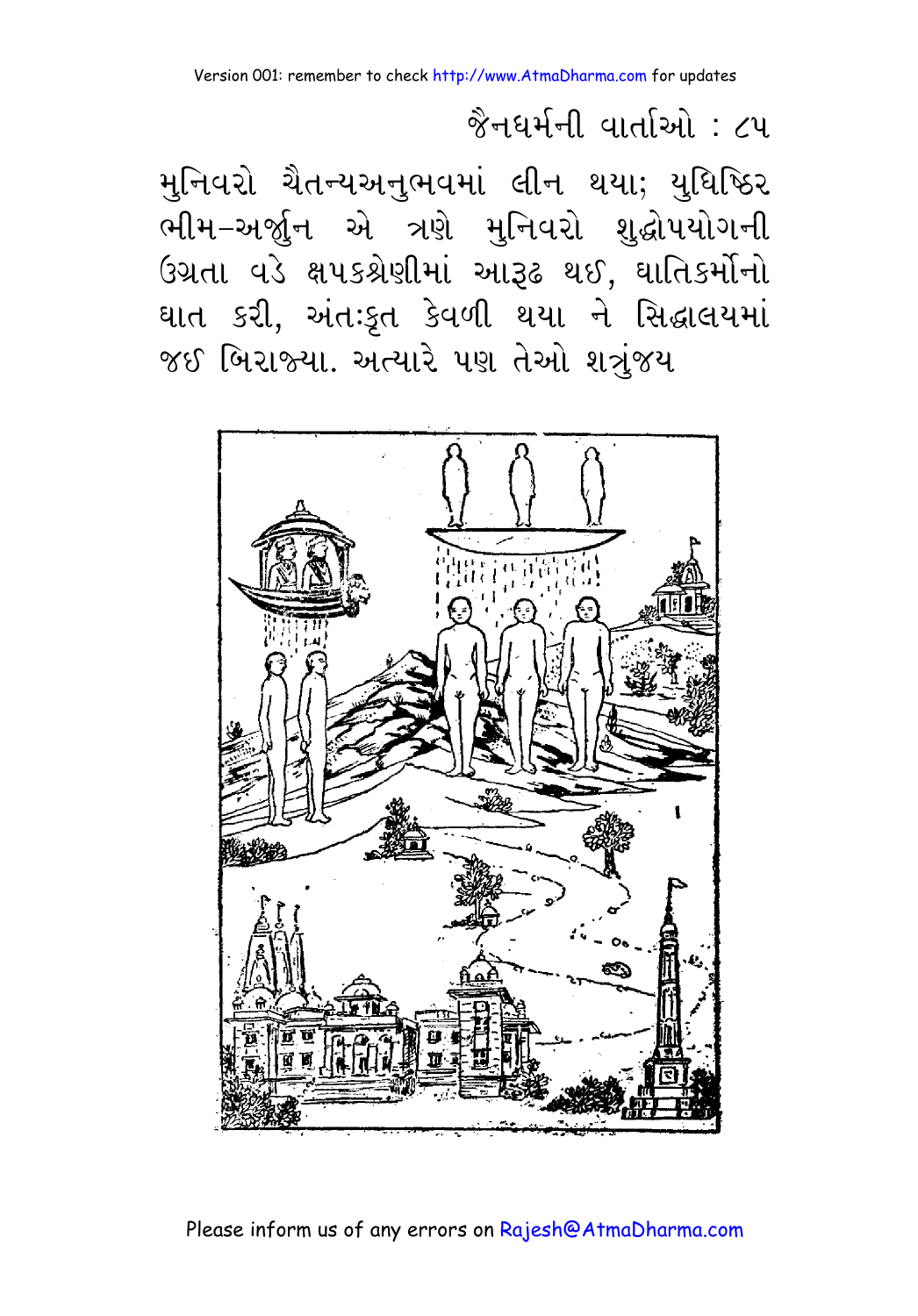# ८६ : જૈનઘર્મની વાર્તાઓ

ઉપરના સિદ્ધાલયમાં બિરાજી રહ્યા છે. તેમને નમસ્કાર કો. બીજા બે ભાઈઓ એકાવતારી થઈને ' સર્વાર્થસિદ્ધિ' માં ગયા.

ઘોર ઉપસર્ગ વખતે શત્રુંજય ઉપર જેવી વૈરાગ્યભાવના પાંડવોએ ભાવી તેવી આપણે સૌએ ભાવવા જેવી છે, કેમકે વૈરાગ્યભાવનારૂપી માતા અને ભેદવિજ્ઞાનરૂપી પિતા - તે સિદ્ધિના જનક છે. ગમે તેવા ઘોર ઉપદ્રવમાં પણ વૈરાગ્યભાવના એ જ શાંતિનો સાચો ઉપાય છે.

### સુખકી સહેલી હૈ અકેલી ઉદાસીનતા... અધ્યાત્મની જનની તે ઉદાસીનતા

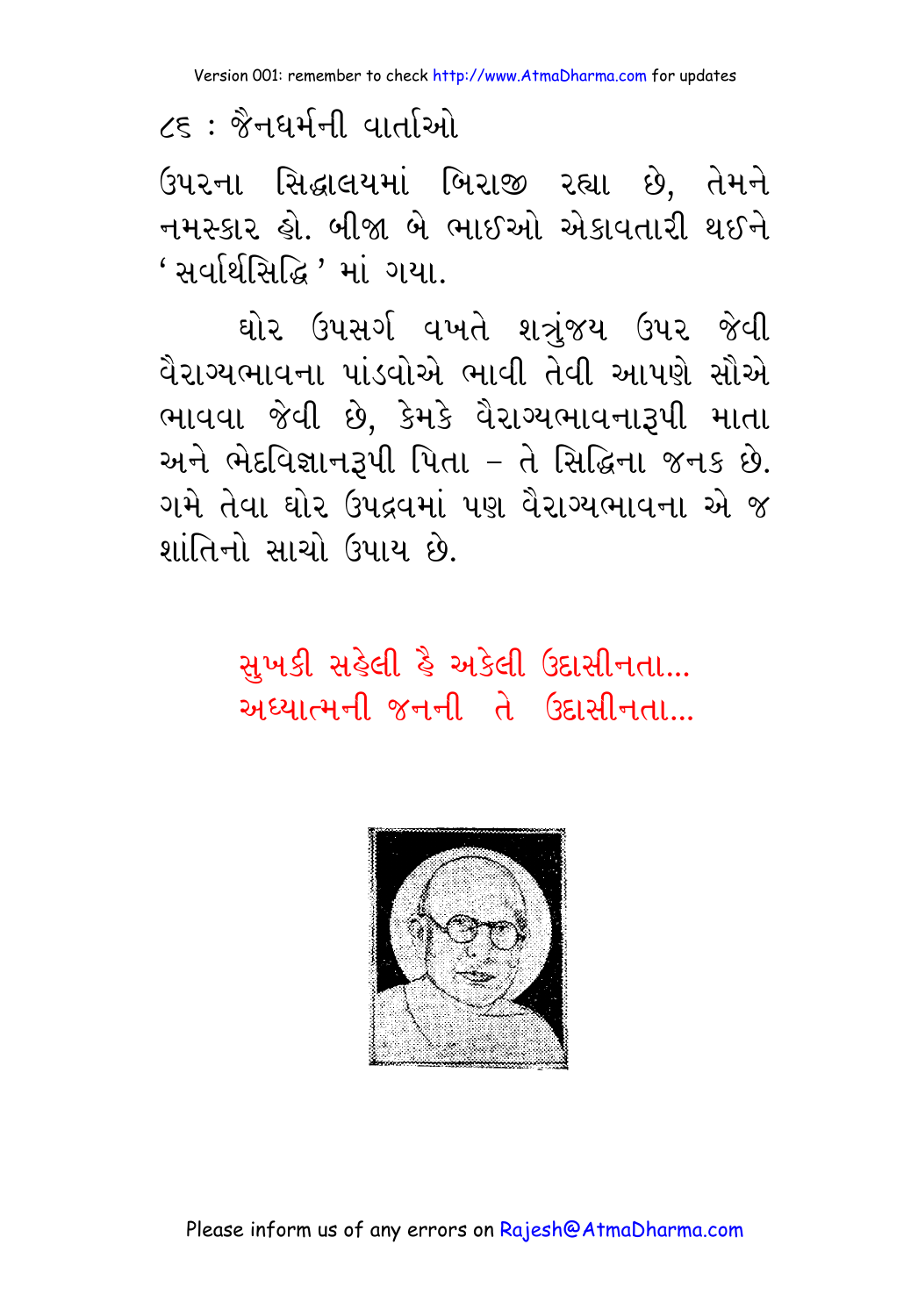Version 001: remember to check<http://www.AtmaDharma.com>for updates

જૈનઘર્મની વાર્તાઓ : ૮૭



આ નાનકડું સચિત્ર પુસ્તક આનંદપૂર્વક અનેકવિધ જ્ઞાન કરાવે છે...સાઘર્મી જનોને સાથે મળીને ચર્ચા કરવા માટે તેમજ બાળકોને નવું નવું જ્ઞાન આપવા માટે ખૂબ જ ઉપયોગી છે...ને સાવ સસ્તી કિંમત છે.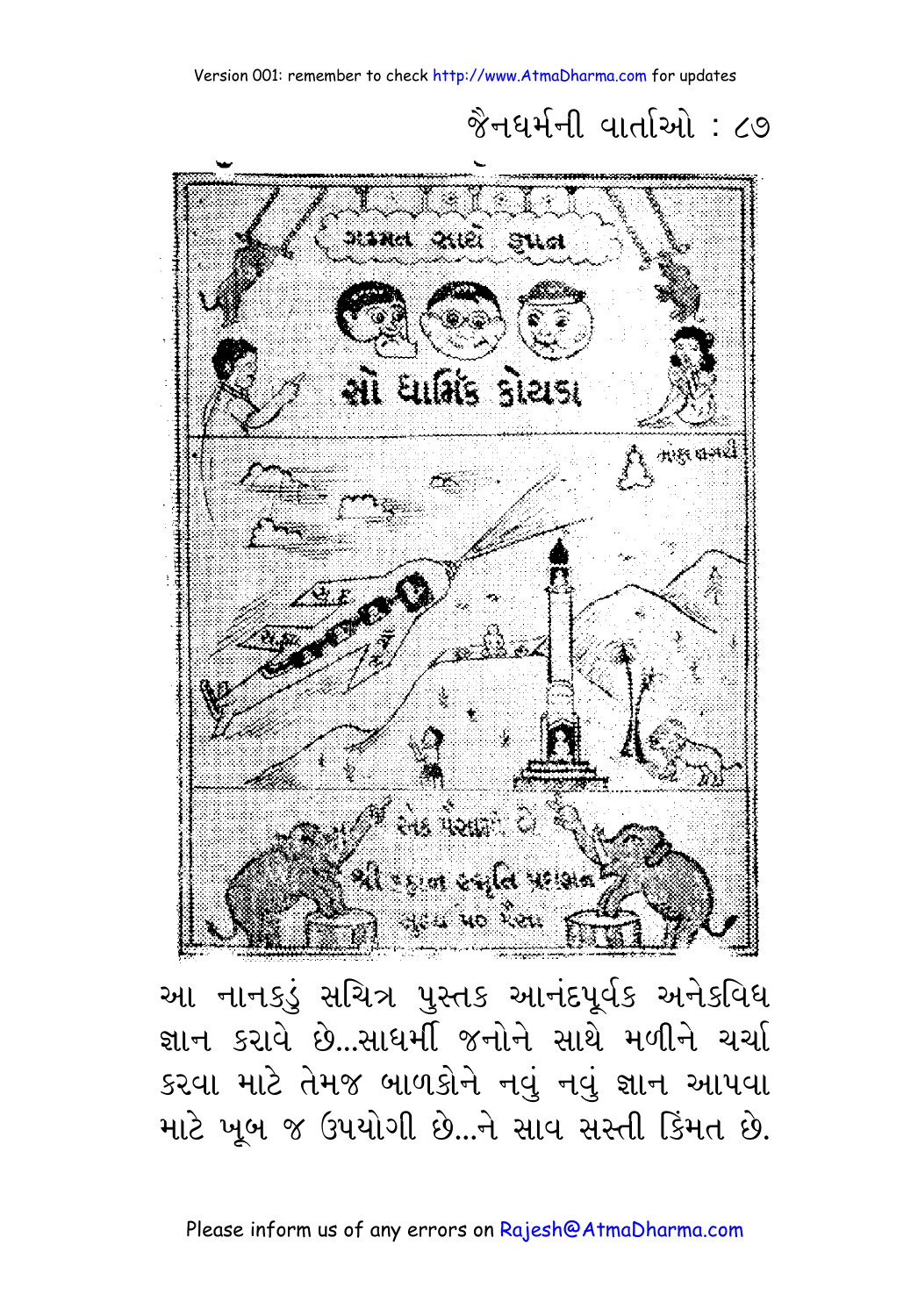$\alpha$  : જૈનધર્મની વાર્તાઓ



સિંહ, હાથી ને વાંદરો ધર્મકથા કરી રહ્યા છે. વાર્તા તો સૌને ગમે…તેમાં પણ 'જૈનધર્મની વાર્તાઓ  $'$ તો વીતરાગતાનો ઉપદેશ આપીને આત્મજ્ઞાન કરાવે છે ને જીવને ભગવાન બનાવે છે, તેથી તે હિતકારી છે.

આ ત્રણે જીવો ધર્મકથા સાંભળવાના પ્રતાપે મોક્ષ પામ્યા છે. ને તેમાંય સિંહ અને હાથી તો તીર્થંકર થયા છે. ૨૪ તીર્થંકર ભગવંતોના જીવનચરિત્રમાં તમને આ બધી વાત જાણવા મળશે. અમે તે અદ્દભુત – સુંદર પુસ્તક તૈયાર કરી રહ્યા છીએ...થોડી રાહ જુઓ...ને ત્યાં સુધીમાં વાંચો–

જૈનધર્મની વાર્તાઓ ભાગ ૧ થી ૫